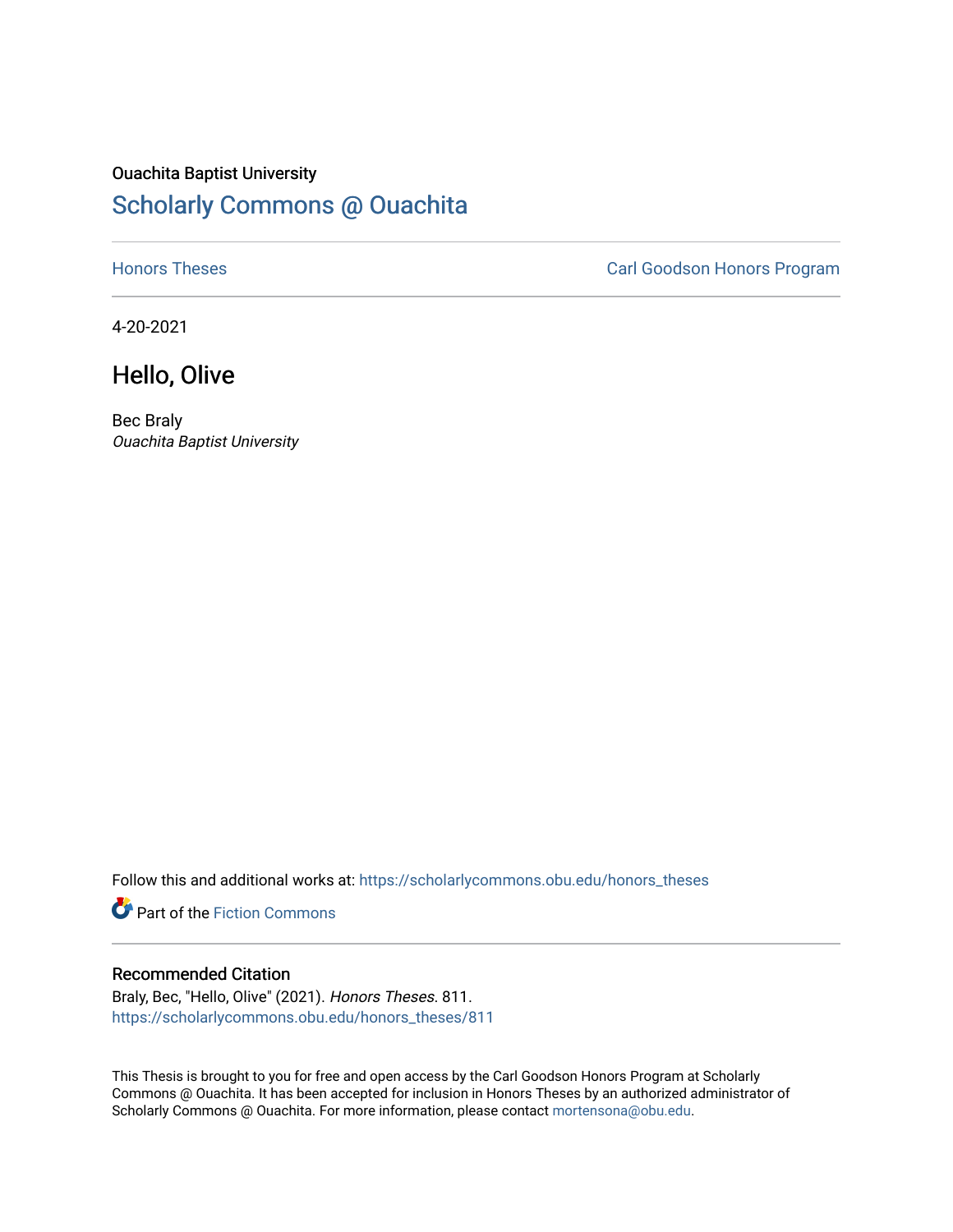# HELLO, OLIVE

Bec Braly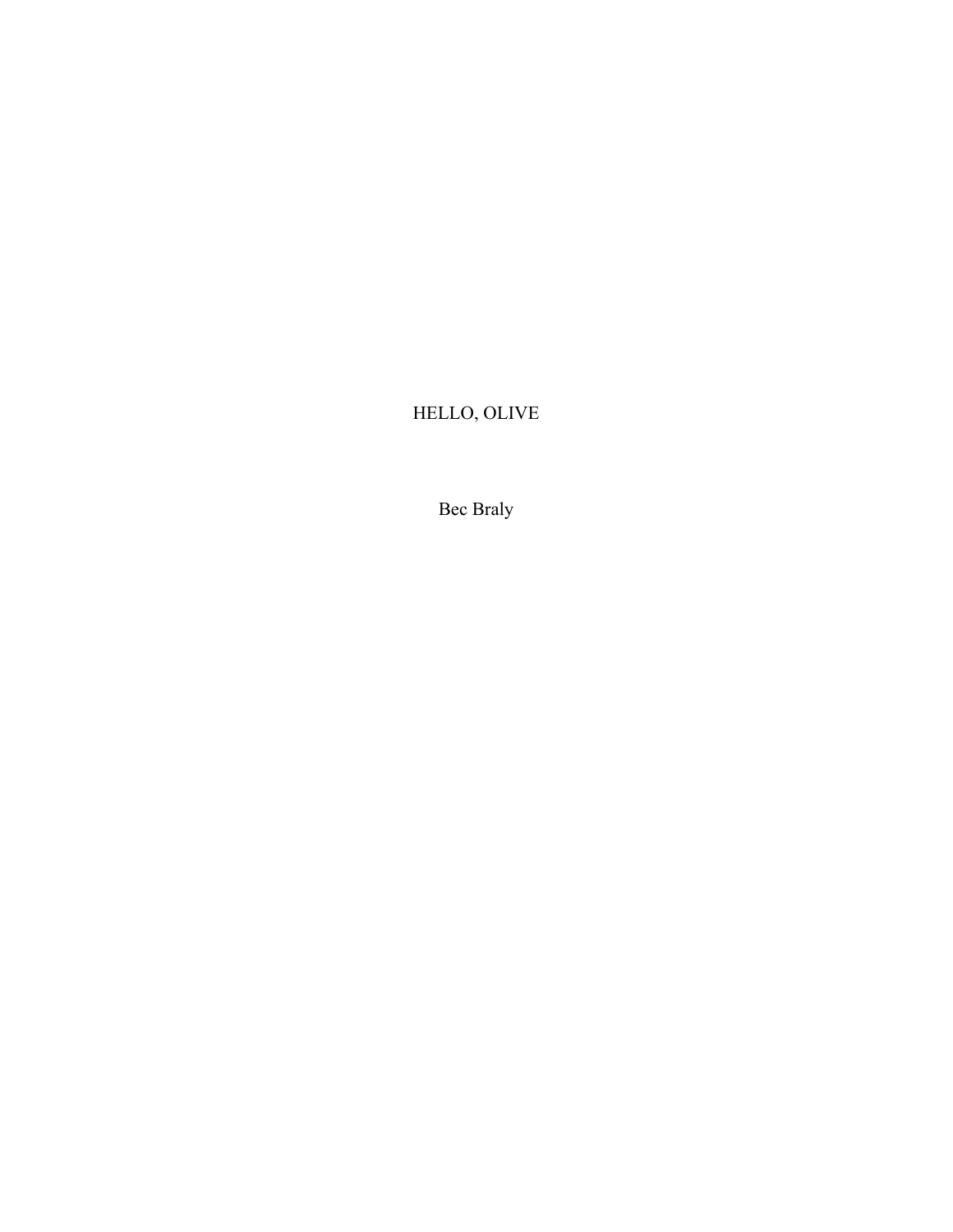### A PERSONAL INTRODUCTION FROM THE AUTHOR

From a young age, I enjoyed creative writing. From silly stories about magical creatures read aloud at recess in Mr. Chris McCloskey's third grade class, to fanfiction passed among friends in middle school, to angsty poetry as a high school loner, my journey as a writer has had many phases. The phase I am in with this novella, despite being the most difficult, is perhaps my favorite.

I have received incredible help through Ouachita Baptist University and the Carl Goodson Honors Program. Professors like Dr. Benjamin Utter, Dr. Amy Sonheim, and Dr. Byron Eubanks have advised and guided me through the creation of this novella. Professors like Dr. Barbara Pemberton and Dr. Ray Franklin encouraged me greatly as I brainstormed and planned out the story. My dear sister and friend, Bailey Inman, has also been a huge inspiration and encouragement to me, especially toward the end of my writing process. Thank you, Bailey, for reminding me, "You can't really learn what's good without learning what's bad." There is no proper way to truly express to these people how grateful I am for their mentorship, leadership, and support in this adventure.

My personal writing process developed greatly through the creation of this story. *Hello, Olive* is a result of the support of professors, friends, and family combined with the inspiration that came from my own wild emotions and vivid dreams.

Ultimately, I thank my God, the Master Creator of all things, Whose image He has placed within me allows me to create works of art for His glory.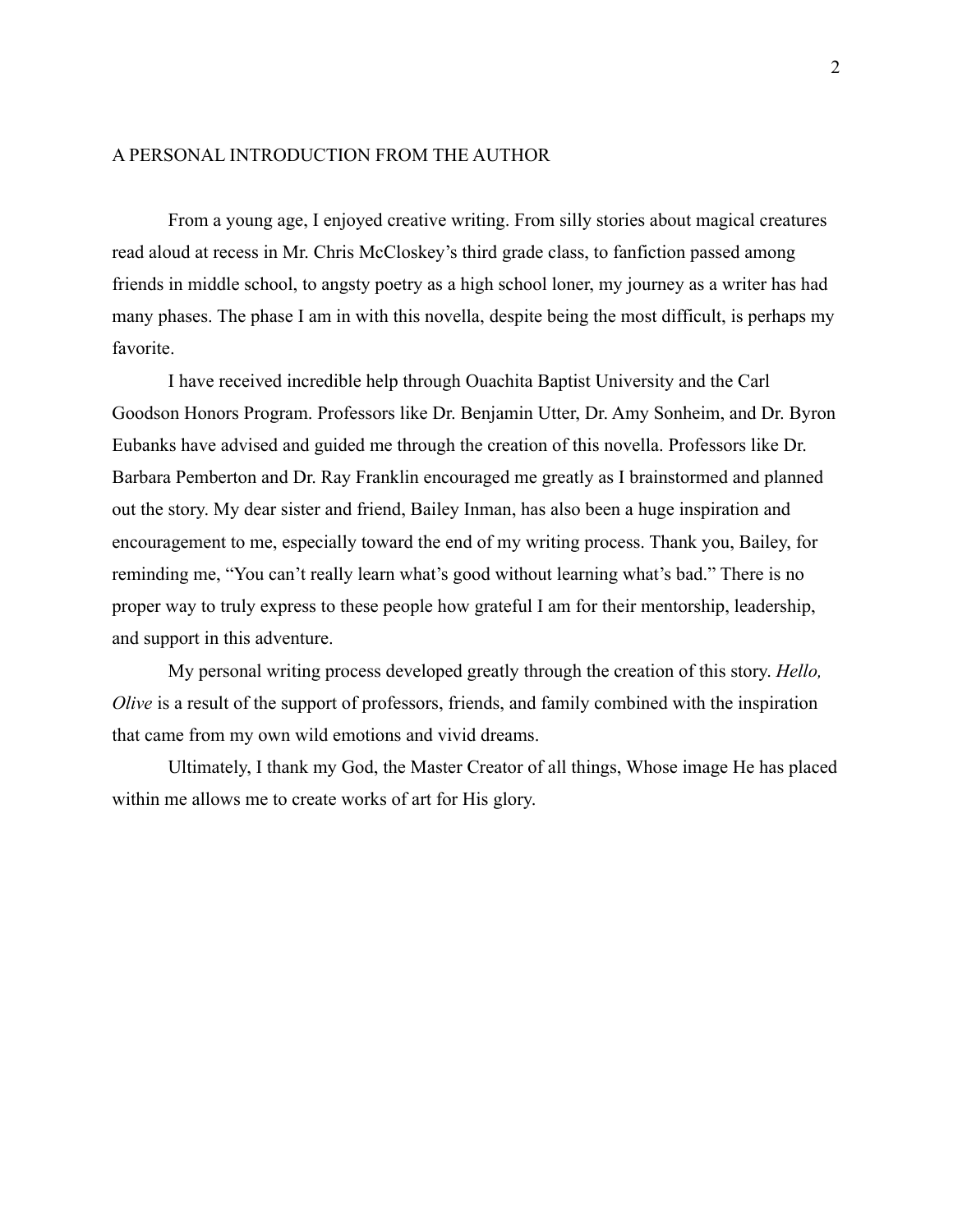### CHAPTER 1

Jay

Raindrops splashed onto my face as they fell from the edge of my hood. I reached up to wipe my eyes. Mia always loved the rain. I wished she were here with me. But she would be soon, I remembered. I smiled to myself at the thought. Mia was the love of my life. She just didn't know it yet.

I hurried across a street and into my favorite coffee shop, shaking the rain off my coat as I entered. It was my favorite coffee shop because it was Mia's favorite. At least, it used to be. I hadn't seen her there in a week. She seemed frustrated with me for being there, but I told her that the coffee shop isn't all hers after our breakup. It's not like we had a custody battle for it or anything.

I ordered, then sat in my favorite spot, a comfortable oversized chair in the corner of the shop. From this seat, I could see every person who came in the door. I also had a nice view through the rain-streaked window of Mia's apartment building across the street. I sighed. If she only knew how much she meant to me, she would never have left me. She'd be sitting across from me right now, her hands clasped around a hot cinnamon latte, her combat boots perched up on the windowsill, and her laugh sending waves of warmth through the entire coffeehouse.

The barista brought me my coffee, and I breathed in the rich scent while letting the mug warm my hands. Checking my watch, I realized it was the time Mia usually left for work. I watched the door of her building for several minutes, but never saw her come out. Maybe she was sick. I finished my coffee, ordered a cinnamon latte to-go, and went back out into the rain.

I entered her building and pushed her buzzer in the lobby. There was no answer. I decided to try her neighbor, Eddie. Eddie was a nice older gentleman who knew who I was. He'd let me up to check on Mia. Just as I thought, Eddie let me up when I told him Mia wasn't well and was probably asleep.

I took the elevator to her floor, and looked around the hall. Eddie had stepped out. I waved to him. "Hey, Mr. Eddie! Thanks for buzzing me in."

"Of course, Jay. Is Mia alright? I haven't seen her for the last few days," he said, concern evident in his gravelly voice.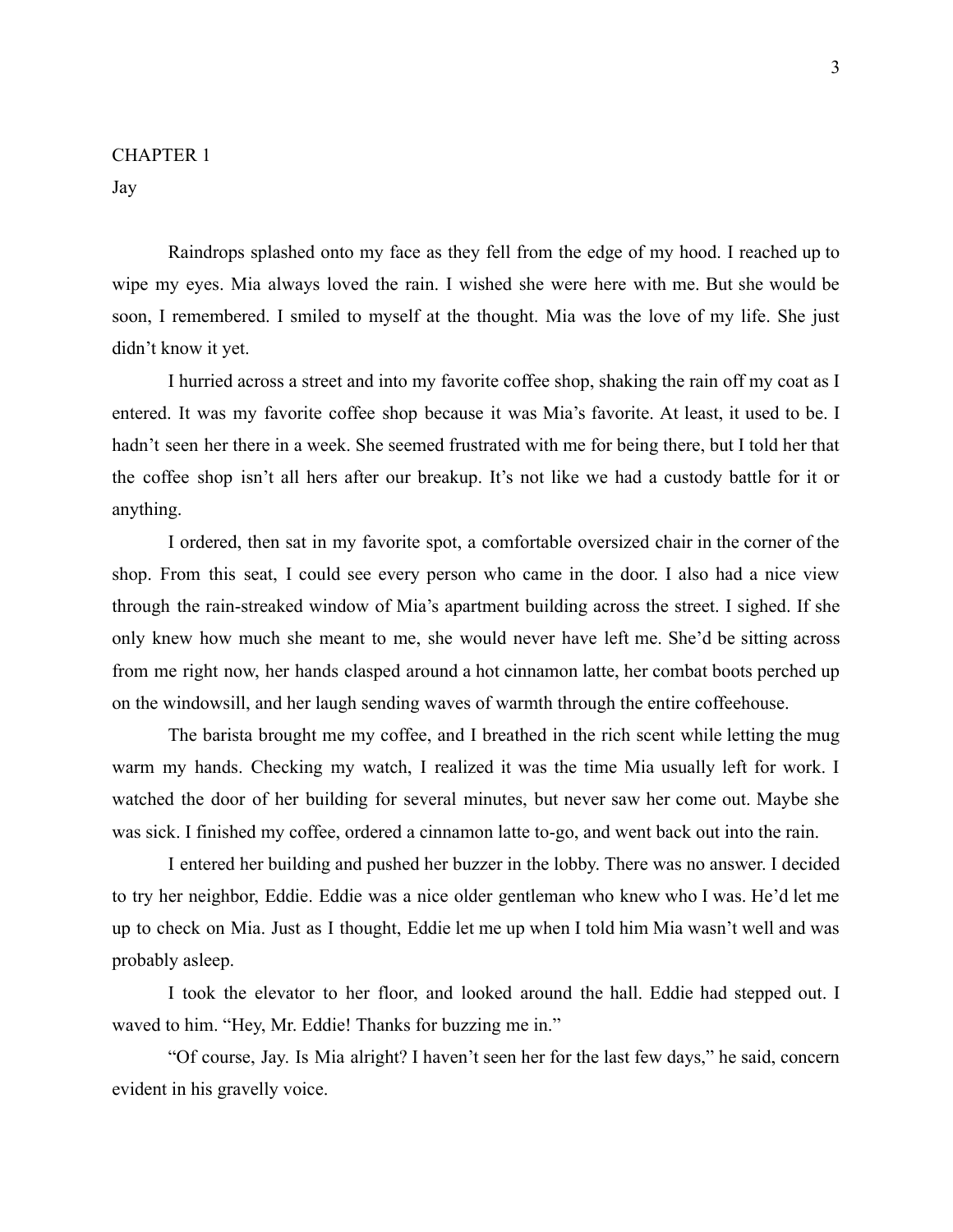"She's just got that bug that's going around. I'm sure it has to do with all this rain and cold weather."

"Well you tell her to let me know if she needs anything. I still have my wife's old potato soup recipe around here somewhere. I don't make it half as good as she did, but I'll be happy to give it a go for that Mia." Eddie grinned, and his eyes disappeared behind his bristly white eyebrows.

"I'll sure ask her. Sounds like an offer too good to pass up. Thanks, Mr. Eddie!" I started down the hall to Mia's apartment, and knocked. I waited, but she didn't answer. I knocked a little harder, and the door swung open with the force of my fist. *I didn't knock* that *hard,* I thought. I stepped in cautiously.

"Mia?" I called out. I didn't want to freak her out. An ex-boyfriend breaking into her apartment would definitely warrant a frying pan to the face. She didn't reply. I walked in further. "Mia, your door was open. Are you here? It's Jay."

As I entered the kitchen, I noticed a broken mug on the floor. Old coffee had become sticky on the tile. Normally she would have cleaned this up right away. Mia was a bit of a neat freak. Mia's phone was on the counter by her kitchen window. Stepping carefully around the mug and old coffee, I reached for the phone. The battery was dead. Like the broken mug, it had probably been sitting there for a while.

I set the latte I brought for Mia on the counter, and I hopped over the broken mug again to go into the living room. It was a wreck. The coffee table was overturned. Throw pillows were on the floor. One of her bookshelves had fallen over, sending a pile of books atop a broken relic from her trip to Italy.

I felt a chill, and realized the window was open. Upon further investigation, I realized it was actually partially broken. There was blood smeared across the windowsill. Definitely not fresh blood. The window led to a fire escape that went down into the alley behind the building. The way the building was angled, the section of the alley outside Mia's window was completely blocked from the view of the street. I remembered Mia telling me that alley gave her the creeps. She always kept her windows locked, and never used the fire escape. I moved closer to the window and peered down into the alley. One of Mia's house shoes was on the fire escape, stained with more blood.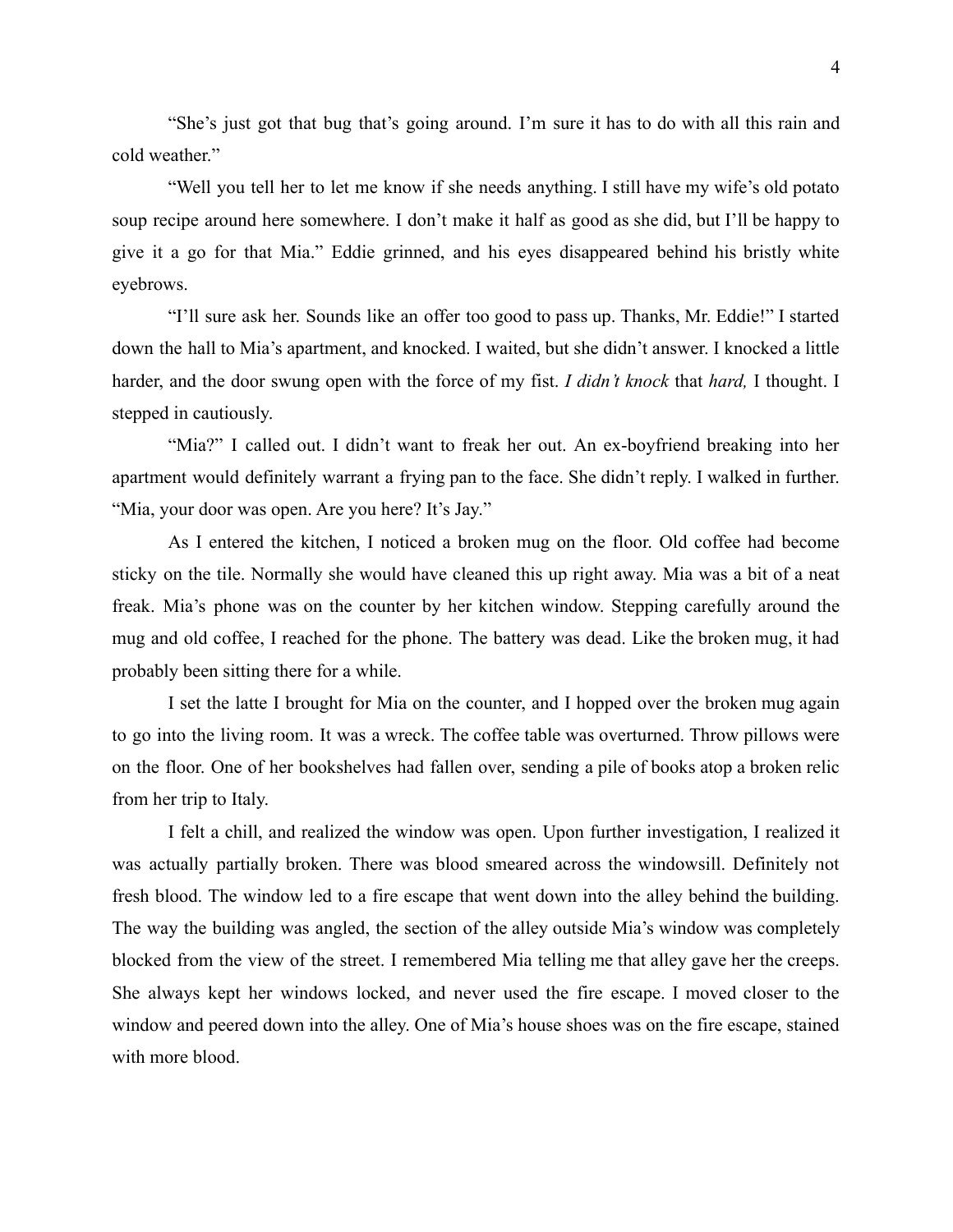In shock, I stumbled over the coffee table and sank into the couch. I knew I probably shouldn't be touching anything. I was probably contaminating the evidence or something. What could have happened here? I hadn't even looked in Mia's bedroom. I was too afraid of what I might find. What if her body was in there, and her killer escaped through the window? I took a deep breath, got my bearings, and went into her room. Looking at her bedroom alone, I would never know that the living room and kitchen were such a wreck. This was more like Mia. Everything was organized. Her minimalist decorations were perfectly arranged as she liked them. Even the pen beside her journal was at a perfect right angle with the edge of her desk. I was relieved that I did not find a dead body.

A sense of purpose came over me, and I decided to make it my mission to find Mia. I took a breath and processed what happened. The love of my life had been violently abducted. I had to find her. I had to help her escape. If she was hurt, I had to make sure she got the care she needed. I wanted to be the person who was there for her. I wanted to be the first person she saw when she was rescued from whoever did this to her. I would call the police of course. I'd let them make a report and conduct their own little investigation, but I knew they had other cases. Mia wouldn't be their top priority. She'd be one of many victims for the police to deal with. But she would be my only focus. My life's goal from this moment, I decided, was to save Mia.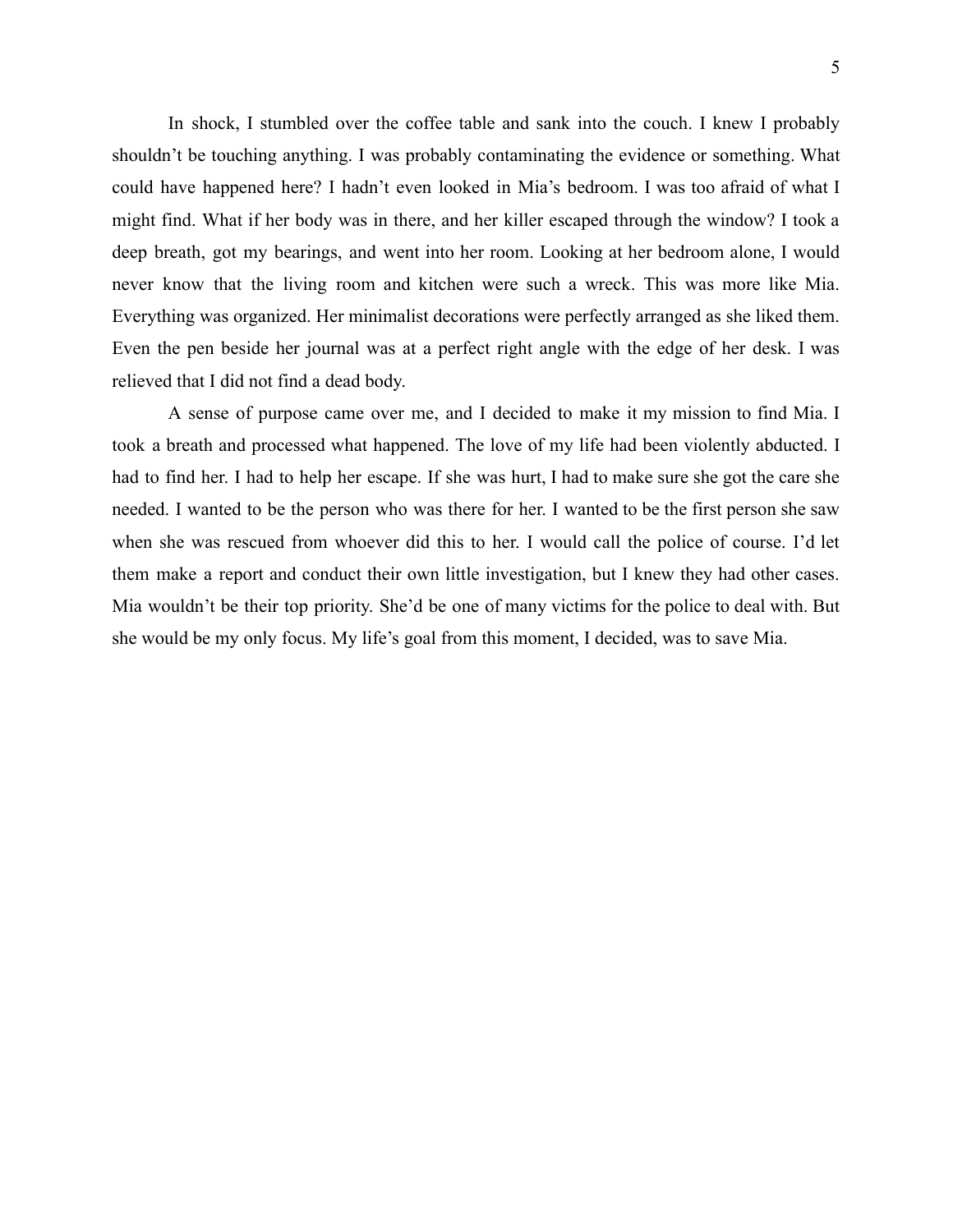## CHAPTER 2

Mia

The strong smell of cinnamon warmed my chest as I breathed deeply over my mug. Looking through the window in my kitchen, I had a nice view of the park outside my favorite coffee shop. A couple sat on a bench while their border collie sniffed around at their feet. A homeless man sat under a tree, bundled in a ratty blanket, doing what he could to protect himself from the Chicago winter wind. A few kids played tag while their parents read books or chatted among themselves. I always enjoyed people watching. When I was young, my dad used to take me out for ice cream. We chose people who walked past and created our own ideas of what their life stories might be. One was a Russian spy on a mission to kill the president. One was an orphan with secret superpowers. One was a prince pretending to be a homeless man so he could feel what it was like to be normal.

I smiled and sipped my coffee, remembering the fun I used to have with my dad. After his death over a year ago, I had trouble dwelling on the happy memories instead of wishing he was still with me. I counted this morning of people watching a pleasant success, and imagined he was here, people watching with me.

I turned away from the window and looked across my apartment. I had only been living here for a year, and I wished my dad could have seen it. He would have called it "marvelously Mia." Anything he thought reflected my personality, he would deem marvelously Mia. I grinned at the thought. I was happy to finally be reaching a point of being capable of thinking about him without being sad.

A knock at the door startled me out of my thoughts. I frowned. I wasn't expecting anyone, and was looking forward to a nice Saturday alone with my coffee and movies. I looked through the peephole and saw my uncle. I recognized him because of the same tortoiseshell glasses he'd had since I was a kid. I took a step back. I hadn't seen him in years. He was my mom's brother, and her family wasn't very close. I couldn't even remember his name. James? Gerald? Jeremy? I wasn't sure. Why was he even here?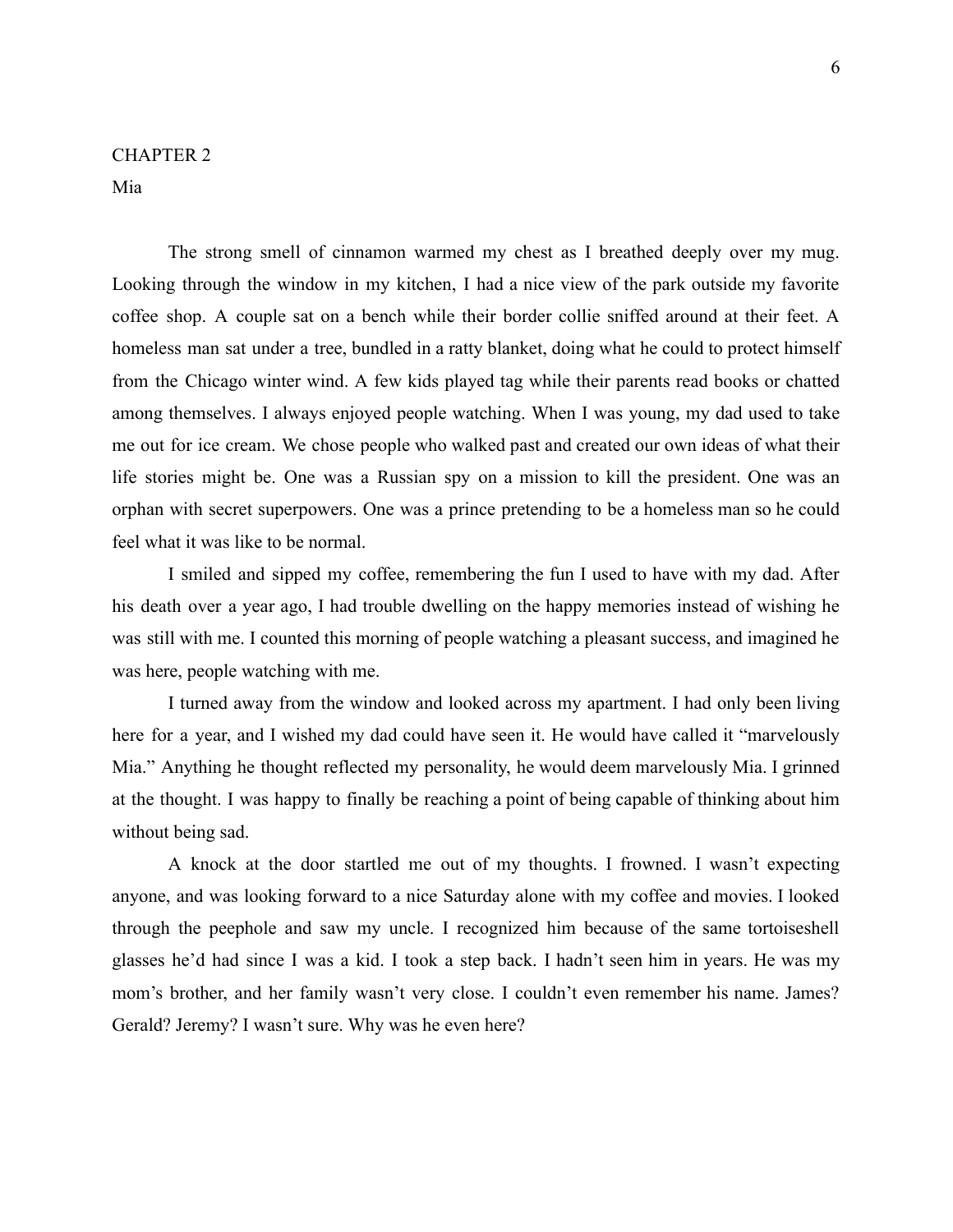I opened the door hesitantly. "Marvelously Mia!" he said with a gentle grin. I chuckled, but was stunned that he would say the same phrase my dad always said. He never really liked my dad. No one in my mom's family did.

"Hi," I said, unsure of how to begin a conversation with an estranged family member who showed up at my door uninvited.

"Mia, may I come in? It's been quite a long time."

"Sure." I stepped aside and he walked in. The way he was dressed reminded me of a movie I once saw where a magical old grandfather showed up to send a group of children on a quest. He smelled like old books and eucalyptus, which somehow made me trust him more. As I watched him move across the room, memories of him quickly filled my mind. His name was Gene Richards. He was a surgeon, probably retired now. I remembered my mom speaking of him as her "filthy rich brother," most of the time in a joking manner, but sometimes out of spite for the way he used to talk down to my dad.

"I'm sure you must be wondering why I'm here." He leaned against my kitchen island and smiled. He was only in his early- to mid-fifties, but the deep lines around his eyes made him appear much older.

I nodded.

"I'm sure you remember my daughters, Ruth and Olive."

"Sure," I said. When he said their names, images of their faces came flooding back. "Uncle Gene, I'm so sorry for your loss." Ruth and Olive, sweet girls just a few years younger than me, had both died in a car accident after being hit by a drunk driver. The accident was probably six months ago. I remembered being shocked when my mom told me about it, but we hadn't gone to the funeral. My mom was still bitter toward her family for the way they used to treat my dad. I didn't think she would ever forgive them.

"Yes," Uncle Gene said. "I wanted to ask you to come with me to my home. Your cousins Lonna and Emilia are there. Their mother sent them to care for my home after…" he trailed off.

"Uncle Gene, I appreciate the invitation. However, I have a job here. I have to stay. I'm competing for a promotion this month. I'm sorry, I can't help." I genuinely felt bad for him, but I also knew I had to remain loyal to my mom. If I went to stay with the brother she hated, she would be hurt.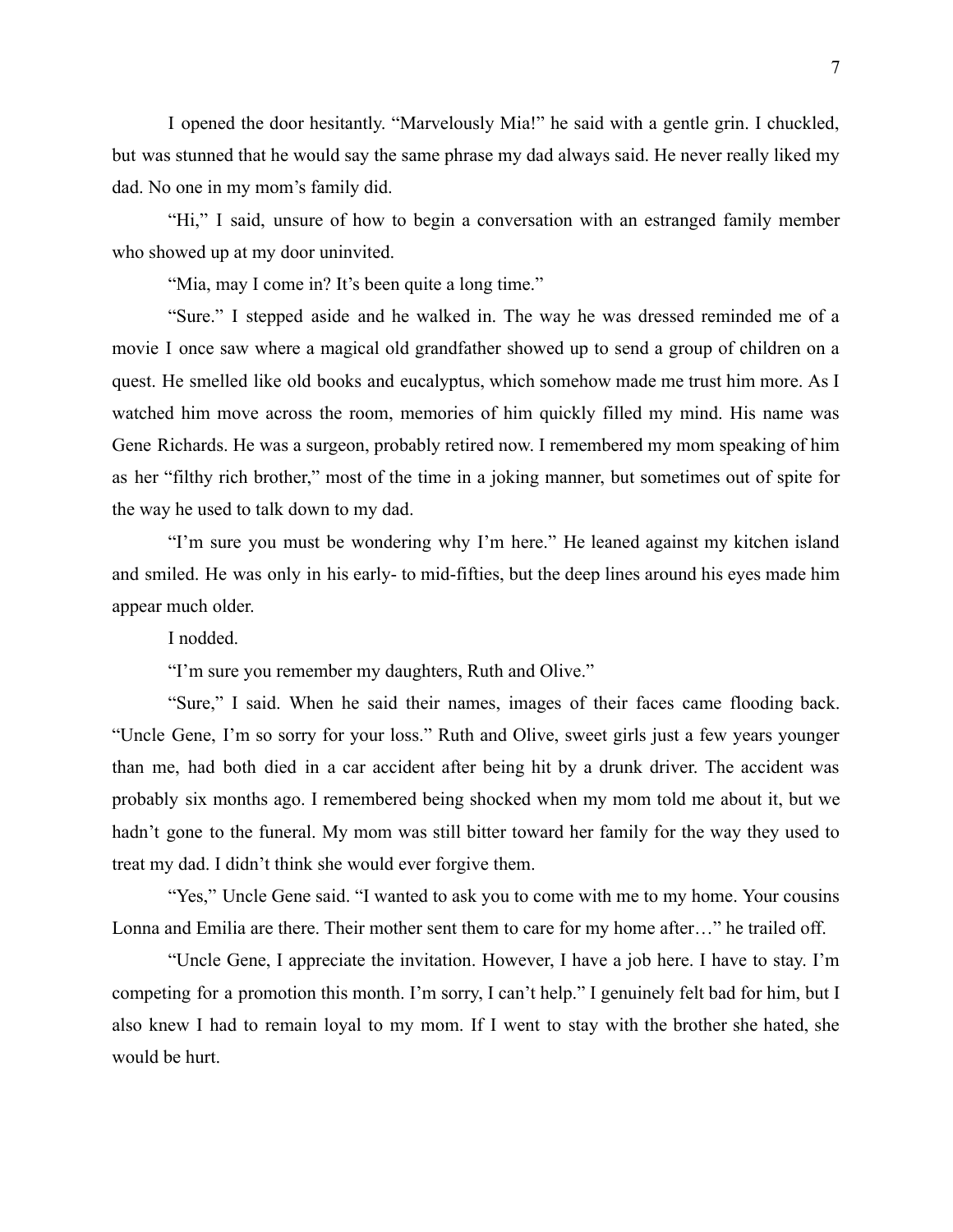He frowned. "Are you sure you can't come? I'll pay you. I'll pay you more than what your new promotion would pay."

I paused, momentarily tempted. I knew Gene was wealthy, and would likely pay me very well. "No, I really love my job. I'm passionate about it. I don't want to leave, even if more money is involved."

He stood up straighter and stepped toward me. "Mia, I want to ask you one more time," his voice sounded more stern, almost threatening. I was surprised. "Will you come work for me and be with your cousins? We are your family. You must feel some sense of loyalty to us."

Now I was upset. "Uncle Gene, I didn't want to be rude. But quite frankly, I do not want to go with you. You and your family treated my father with disrespect all the way up until his death last year. You know how much my dad meant to me and to my mom. You always made it abundantly clear that you disapproved of him. You constantly criticized him. I will not work for someone who could not treat my dad with kindness."

Gene lunged forward and grabbed my arms. I dropped my mug, sending broken glass and coffee across the tile floor. My eyes widened, and I gasped as he put his face close to mine. "I tried asking. I gave you three chances. Now you have disrespected me."

I tried to pull away, but he tightened his grip. Clinging to my arms, he pushed me back into the living room. I went limp, trying to free myself. One of his hands slipped, and I grabbed his ankle with my free hand. I pulled hard, and he lost his balance. I freed my other arm, and pushed him down. I lunged for the door, and caught the doorknob with the tip of my fingers. The door came open just a hair, but Gene caught my wrist, slinging me back toward the couch. My back slammed against the back of the couch, and I gasped as my spine popped. The air was knocked out of me, and I hunched over and strained for a breath. He grabbed me around my waist, pinning my arms against my stomach and throwing me over his shoulder. He started walking toward the window. His strength in his advanced age startled me. I tried to yell, but hadn't fully caught my breath. I jerked and kicked, and finally fell backwards into the bookcase. Several books fell down, and I heard the crash of glass. I quickly scrambled up to my feet, threw the coffee table over on its side, desperately trying to block his path to me as much as possible. The bookshelf I had just fallen into shifted and fell over. I heard more books topple onto the floor and the wooden bookshelves cracking as they hit the leg of the overturned coffee table.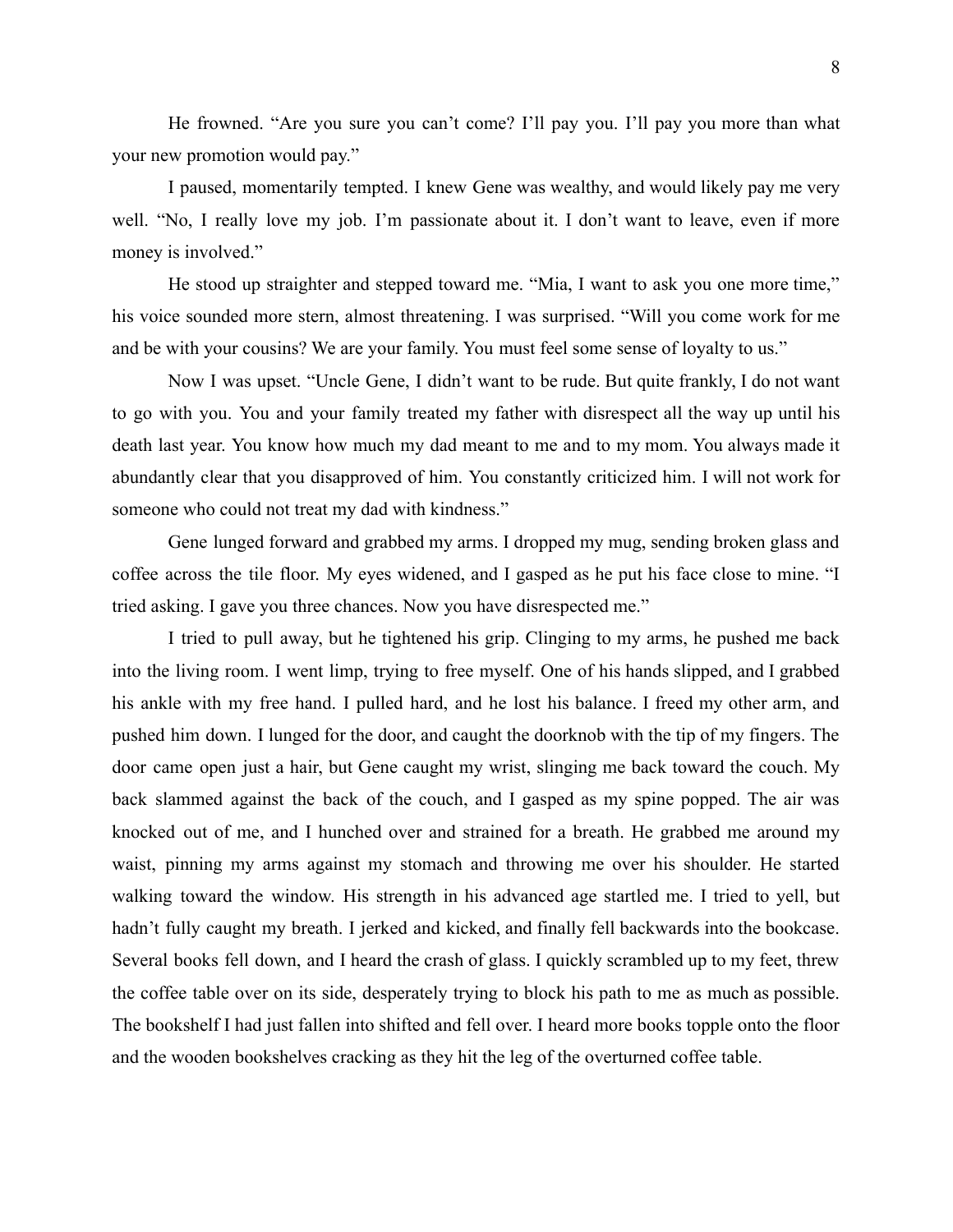"You're not getting out of this, Mia. You're only making a mess," Gene stepped over the shelves and stood on the bottom of the table.

I backed up and grabbed the first thing I could reach for, which ended up being a glass cup full of pens and highlighters. I threw it at him, and he dodged it. He laughed so hard he hunched over. He grabbed a couple of throw pillows from the couch and mockingly threw them toward me one at a time, letting them fall at my feet.

My phone rang in the kitchen, and I ran towards it. As I reached for the phone, it slipped and fell to the floor. I dropped to my knees, grabbed the phone, and answered. Before I could speak, Gene had a sharp silver object held to my throat. "Let them know I'm here, and you're dead," he said, "Act like everything is normal."

"Hello?" I said into the phone, trying to keep my voice from quivering.

"Hi there, Mia, it's Eddie. I heard a crash from your side of the hall and wanted to check on you and make sure you're alright." My sweet old neighbor from down the hall. I squeezed my eyes closed.

"Yes, Mr. Eddie, everything is okay. I just… bumped into something and made a little mess. It's nothing bad though. I'm alright! Thank you for checking in!" I tried to sound convincing enough that Gene wouldn't slice my throat with what I thought was a scalpel.

"Well alright. I'm glad you're okay. Let me know if you're up for playing dominoes later, I'm making some southern style chicken and dumplings. You might like it."

"I'm sure I'd love that. I'll let you know. Thanks again, Mr. Eddie."

I hung up before Eddie could hear my voice break with fear. Gene stepped away from me and put the scalpel in his pocket. "Very nice. Now stand up. Put the phone on the counter, and make this easy for me." I stood slowly, setting the phone back down where he could see it. Gene turned away from me and walked toward the living room again. I grinned a little at his stupidity. He really thought I would just follow him out after all this.

I lunged at him, hoping to catch him off guard and injure him in some way. Instead, he caught me and spun me around. He threw me over the fallen bookshelves, sending my shoulder into the window. I yelped as a piece of broken glass pierced my skin. I fell to the floor in front of the window and quickly pulled the small shard of glass out of my shoulder. I desperately slashed the glass toward Gene, but he caught my wrist and twisted my arm back, forcing me to drop the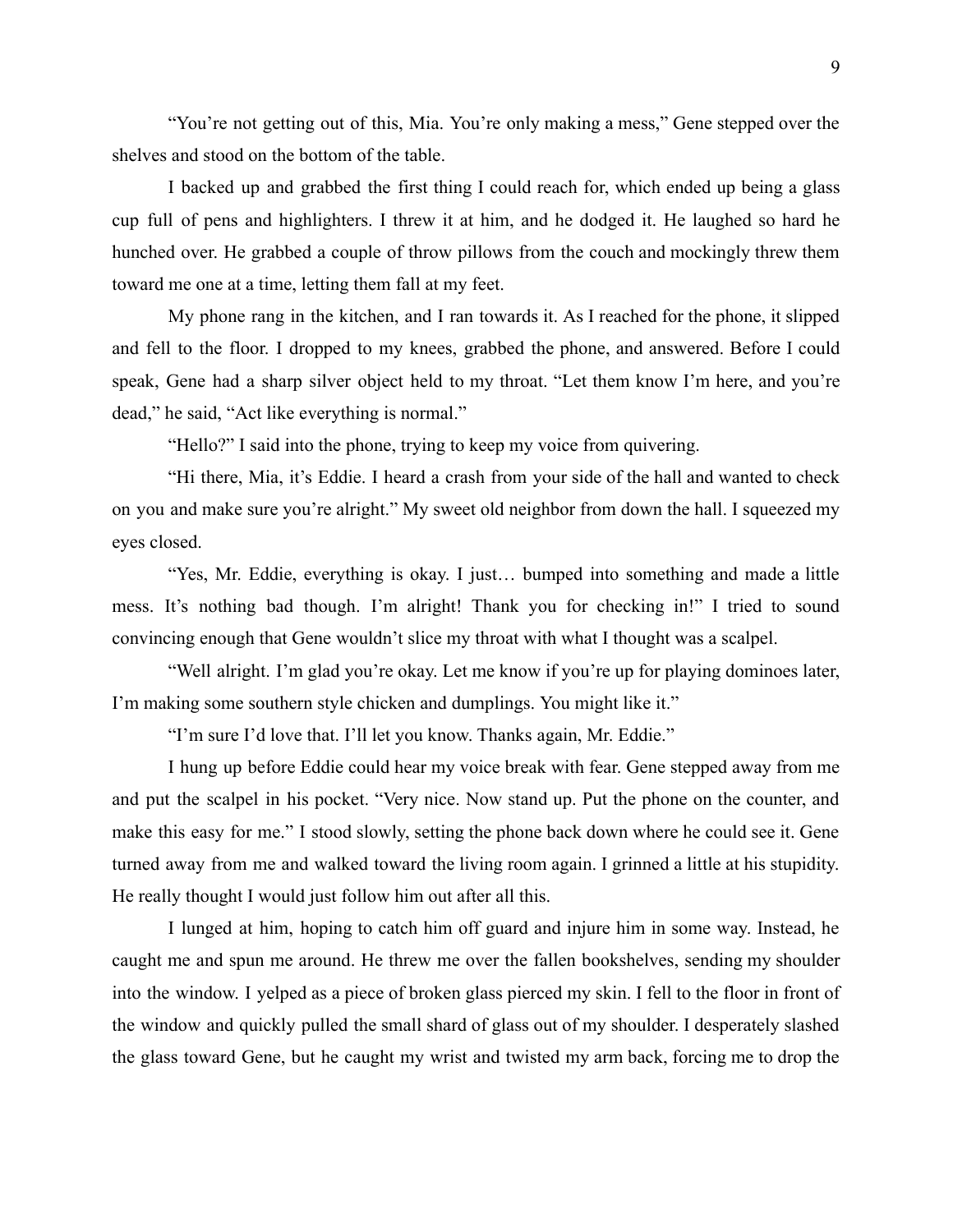glass. With his other hand, he pushed his fingers into my shoulder, and I screamed. He muffled it by shoving the back of my hand into my face.

He leaned in close, and the smell of eucalyptus was strong again. "You're coming with me. You don't get a choice. Stop fighting, or the next person to walk into this apartment will find your dead body."

I turned my head and pushed my hand away from my mouth, and he pinned it against the wall. "You don't know me very well, Uncle Gene," I said. "I don't stop fighting."

He chuckled. "That's too bad. You've already lost." He shifted upward so his knee was in my wounded shoulder, and he reached into his pocket with his other hand. He shoved a rag against my face, and the strong smell of chemicals made me forget the eucalyptus. As soon as I realized the cloth was soaked in chloroform, my vision started going dark. I gave one last kick as hard as I could at his leg before everything went black.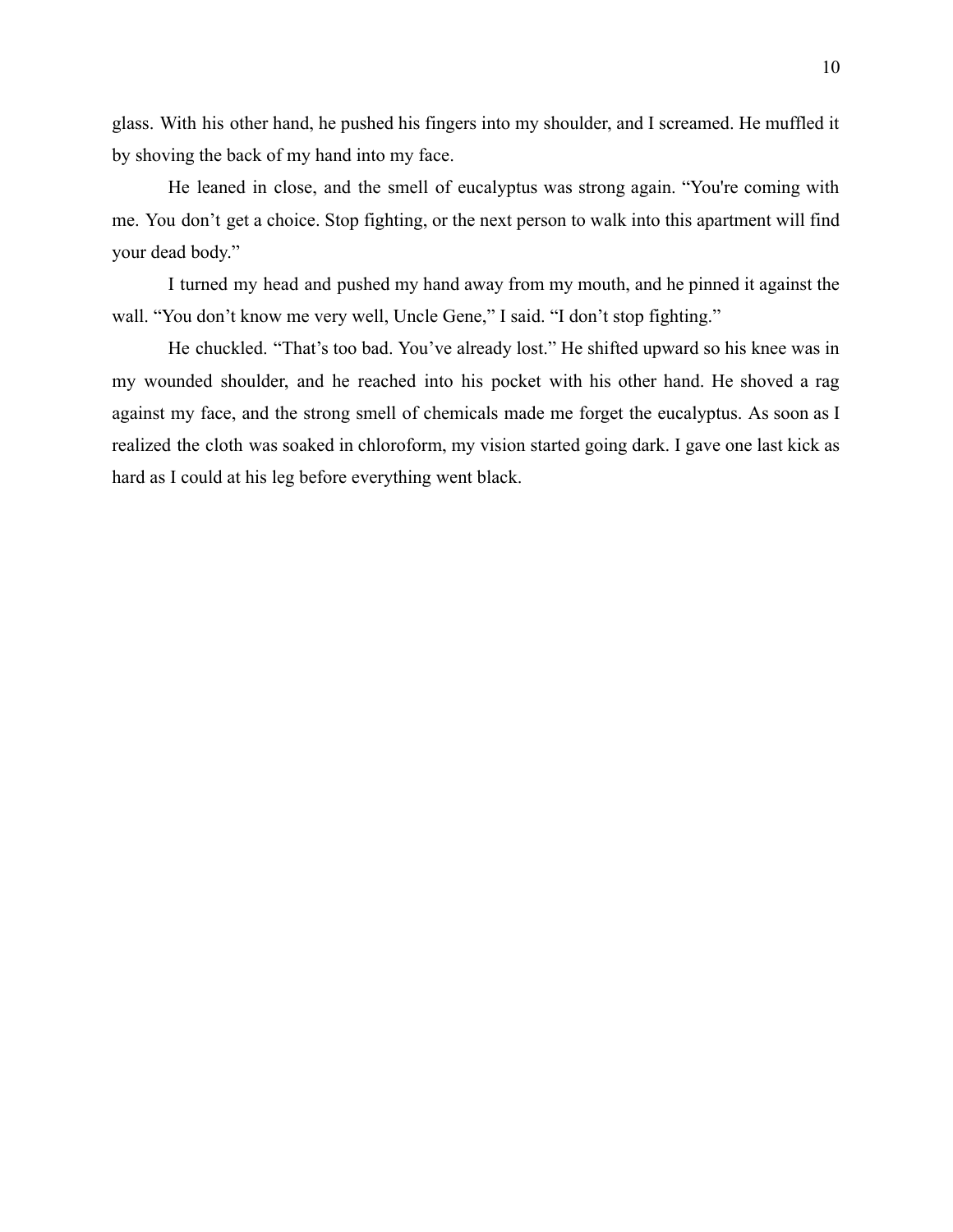Mia

A headache and the jostling of a car speeding down a gravel road woke me out of my chemically induced stupor. I groaned and tried to reach up to touch my head, but my hands were bound behind my back. My shoulder ached, and I realized I was probably still bleeding. I was in the trunk of a car. It must have been Gene's. *Why would Gene abduct me?* I thought. *All I did was refuse to work for him, and now, what, he's going to force me to?* I shook my head, trying to clear the residual fog from the chloroform. I needed an escape plan.

The car went over a bump, slamming my injured shoulder into the side of the trunk. I tried not to scream. I didn't want Gene to pull over and send me back to sleep with the chloroform. I squinted in the dark, trying to get my eyes to adjust. I could see the faint red glow of the taillights, and I remembered hearing that you can kick them out and try to get someone's attention. I started to maneuver my body so my feet were near the lights. As I did this, I became aware that my feet were also bound tightly at my ankles. Pain seared through my shoulder and back as I shifted positions, but I tried to work up the strength to kick.

Suddenly, my stomach dropped. *Emilia and Lonna. Gene said they were working for him. Do they know he's dangerous? What if he actually abducted them too?* I needed to find out. My escape plan would have to come after making it into Gene's house. If Emilia and Lonna were really there, I had to help them. They were closer to my age than Gene's daughters, and I remembered the few times we saw each other as kids. They were always fun, and I missed them when my mom distanced us from her family for my dad's sake. I hadn't seen them since then, but now that I thought they might be in danger, I had to do everything in my power to help them. It would be easier to escape with two other women on my side. Gene proved he was stronger than he looked, but I doubted he could fight off three angry women at once.

I decided the best plan would be to wait. I would find Emilia and Lonna, and make an escape plan with them. They likely knew Gene's house better than I did, and may already have ideas for how to break out. I breathed deeply, calming myself with this plan. Everything would be alright. Emilia, Lonna, and I would have a better chance of making it out together.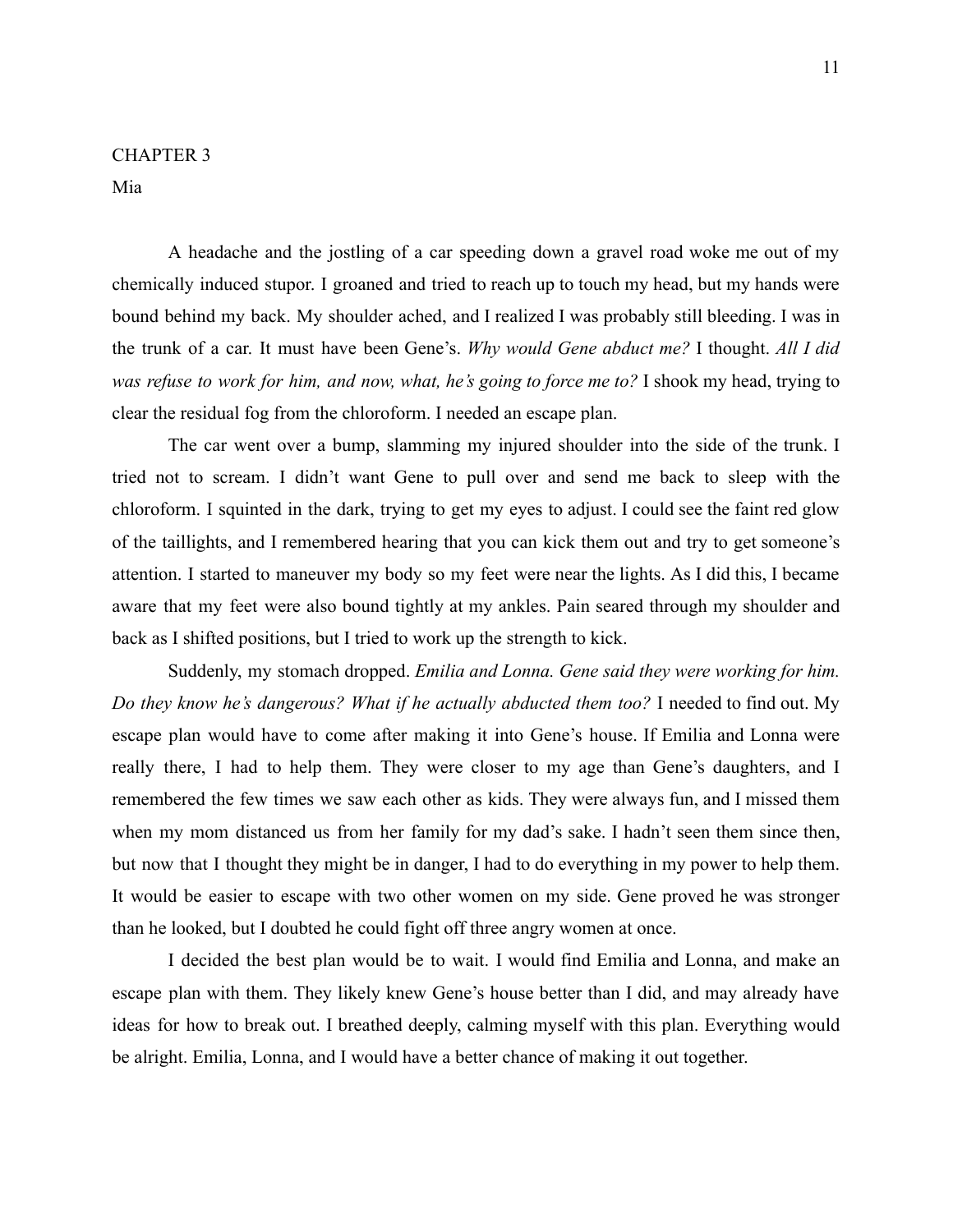*But what if Gene was lying? What if Emilia and Lonna aren't even there? Or what if he's hurt them?* Anxious thoughts swam around in my already cloudy mind. *But what if Emilia and Lonna* are *there? If they are, they're in danger. I don't think escaping now would help anything.* Especially since I have no idea where I am, and Gene would likely catch me in the process of my *escape. That could make things even worse if he hurts me again.* Sticking with the plan to wait until I arrived at Gene's house, if that was even where he was taking me, was probably my best option. If they weren't there, at least I would know they were safe.

The road started to smooth out, and I wondered how much longer I would be stuck in this trunk. I remembered my mom mentioning that Uncle Gene had a lot of land and a large house in rural Illinois. He probably had no neighbors for miles. I was almost positive that was where we were going. The location would definitely make escaping more of a challenge. I sighed, wishing I had my phone to call for help. That would certainly make this much easier. My phone was still on my kitchen counter next to the window where Gene made me set it after Eddie called. I mentally kicked myself for not sneaking it into my pocket when Gene turned his back. My mom would probably call me in the next couple of days. She would be worried when I didn't pick up, but she probably wouldn't push it. She would assume I was busy or needed some space.

I wondered who would be the first to realize I was missing. When I didn't show up at work, my boss would be irritated. She would definitely not be giving me that promotion. I had just started this job as an intern to a designer for a magazine a few months before. I was up for the promotion to a full-time position because I was ambitious, and my boss could see potential in me. She had been mentoring me since the first assignment I turned in. She loved it, calling it "extraordinary." The other interns were challenged by my work rather than being jealous of our boss's praise of it, which I really appreciated about this work environment. It was rare to have coworkers who were not out for blood in competing for a promotion. Maybe some of my coworkers would be concerned when I didn't show up to work, but I wasn't close to any of them. If they did become concerned, they would probably not know what to do about it and settle on doing nothing. Maybe they would think I moved away without telling anyone, which, though strange, would probably not be seen as out of character for me. My coworkers saw me as wild and adventurous. I was never afraid to take a risk by speaking out about my ideas for the betterment of the magazine's image, while the other interns were usually more timid.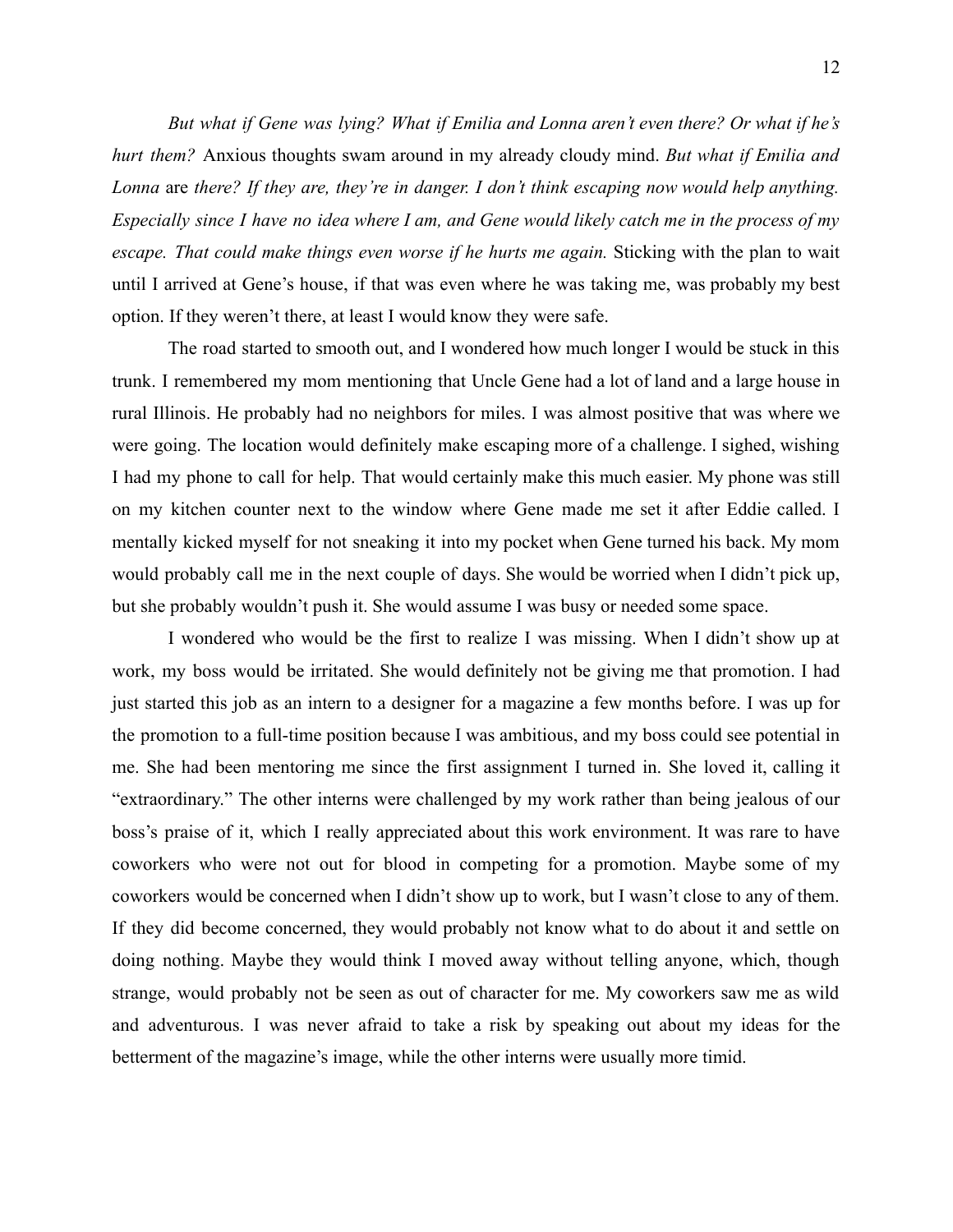I realized thinking about work when I was tied up in the trunk of a car was probably not normal. It was definitely indicative of where my priorities were, and probably the reason I still did not have any close friends in Chicago. The car slowed, and my muscles tensed. I slid a little as the car stopped. I gritted my teeth and squeezed my eyes closed as the wound in my shoulder reopened with the shift. I was lying on my side, so a slow, warm stream of blood trickled down my chest. The sleeve of my shirt was already soaked. The cut was deeper than I'd realized. The car door slammed, and a few seconds later the trunk swung open. It was dark, meaning the car ride must have been much longer than I thought. Gene lived pretty far away from the city, but I didn't realize we had travelled all day.

I tried to look groggier than I actually was as Gene reached in and lifted me out of the trunk. I groaned in pain, arching my severely bruised back. I hoped that if I pretended to be unaware or too weak to fight, he would let his guard down, giving me an opening to learn some information that would help me form an escape plan. Looking around, I saw Gene's massive house. *No wonder he needs people to take care of it for him,* I thought. *It probably takes ten minutes to walk from one end to the other.* Floodlights lit the front of the house with an eerie glow.

We reached the door, and Gene kicked it repeatedly, as if knocking with his foot. He waited. He shifted me in his arms, and I could tell he was tired. He kicked the door again, and this time he yelled. "Ruth! We're here! Open the door!"

*Ruth? Gene's dead daughter Ruth?* A few moments passed, and then the door swung open. "I'm sorry, Dad." The voice was weak and raspy. I couldn't believe it. Ruth was alive. Gene carried me inside and started down a long corridor.

He paused. "Ruth, grab her feet. Help me carry her."

Gene awkwardly transferred to carrying me under my arms while Ruth held my ankles. Now that I was facing her in the light, I could see her better. Her hair was dark and stringy, and strands of it were hanging in front of her face. She was pale and thin, almost ghostly. Her hands were cold on my ankles. She wore a pink and white robe with a neat bow tied around her waist. The robe was too big for her, causing the sleeves to bunch up at her wrists. She looked only at Gene.

They turned down a flight of stairs, and Ruth stumbled a little. "Careful," Gene said, "Turn your head a little so you know where to step." I found it odd that Gene was instructing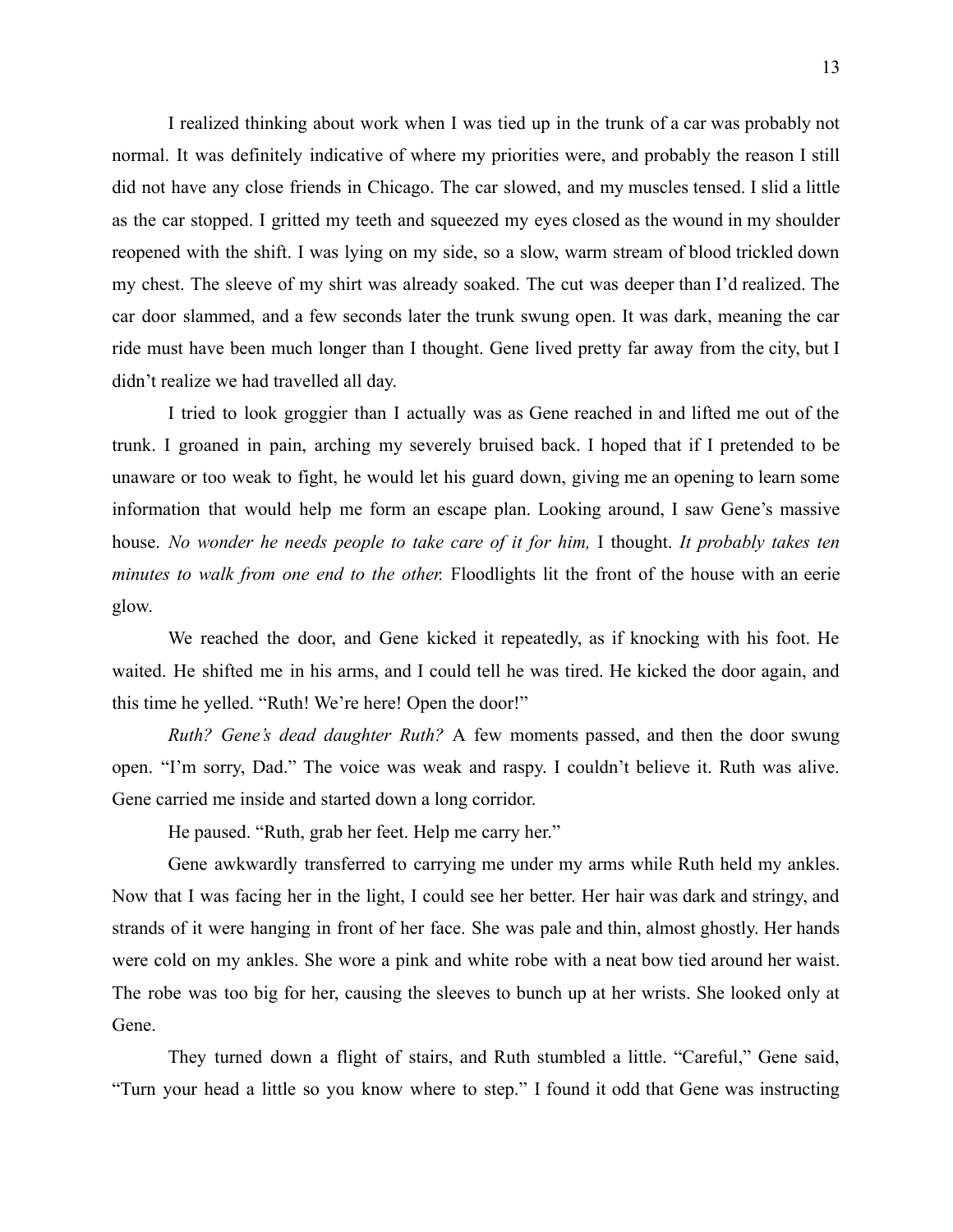Ruth how to walk backwards down the stairs while carrying a prisoner. It all felt wrong and strange.

At the bottom of the stairs, Gene and Ruth set me down on a table. Gene flicked a lightswitch, and my eyes stung from the harsh white that filled the room. It looked like a doctor's office. White cabinets lined the walls, and blue cloth-lined silver trays of surgical supplies were neatly arranged around the room. My eyes widened when I saw the sharp scalpels and other tools. I shuddered at the thought of what he might do to me. *What if I'm here for some kind of sick experiment?* I wondered.

Gene looked at me and smiled almost gently. "Everything is going to be alright, darling. Just wait. We'll make everything better."

Ruth had left the room for a few moments, and when she returned she was wearing scrubs. Like the pink robe, the scrubs were too big for her. Gene put on a white coat that was hanging on a hook on the wall by the door. My heart rate quickened, and I squirmed against my restraints. I didn't know what he was about to do, but I knew it couldn't be good.

"Don't resist. We're going to fix your shoulder. Well, actually, Ruth is going to fix your shoulder. I've been training her to be my assistant," Gene said, "I'm quite proud of how far she has come."

Ruth looked at Gene, eyes wide. She looked afraid. Gene pushed a tray to Ruth's side of the table. He cut my hands free with a scalpel. I relaxed my arms and instinctively reached to unbind my feet. "No," Gene said sternly, "Leave your feet." I laid back on the table. "Go ahead, Ruthie. You know what to do."

Ruth reached for a syringe with shaking hands. I looked away as she peeled my shirt back from the cut on my shoulder. She cleaned the area around the cut with something cold. I winced as she injected a numbing agent next to the wound. I tried to slow my breathing, praying that Ruth actually knew how to do this. I felt pressure on my shoulder, but it didn't hurt like I thought it might. She continued to suture the cut, and I squeezed my eyes closed. I chewed on my lip as I felt the repeated pull and push in my numbed skin.

"That part is crooked, Ruth. Redo it," Gene said. I felt more pressure than before. I felt like a test dummy for medical school students. Frustration filled my gut. All I wanted was to rip the sutures from Ruth's hands and try to fight, but I resisted that urge.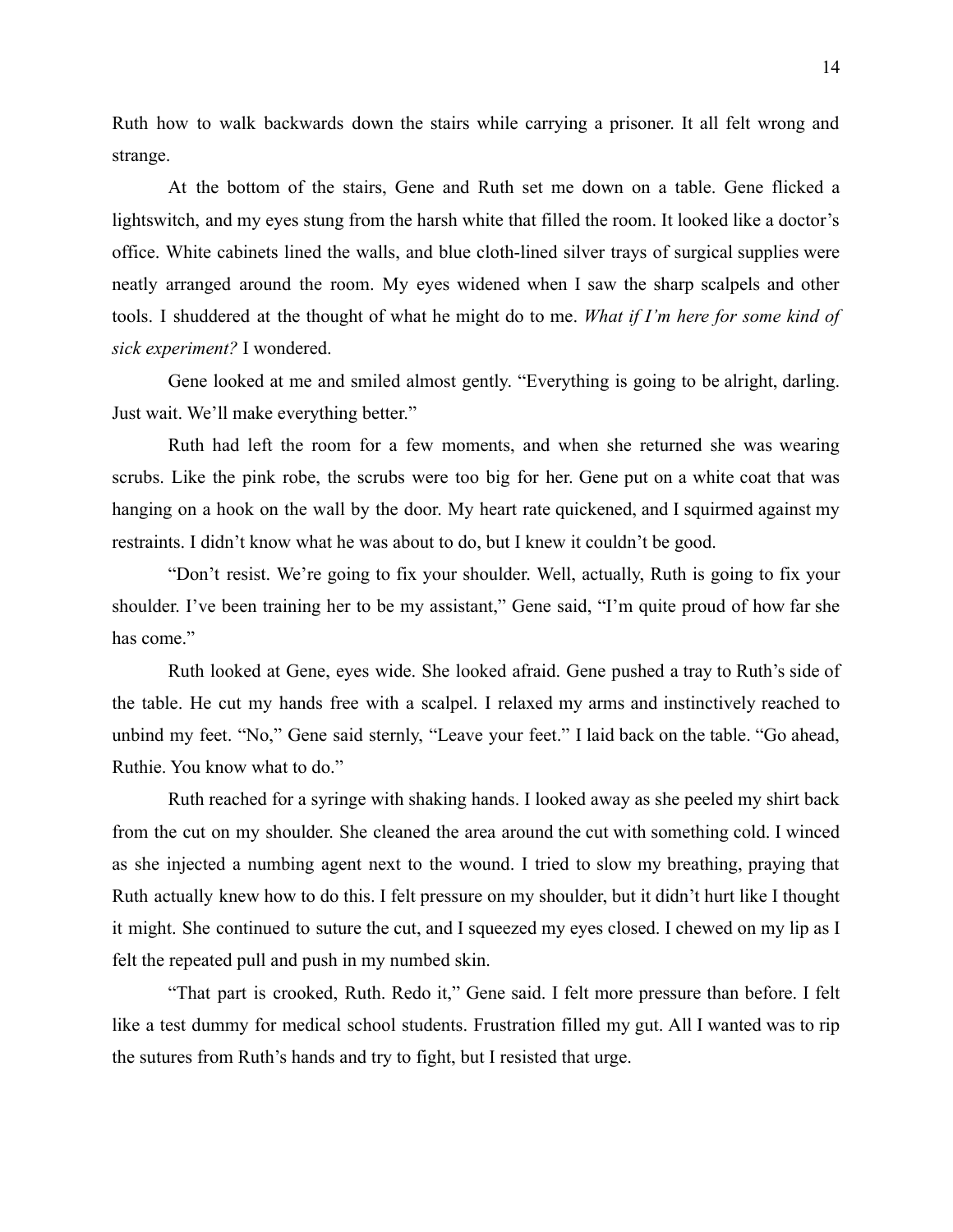After a few more redos, Ruth finally finished the sutures in a manner acceptable to Gene. "Well done, Ruth," Gene said, "You're getting there."

Gene washed his hands, then put on a pair of gloves. Something about the way he snapped the latex on his wrists sent a chill of fear down my spine. "Let's take a look at your back. You took a couple of pretty big falls earlier. Now sit up, we won't bite. Let us take a peek. I want to make sure there are no fractures."

I sat up, still unsure of when to take my action of rebellion. To be smart, I would have to wait and make a plan. I was just so anxious to get out of there. I wanted to get back to my cozy apartment and my coffee.

Gene lifted my shirt, and pressed around the bruises on my back. I winced. "Hm. I believe you may have fractured a rib or two. Everything appears to still be in place, however. You should heal just fine."

I sighed, and pulled my shirt back down.

"Thank you for being so cooperative," Gene said. My back was still to him, so I rolled my eyes. "Now, this next part might be a bit hard for you." He walked around the table and looked me in the eyes. He touched my hair, and I pulled away. He frowned. "Your hair is much too light. It's too long as well. Ruth, get the dye and the scissors."

I heard Ruth's feet shuffling quickly to the cabinet. *He wants to change my hair? That's fine.* That wouldn't be nearly as bad as all the ideas running through my head of possible ways he could torture me with the plethora of surgical instruments around the room.

Ruth returned and helped Gene dye, wash, and cut my hair. I didn't have a mirror to look into, so I had no idea what it looked like. Gene seemed satisfied. I felt strange. I had never colored my hair before, and I usually kept the length past my shoulders. Now, my hair was cropped at my chin. I didn't even feel it on my shoulders.

Ruth set a stack of clothes on the table next to me.

"Get changed," Gene said, cutting the ropes that bound my feet. "You'll be new."

His words struck me as odd, but he left the room to give me privacy. Ruth stayed behind on Gene's instruction to watch me. The clothes were a bit small on me. The pants and long sleeves of the sweater were too short.

"Ruth," I whispered. "Will you come here?"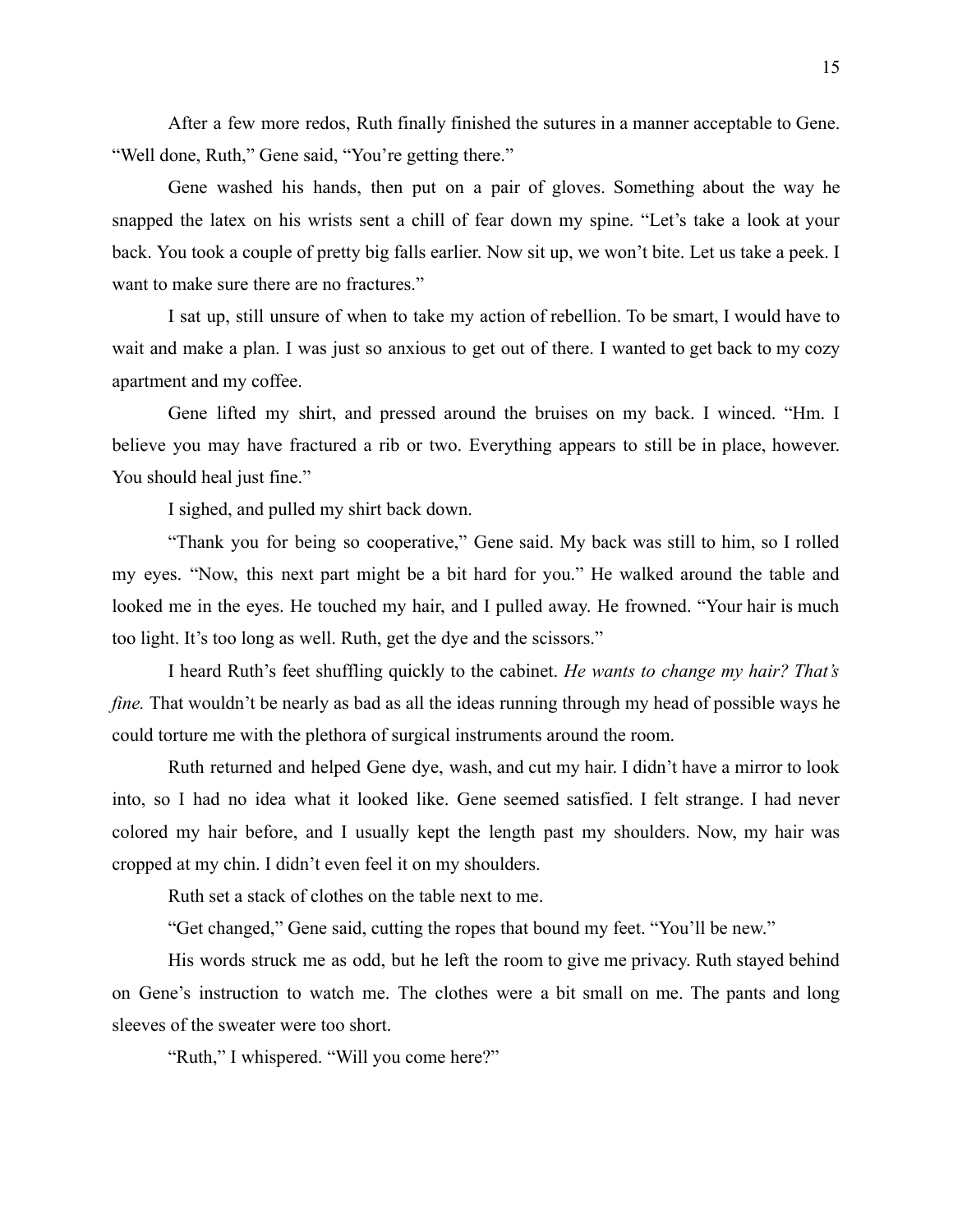She stepped forward timidly. I studied her face. She wouldn't make eye contact. Her skin was so pale I thought I could almost see through her. Gently, I cupped her face in both my hands.

"Are you afraid?" I asked.

She hesitated, then nodded.

"Of your dad?"

Her eyes shifted to the door.

"I'm going to get you out of here. We're going to get out of here together."

She finally looked at my eyes. Her eyes were a stunning pale green. "No. We can't… Olive."

"Olive? Is she here too?"

Before Ruth could answer, the door opened. Ruth jumped back from me. Gene entered the room. When he looked at me, he smiled, and his eyes filled with tears.

"Olive," he said. "You're home."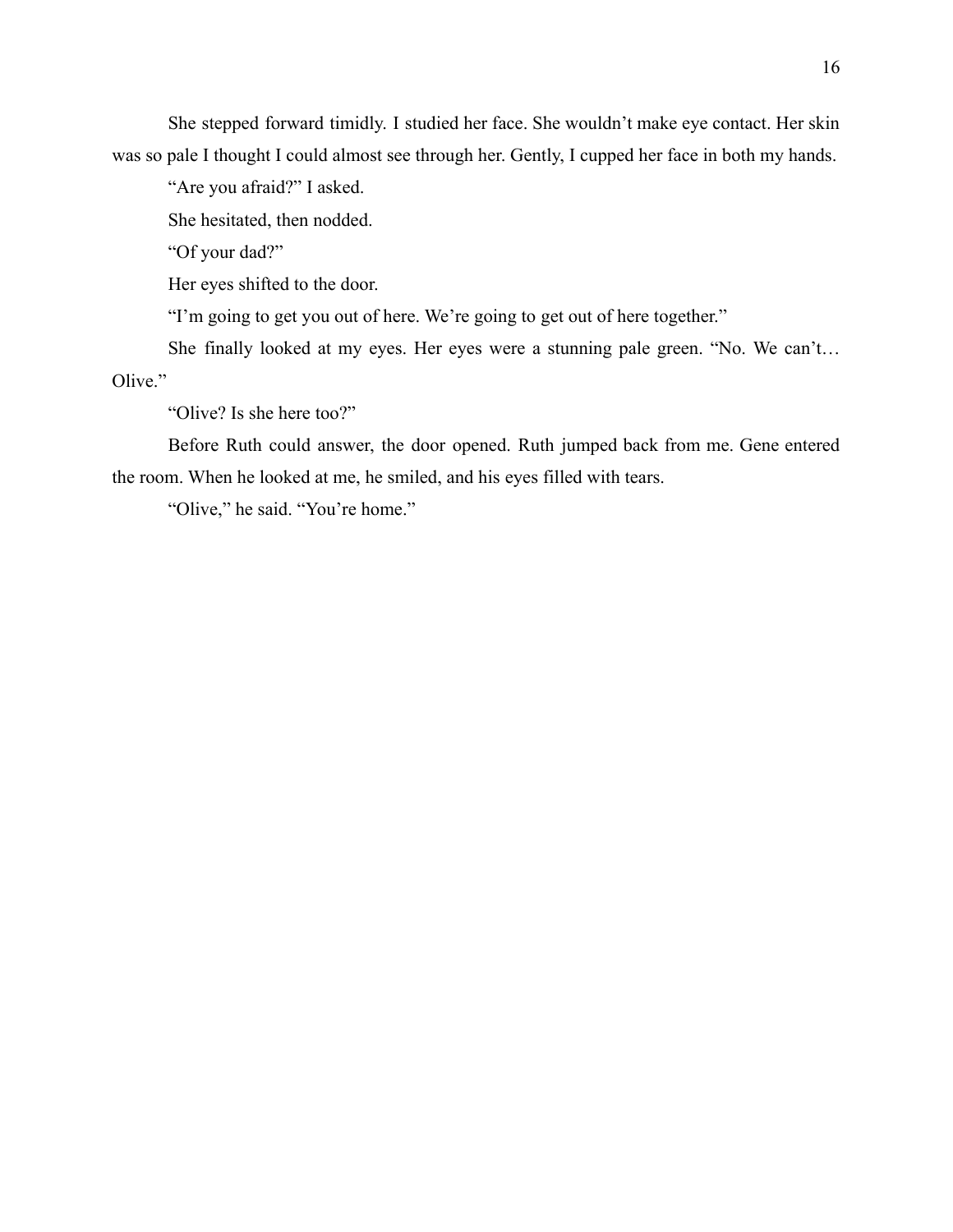#### CHAPTER 4

Jay

After taking photos of Mia's apartment and calling the police, I decided to look in the alley outside Mia's apartment. I left the window alone, knowing if my prints were on it, the police might just try to pin all of this on me. As I turned down the alley, I was grateful the rain had stopped for now.

I went over the facts in my mind. Mia's door was open a little bit when I got there. Not all the way, but just enough that knocking pushed it open. *So she didn't shut it all the way. She let someone in?* I shook my head. Mia was smart. She would never have let someone into her apartment unless she knew them. I wondered if anyone she knew would do something like this. Maybe one of her coworkers was jealous of her success. I made a mental note to interview them later.

Her phone was on the counter. Before I called the police, I went into Mia's room and charged the phone so I could see the recent activity. I remembered Mia's passcode from when we were still together. The last thing on her phone was an incoming call from Mr. Eddie that only lasted a minute or two. If the police asked me about it later, I would play dumb and tell them I thought maybe she was fine and her phone would give me some idea of where she was.

The police wanted to question me when they arrived at the apartment, but I made up an excuse to need to leave quickly. Hopefully it would take them a little bit of time to investigate the apartment before they decided to check out the fire escape and the alley.

As I stepped into the part of the alley that was blocked from view of the street, I got a chill. No wonder Mia hated it here. The fire escape was rusty at the bottom, and the ground was speckled with puddles of dirty water and trash. Something smelled like a dead animal. I walked through the alley, avoiding puddles and searching for a clue. I didn't see any blood or footprints on the fire escape, and realized I should have checked for more blood right outside the window of the apartment near where Mia's slipper had fallen. The rain probably washed most of the evidence away, and the spot outside the window might have been protected from it by the next floor's fire escape.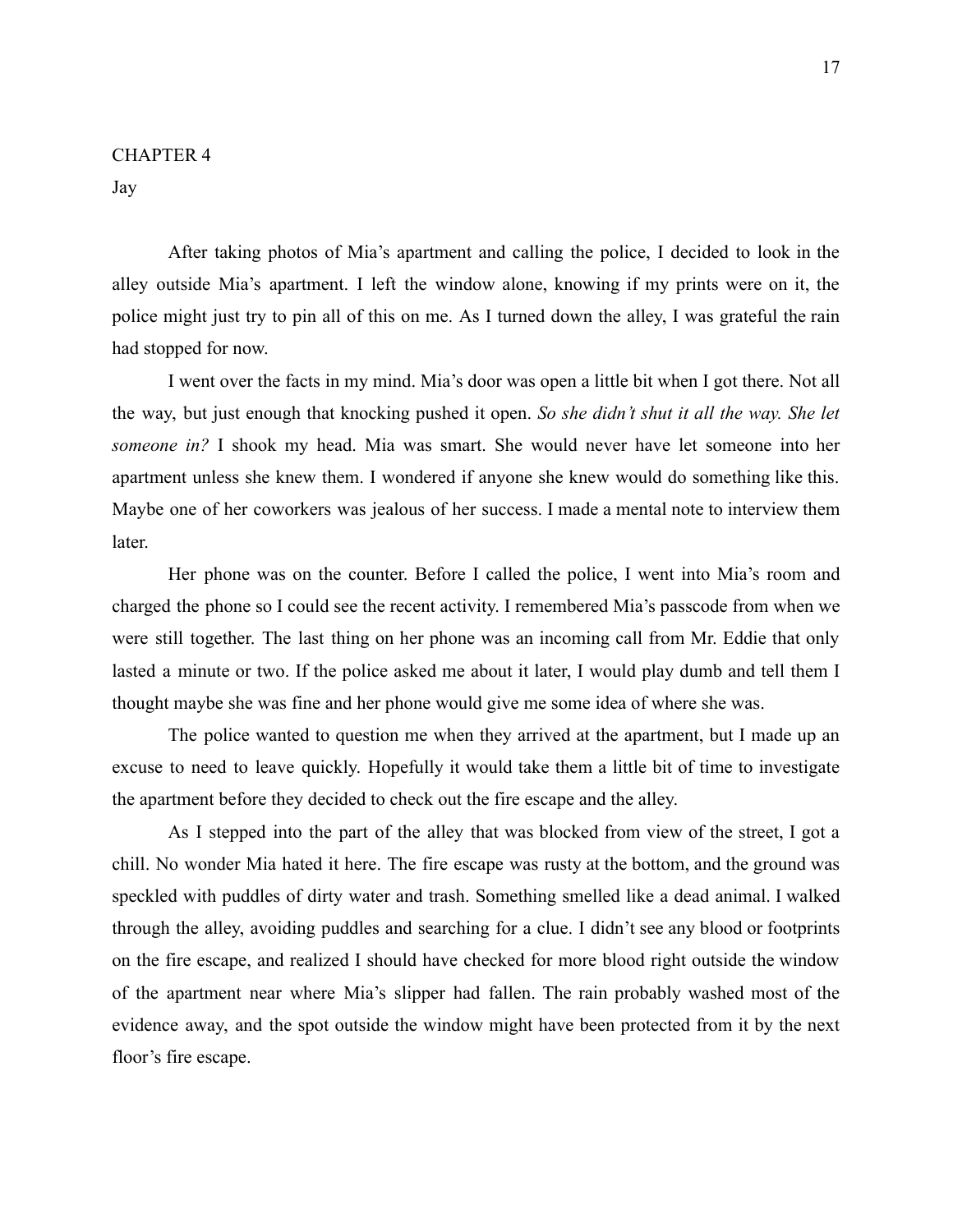I looked around for security cameras, but saw none. I frowned. *No clues here. Next, I'll have to talk to her coworkers.* I put my hood up and hurried out of the alley before any of the police officers wandering around could catch a glimpse of me.

My car was parked outside the coffee shop, and I was tempted to get another cup before going to Mia's office. I realized I should have just kept the cup I brought for Mia. I was so shocked about her disappearance that I didn't even think about it. I got in my car and shot a text to my boss, letting him know I'd be cashing in all the sick days I'd been saving up. Finding Mia was going to require my full attention. As I drove to Mia's office, I thought about how she would react when I found her. Smiling, I imagined her throwing herself into my arms and clinging to me. She would be so grateful that I rescued her. I would be her hero. She would never leave me again.

The thought of Mia leaving me caused my smile to quickly disappear. Mia broke up with me a few months ago, and I had been trying to win her back ever since. She had a distorted view of who I was. She had no idea how much I loved her, how perfect I was for her, or how beautiful our future would be together. She thought I was selfish and controlling, but I only wanted to protect her. Obviously, she needed protecting. She got herself kidnapped without me there.

A few minutes later, I made my way into Mia's office building. I spotted her coworkers right away. I had met them when I brought Mia flowers and picked her up for lunch. *I was so good to her,* I thought. *Her coworkers will remember that and give me the information I need to find her.*

"Jay?" Phoebe, Mia's fellow intern, approached me. "Why are you here? Where has Mia been? Is she okay?"

"Whoa, Phoebe, one question at a time please," I said, turning on my charm. "I found out this morning that Mia was abducted from her apartment. From the looks of it, it might have happened around a week ago. I need to talk to everyone here who knows her. I have to find out all the information I can so I can help her."

Phoebe's eyes widened, then narrowed. "Isn't that the job of the police? Not the ex-boyfriend?"

I sighed. "I wouldn't say ex-boyfriend. I'd say I'm an extremely concerned man who loves her and wants to bring her back to safety."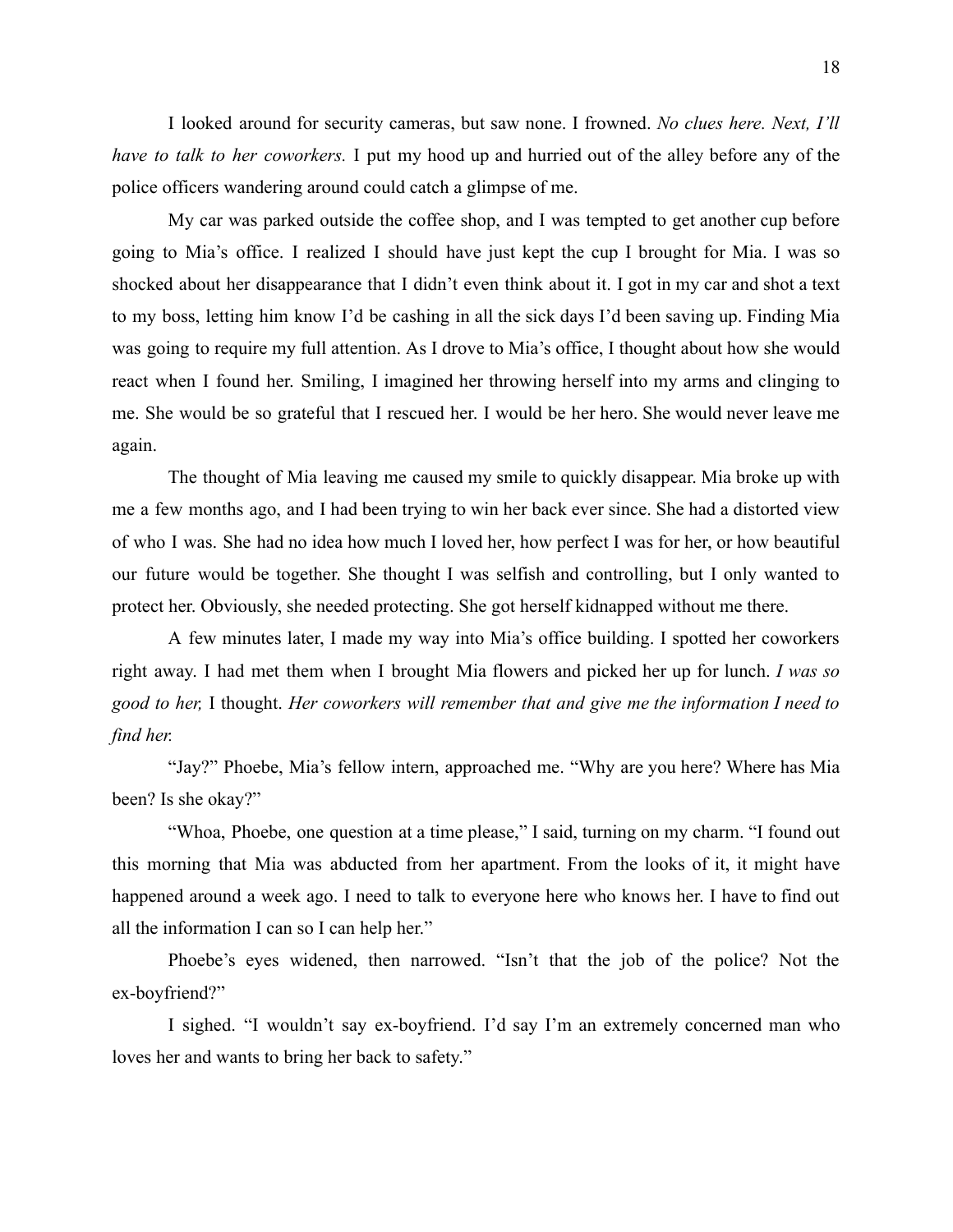Phoebe looked like she was wrestling between being irritated with me and concerned for Mia. "Okay, you can ask around if you want. I wouldn't expect to get much information here, though. Mia is really great at her job, but she keeps her personal life to herself. She wasn't close friends with anyone here, as far as I know."

"I'd still prefer to ask around, thanks," I said. "Do you know what day it was when she first didn't show up to work?"

She frowned. "I think it was Monday. She was here last Friday, and that was the last time I saw her."

"So unless someone here saw her during the weekend, no one has seen Mia in at least a week," I said.

Phoebe rolled her eyes. "Congratulations, detective, you can count days."

Another of Mia's coworkers approached us, and I welcomed the opportunity to speak with someone other than Phoebe.

"Jay, right?" the young man pointed at me as he stuck a pen behind his ear.

"Yeah, remind me of your name?"

"It's Lewis. Is, uh, Mia coming back to work?" he asked.

"That's actually why I'm here. I'm pretty sure no one has seen her in a week. I went by her apartment today and-" I decided to hold back too many details of what I had seen. I never knew when I might catch someone who knew too much that I hadn't yet revealed. "It looked like she hadn't been there in a while. I'm worried about her."

"Well, obviously," Phoebe interjected, turning toward Lewis. "He told me Mia was abducted."

"I *think* Mia may have been abducted. I'm still trying to gather more information that might help me find her," I said.

Lewis looked confused. "I, uh, haven't seen Mia since work on Friday. Mia doesn't exactly, uh, make a habit of hanging out with coworkers on the weekends. I hope you- uh, I hope the police find her though. I hope she's alright."

I sighed. Lewis was about as helpful as Phoebe. I also couldn't tell if his stammering was a speech impediment or a manifestation of guilt. I made a mental note to social media stalk Lewis later, but decided that for the most part I wouldn't get any useful information here. "Can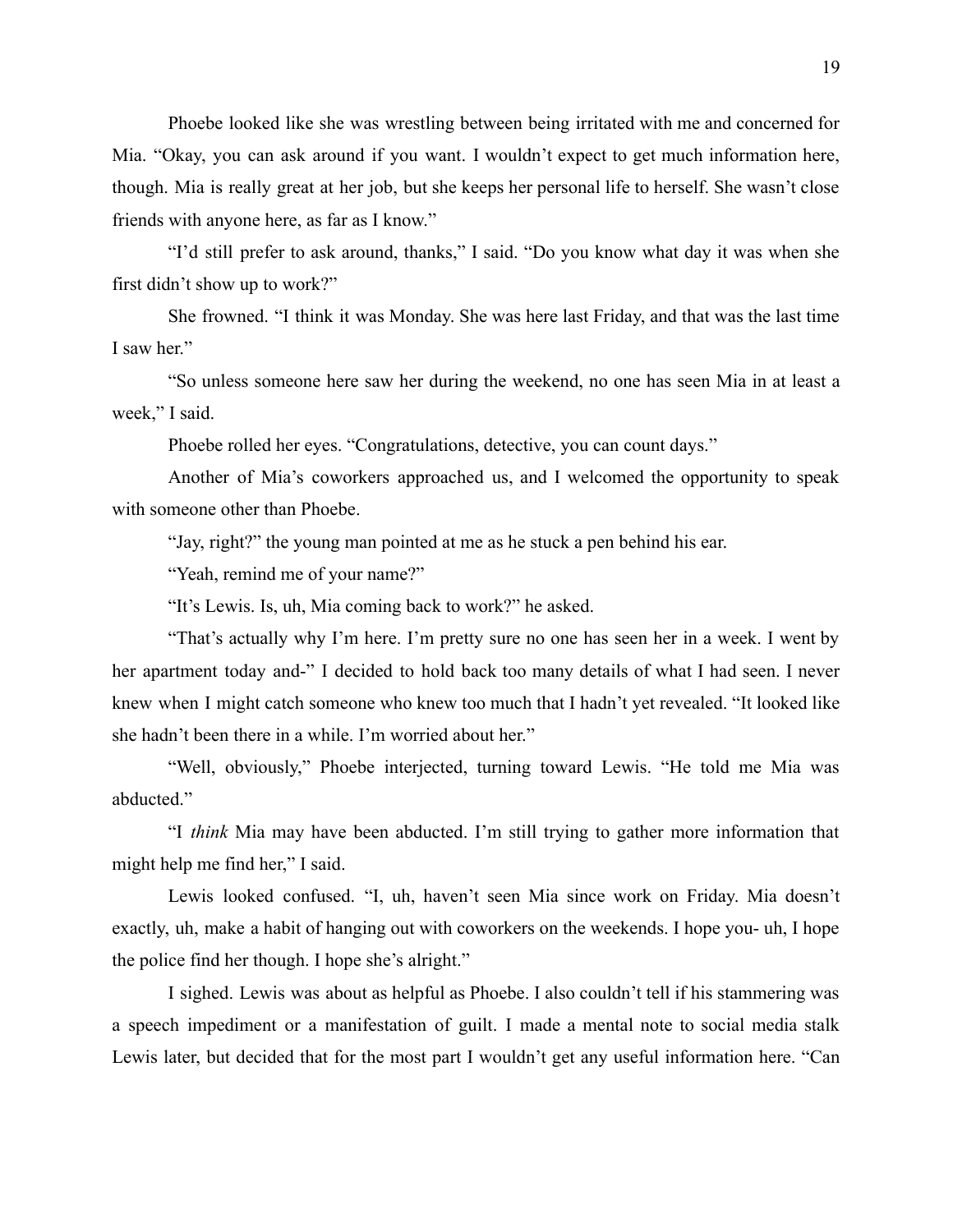you show me where your boss is? I'd like to speak with him. He might know more about Mia's absence. Maybe Mia sent him an email or something."

"You assume the boss is a man. No wonder you and Mia didn't work out," Phoebe said. The statement confused me, but Phoebe hurried on. "She won't know any more than we do. She didn't know Mia was going to miss work on Monday. She was furious, and gave me and Lewis extra work to do to make up for Mia not being there. Not to mention, since Mia has been gone, she's been in a horrible mood. You really don't want to talk to her, trust me."

"Fine," I said. I didn't really want to deal with another irritated woman at the moment. "I may come back another time to talk to her."

"I wouldn't recommend it," Phoebe said.

"Thanks for the help, Phoebe."

"Right."

I left the office feeling significantly less confident about my odds of finding Mia. I wished I had contact with Mia's mom, but I never met her. I asked Mia about her a few times, but she always changed the subject. It frustrated me that Mia kept so much of her life from me. She never let me in, even though I wanted to know her deeply. I always wished she would realize she could trust me. Mia did not understand that I was likely the only man who would ever put up with the walls she built around her private life. She seemed to think that somehow she would find someone else who would never ask any questions too personal, and that would be love. Keeping each other at arm's length until happily ever after. I could never be satisfied with that, and I was determined to break down her walls. To get her to trust me. Perhaps once she opened up to me like I had to her, she would be opened up to love in a way she had never experienced it before.

My phone vibrated, startling me out of my thoughts.

"This is Jay," I answered.

"Jay Foster, this is Missing Persons Detective Lawrence with Chicago P.D.'s Special Investigations Unit. I want you to come in and help us out by providing us with any information you might have regarding the disappearance of Mia Bailey. Can you come to the station now?"

"Sure, I'm on my way. Anything I can do to help."

"Thank you, Mr. Foster. We'll see you shortly."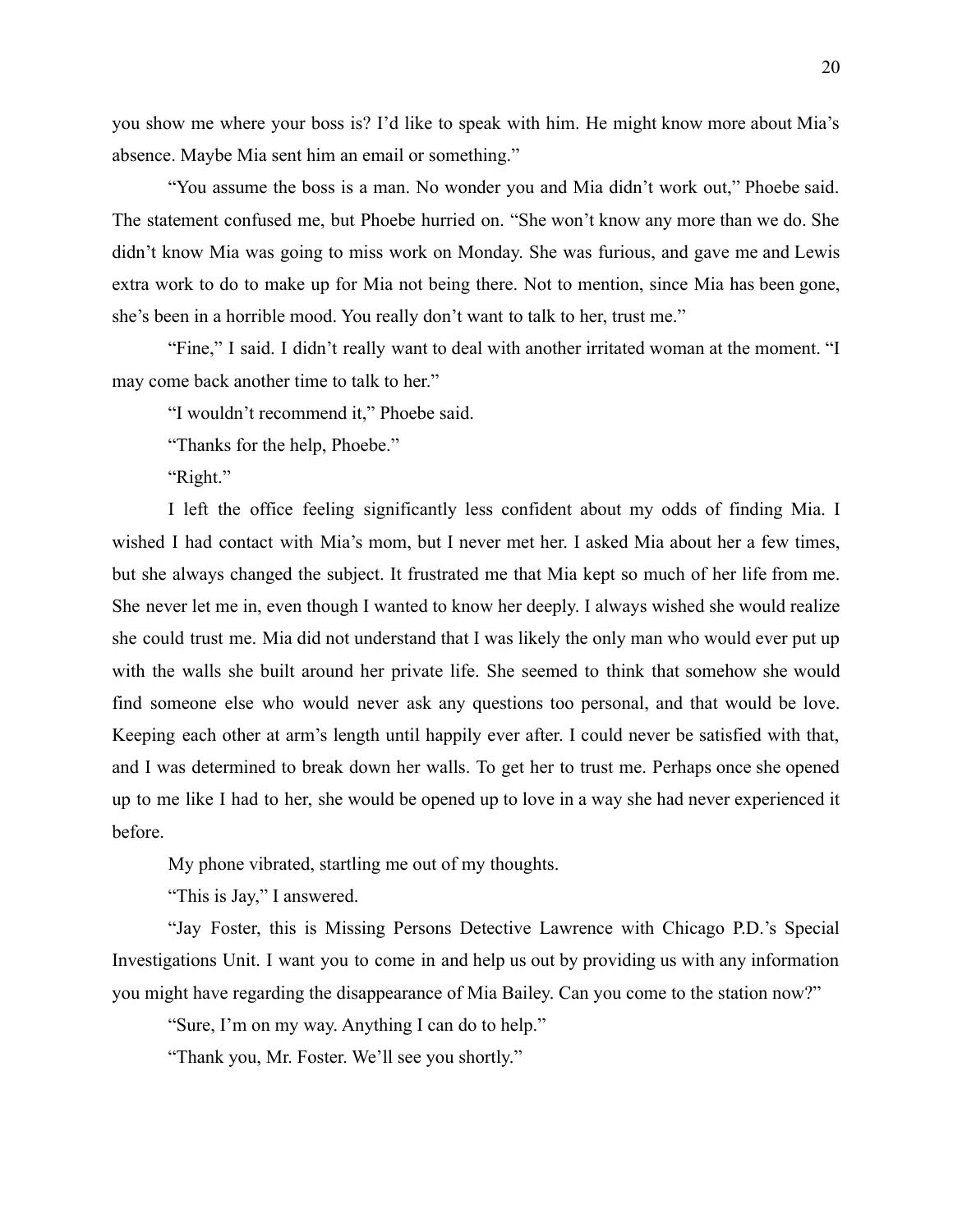I sighed and began driving in the direction of the police department. The detective working this case would certainly see me as the prime suspect. I was the "ex-boyfriend." And I was the one who called in that Mia was missing. The detective would probably think I abducted Mia, killed her, hid her body, and then called it in as an abduction to try to cover my own tracks. I knew the truth, of course, but they might not believe me. Especially since I know so little of her personal life. They might think she is nothing to me but a victim. I decided the best way to handle the interrogation was to show them how concerned I was about Mia's safety. I would emphasize how badly I wanted her to be alright, and how much I loved her.

At the station, Detective Lawrence guided me into a room alone. It was just like the interrogation rooms I had seen on TV, which made me nervous.

"Have a seat, Mr. Foster."

"Call me Jay," I said, trying to get her to trust me. I sat across the table from where she stood. She held a notepad in her hand. I tilted my head slightly and smiled at her, hoping I looked charming and innocent.

"What was the nature of your relationship with Mia Bailey?" she asked, her face stern.

"We dated for a few months. It was not very serious, though I wanted it to be. She pushed me away. She's a very private person," I said. I wanted to be as forthcoming as I could, letting the detective know I truly loved Mia.

"How long ago did the relationship end?" she asked.

I leaned forward in my seat. "About four months ago, I guess. I still love her though, Detective Lawrence. I really want her to be okay. Have you made any progress in looking for her?"

"I'd like to keep asking you more questions before answering that, if you don't mind."

I sat back, feeling a bit defeated. "Alright."

"How often have you had contact with Mia since your relationship ended?"

"I tried to talk to her as often as I could without being over-the-top. I wanted her back from the moment she ended things. I have been trying to talk to her and win her back ever since. I went to her favorite coffee shop a few times so I knew I'd be able to talk with her. I bought her coffee every once in a while, and we'd talk. Catch up a bit. But she stopped showing up, and I got worried."

"Is that why you went to her apartment?"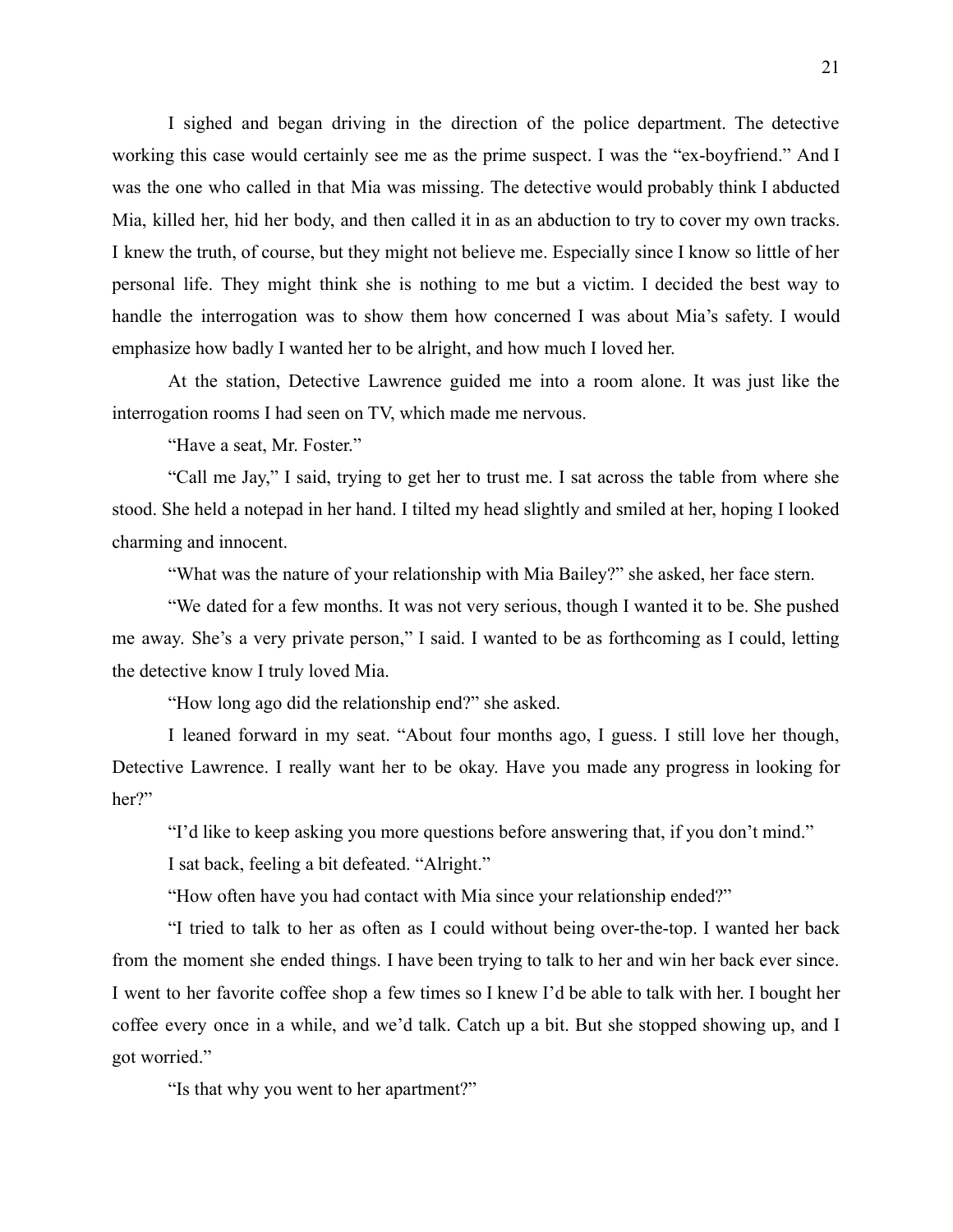"Yes. I thought maybe she was sick. I brought her a coffee, and when I got there, the door was cracked open. Not enough to see through it. It looked closed, but it came open when I knocked," I explained.

"Right…" the detective pressed her lips together and scribbled something on her notepad. "What did you see when you entered the apartment?"

"I saw the broken mug and old spilled coffee. I started shouting Mia's name, and went into the living room. That's when I saw the broken window, the blood, the fallen bookshelves… I was terrified that I'd find her body in the bedroom. But when I went in there, it was just like she'd been in there a few minutes before."

"And what did you do?"

"Well, I was shocked. I didn't know what to do. I sat on the couch and took it all in…" I decided to leave out the part about looking through her phone. That wasn't a big deal anyway, the police certainly looked through it themselves. "Then I calmed down, came to my senses, and called 9-1-1."

"And when the police got there, you hurried away, yes?"

"Well, yes. I… had an appointment."

"Where?"

I panicked. "Well, it wasn't exactly a scheduled appointment… I went to Mia's workplace to talk to her coworkers. I wanted to find out if any of them knew anything about where Mia might be."

"Didn't you think I would do that?"

"Sure, but I knew it would take time. I wanted to get answers quickly, and I knew you would be at the apartment for a while."

She put her hands on the table and leaned toward me. "Let me give you some advice, Mr. Foster. When you are the first one to discover a crime scene, and you leave the scene without giving any information to the police, it doesn't look good. So maybe don't do that next time, huh? Maybe stick around and help Mia by giving any information you have to the people whose job it is to find her."

I blinked. "Detective, I was just trying to help."

"Well, you did it wrong." She sat in the seat across from me. "Let me ask you something else."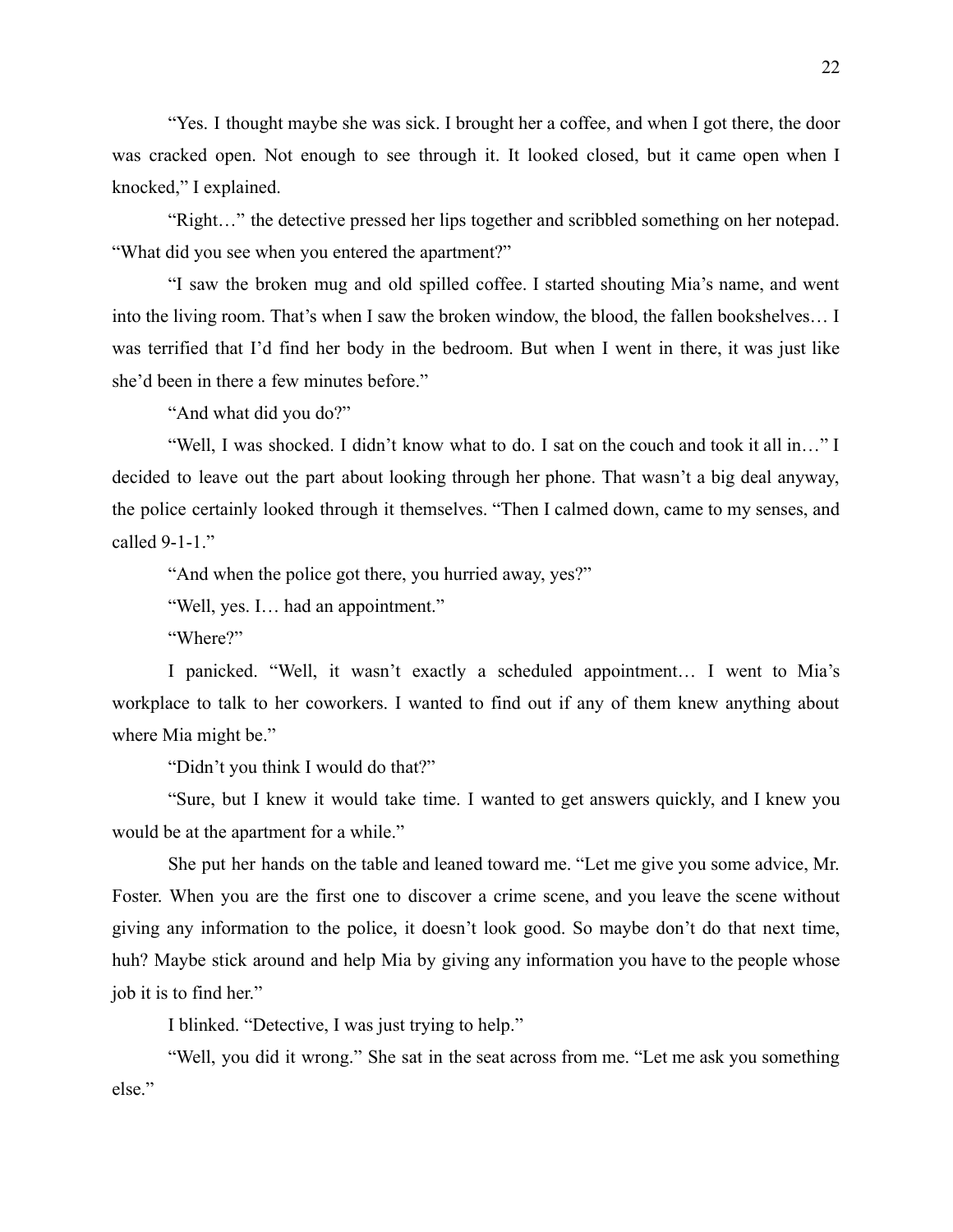"Sure"

"How much of your DNA are we going to find in Mia's apartment? Are we going to find any of your blood, fingerprints, hair?"

"My fingerprints might be on the counter, I think I leaned against it while I was looking around… the door too, probably. Like I said, I sat on the couch, so I don't know if you'd find anything there." I scratched my head, pretending to be more clueless than I really was. Maybe if she thought I was stupid, she would think no one as stupid as I am could successfully abduct a woman. Then I would be further down the suspect list. That is, if the list was longer than just my name.

"Can you tell me why your fingerprints were on Mia's phone?"

"Oh, yeah, I saw the phone in the kitchen before I saw the mess in the living room, so I picked it up to see if I could tell if she'd used it recently. It was dead."

"The battery was dead. So you charged it?"

I was starting to get annoyed, but I tried not to show it. "Yeah, I charged it to see if anything on it would tell me anything about where Mia might be."

"You know how to unlock her phone?"

"She hasn't changed the passcode since we dated."

"And did you find anything on the phone that you thought might be helpful?"

"No."

"Did you look through the phone before or after calling 9-1-1?"

I paused. "Why? Does that matter?"

"I asked the question, didn't I?"

"Before."

She sighed. "Do you realize that you tampered with a crime scene and possibly compromised evidence? I'm gonna be honest, this doesn't look good for you, Mr. Foster. You have put yourself in a position where it looks pretty clear that you were trying to hide something on Mia's phone from authorities."

"I didn't delete anything," I said, getting more obviously annoyed.

"We'll see. I'll be right back."

"Wait, should I get a lawyer?"

"You're not under arrest. Yet. If you're guilty, you may need one."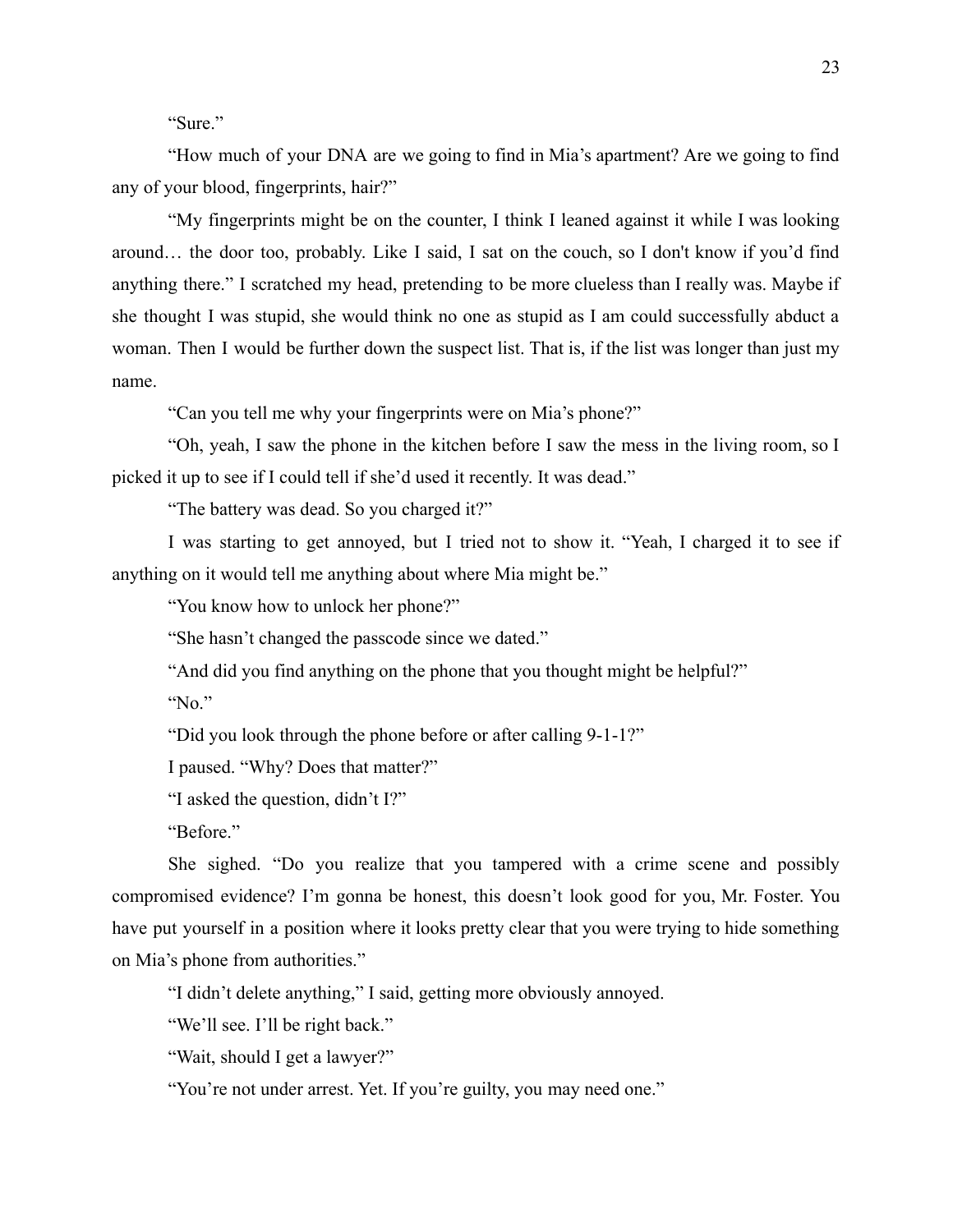I decided I didn't like Detective Lawrence. I wished someone else was on Mia's case. I thought about getting a lawyer, but maybe that would only make me look more guilty than I already did. I decided to just give the police all the honest information I had. They couldn't make something that wasn't true into a whole big thing, right? They didn't have any reason to arrest me. I didn't do anything wrong.

Unless looking through Mia's phone was somehow illegal. Then I could be in some trouble.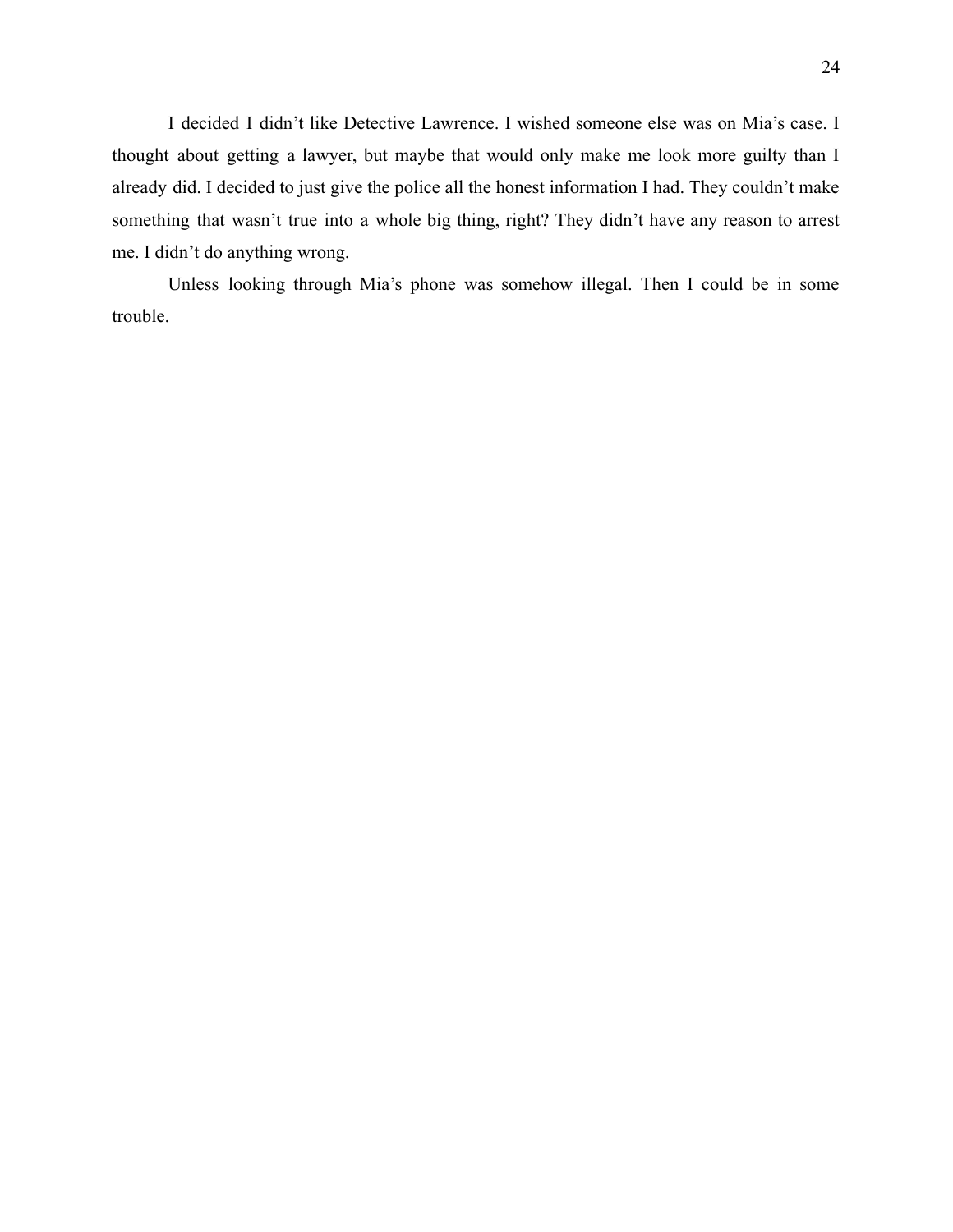### CHAPTER 5

Mia

"Olive. You're Home."

The words reverberated through my head, and I stood paralyzed in shock. *Olive. Gene just called me Olive.* My head was spinning.

Gene took me by the arm and led me out of the room. I tried to process what was happening as he helped me up the stairs and down a long hallway. We approached a set of double doors at the end of the hallway, and Ruth scurried ahead to open the doors for us. It was a bedroom. The bedspread and the curtains were a pale shade of blue. The windows were tall, but no light came in through them. A soft grey rug covered the center of the floor. There was a vanity with a small stool in the corner. The vanity had no mirror, only a wooden board where a mirror may have been before. An elaborate wardrobe and a fancy dresser were against the walls. Framed photographs lined the walls on either side of the bed.

"Here you are, Olive. Back in your room. Get some rest now. I have plans for you and your sister tomorrow. I'll get you up when it's time to get ready." Gene led me to the bed, and I sat on the edge. He smiled down at me, then bent over and kissed my forehead. I was still too confused to react. Gene and Ruth left the room, and I heard a lock click on the doors before the sound of their footsteps retreating.

I was exhausted, and all I wanted was to sink into the plush mattress and perfectly fluffed pillows. But I needed to look around. The room was cold, and my fingers tingled. I slowly walked along the walls of the room, looking closely for anything that might give me new information. The wallpaper was white with silver brushstrokes. I ran my fingers along the wall as I circled the room. I pulled back the curtains to reveal boarded up windows. No wonder no light would come through. I pressed my hand to the wood and pushed. It didn't budge. I knocked gently, trying to figure out how thick it was. It sounded solid, like there may have been more than one layer of wooden boards between me and outside.

Taking a closer look at the vanity, I saw the same kind of wooden boards in place of the mirror. A hairbrush, a jewelry box, and a few hair ribbons were neatly placed across the table. I looked in the drawers of the dresser. They were filled with girls' clothes. They must have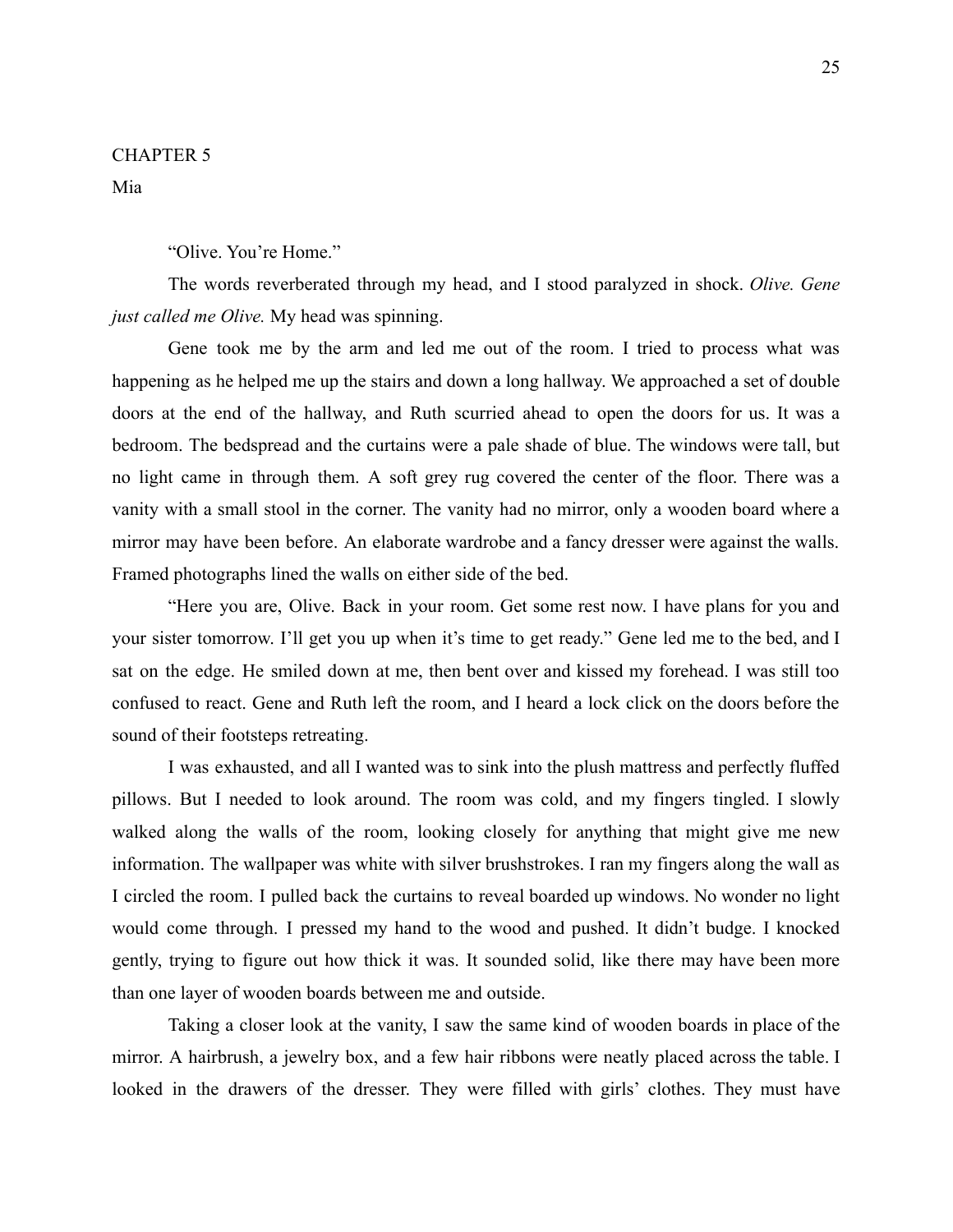belonged to Olive. I opened the doors to the wardrobe to reveal more clothes. Some of these looked nicer, dresses and skirts. Some of the clothes were not as nice, but they appeared cozier, like they were meant for winter.

Moving back toward the bed, I looked more closely at the photos that lined the walls. One photo was of Olive, her dark, cropped hair blowing in front of her eyes. She was laughing and holding a handful of wildflowers. I almost smiled. She looked so joyful. Another photo showed Olive and Ruth leaning against each other and smiling brightly. They appeared to be on vacation at a beach. Sand salted their legs up to their knees, and they wore big, stylish sunglasses. Ruth looked different then, healthier and happier. The Ruth I saw was weak and terrified. I frowned. I had to help Ruth find that strong, confident girl in herself again.

I moved on to another of the photos. In this one, Ruth and Olive gave serious looks to the camera, posing with pursed lips and manicured nails touching their faces. I frowned. *Ruth's eyes…* Earlier when Ruth and I were alone, I noticed how green they were. In this photo, her eyes were unmistakably chocolate colored. *Was she wearing colored contacts?* I wondered. As I looked closer, I started to notice other differences. In the photo, Ruth's nose was slightly longer than I thought it was earlier. I shook my head, deciding I probably didn't get a good enough look at Ruth earlier. Ruth was quite clearly very different now than she used to be.

I looked around at the other photos. Several of them appeared to have been from the same photoshoot. Ruth and Olive were dressed up and posing, laughing and enjoying the fun time together. I grinned a little. I had always wondered what it would be like to have a sister. I imagined if I'd had one, we might have had a photoshoot something like this one.

After looking around a bit more, I realized I wasn't making much progress. I needed an escape, but I knew I wouldn't be able to find one as long as I was this exhausted. I needed to rest and build up my strength before making a solid plan. I was a little afraid to sleep, but I felt pretty confident that Gene would leave me alone until the next day.

I pulled back the covers and climbed into the giant bed. I let myself relax into the warmth. I thought again about Ruth, how fragile and submissive she was to Gene. He had broken her. I wanted terribly to help her find herself again. I wanted to help her escape this mad prison and rediscover the free-spirited girl in the photos with her sister. With that intention in the center of my mind, I allowed myself to rest, determined to awake strong and confident enough to make an escape plan.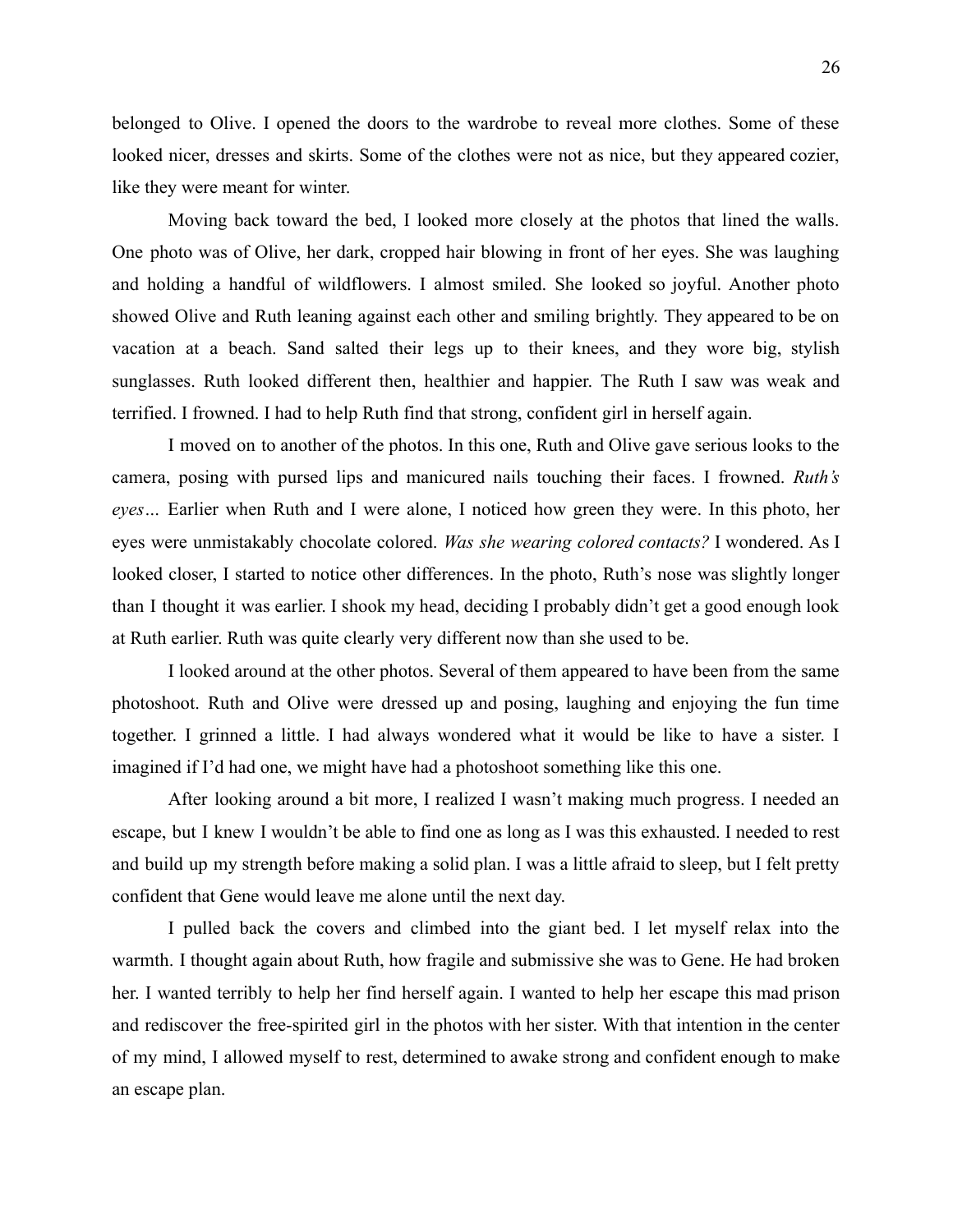## CHAPTER 6

Mia

## "Olive!"

I groaned and stretched out under the covers. For a brief moment, I thought I was back in my apartment. I was perfectly cozy, and wondered why someone was shouting about olives. I winced as my stretching irritated the stitches in my shoulder, snapping me into the harsh remembrance of my circumstances.

"Olive, it's time to get up. Ruth is making breakfast, and she needs you to help her." Gene flicked on the lights, and I squinted. I sat up and rubbed my eyes, trying to clear my head now that I had gotten some rest.

"There are some clothes in the wardrobe for you. I'll take you to the bathroom before you go help Ruth. I'll be outside waiting for you." He stepped out and closed the door behind him.

Part of me wanted to rebel. I wanted to push the door open, run past him, and find my way out of this house. But of course, he knew the house better than I did, and the doors were likely locked to prevent me or Ruth from leaving.

I groaned quietly as I slid out of the bed. The cold floor was unwelcoming to my bare feet. I pulled the first sweater and pair of pants I could find out of the wardrobe, and quickly got dressed. I found some thick socks in the dresser and slid them over my feet. I ran my fingers through my hair, and was startled by how short it was. I had forgotten about the haircut Gene and Ruth had given me. My hair was also much darker than it used to be. I probably looked like a different person, I realized. Maybe even a bit like Olive.

I pushed the door open. Gene smiled at me, and offered me his arm. I walked out of the bedroom and started down the hall without him.

"Olive." His voice was stern and strong. It surprised me, and I stopped walking. He approached me, his brown leather shoes sending rhythmic echoing sounds through the hall. "Let me lead you." He held out his arm again, and I took it reluctantly. He led me down the hall and stopped in front of a door. He opened it, and I walked into the biggest bathroom I had ever seen in someone's home. The floors were gleaming white marble, and the walls had the same shiny wallpaper as the bedroom. The huge clawfoot tub was the true eye-catcher in the room. Under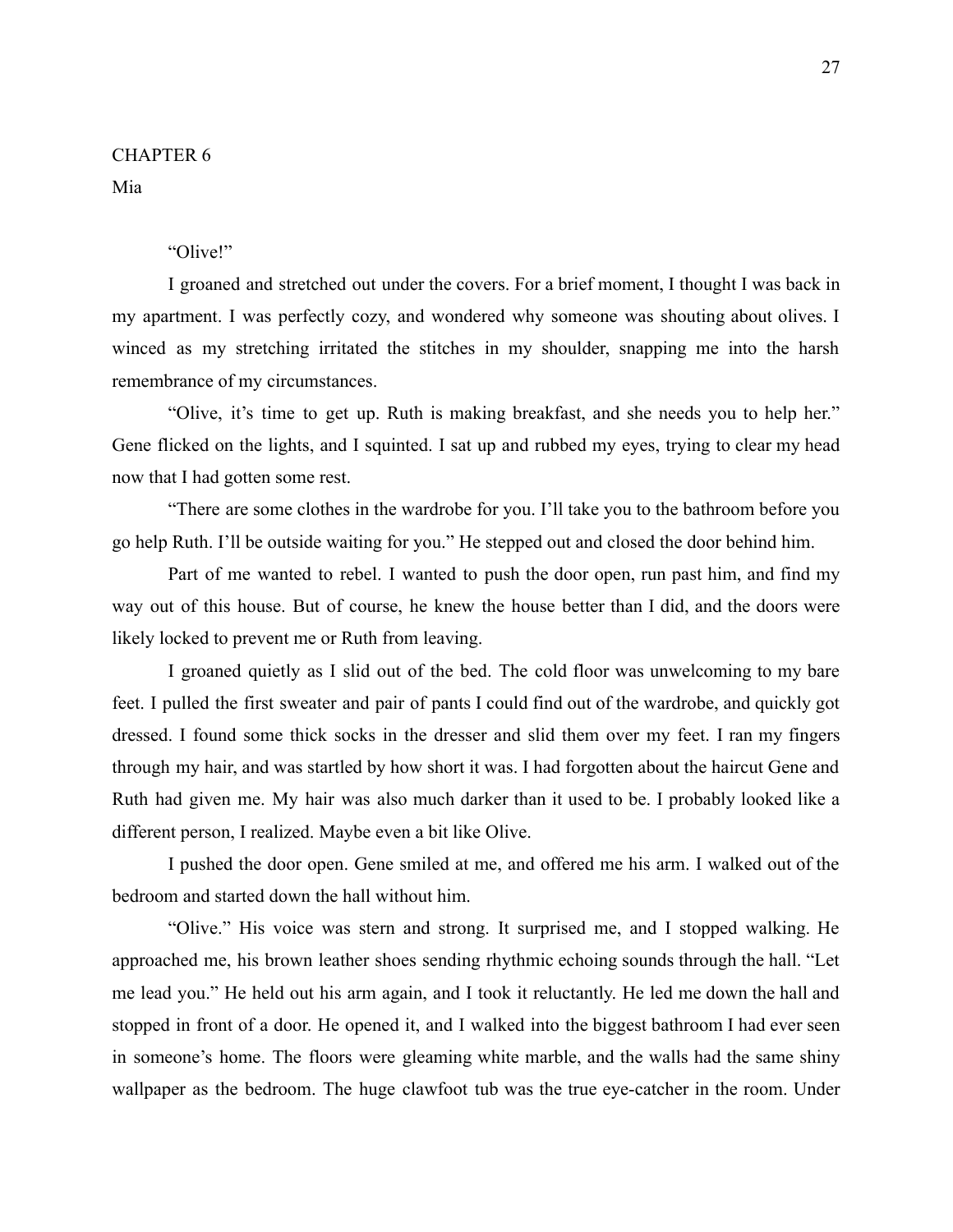different circumstances, I would have been thrilled to stay in a home with a luxurious tub like this one. There was no mirror above the sink, which felt awkward and made the room feel smaller.

"Be quick," Gene said. "You'll have time for a bath later. Just freshen up. The cabinet below the sink will have all you need, of course." He closed the door behind me.

In the cabinet, I found a toothbrush, toothpaste, soap, and a hairbrush. A few other toiletry items like towels and washcloths were neatly arranged on the shelves of the cabinet. I touched one of the washcloths, and noticed it had Olive's initials stitched into the fabric with light blue thread.

It felt strange to go through a familiar morning routine in an unfamiliar place with no mirror and a captor standing on the other side of the door. It was a relief to brush my teeth and wash my face. As I brushed my hair, the sweater I was wearing irritated my shoulder. I pulled my sweater down over my shoulder and tried to see the stitches. I could mostly see the wound, and it didn't look great. *At least I might get a pretty cool scar out of this…*

I dreaded going back into the hall with Gene, but I knew if I took much longer he might get angry. I opened the door, and Gene was uncomfortably close to the threshold. He took the smallest step back to allow me space to exit.

I squeezed past him, trying to avoid looking at him. He smelled exactly as he did when he first walked into my apartment, and I wondered what would have happened if I never opened the door to let him in. He grabbed my arm firmly and began to lead me quickly down the hall again.

"Your sister probably really needs your help with breakfast by now. Let's hurry."

I tried to form a mental map of the mansion as he hurried me into the kitchen.

The sound of sizzling bacon and the scrape of a spatula stirring eggs in a pan filled the room in an almost eerie way; the house was so large and immaculate that sounds seemed out of place, as if interrupting a reverent silence that was to be kept at all times in this house. Ruth didn't look up when we walked in. She dutifully kept scrambling eggs with her lips pressed together.

"Go on, Olive. You can make the coffee. I know that's your favorite," Gene said. He put a hand on my back to lead me in the right direction, and I flinched. "Relax, Olive. You need some caffeine. Doesn't she, Ruth?"

Ruth nodded.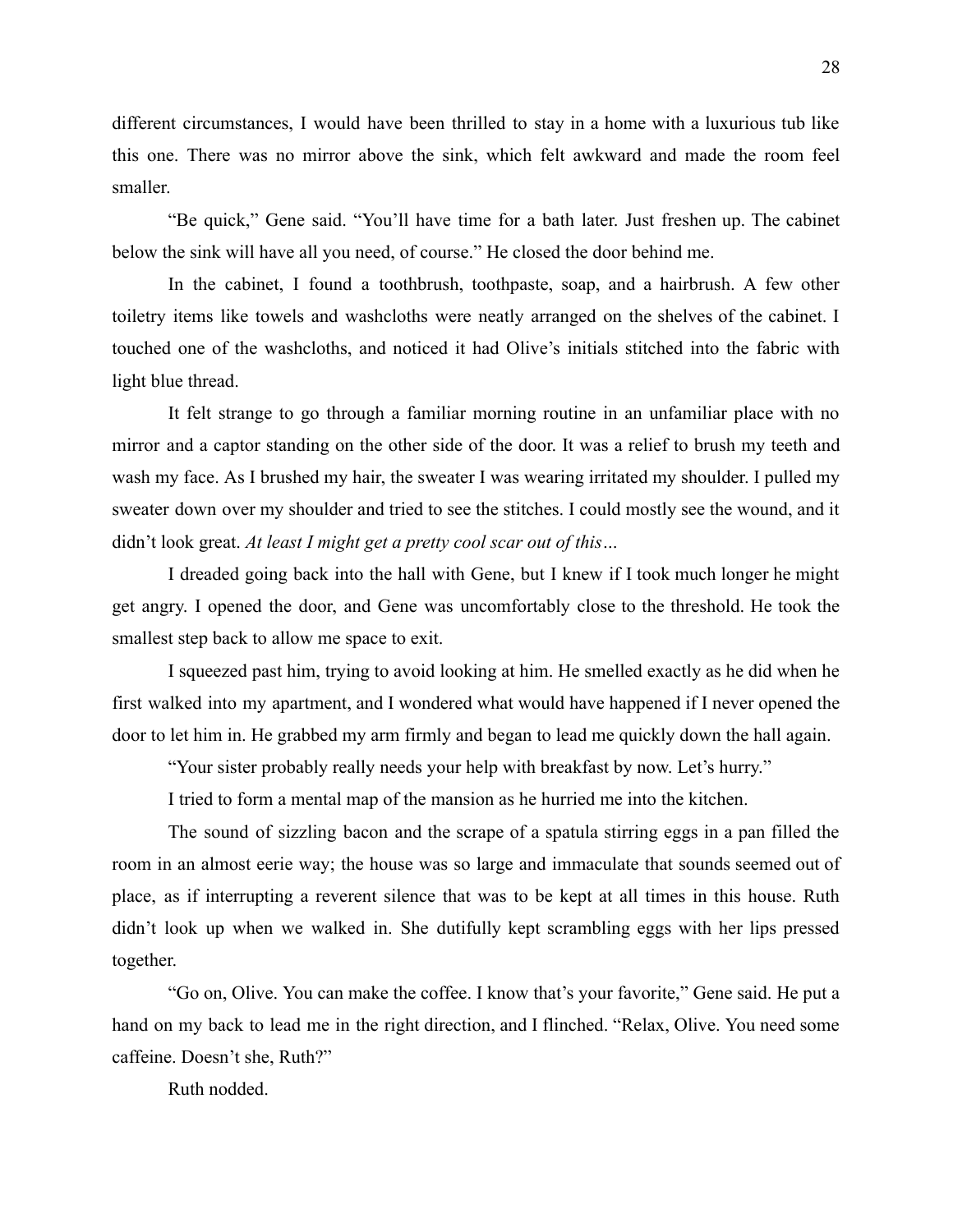I hurried over to the coffee pot and started brewing, hoping Gene wouldn't hover over my shoulder. I tried to copy Ruth's methodical mannerisms as I did what Gene said.

Gene sat at the bar in front of the stove where Ruth cooked. "My two girls. My two daughters making breakfast for me again. It's like the clock turned backward," he said, smiling.

A toaster dinged, and I jumped, startled at the sudden harsh noise.

"Ah, my favorite part. Ruthie's famous bagels."

Ruth prepared the bagels from the toaster like she had done it countless times before, and I thought this must be a daily routine instead of just for special occasions.

"How do you take your coffee, Uncle Gene?" I asked. Immediately after saying it, I bit my tongue and mentally kicked myself. I was probably expected to call him, "Dad," as uncomfortable as that was.

Gene's face hardened. "Olive," he said sternly, "You are slipping back into your old ways." His face flushed red and he raised his voice. "You know you have changed. You are not who you used to be. That is clear. I expect you to behave like yourself. Be respectful. Be obedient. Be compliant. Be loyal. Do you understand?" The question sounded threatening.

"Yes." I agreed. I still refused to call him "Dad." No one could take that title. I decided to avoid directly addressing Gene.

"I prefer my coffee black," Gene said.

I poured a cup and set it on the counter in front of him.

Ruth arranged the eggs, bagels, and small cups of fruit on plates for the three of us.

"Let's move to the table, shall we? It's a beautiful day today, and the sun shining through the windows is warm." Gene carried his plate and his coffee mug to a small round table in a sunny nook of the kitchen. Three chairs were arranged around the table as if the spot were meant just for Gene and his daughters. I briefly felt bad for Gene, knowing how desperately he must want this breakfast with his girls to be real. That sympathy quickly passed when I lifted my plate and again felt the sharp pain in my shoulder. I sat facing Gene, and Ruth sat between us. I looked carefully at the windows around the table. They were locked, but I wondered if I could break them. Outside, all I could see was green. There was a distance of about fifty yards between this side of the house and an iron fence with barbed wire wrapped around the top. The barbed wire didn't look like it belonged there. It was awkwardly and unevenly strung along the fence. On the other side of the fence was a tall, thick hedge. Above the hedge, I could see treetops in the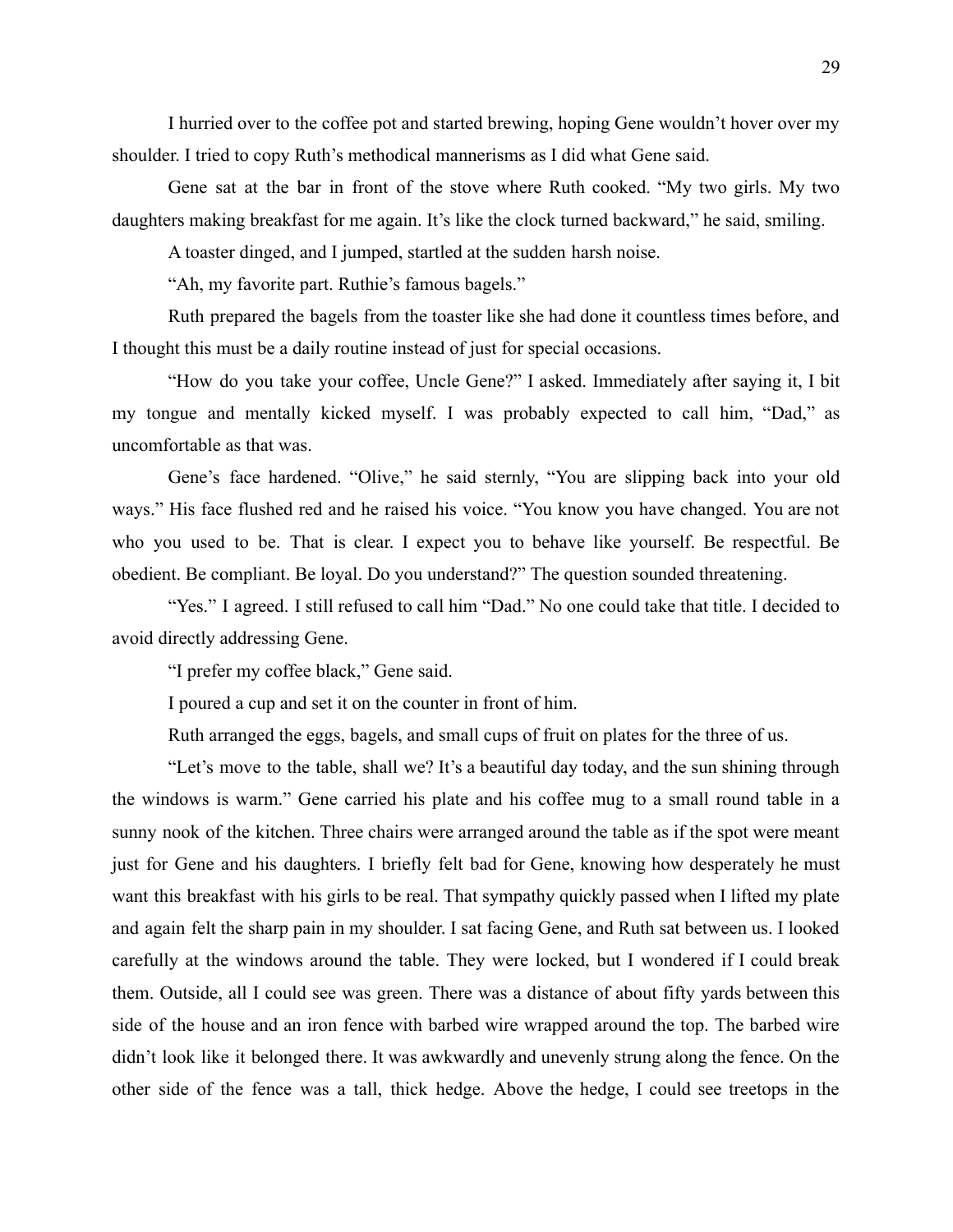distance. I wondered if the hedge wasn't adequate for the prison Gene made of his home, so he had the fence built and later decided to add the barbed wire himself.

"Olive, aren't you going to eat?"

I pulled my gaze away from the windows and looked at my plate. I didn't feel like eating, but knew I needed the energy. I took a small bite of eggs and avoided looking at Gene.

Ruth reached for her coffee, and it slipped from her fingers. The coffee spilled on the table and splashed onto her lap. I winced, knowing it must burn. She quickly stood up, pushing her chair back from the table. "I'm sorry, Dad. I'll clean up."

"It's alright, Ruth. You go get changed. Olive will clean this up for you. Won't you, Olive?"

Without a word, I crossed the kitchen to find a rag. I dampened the rag before wiping down the table, Ruth's chair, and the floor.

"Olive, you've been quiet this morning. How are you feeling?" Gene asked. "Are you and your sister in another argument?"

"I'm fine," I said. "I haven't talked with Ruth."

"Well, I think you two need some good sister bonding time, don't you?"

I thought for a moment. It would be good to talk to Ruth alone and learn more about this house and how to get out. "Sure. I think that would be nice."

Gene smiled brightly. "Wonderful! It's settled then. I have to go out for groceries, but the two of you can spend some time together in the parlor. You girls can gab about the latest gossip and all that."

I still didn't know how to read Gene. Despite his slightly misogynist tone, he seemed so happy and kind now while just moments ago he was seething at me for not calling him "Dad."

"The parlor?" Ruth was standing at the entrance to the kitchen in a clean dress. Her face was whiter than usual, and her eyes looked too big for her head. "C-could we go to my bedroom instead, Dad?"

"Nonsense, Ruthie. There's nothing wrong with the parlor. It's a perfectly comfortable room. Maybe you two can dust the furniture while you're in there."

I wondered why Ruth appeared to be afraid of the parlor.

"Let's finish breakfast, and then I'll walk you two over there," Gene said, taking a bite of his bagel.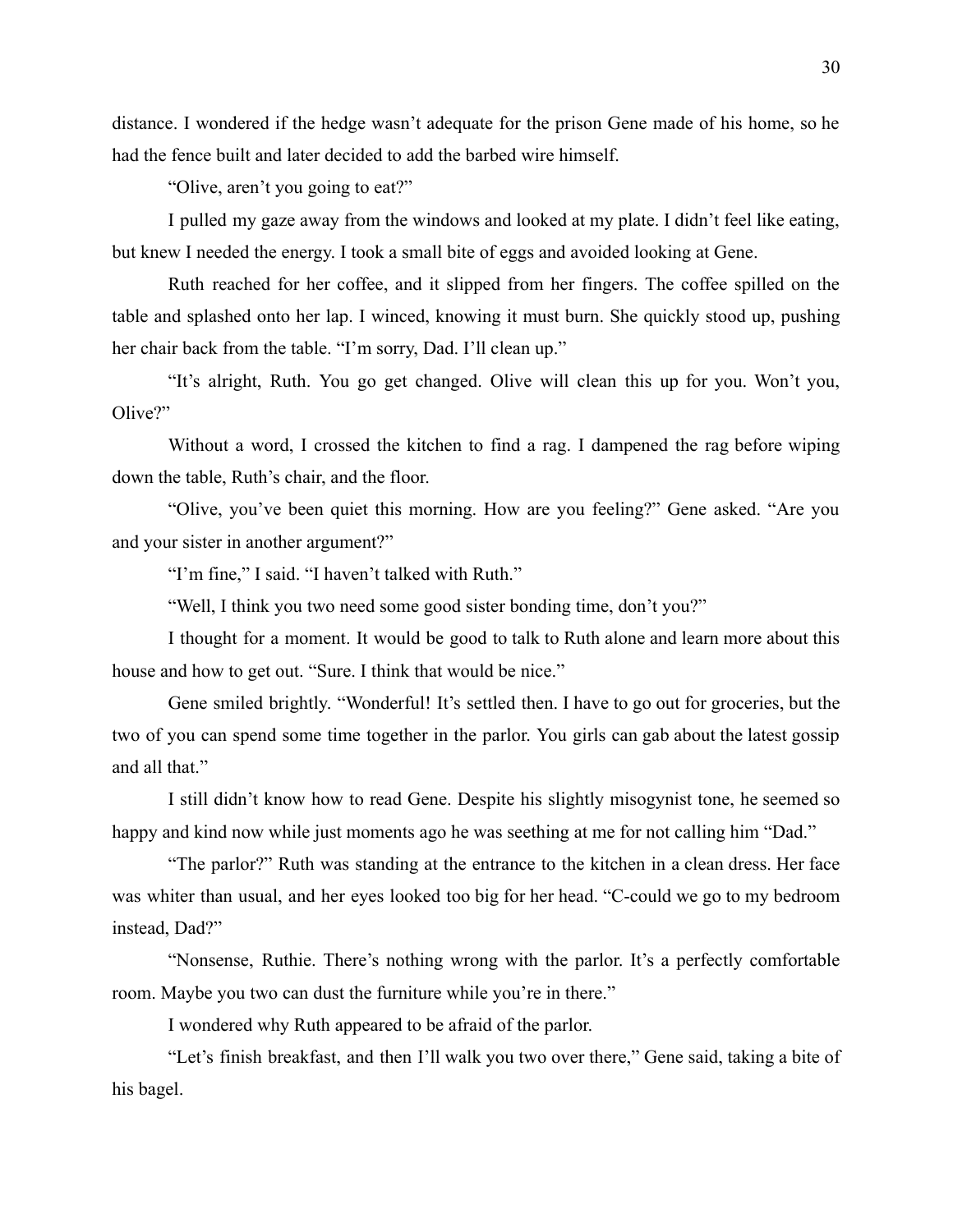I quickly cleared my plate, eager to spend time alone with Ruth. Ruth moved her food around on her plate with her fork. She looked like she might be sick.

"Not much of an appetite this morning, Ruth?" Gene asked.

Ruth shook her head.

Gene stacked our plates and carried them to the sink. He turned back to us. "Let's go then, girls."

We stood and followed him across the house to the parlor. The more of the massive house I saw, the more I became sure I would never know my way around. There seemed to be endless new wings of the house to discover.

"In you go," Gene said, stepping aside for the two of us to walk through a set of elaborate double doors. The room looked straight out of a film about European royalty. Antique furniture, floral wallpaper, a grand piano, a genuine fur rug, and a wood-burning fireplace… I wasn't surprised, but I was certainly impressed.

"You two enjoy your time together. When I get back, we'll have lunch." Gene closed the doors, and I heard a few locks click. I waited until the sound of his footsteps faded, then I turned to Ruth.

"Are you afraid of this room because he locks you in it?" I asked.

Ruth stiffly looked around the room, and her eyes fixated on one spot near the wall beside the couch. "No."

I waited, thinking she might tell me more. When she stayed silent, I decided to press for more information. "Did something happen here?"

She nodded.

"What was it?"

"My sister…"

"Olive?"

She shook her head.

"What do you mean, Ruth?"

She stood still and silent.

"Ruth, what happened?" I tried to sound gentle. "You can trust me."

"Lonna."

"Lonna? Our cousin?"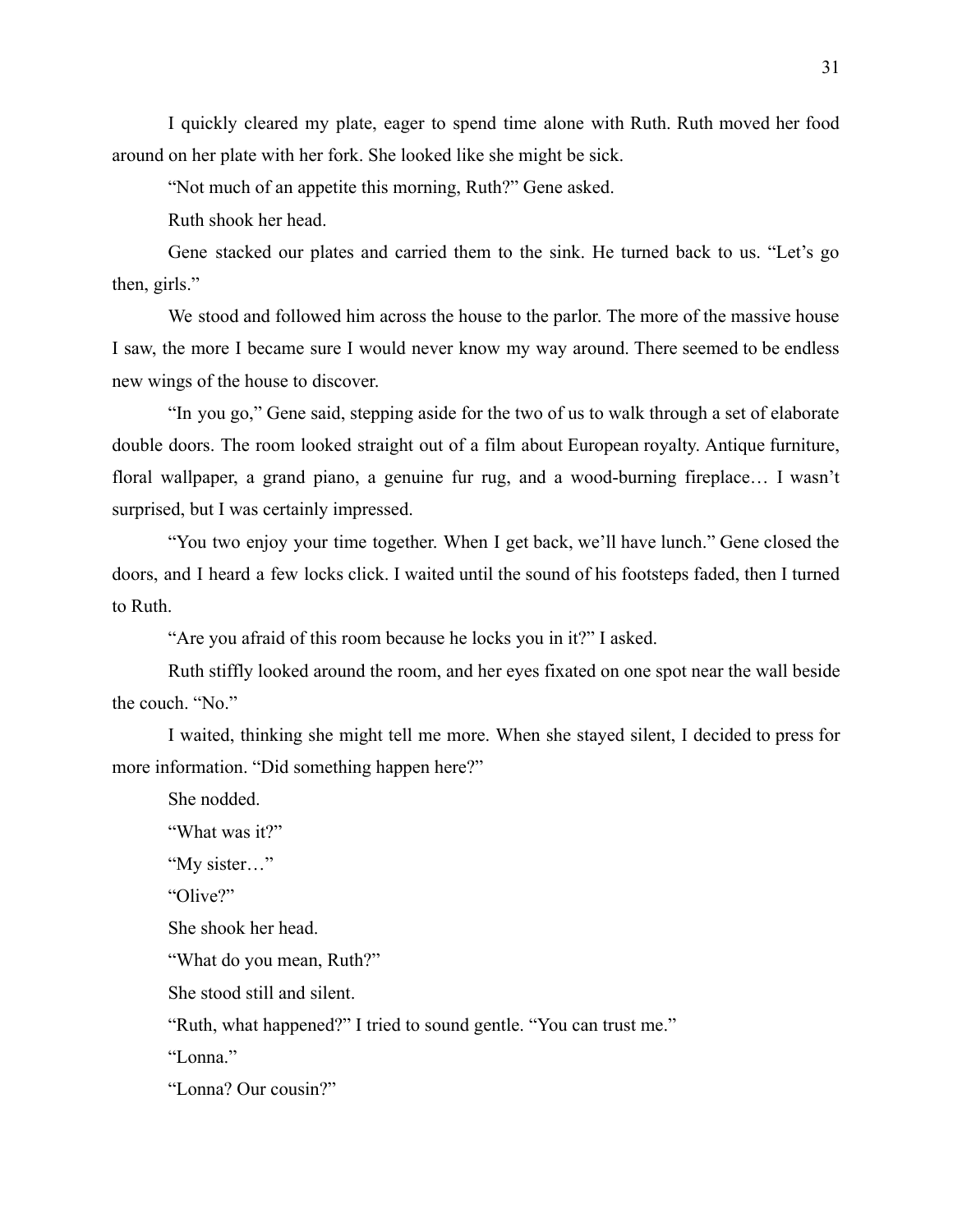"Lonna, my sister."

I stepped closer to Ruth, and then it hit me. She wasn't Ruth. "Emilia?"

She looked at me, tears pooling in her big eyes. "Lonna died here."

I gently touched her arm. "You're not Ruth. You're Emilia. I'm sorry I didn't see it before…"

Emilia sniffed and wiped her nose with her sleeve, looking smaller and more fragile by the second.

"Why don't we sit down?" I asked, moving toward the couch.

I paused, letting her compose herself a little. "We can talk about Lonna if you want, but we don't have to."

"He told us we would work for him. Be his housekeepers, his caretakers. He promised to pay well. Our- our mom trusted him, and felt bad for him after the accident." She paused and squeezed her eyes shut when she talked about her mom.

I reached for her hand. She looked grateful to have someone to comfort her.

"He made me and Lonna be Ruth and Olive. Lonna didn't want to. She wouldn't call him 'Dad.' She was always looking for ways to leave. Then one day, we were all in the parlor. Lonna got angry at Gene, because he hit me after I accidentally broke a glass. She tried to pick up the broken glass and cut him with it, but he caught her arm and threw her into the mirror."

I looked at the spot Emilia had been looking at before. "Was the mirror over there?"

She nodded. "The mirror broke, and she kept trying to use the glass to cut Gene. She screamed for me to run, but I was too scared," her voice broke. "I-I just watched while he… he killed her." She put her face in her hands and sobbed. "He killed her, and I didn't help her. I was too afraid. I let my sister die. It's all my fault!"

I wrapped my arms around Emilia and let her sob for a few moments. I pressed my lips together, wondering how to come up with the words to comfort her. Certainly, no one had ever been through anything like what Emilia was going through now. How could I help? "Emilia, it's not your fault…" I hesitated, racking my brain for the right words to say. I spoke again, slowly, "For all you know, if you had helped he might have killed you too… I know you miss Lonna. I'm so sorry. But please don't blame yourself."

She cried harder and weak wails gurgled from her throat.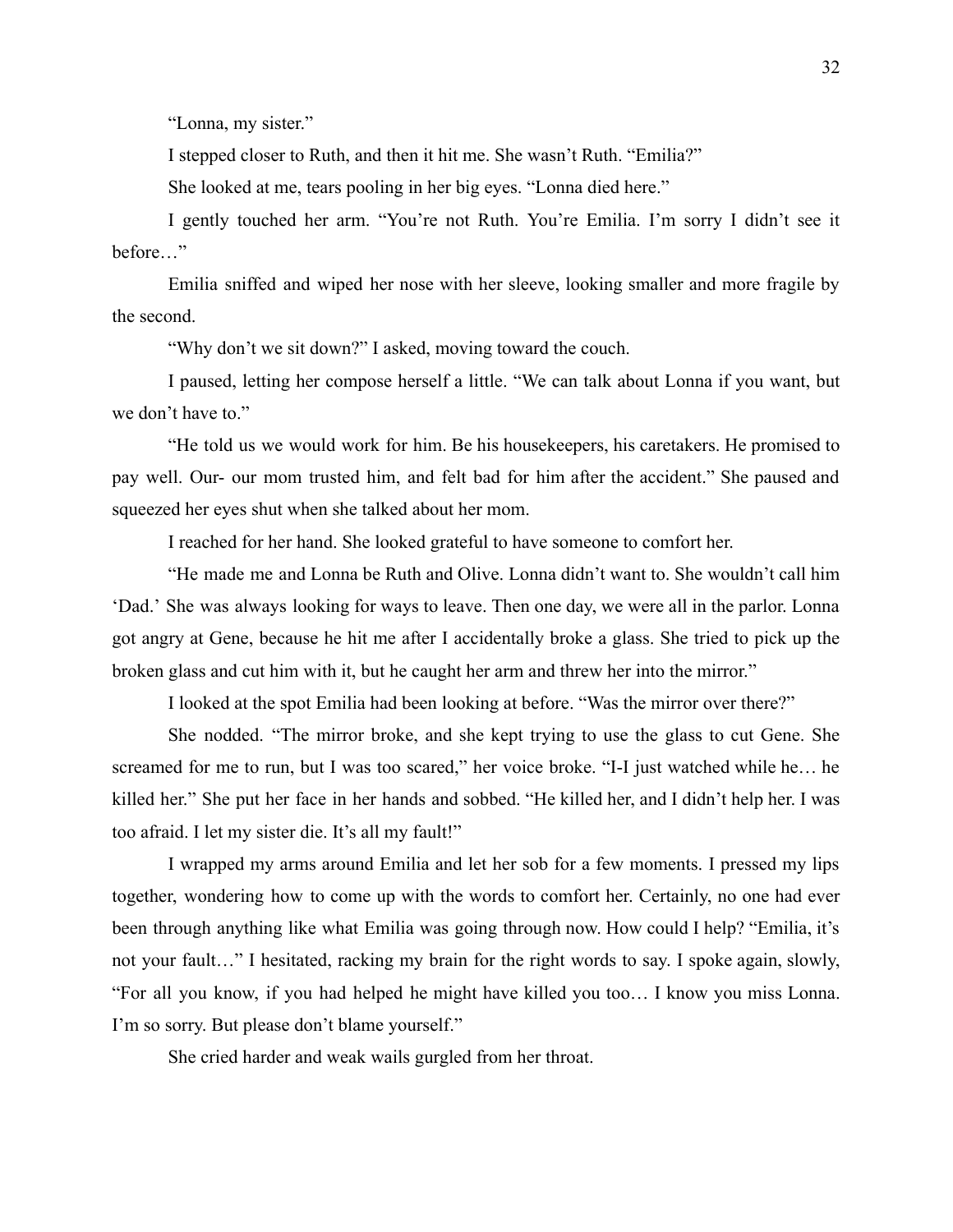Her sobs slowed, and I handed her a box of tissues that was on an end table. She took a few and calmed herself down.

"Emilia… how long ago did all of this happen?" I asked.

She shrugged. "I'm not positive. I lost track of time. I was a wreck after she died, and Gene left me alone for at least two weeks. He brought me food and water, but didn't let me out of my room. He let me out a few days ago, and then he came home with you."

"How long were you here before… before it happened?"

"We got here in August."

It was February.

"Have you gotten to talk to your mom?" I asked.

"Yes, but he holds the phone and tells me what to say. I haven't gotten to talk to her since Lonna died. He just talks to her himself and tells her Lonna and I are busy working... It was always strange when I talked to her. It was like for just a minute, I was Emilia again, and even Gene had to recognize that. He always got mean and hot-tempered whenever I was Emilia and not Ruth."

As she mentioned Gene's temper, I panicked for a moment, wondering if Gene had hidden cameras or microphones that he could use to monitor our conversation. Surely a conversation like this would infuriate him. I glanced around the room, looking for any evidence of cameras. I lowered my voice to a whisper. "Is Gene able to watch us? Or hear our conversations when he's not here?"

"Lonna thought of that. We tested it a few times by saying risky things about escape plans to see if he'd act differently. There was never any reason for us to believe he has any cameras or microphones. Lonna even looked for them several times and never found any." She paused again, wiping tears from her face. I relaxed a little.

"I know this is hard, Emilia. Thank you for trusting me."

"Do you remember when we were little? At family reunions, Lonna would always whisper to me, 'Mia is different from the other cousins, but in a good way.' It always made me smile. We both looked up to you."

I smiled sadly. "I remember seeing you two running around with your matching outfits." She nodded and sighed.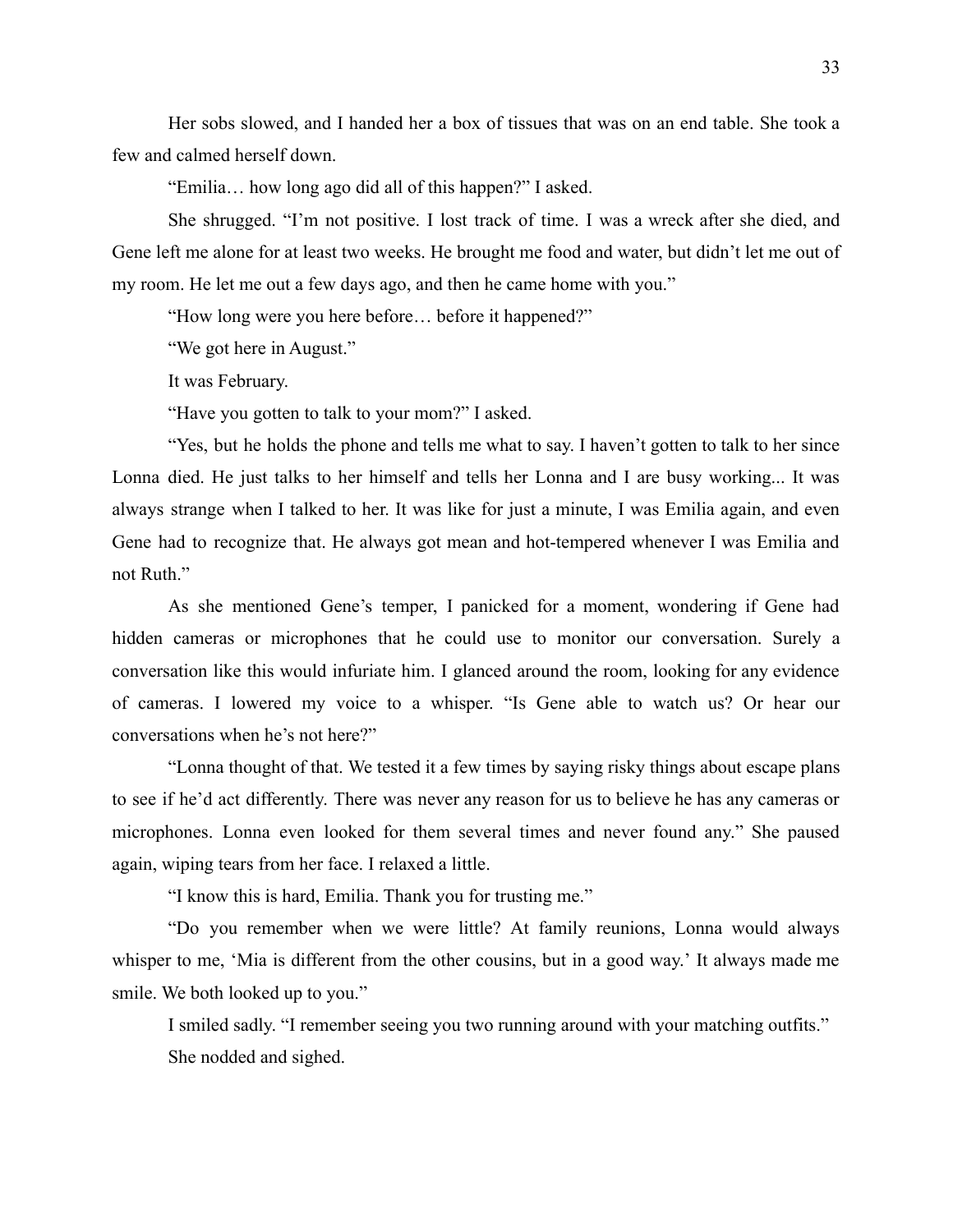"Emilia… I know this might be sensitive to talk about, but I need to ask… do you know if Lonna had any solid plans for how to escape this place?"

Emilia shook her head. "She tried everything she could think of. She tried to get me to escape with her, but I was always too scared of Gene."

"Maybe if we make a list of everything she tried, we can work together to come up with different ways to escape. It'll be easier if we're not just repeating the things Lonna already tried."

Emilia shook her head. "I can't. Especially not after what happened. We just have to wait for someone to find us. I'm sure my mom is already getting concerned since I haven't talked to her in a few weeks."

"We have to try, Emilia. We can't just wait around for someone to rescue us."

"You sound like Lonna," she said. "You're going to end up like her, too. Unless you give up and just be Olive."

"I can't be Olive. I'm not Olive."

"You have to be. You have to pretend, or he'll kill you."

I leaned back on the couch and thought for a moment. "We'll just take some time, okay? I'll pretend to be Olive when Gene is around. But I want to make plans, and I want you to plan with me. We won't do anything until we're sure our plan is solid. And if you are worried about parts of the plan, we'll keep reworking it until you feel good about it. How does that sound?"

Emilia bit her lip. "I guess it doesn't hurt to plan it out."

I smiled. "Great! We need to start now. We don't know how much time we'll have together without Gene. Tell me about what Lonna tried."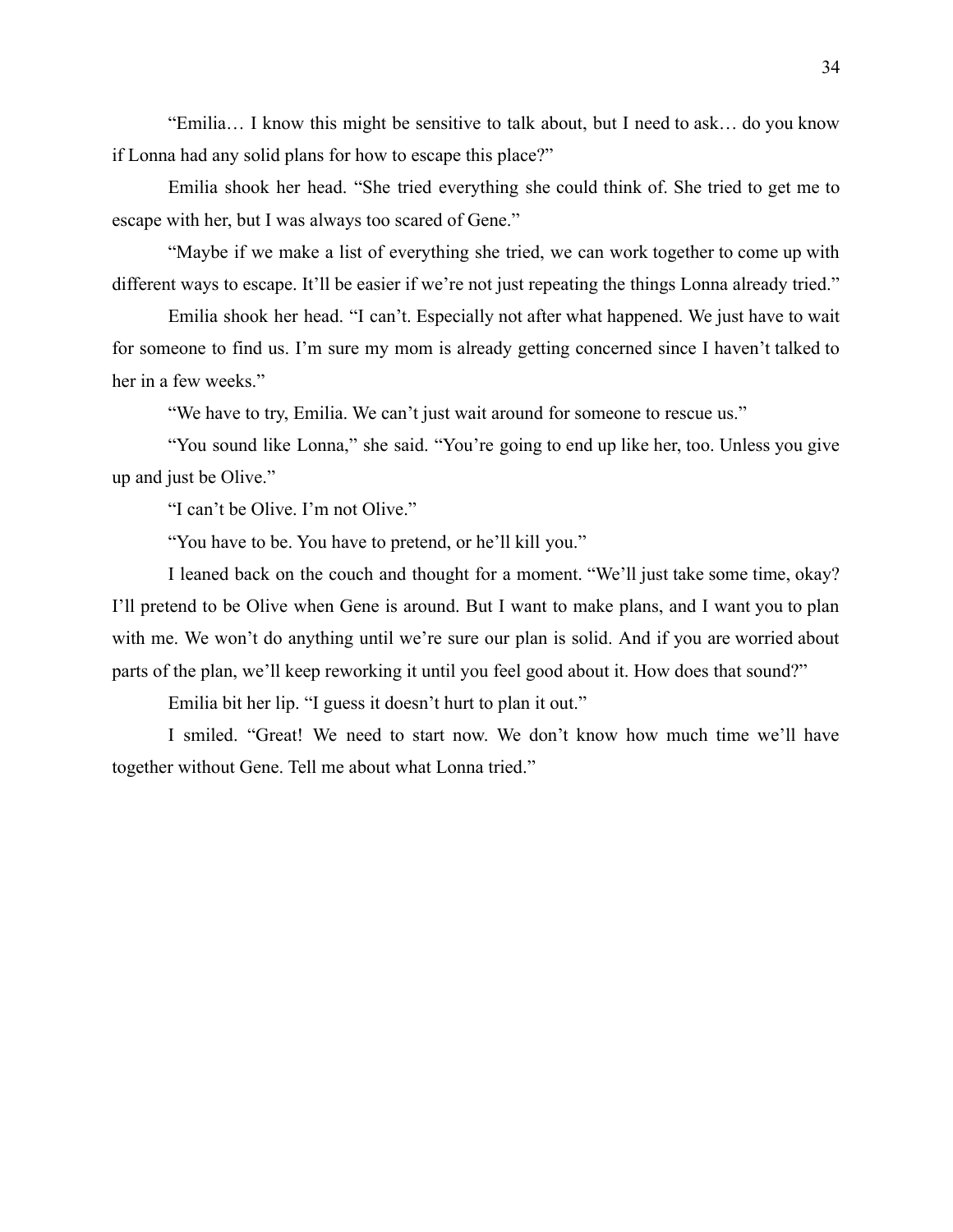#### CHAPTER 7

Jay

A few days after being questioned by the stone-faced lady detective, I sat in my apartment where I had begun a vision board. On TV, people usually pin photos and maps and yarn to the wall when they were trying to solve a mystery, so I thought I'd give it a shot.

A map of Chicago with a bright blue pin on Mia's apartment was in the center of the wall. The scene of the crime, Mia's last known location, and the place with the most physical evidence of what happened to her. My favorite photo of Mia was pinned directly above it. Mia was trying to be serious when I took that photo, but she had a slight smirk. She was trying not to laugh at something stupid I'd said. Sighing, I wondered if I'd ever see her make that face again.

A yellow pin on the map marked Mia's office. Connected to the yellow pin by a few old shoelaces, I pinned photos I found online of a few of her coworkers. Phoebe, Lewis, and her boss Noreen. Their social media accounts held no incriminating evidence, though Lewis's page was sparse. He only posted pictures of nature scenes and inspirational quotes. I had to search through posts he'd been tagged in to find a photo of him for the wall. I wondered how someone who worked for a popular magazine could have a social media page that looked like it belonged to someone in their sixties. I still thought he was suspicious.

It wasn't likely that Noreen or Phoebe were actually involved, but I still wanted to question Noreen. I also suspected that Phoebe might know more than she was letting on when I spoke with her. Maybe there was tension in the office, or some kind of competition that Mia was a part of. Phoebe probably knew all the office gossip, and could tell me if anyone seemed resentful toward Mia. If I got to speak with her again, I'd be sure to ask about it.

I also looked through Mia's old Facebook page and found a couple of ex-boyfriends from her college days. They were weird. One of them was Lukas, a theatre major whose pants were too tight. The other was Danny. He didn't have much information on his profile, but he looked like he built robots and did other people's computer science homework on the weekends. Both were scrawny, shorter than six feet, and had big glasses. College Mia had a type. I was glad that her taste in men improved after she got her degree. I printed pictures of them and taped them to the other side of the wall because I ran out of pins.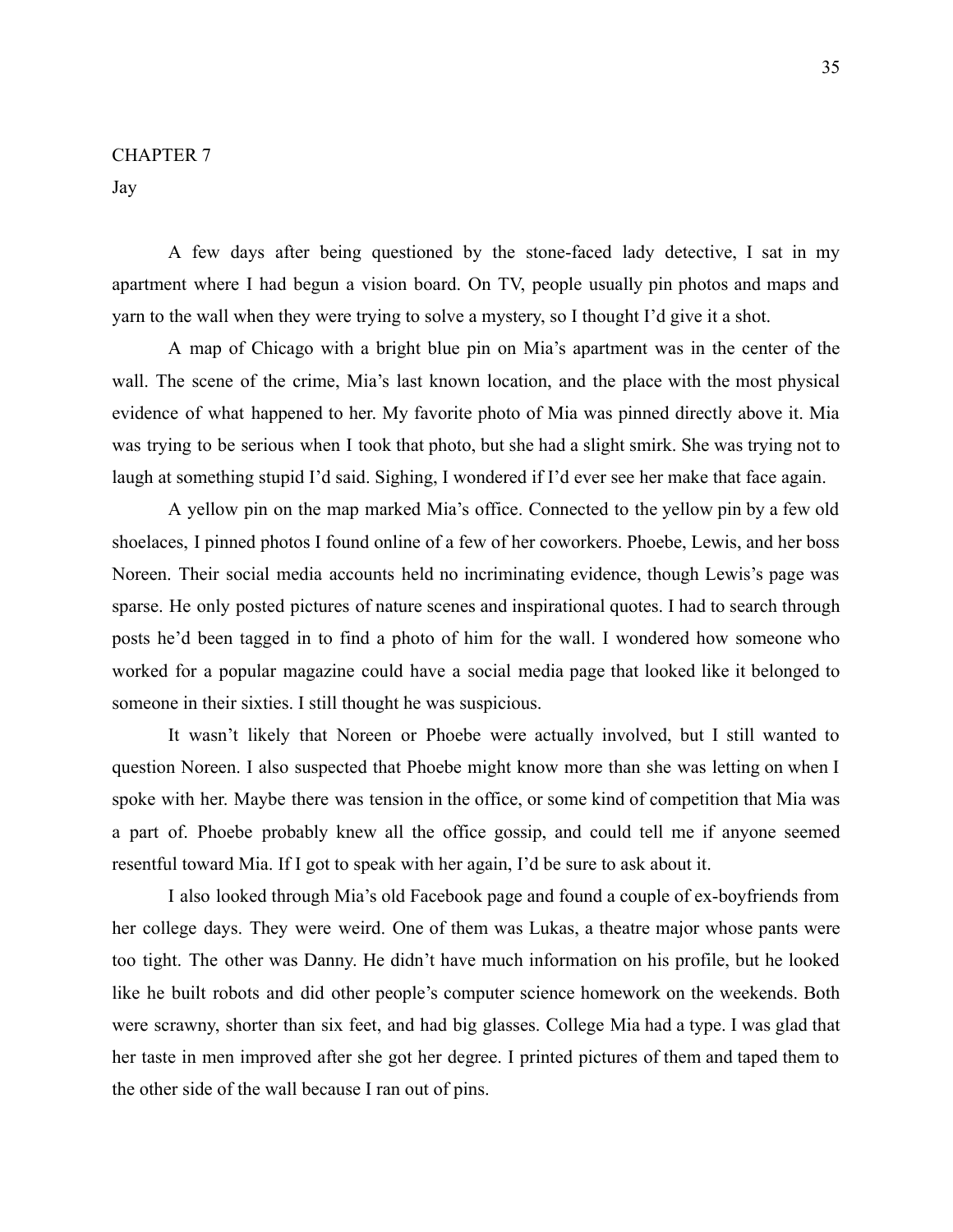Staring at the wall gave me both a sense of accomplishment and helplessness. The mess on the wall made it look like I had made progress, but the truth was that I still didn't know any more than I did the day I went to Mia's apartment.

Looking at the photo of Mia, I realized it might be a good idea to put up posters around the city. I sighed when I realized no one in busy Chicago would stop to look at them. I'd probably get told it was a waste of paper, and I should just make a social media post instead.

I sat up straight. A social media post. Maybe starting a page to spread awareness of Mia's disappearance would help. If I created a page, people could reach out if they had seen anything or had any idea of what might have happened. I smiled and pulled out my laptop, feeling like I finally had a chance at making some progress on this investigation.

I created a Facebook page titled "Help Save Mia." I used my favorite photo of her as the cover, and made a post with the information I knew about how long she'd been missing. The direct messages would be open for anyone with information about Mia's disappearance. I shared the page from my personal profile, and then created posts on my other social media sites to share with anyone who didn't use Facebook. Within minutes, several people shared the post on Facebook, writing things like, "Help find this poor woman!" and "So sad. You never know when something like this might happen to you or someone you love. Be careful out there."

Mia would probably pretend to hate all this attention. She always acted like she hated being in the spotlight, but the truth was that she was the main character of everyone else's stories; she always had the interest and attention of others. Eyes were naturally drawn to her because of her artistic style and her natural beauty. She was magnetic, I always told her. I secretly thought she liked to be the person everyone looked at when she walked into a room, but she used to tell me she didn't like when people looked at her for too long. She'd always stare back at the people who stared at her, especially the guys. Most of the time, she intimidated people. They rarely approached her because she seemed so confident, so perfectly alright just the way she was. Even if her hair was a mess or she had a stain on her jeans, she was always sure of herself.

The first time I saw her, I was that guy staring at the untouchable, unapproachable Mia. I thought speaking to her might be intrusive and distract her from whatever extremely important, too-cool-for-commoners task she had in front of her. She was stunning. The busy city around her was chaos, but she was both serene and bold. I followed her through the windy city and made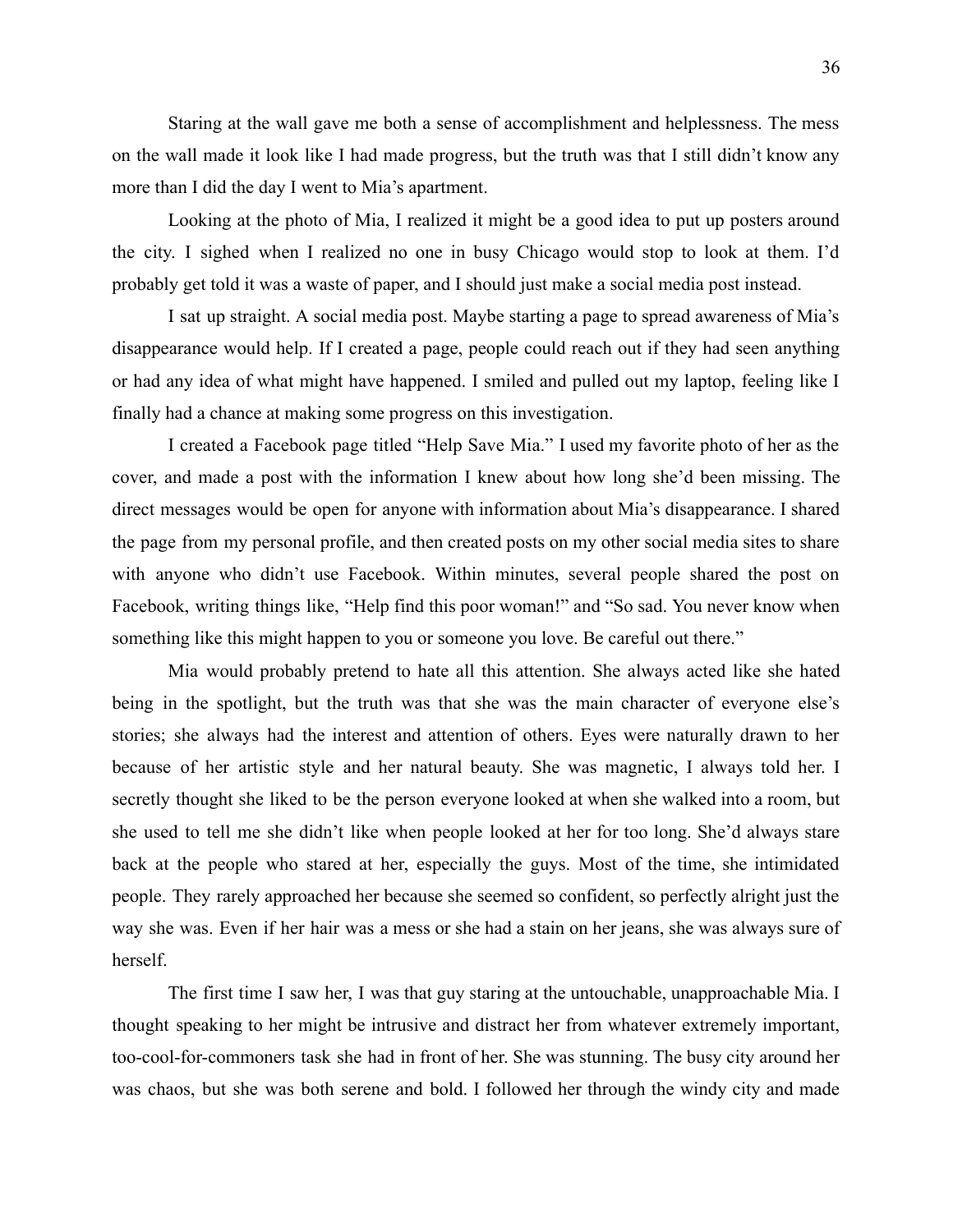mental notes of where I might run into her again. For weeks, I went to the right places and observed her from a distance. It was probably a little creepy, but I didn't see it that way. In my mind, I was creating the perfect atmosphere for her to fall for me.

And it worked. Briefly. I asked her out. She said yes. We dated for a few months. Then she changed. It seemed to me that she got bored and wanted something new. I was frustrated and heartbroken. I wanted her back, of course, but I had to do it the right way. Just like the first time, I had to wait for the perfect opportunity to win her back. I was trying to take that opportunity the day I found out Mia was missing.

I smiled as I thought about how saving Mia would create the completely perfect conditions for her to take me back. She would realize she needed me as much as I needed her. When she saw my vision board and my social media posts, she would finally understand how hard I was willing to work to care for her.

My thoughts were interrupted by a chime on my laptop. Someone had sent a message to the Facebook page I created. My mouth dropped open when I saw the name "Angela Bailey." Mia's mom.

"Who are you, and why are you posting about my daughter?"

"Mrs. Bailey," I wrote back, "My name is Jay Foster. I dated Mia for a few months. I thought the police would have called you by now… I'll have to talk to the detective about her sloppy work. I'm sorry to have to be the one to tell you this, but Mia is missing. She was abducted from her apartment a week or two ago. The police are doing everything they can to find her, and I assure you that I am also working hard to find out what happened." My heart was heavy as I hit send. I imagined Mrs. Bailey's cries as she learned about her missing daughter. She would probably cry all night, especially since she was alone after the passing of her husband. How could the detective not have called Mia's mother? That made no sense. The first thing she should have done was call Mia's next of kin. I sighed and shook my head, again wishing that a better detective was on Mia's case.

After a few minutes, she wrote back. "Detective Lawrence contacted me a few days ago. She told me not to put anything on social media just yet, because it could alert her abductor that the police are searching. Did the detective tell you something different? Mia never mentioned you."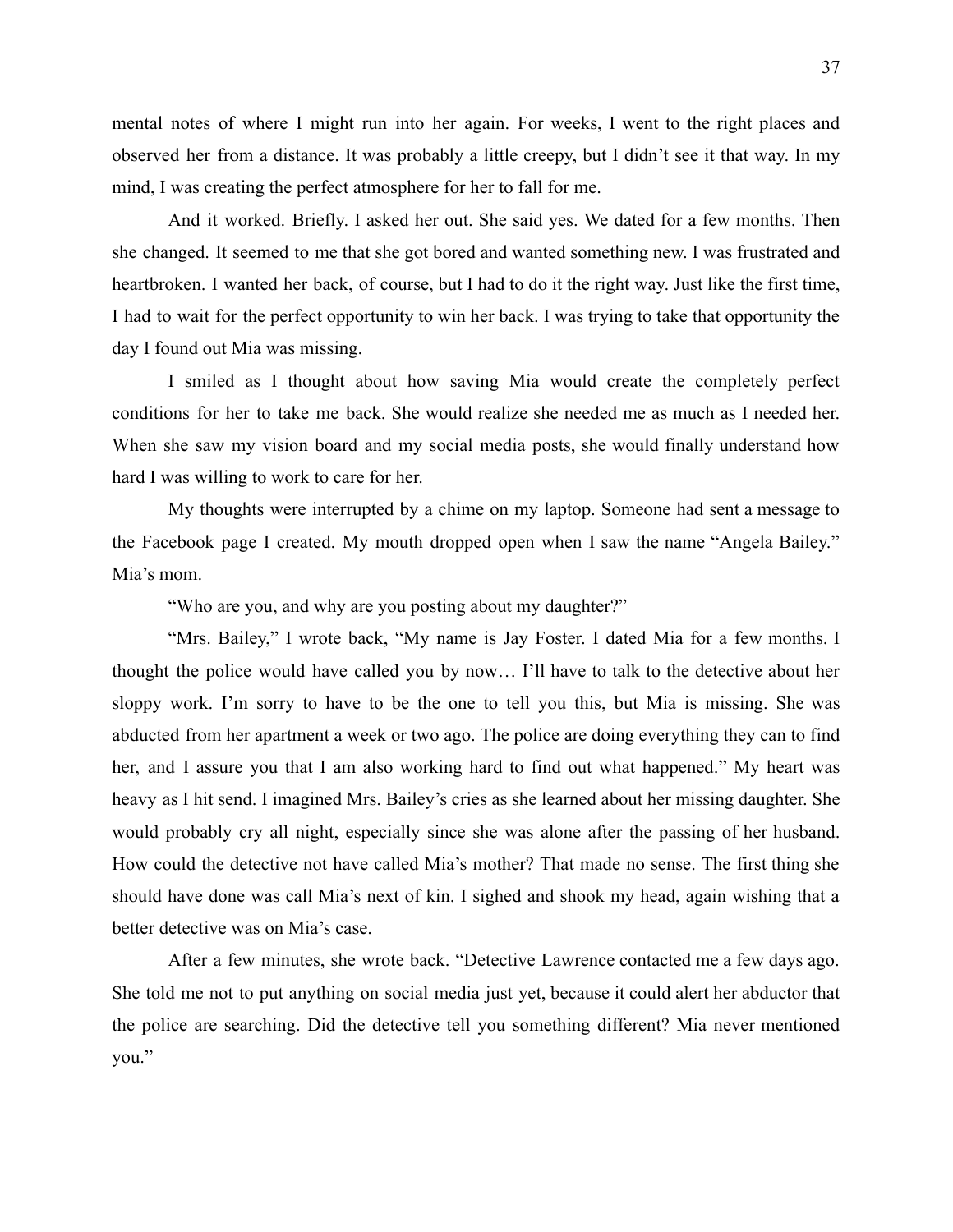That was a surprise. Maybe before I left the station, the detective mentioned something about the internet, but I was busy thinking about what I needed to do next to find Mia. Mia never telling her mom about me stung a little, but I decided to move past that.

I wrote back. "I just thought I would get the word out. I'm not sure how much time the police are actually putting into this investigation. This is Chicago, after all. They have a lot on their plate. Please let me know if there is anything I can do for you. I would love to help you in any way I can."

A few minutes later, I got a call from the detective.

"Do you realize that you're getting involved where you don't belong, Mr. Foster?" Detective Lawrence asked.

"I was just trying to help. I hadn't heard of you making any progress, so I-"

"That's because it's none of your concern. You're not family. You're Mia's *ex*-boyfriend, and Mrs. Bailey has never even heard of you. And quite frankly, you've upset Mrs. Bailey. You need to back off."

"Have you found anything else though? Are you getting closer to-"

"Goodbye, Mr. Foster."

I blinked. The detective actually hung up on me. I couldn't believe it. She had no idea how much I cared about Mia. I was probably doing more work to find Mia than she was! I slammed my phone down on the coffee table and paced around the room. If the police weren't going to take this seriously, I was going to have to work even harder to find Mia. I wouldn't be getting any helpful information from the detective, so I needed to do it myself. Waiting for a message to come in on the Facebook page I'd created felt like doing nothing, but I wasn't sure what else to do. I could go back to Mia's office, but Phoebe would probably get in my way, and I wanted to wait a while longer before going back there.

Rubbing my face with both hands, I flopped back down on the couch and put my feet up. This whole situation felt hopeless, but I couldn't give up on Mia. She was still out there. At least I hoped she was. She could have been killed. Her body could be floating somewhere in the river, soon to wash up as an unwelcome surprise for someone on a morning jog. She could be lying dead in someone's basement. She could have been taken away to a foreign country and sold into slavery, then died of some disease. My stomach turned at the thought.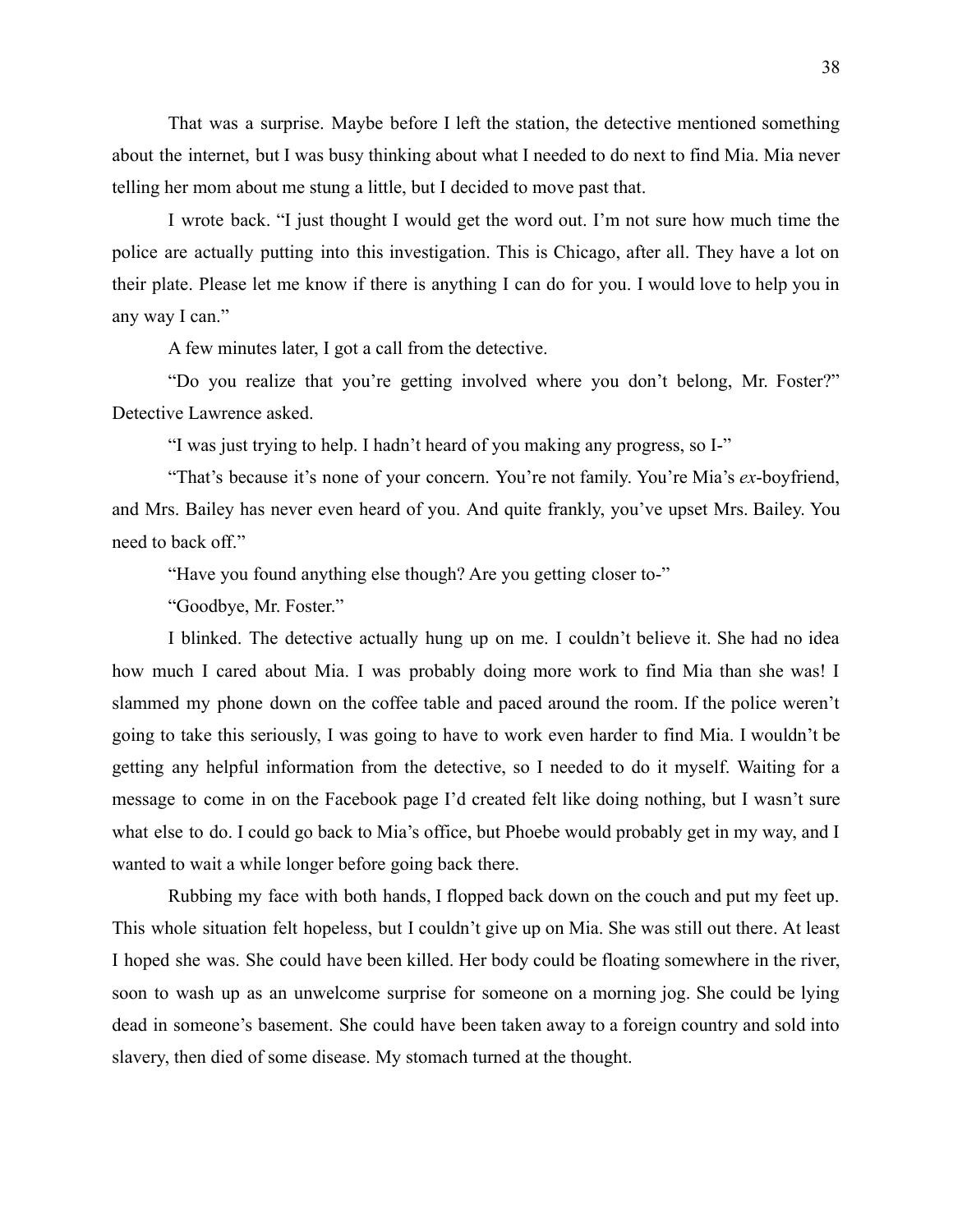I lay down on the couch and stared at Mia's photo on my wall. I couldn't imagine a world without her. I couldn't imagine a world without us together. I just had to find her.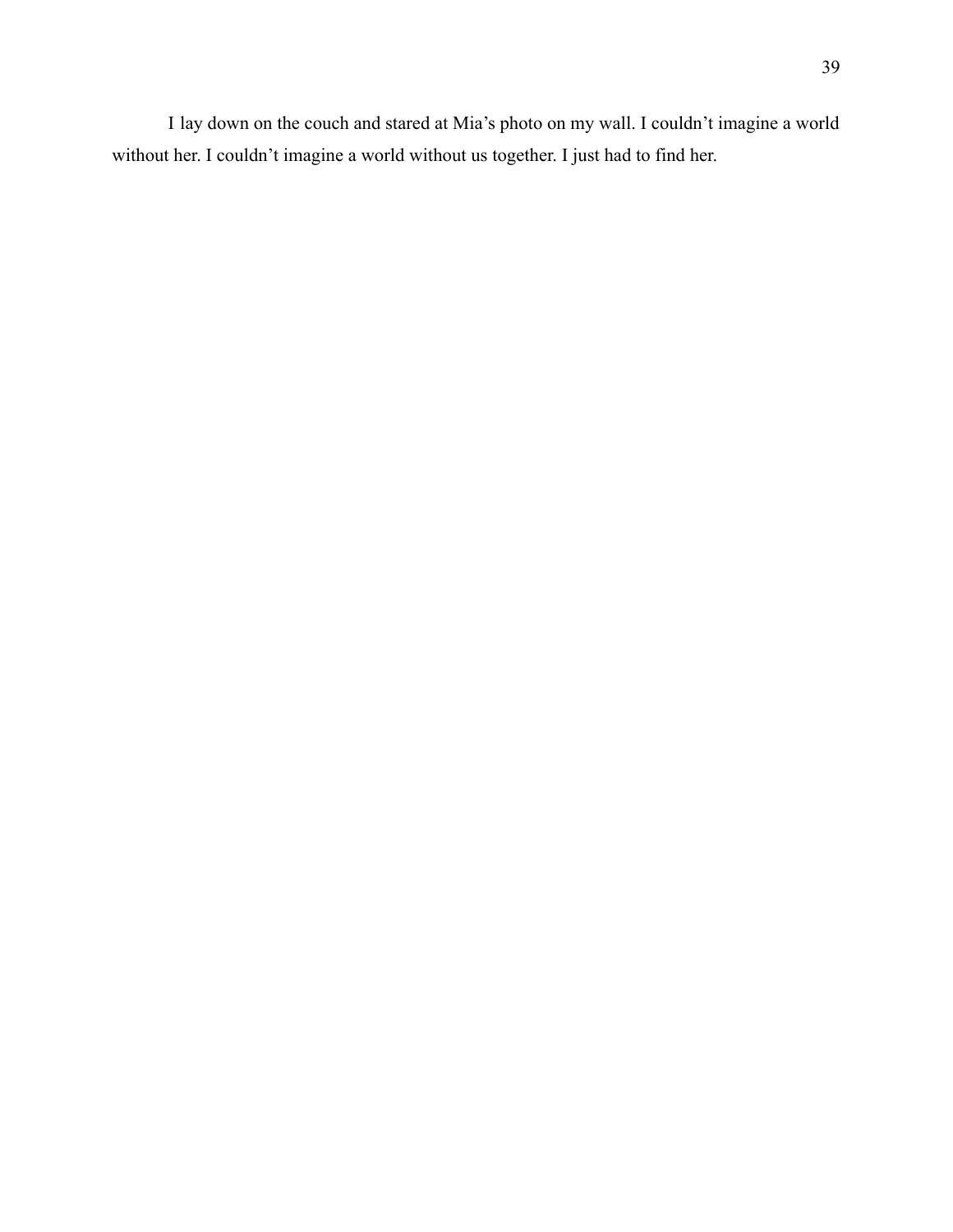# CHAPTER 8

Mia

Emilia and I spent the rest of our time alone discussing the different ways Lonna had tried to escape this house. I still didn't have a complete understanding of the layout, but Emilia was trying to help me learn. It would have been easier if we weren't locked in the parlor and could actually walk around the house together, but Emilia arranged little figurines from the bookshelves on the floor to represent different rooms and corridors. A marble dog represented the kitchen, and a little swordsman represented my bedroom. Other figurines were arranged all around. We didn't have enough to map out every room in the house, so we started using books. Emilia admitted she didn't have the layout of the house fully memorized yet either, but she did the best she could.

"This house is ridiculous," I said, "Trying to remember which halls lead where is going to be impossible if he keeps us locked up all the time."

"Well…" Emilia said, "He has let me wander around alone before. I think he grew to trust me, and didn't expect me to try to escape. Especially after Lonna's death."

"Oh, that's right. You weren't locked up when he first brought me here," I said. "He called you in and you helped him carry me."

Emilia looked at the floor. "I've kind of learned that it's safer to just do what he says."

I reached for her hand. "Keep doing that for now. I think it's better if he trusts you." I could tell she felt embarrassed.

"You probably think I'm a coward," she said, nervously running her hand through her hair.

"I don't. I think it takes strength and bravery to be able to comply with what Gene says in order to keep yourself safe until you've gathered enough information to form an escape plan."

"But I haven't been trying to plan an escape," she said. "I want to leave, of course. I just don't think I'll ever be able to."

"Well, now you've got me. We're going to do this together. We won't rush it. We'll take our time and learn everything we need to know to get out of here without getting hurt. I'll make sure you don't get hurt, okay? I'll protect you."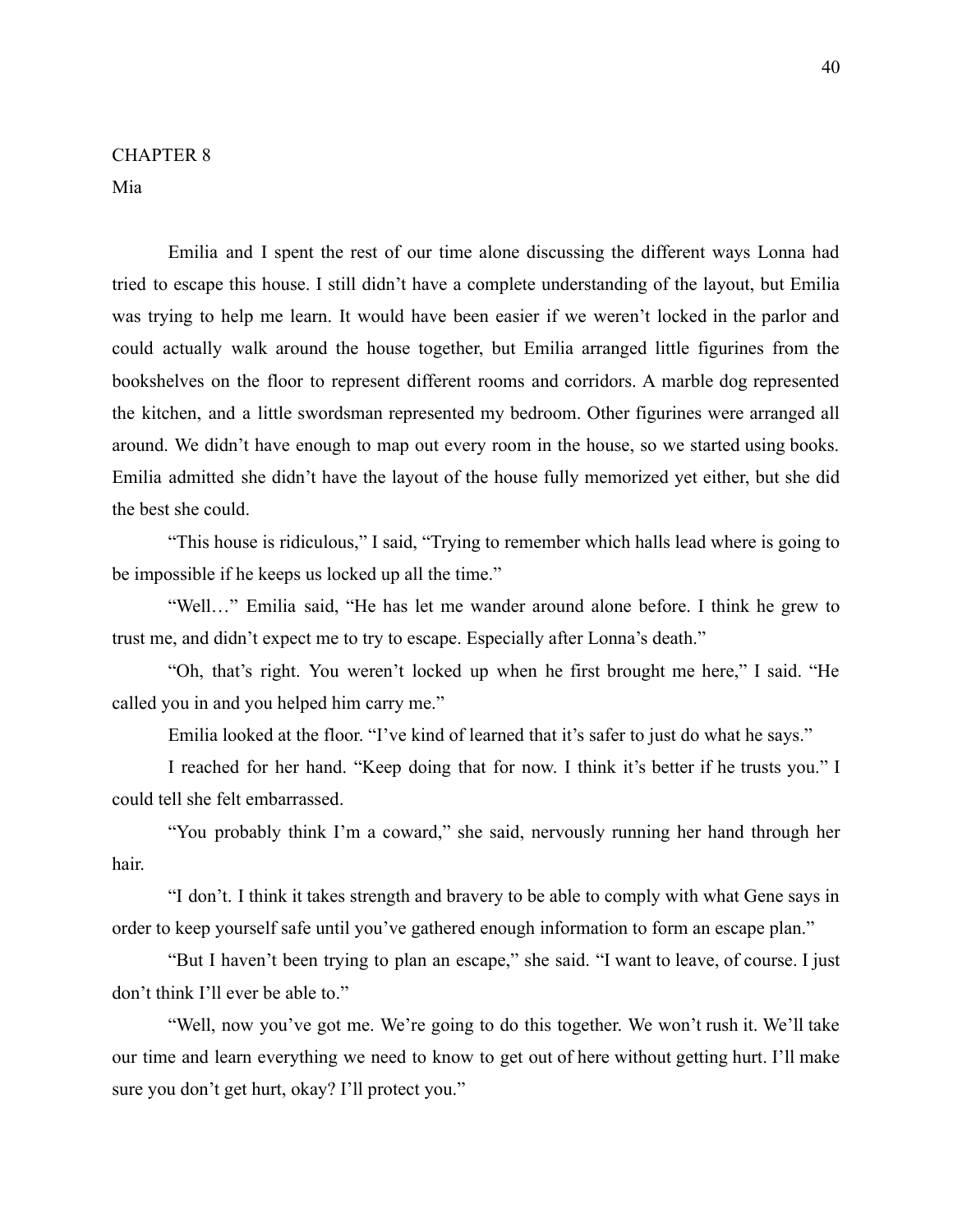Emilia nodded and squeezed my hand. I could tell she was still apprehensive about even making plans.

"Let's get all this put back on the shelves," I said. "Gene will probably be back soon."

We gathered up the books and figurines. Emilia knew exactly where they belonged, which was a relief since I had already forgotten. After we finished putting everything in its place, Emilia and I sat back down on the couch. Emilia was stiff and seemed anxious.

"Are you afraid of him?" I asked.

"Obviously. Why wouldn't I be?" she replied.

I shrugged. "I don't see a point in being too afraid to escape. And I don't mean that to offend you, Emilia. It's just that either we live here and pretend to be Ruth and Olive until Gene dies, we escape, or we die trying to escape. Personally, I would hate to wait out Gene's life pretending to be someone I'm not. I have a life of my own to live. I have a job to get back to. I have a mom I miss and haven't talked to in too long. If I'm sitting here afraid of Gene, I know it's going to hold me back from escaping and getting back to my life." I paused. "Don't you have reasons to go back home?"

Emilia shrugged, and her face darkened. "All I can think about is having to tell my parents that Lonna is gone." She sniffled, and I handed her another tissue. "I'm afraid they'll blame me. I know nothing will be the same. Sometimes I wonder if it's even worth hoping they'll find me."

My heart ached for Emilia. I pulled her in for a hug, and she cried into my shirt. I wiped away my own tears before they fell into her hair. I didn't know what to say. Emilia clearly felt hopeless, and all I wanted was to give her something to hold on to. She needed something to be excited about. A reason to leave this place and get back to her own life. She needed a reason to stop being Ruth and just be Emilia again.

The lock on the double doors clicked, and Emilia sat up straight, quickly wiping her tears away with the tissue. Gene entered the room with a huge smile on his face.

"My girls! How has your time been?"

"It's been great," I said. "We loved getting to spend time with just the two of us. We need to do it more often." I squeezed Emilia's hand, hoping to comfort her.

"Fantastic!" Gene said, clapping his hands together. "Let's have lunch. I brought home something special."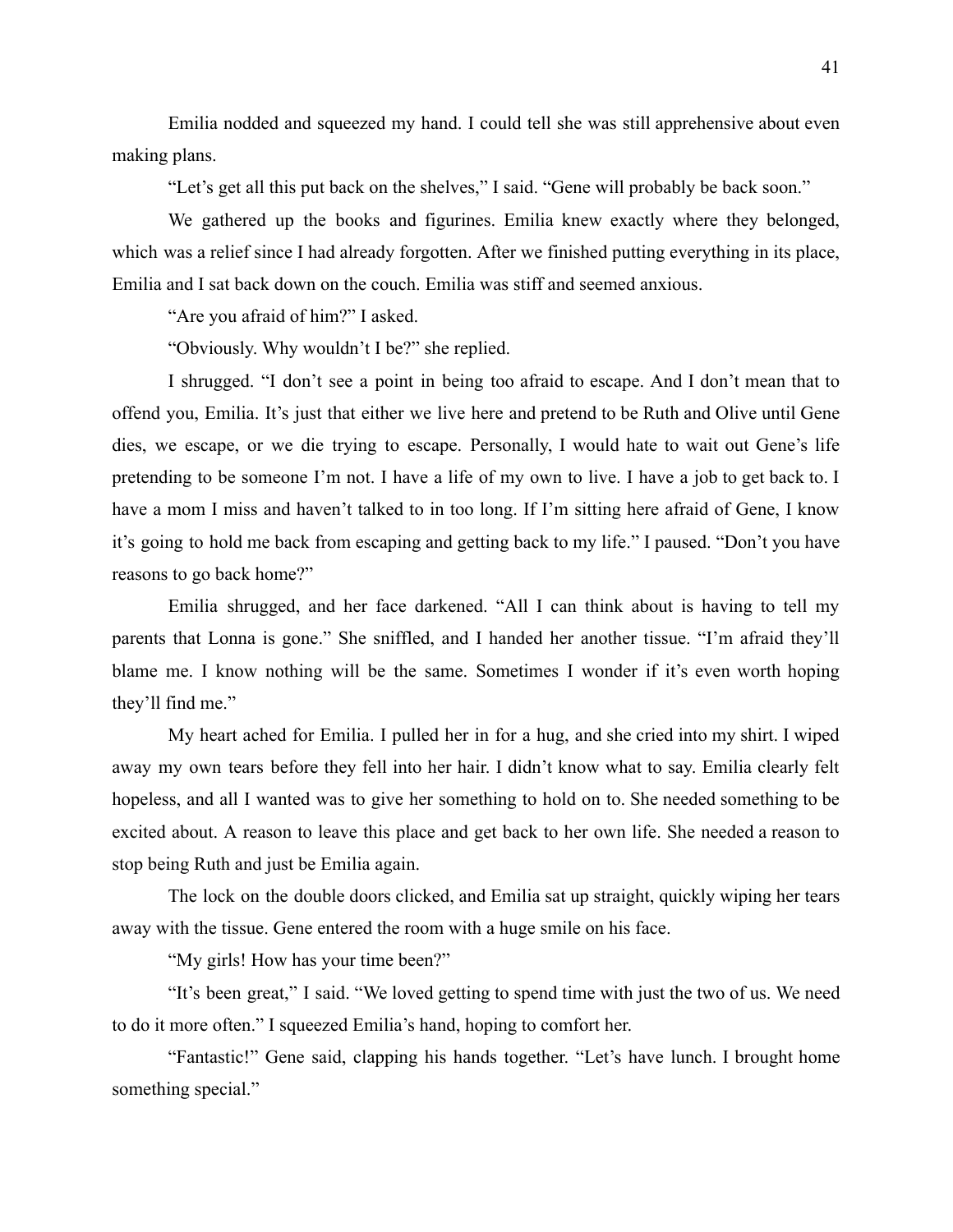We followed Gene out of the parlor and back across the house toward the kitchen. As we walked, I made note of the different rooms we passed, trying to remember our little map on the parlor floor. We walked into the dining room, which I hadn't seen yet. Gene had arranged boxes of Chinese food on the table. My mouth watered at the smell of lo mein and shrimp.

"I thought this would be a fun treat. I know how you two love Chinese food," Gene said, sitting at the head of the table.

"This looks great. Thank you," I said, trying to work toward gaining his trust.

He grinned. "Of course, Olive."

Emilia and I sat at the table and began eating with Gene. I ate quickly, happy to have food that I really enjoyed. I remembered eating Chinese takeout while pouring over my class notes in college. Chinese food was what I always called my brain food; I ate it nearly every time I had to study for a big exam or write an important paper. I also used eating Chinese as motivation to study for classes I didn't enjoy. I smiled as I remembered my old roommate wrinkling her nose every time I brought home takeout. She didn't like the smell of Chinese food, which I thought was ridiculous. I always told her I would get her used to it, and she'd learn to love it. She never did.

Eating Chinese food in Gene's dining room felt like getting a taste of the familiar while surrounded by uncertainty. Emilia moved her food around with her fork, not seeming very interested in it. I worried that Gene would get upset with her if she didn't eat.

"Are you feeling okay, Ruth?" Gene asked, noticing her behavior just as I did.

"I'm just not feeling very hungry, I guess," Emilia said.

"Well, if you want, we can save yours for later. You can eat it when you're ready."

Emilia nodded.

I was surprised that Gene was being so gracious toward her, but I was also grateful. Emilia certainly didn't need any added anxiety.

Emilia took her food to the kitchen, and I hoped Gene and I would finish our meal in silence.

"So, Olive," Gene said, letting down my hope for a quiet meal, "Ruth seems upset. While I was gone, did you two talk about something that upset her?"

I shook my head. "We had a nice time, actually. I'm not sure what's going on with her now. If you want, I could ask her about it if we get more time alone."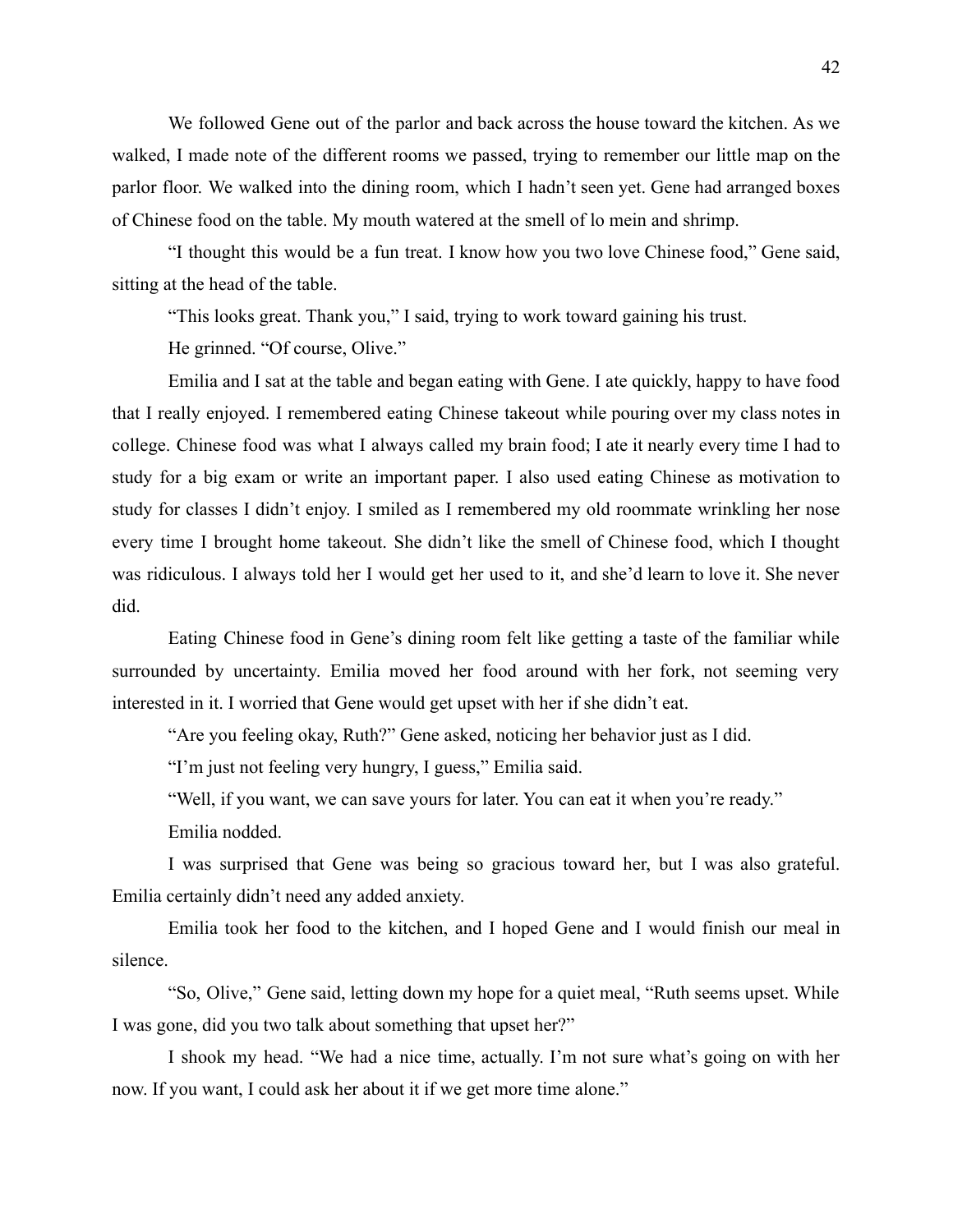"Sure," Gene said, "That would probably be good. You girls understand each other so well. I'm jealous of that fact."

"Maybe this afternoon, Ruth and I can paint each other's nails and get to talking," I suggested, trying to play into his idea of sisterly connection.

"Well, that sounds alright. I was planning to get an afternoon nap in, anyway. That run to the store about wore your ol' dad out."

"Get all the rest you need. We wouldn't want you getting sick from not taking good enough care of yourself," I said.

He chuckled. "My sweet Olive, always concerned for the health and comfort of everyone else but herself. You should let me take another look at that shoulder of yours. I know that little accident you had banged you up pretty good. I should check to see if it's healing well."

I nodded and forced a smile. "Sounds good. You can look at it after your nap."

He grinned and began to clear the table. I decided to help, since he seemed to like it when we took care of him or showed concern for him. When we entered the kitchen, Emilia was rifling through the drawers frantically.

"Ruth, is something wrong?" Gene asked.

She jumped and quickly shut the drawers. "I-I just thought I lost my hair pin. I thought maybe it fell out when I was making breakfast. I'll have to check my room."

Gene didn't seem bothered, and continued to put away leftovers and throw away trash. I made a mental note to ask Emilia about this later. I doubted she was actually looking for a hair pin in the kitchen.

Gene walked us back to the hall where Olive's bedroom was, but stopped at a different door. He opened it, revealing Ruth's room. Emilia and I entered.

"You two are lucky to have so much time together today. I'll be napping. I also may do a little reading later this afternoon. That old library is getting dusty," Gene said. He locked the door behind him as he left.

I frowned. "If we have to go to the bathroom, how do we get out?"

Emilia shrugged. "Just have to hold it. He doesn't fully trust you yet."

"Great. Oh, by the way, I told Gene we'd paint each other's nails. Not sure if you're into that kind of thing, but I figured he'd think of it as something we'd bond over," I said.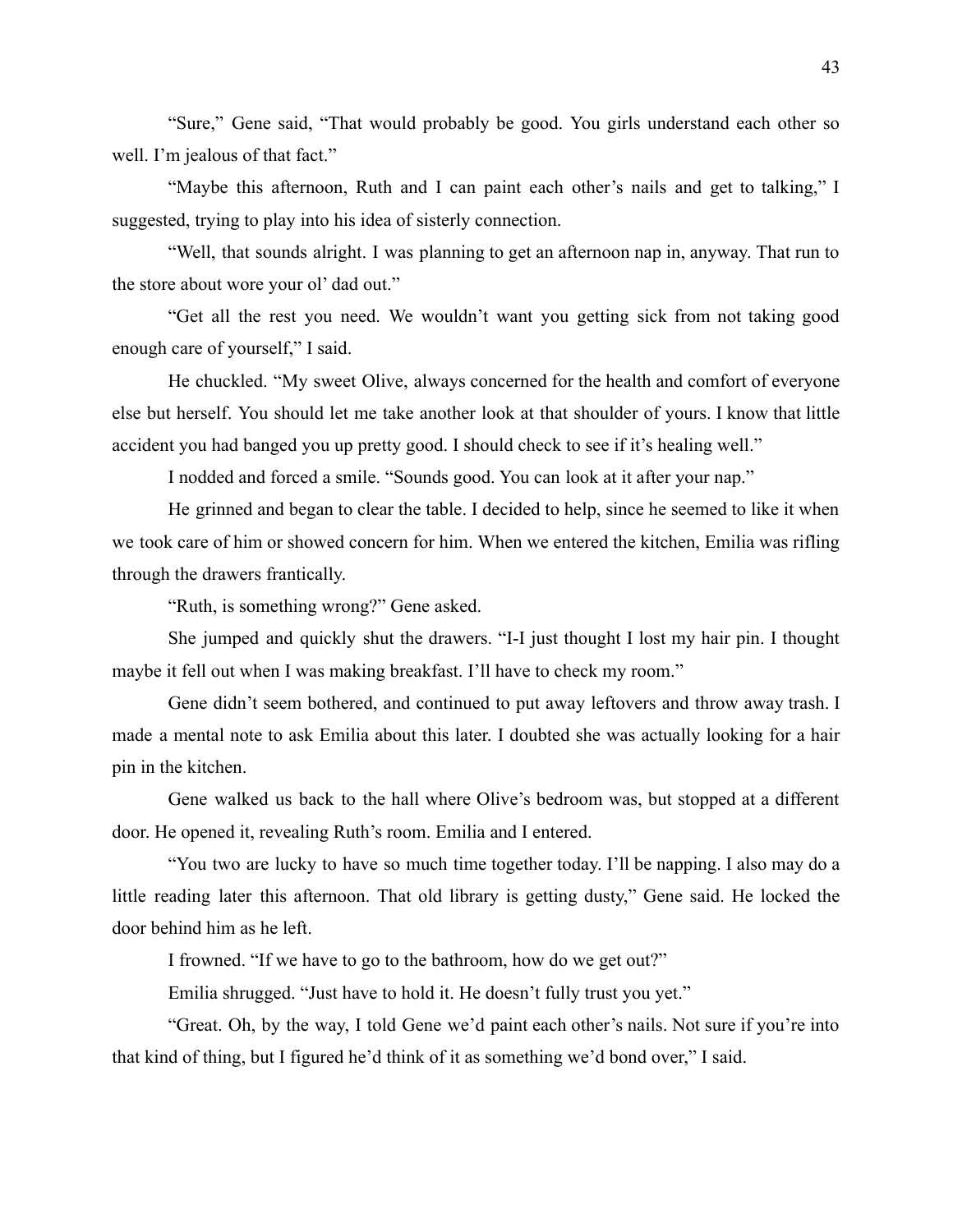Emilia actually smiled. It was the first time I saw a hint of happiness from her. "I think there's some nail polish in one of my vanity drawers." She crossed the room and rifled through a few drawers of makeup before pulling out a bag of nail polish.

"There are at least a dozen different shades of pink, Mia," Emilia said, sitting on the floor and dumping out the contents of the bag. "Would you prefer bubble gum pink, cotton candy pink, or Barbie girl pink?"

I laughed and sat across from her, thinking this might actually be what having a sister felt like. "I take it there's probably no black nail polish in there. That's my preferred shade of pink."

Emilia laughed loudly, throwing her head back. I was stunned at how beautiful she was when she was this happy. She didn't look as pale or weak. Instead, her cheeks were flushed with color and her smile was contagious. She picked through the nail polishes. "I think this one would suit you," she said, holding up a dark shade of purple.

I nodded. "I like it. I think you should do this one." I showed her a light blue one.

"I like that a lot," Emilia said, "You first, though." She shook the bottle of purple polish and held out her hand to take mine. She started painting my nails, and I was surprised at how good she was at it.

"You've definitely done this before," I said.

"You haven't?"

"No, I usually either paint my own nails or get them done."

"I guess growing up with a sister, I got pretty good at this."

We were both silent for a few moments, thinking about Lonna.

"What were you really looking for in the kitchen earlier, Emilia?" I asked.

She hesitated. "A knife. I was hoping to hide one in my pocket so we could use it to defend ourselves if we tried to escape but got caught."

My eyes widened. "Emilia, that was a great idea. Also really risky. I'm impressed."

She shrugged. "I already know he hid all the sharp things before Lonna and I got here. The broken mirror that Lonna tried to fight with made him get rid of all the mirrors and breakables, too. I was just hoping he missed something."

"I take it you didn't find anything?"

"Nothing good. I think a frying pan might be good for something, but I can't fit one in my pocket."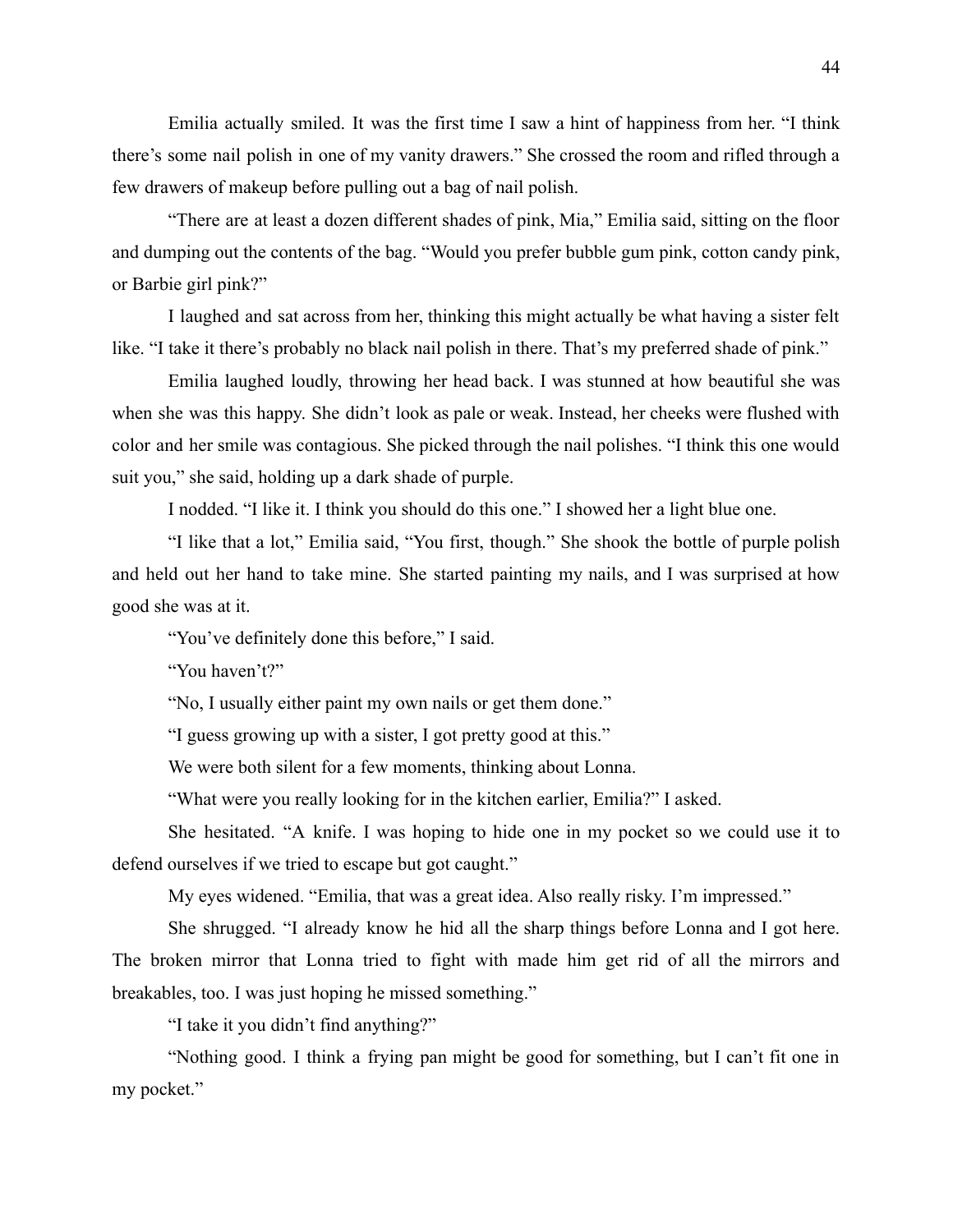I laughed. "With as small as they make women's pockets, we can hardly fit our keys in them."

She smiled, continuing to paint my nails with impressive precision. She bit her lip. "I'm still pretty nervous, but the more I think about it, the more I think that maybe if we work together, this really could work."

I nodded. "And about what you said earlier, about talking to your parents about Lonna… I want you to know that I'll be there for you when you talk to them, and every step of the way afterward. If you want to come stay with me in Chicago for a while, just to allow yourself some time to process, I'd love to have you."

Her eyes widened. "Really? You'd do that for me?"

"Of course," I said. "Not only are we family, but now we have shared trauma."

We laughed together, and she got a little teary eyed. "I haven't felt like this in a really long time, Mia. I actually feel like there's hope for me."

I smiled. "There is. Of course there is."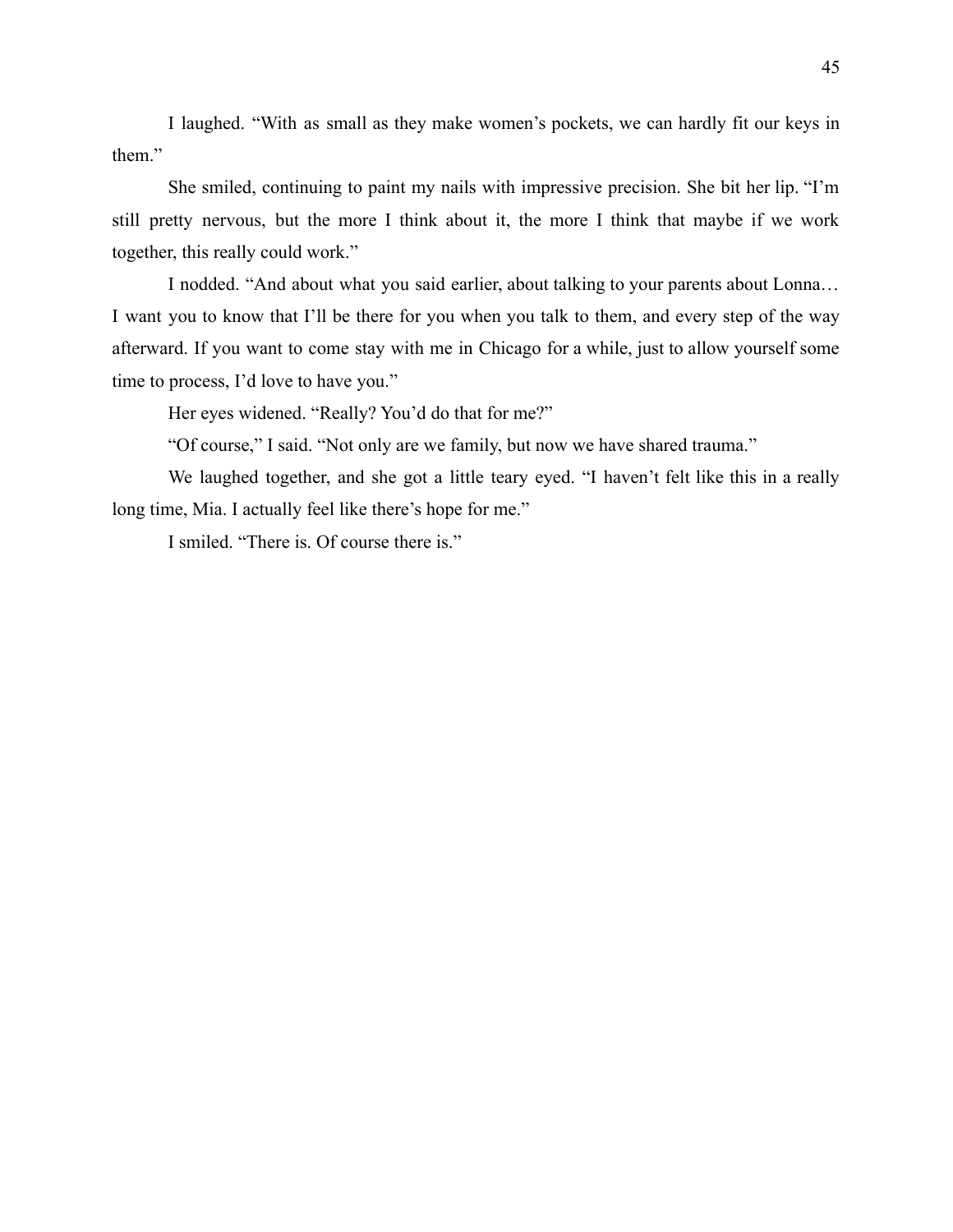#### CHAPTER 9

Jay

The wind blew harshly against my face, and my nose burned from the cold. I quickly ducked into the clothing store one of Mia's college ex-boyfriends worked at. I wanted to see if he was there so I could ask him some questions. I wandered around, pretending to be looking at some sweaters.

"Need any help?"

I turned and saw the familiar, bespectacled face of the guy I'd been searching for online, Lukas. His burgundy cardigan was buttoned over a light grey button up, and he wore tight black pants and fancy shoes. He adjusted his beanie as he approached me.

"Hey, uh, are you Lukas, by any chance?" I asked.

He grinned. "Are you a fan? You must have seen me in *Newsies* last month. Want a photo?"

"No, uh, that's actually not why I know you. You know Mia Bailey, right?"

His smile faded and his face turned dark, immediately setting off bells in my mind. "Yeah. Why?"

"Have you seen her recently?"

"No." His answer was a little too quick.

"When did you last speak to her?"

"What's with the interrogation, man? Who even are you?"

"I'm Jay. I dated Mia not long ago. I'm asking if you've seen her because…" I hesitated, wondering if it would be a bad idea to let him know I knew she was missing. "I've been trying to get in touch with her, and I can't reach her. I thought I'd reach out to people who know her to see if everything is okay."

Lukas shrugged. "I haven't seen her since just after college. Why don't you talk to Angela?"

"Angela? Oh, Mrs. Bailey. Well, I did talk to her. She hasn't heard from Mia in a while either."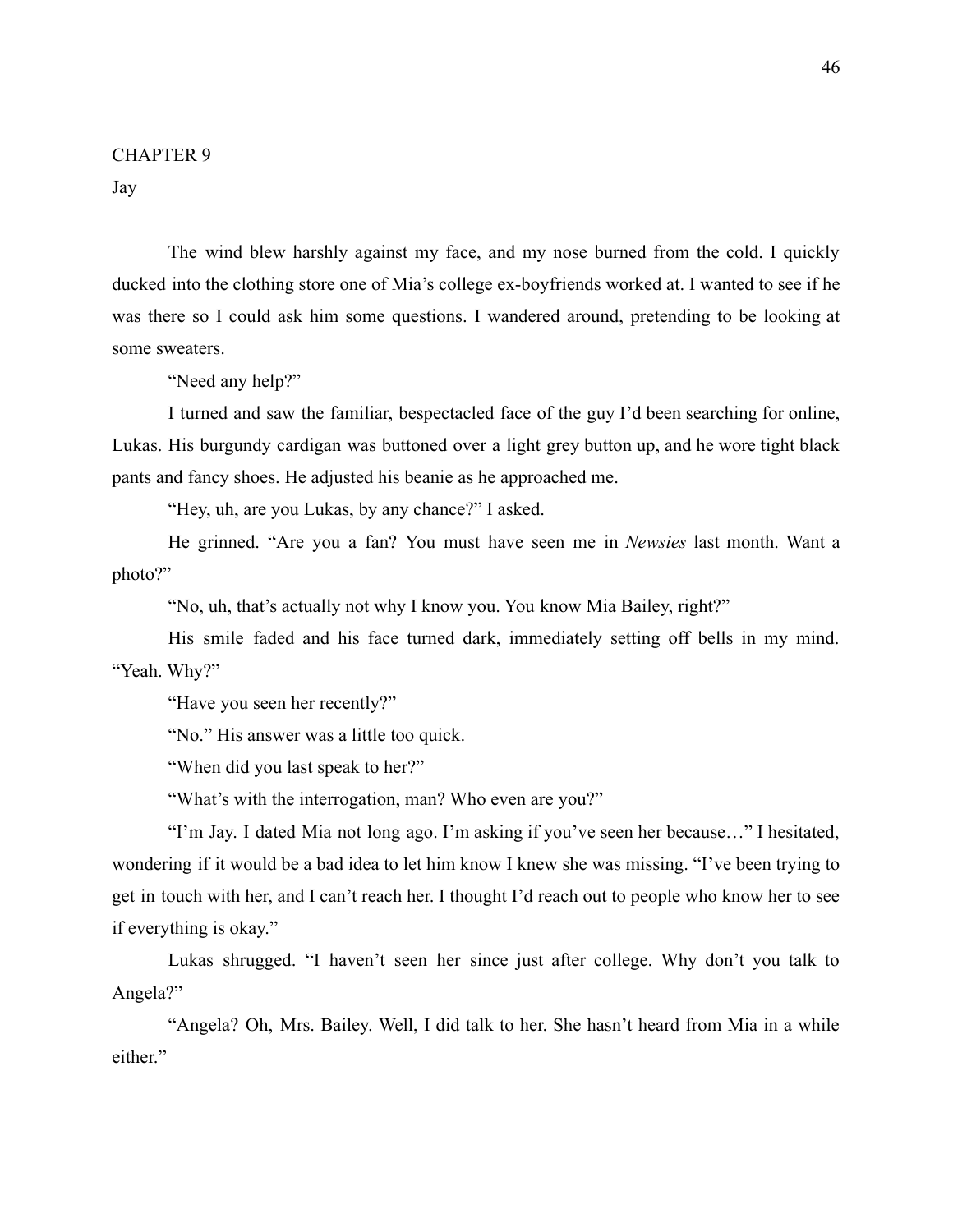He frowned. "Well, I hope she's alright. I can't help you though. Unless you're looking for a new fit." He held up a shirt from a rack, and I shook my head.

"No, sorry. I just wanted to ask. Thanks, Lukas."

"Yeah. Hope things turn out alright," he said.

I left the store feeling suspicious of Lukas. I decided to sit at the restaurant across the street and wait for him to get off work.

A few hours passed, then I saw Lukas lock up the front of the store. It was dark now, so I hurried outside to follow him from a distance. I stayed across the street and several strides behind him. He walked a few blocks before stopping at a bar. Neon lights shone from the windows, projecting a red glow onto his clothes. I thought it made him look even more evil. *Maybe this really is the guy,* I thought*.* I leaned against the wall across the street from the bar, trying to appear inconspicuous. I scrolled through Lukas's social media profiles on my phone while I waited. I knew it could be a while before he left the bar, but I decided it was worth it.

I shivered and pulled my coat tighter around my body, looking around for a place to wait indoors. Unfortunately, the only places where I'd still be able to see Lukas leave the bar were already closed for the evening. Over the next hour or so, little clusters of women and a few lone men entered the bar, the women laughing together and the men looking glum from long days of work. I couldn't see what was happening inside the bar, but I imagined bachelorette parties and men eyeing women to choose which one they'd take home that night. I was never really a fan of spending time in bars. Everyone was either overly excited or drowning their depression.

A while later, I saw a young woman stumble out of the bar, giggling hysterically. Lukas followed her out, his hand on her back. My shoulders tensed, and I turned away from the streetlights, hoping Lukas wouldn't notice me. The woman walked like a newborn deer, but Lukas didn't appear to be as drunk as she was. They walked away from the bar, and I followed, staying on the other side of the street.

"I think I need a lil' nappy nap," the woman said, still stumbling around and laughing hysterically.

"My place is close to here," Lukas said.

*This does not sound good,* I thought.

"Nah, my place isn't far and my roommate wants me to be home tonight. She's such a buzzkill," she said, her words drawn out and exaggerated. "Buzzkill, buzzkill."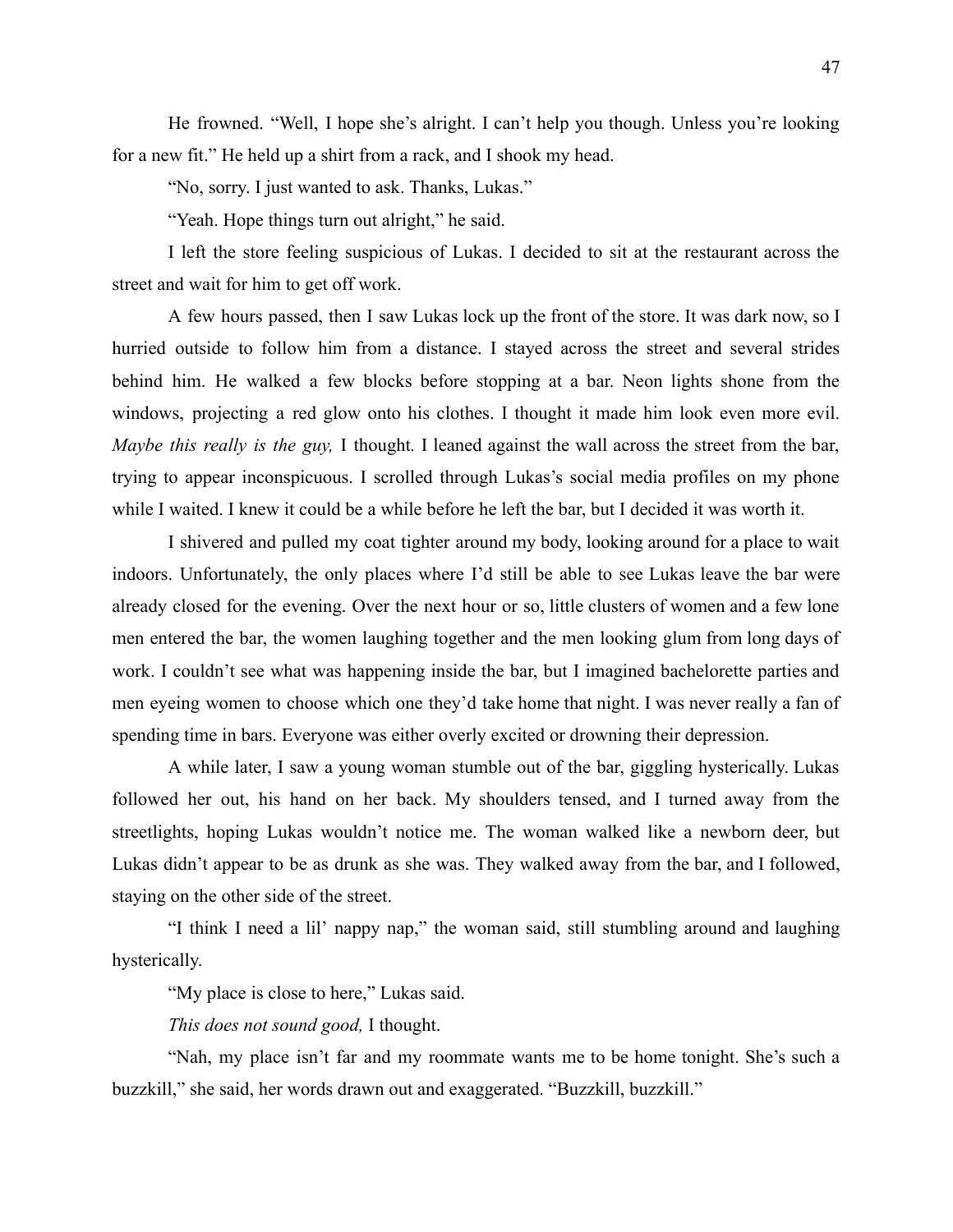"Forget the buzzkill, then, gorgeous," Lukas said, holding the woman by her wrist, "My place is just cozy enough for you to take a nap."

*This guy. He's definitely got bad intentions.*

The woman sluggishly pulled her arm away from Lukas. "Just walk me home, pretty boy," she said. "The buzzkill awaits."

"I'm starting to think you might be the real buzzkill," he said.

She let out an exaggerated gasp. "No way, I'm never a buzzkill. I just have a buzzkill to go home to."

Lukas sighed. "You're not making my life very easy right now, you know."

The woman walked ahead of him, swinging her arms and humming a tune. She seemed oblivious to the fact that Lukas was threatening her. He followed her with his hands shoved in his pockets, his posture like that of a child who wasn't getting his way. He stopped in front of some stairs that led to what must have been the building where he lived.

"Mandy," he said.

The woman turned around and looked at him through dazed eyes.

"Come here, I think you dropped something while you were twirling."

She approached him, and he pulled her in for a tight embrace. He kissed her on the mouth, and she resisted without success. He tried to pull her up the stairs into the building, but she wasn't so drunk that she didn't know how to yell, "No."

She shouted and pulled away from him, her speech still slurred. I ran across the street and pushed Lukas off of her.

"Hey, man! Leave us alone! We're just in a little argument!" Lukas said. He got up and moved toward me with his chest puffed out.

"I saw what you were doing, and she obviously wants you to leave her alone."

He squinted. "You're Mia's ex. From earlier. Were you following me?"

I was fuming at this point. I moved inches from his face. "Is this what you did to Mia, too? Did you force her into your apartment? Is she still in there?"

"I don't know what you're talking about, dude! You're crazy. Leave me and Mandy alone."

I turned around and saw Mandy sitting on the sidewalk, her hair matted against her cheek. "Do you want me to walk you home, Mandy?" I asked.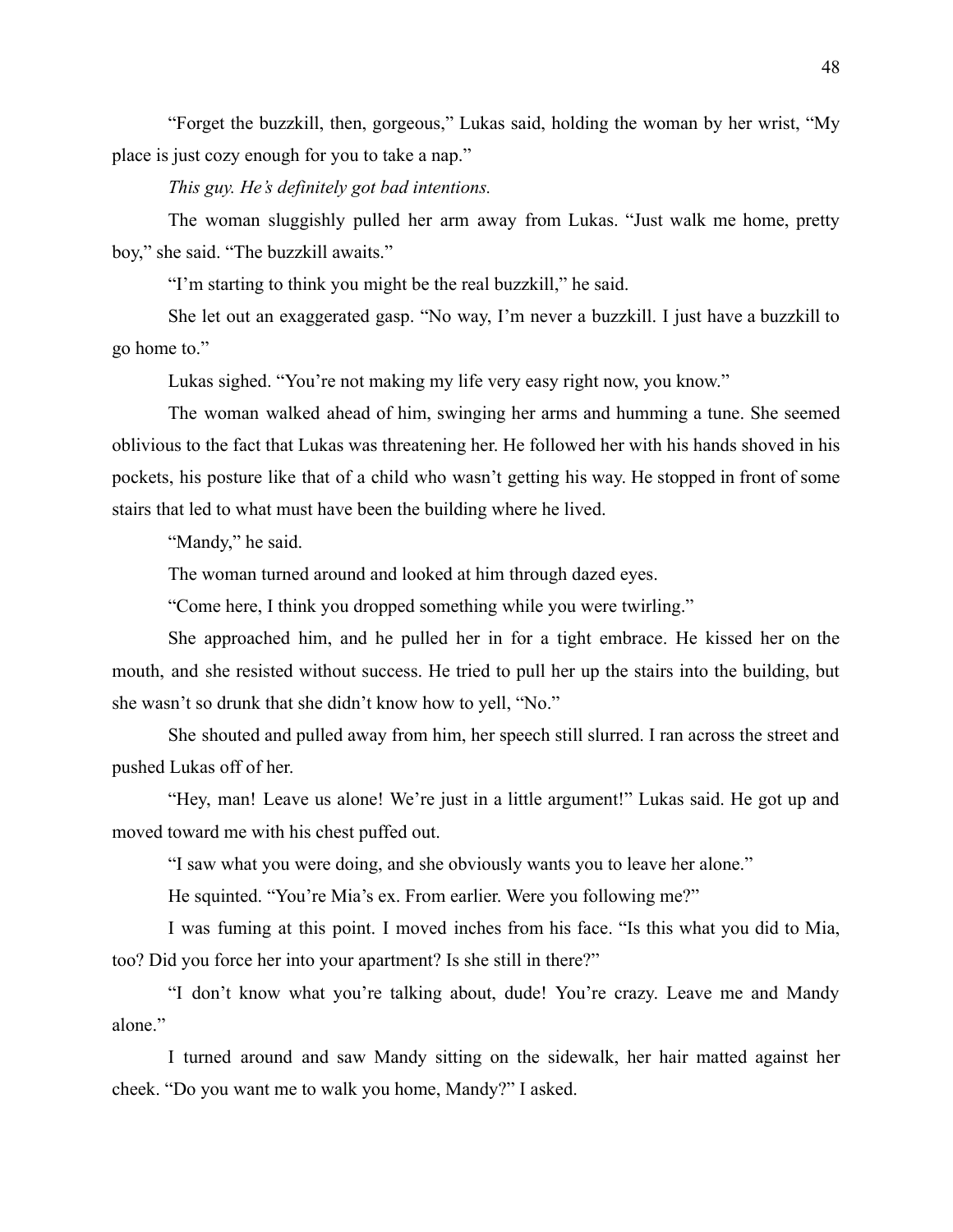She nodded. I helped her up, and turned back to Lukas. "You better believe you'll be seeing me again," I said.

"Come near me again, and I'm calling the cops!" Lukas shouted as I led Mandy away.

"Are you okay?" I asked, guiding Mandy as she clung to my arm.

She nodded. "Some guys are just jerks. I'm glad you're not. Thanks for being a hero."

I couldn't help but smile a little. "Hey, I know tonight has been hard on you, but can I ask you something?"

"If you're about to ask me to go to your place-"

"No, no, no. I just wanted to ask something about Lukas."

"Oh, I don't know him. We just met at the bar."

"I just wanted to know if he seemed… I don't know, like he could hurt someone?"

"Well obviously," she said. "He probably would have hurt me if you hadn't stopped him."

I paused. "I'm worried he may have hurt the woman I love."

Mandy stopped walking, and her eyes got big. "Does she go to that bar?"

"I don't really think that's her scene. Lukas dated her back in college, and she now she's disappeared. I think it's possible he did something to her."

"Like, killed her? Or kidnapped her?" I could tell Mandy was getting scared.

"Mandy, don't worry. He's not going to hurt you. I just want to find out what happened."

She nodded, and we continued walking.

"How far is your place?" I asked.

"A few more blocks."

"Good thing you were within walking distance of that bar, huh?" I said, trying to lighten the mood so she wasn't so tense.

"Yeah. It's not my favorite bar, but when I know I won't have a ride home, it works."

"Did I hear you say you have a roommate? Couldn't she give you a ride?"

"She's too busy with her face glued to her books. She's always doing homework. I can't get her to take a break for even one night of fun." Mandy sighed, and shrugged lethargically. "I just have to show her how much better life is when you let loose a little."

Life didn't look so great for Mandy right now, and I doubted her roommate would be dying to go bar hopping after Mandy told her about what happened with Lukas between vomiting sessions.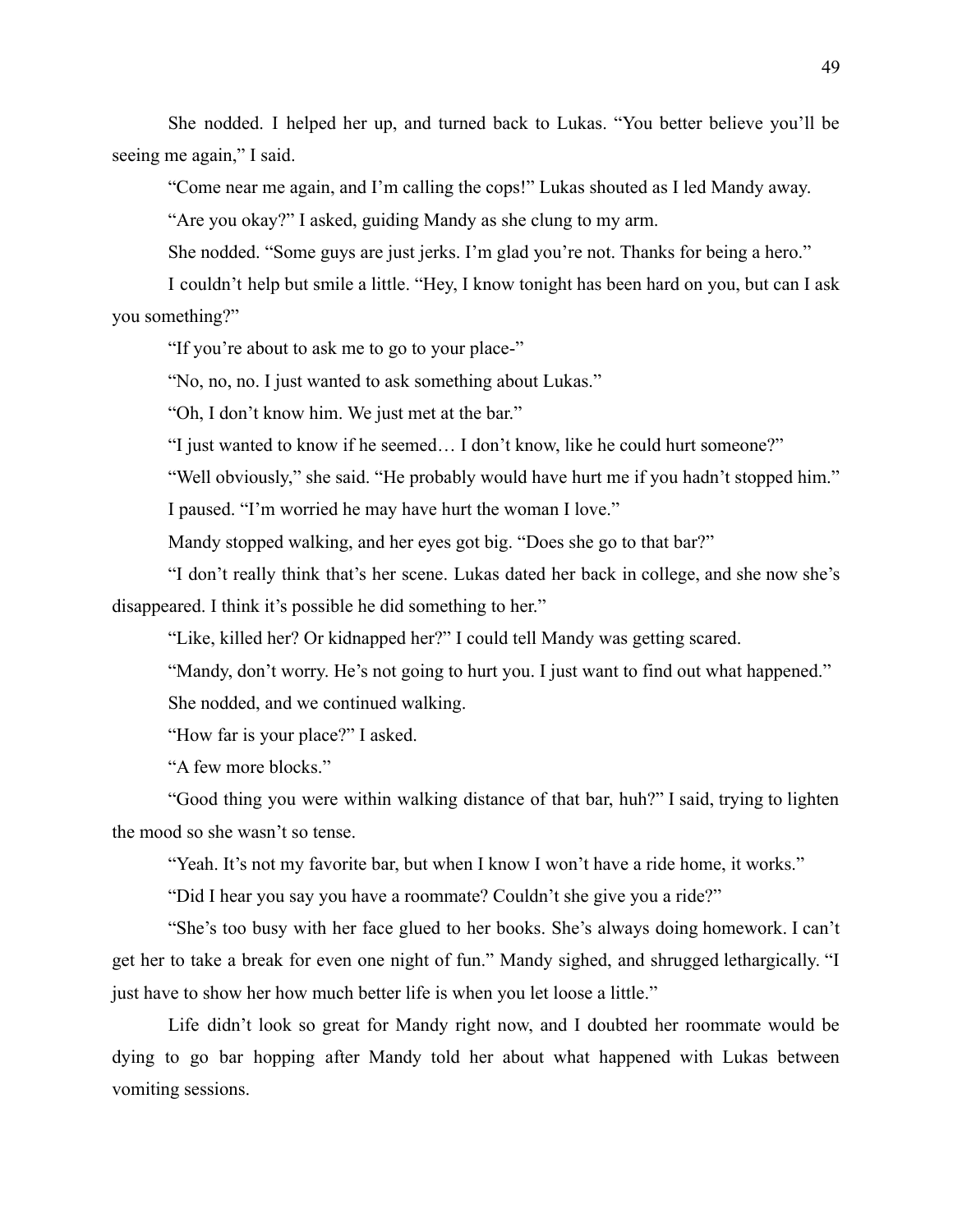We walked the rest of the way in silence. Mandy thanked me again before staggering safely into her building. I figured it was time to head home for the night, but I decided I would definitely be looking into Lukas again the next day.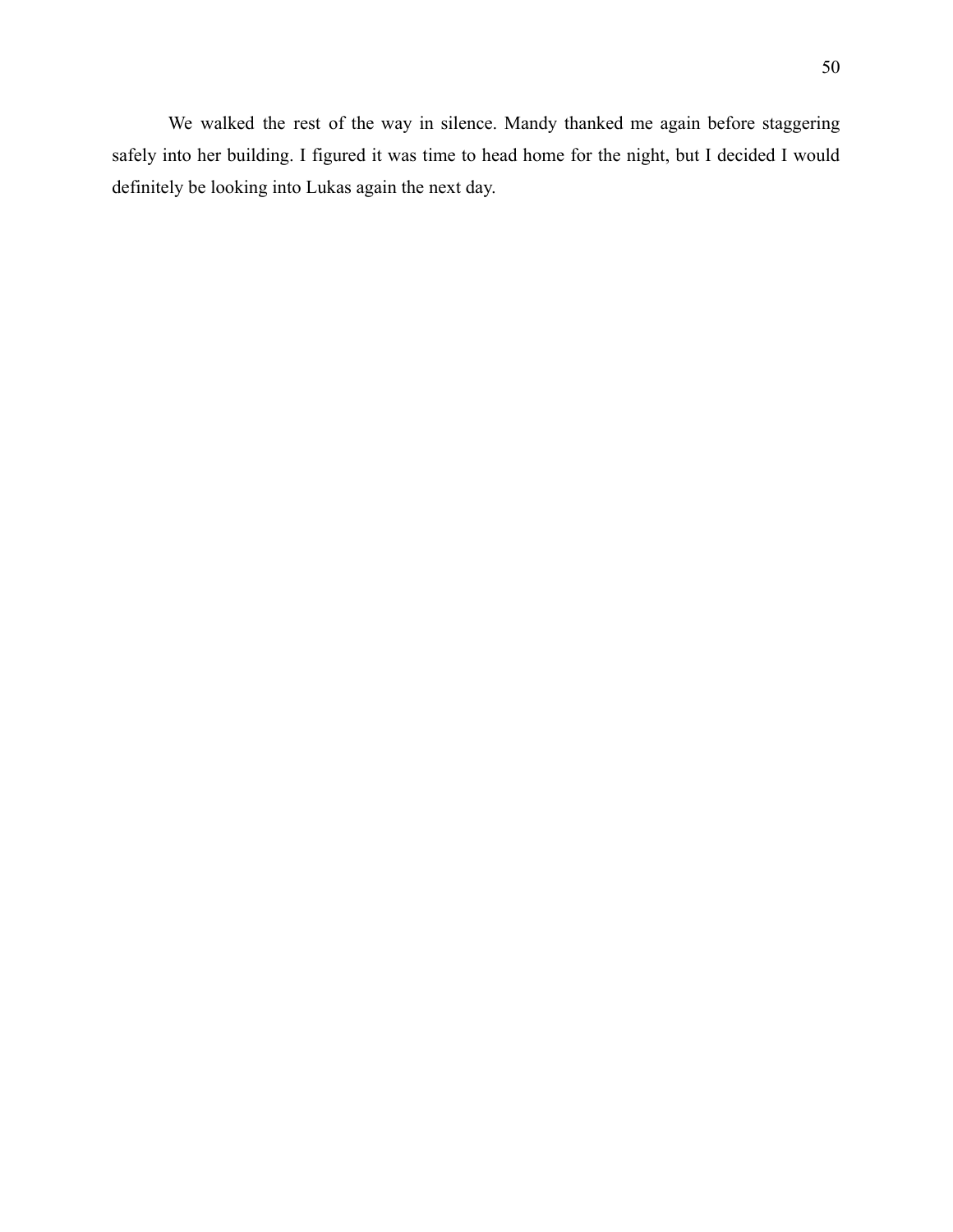#### CHAPTER 10

Mia

Gene was making me feel more uneasy than usual.

He prodded my wounded shoulder with one hand and rubbed my back with the other, and I could feel his breath on my neck. I felt a little sick.

"Does this hurt?" he asked, lifting my arm up so the wound moved a little.

"Yeah. When I move it, it usually does."

He grunted. "It's a little red, and a bit hot to the touch. I'm worried it might be infected. I'm going to have to clean it. It'll hurt you more than it hurts me." He chuckled, clearly proud of his little joke. It made me feel queasy.

What made me even queasier was this horrible room. This room he brought me to when he made Emilia give me stitches. It smelled like a really old doctor's office. The lighting was harsh and irritated my eyes. To say the table where I sat was uncomfortable would be an understatement. All I wanted was to leave.

He pressed a cloth on the top of a bottle and turned it over to wet the cloth. I shuddered as I thought back to when he used a similar cloth to knock me out with chloroform. Though it was only yesterday, it felt like ages ago. He pressed the cloth against my shoulder, and I had to hold myself back from yelling. Every muscle in my body tensed as my shoulder was filled with fiery razor blades of pain.

"I know it hurts, Olive. I'm sorry."

It took every ounce of self control I had in me to keep from screaming at him that he was insane, he did this to me, my name was Mia, and I wanted to go home.

"I know. I'll distract you from the pain." He said. He continued to clean my wound. "Do you remember when you were little, and your sister would sing to you when you were angry?"

I shook my head. "Tell me more about that," I said, desperate for something to think about that didn't involve the searing pain in my shoulder.

"You were never an easy child to raise," he continued. "If anyone told you what to do, you would do the opposite."

I grinned a little. I liked Olive. "Sounds like me," I said.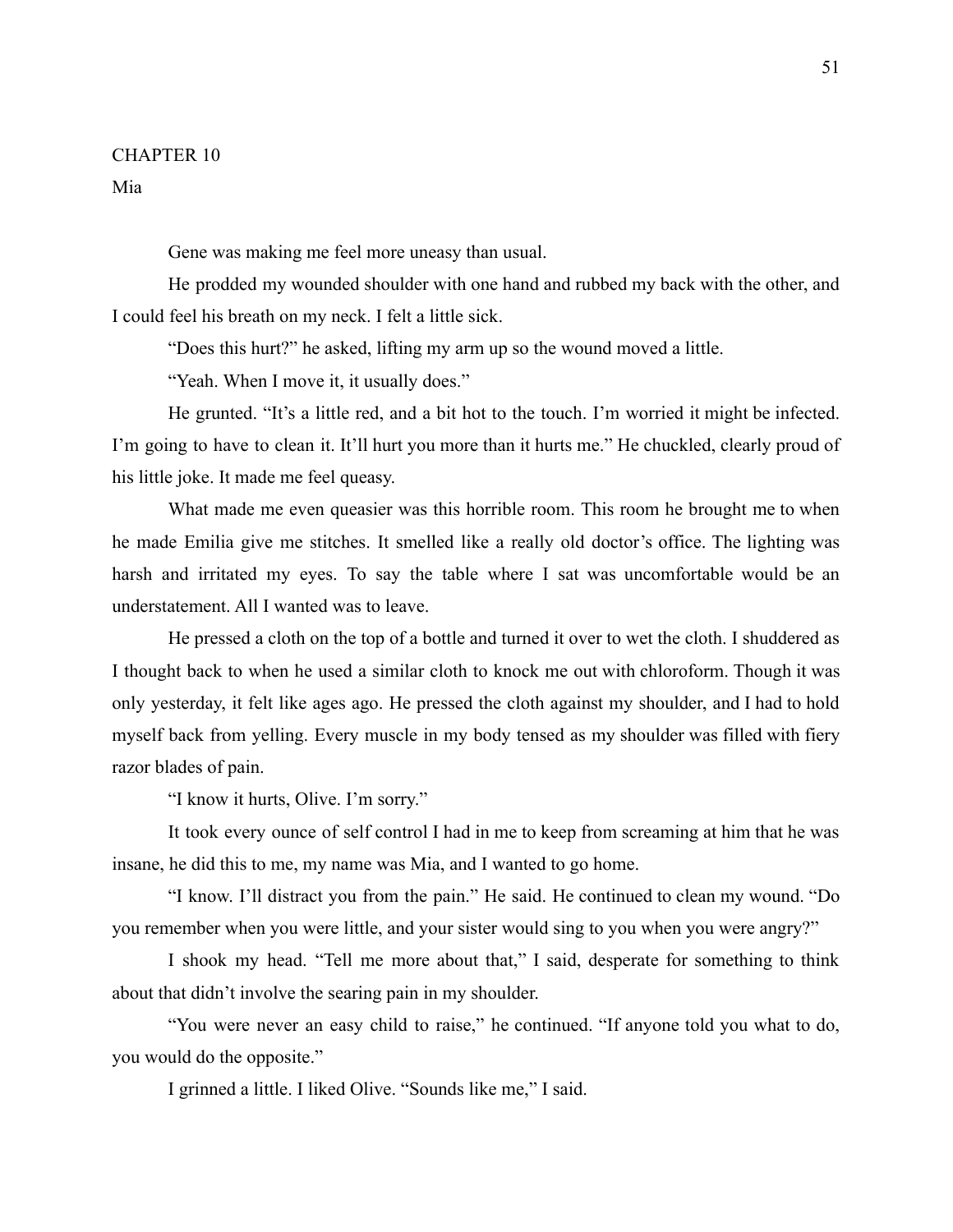"Oh, no. You're much different now. Better. More obedient. Anyway, when you were young, you used to go into fits of anger when you got in trouble for anything. You wanted things your own way, and that wasn't how it was supposed to be. So when your mother or I would correct you, you would get outrageously angry. Little Ruthie would hold your hand and sing to you, even if you were still screaming and pulling away from her. She would keep reaching out to you with loving hands, singing peaceful melodies. Eventually, she always calmed you down. You would fall asleep on the floor, and she would keep humming while she stroked your hair. It was beautiful. It always made me so proud to have a daughter like Ruth."

I felt bad for Olive, but was glad she had a good sister by her side. They even died together. I wondered what it was like to have someone you're that close to forever. Someone who knows and loves every bit of you, even the ugly parts. Tears filled my eyes as I thought about my dad. He was that person for me. Even when I got mad at him or pushed him away, he still loved me. But he was gone. My heart ached from missing him.

"Are you proud of me?" I asked, wondering if he really had a favorite daughter as it seemed from what he said so far.

He hesitated. "I am now. Now that you're different. You're still learning, but I sense that you're more willing now than you used to be."

I thought of Lonna. He must have been partially alluding to her escape attempts. Of course, since he had revealed a bit of the real Olive's nature, I was sure part of it was about her rebelliousness. I chewed my bottom lip as Gene began to tape gauze bandages over the disinfected cut.

"This should feel better. I'll keep checking on it to make sure it's healing properly and that the infection goes away and doesn't spread," Gene said. He walked around the table and came close to me. His dark eyes peering into mine made me feel cold. "I want you to remember that you're better now. You're a good daughter. You're not rebellious or angry anymore. You're obedient. Compliant. A hard worker. You are the daughter I always knew you could be."

I nodded. My head was swirling with thoughts about Olive. She was never who Gene wanted her to be. Ruth was the perfect daughter to him, but clearly that was never enough. He wanted two perfect daughters. Now that both of his real daughters were gone, he was trying to replace them, first with Lonna and Emilia, and now with me and Emilia. But instead of replacing them exactly as they were, he wanted me to be a better version of Olive. He wanted Emilia and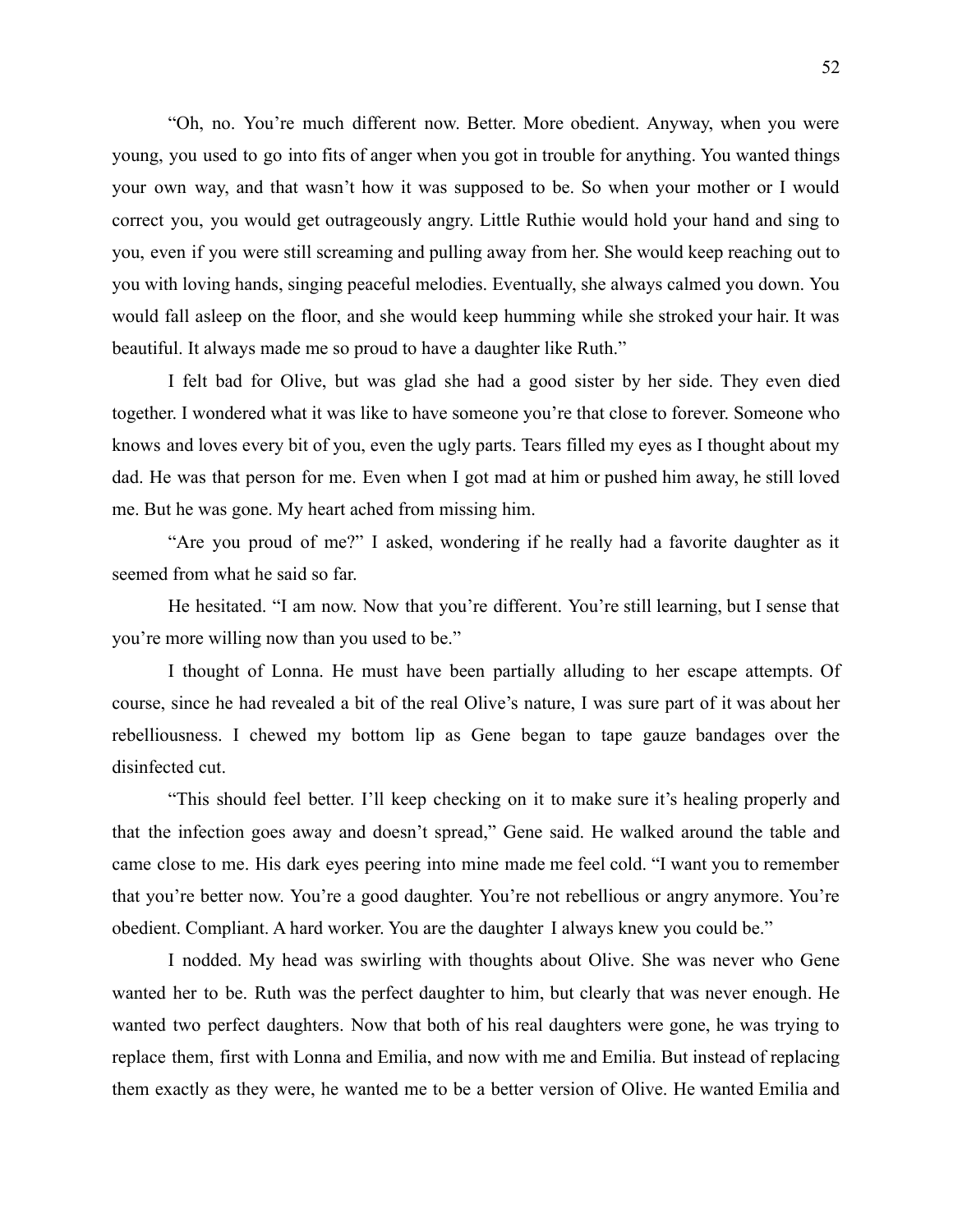me to be the perfect pair of obedient daughters he never had. My stomach turned at the thought. Clearly, Gene was sick. I wondered if Emilia's mom had any idea of his condition from her phone conversations with him. Maybe if she caught on, she would decide she wanted Emilia to come home. That would have to lead to something.

I tried to take deep breaths as Gene helped me off the table and led me back down the creepy hallway toward the stairs. I noticed a door I hadn't seen before. It had several locks.

"What's in there?" I asked, gesturing toward the door.

"Nothing you should be concerned about, darling. Just some of my valuables," Gene said.

Once upstairs, he led me back to Olive's room. "You deserve a good night of rest after all that. I know you're in pain. Take this," he handed me a small pill. "There's already a cup of water in your room waiting for you. I had Ruth take it in there. This will help with the pain and help you get some rest."

I nodded, took the pill from him, and went into the bedroom. The loud clicks and thumps from the door locking bounced off the walls of the large room. I sat on the bed and hid the pill in my pillowcase. I didn't want to take it. I wanted a clear head, and didn't know how the pill would make me feel. I drank the whole cup of water quickly, then paced around the room.

My mind raced with thoughts of Olive. She must have been miserable here. She must have wanted freedom from the controlling father with unrealistic expectations of her. Maybe she secretly resented Ruth for being the perfect daughter he wanted Olive to be. I wanted to talk to Emilia. She might know more about what Olive and Ruth were really like. I didn't want to wait until morning to try to get some alone time with her. I wanted to talk to her now.

I looked at the door, and sighed with frustration when I saw there was no way to try to pick the lock from the inside. The window seemed hopeless too, since it was firmly boarded up. If I had the right tools, I could easily remove the boards. Too bad Gene probably confiscated any tools Olive may have kept around.

Ignoring the lingering pain in my shoulder, I rummaged through Olive's things. She didn't have a lot of clothes. I suspected Gene threw out the things he didn't like and replaced them with what his ideal daughter would wear. Most of the clothing was girly. Pastel colors, fluffy sweaters, and neutral skirts filled the drawers. Based on what I knew of her personality and what I had seen in the photos on the walls, few of the items looked like anything Olive would actually wear. I imagined Olive was free-spirited and individualistic. She and I would have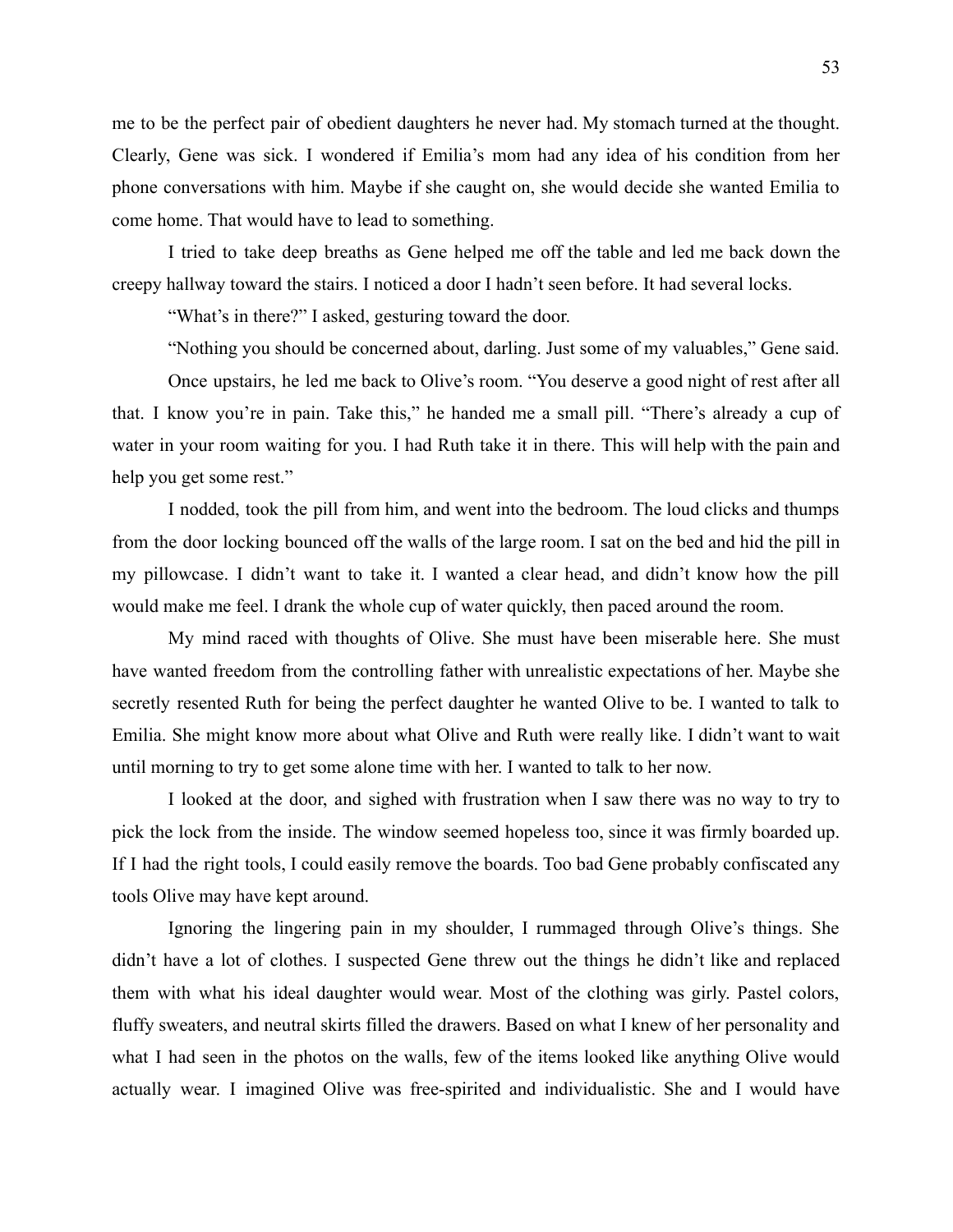probably gotten along well, I imagined. It made me sad that I had never taken the time to get to know my cousins in our adulthood. All I knew of them were vague memories of all of us as children playing at family gatherings.

Some of the drawers were empty. To my surprise, the bottom drawer was filled with books. I gasped, and felt my heart rate quicken. *Books.* I almost cried. I sat on the floor, pulled a book out of the drawer, and flipped through it. I breathed in the comforting and familiar scent of old pages bound together and imprinted with stories of other worlds. Though every part of me wanted to escape reality and spend the entire night reading, I knew I needed to keep looking around. I sighed and reminded myself that these books weren't going anywhere. And neither would I if Emilia and I never found anything to help us get out.

Since I was already on the floor, I decided to take a look under the bed. There was nothing there. I got up and felt under the mattress. The tips of my fingers touched something, and I reached in as far as I could to grasp it. I pulled out what looked like a journal, but upon opening it I realized it was a small photo album. Inside were photos of Olive and a young man I hadn't seen before. He had dark, curly hair and a crooked smile. On the inside of the cover, the words "Levi & Olive" were written. Little hearts were scribbled around the names. Olive had probably had to hide her relationship with Levi from Gene, which would explain why the photos were hidden under the mattress. I flipped through the photos and saw Levi and Olive with huge smiles plastered on their faces. Some photos were of the two of them hiking or picnicking by a lake. Others were slightly blurry pictures of them laughing together. One photo was of Levi grinning while driving on a highway. The next was of Olive's bare feet propped up on the dashboard of what I assumed was Levi's car. The next page had a note on a napkin tucked into the photo slot.

 $O$ .

Run away with me.

 $-L$ ."

I imagined how Olive must have dreamed of getting out of this house and away from Gene. My heart ached for her. She must have felt just as trapped as I did. Anything she did to try to be independent probably incited anger in Gene. I imagined Olive sneaking in late at night after spending time with Levi, and Gene's outrage toward her rebellion. She probably felt torn about leaving with Levi, since Ruth clearly meant so much to her. Unless Olive planned to take Ruth with her…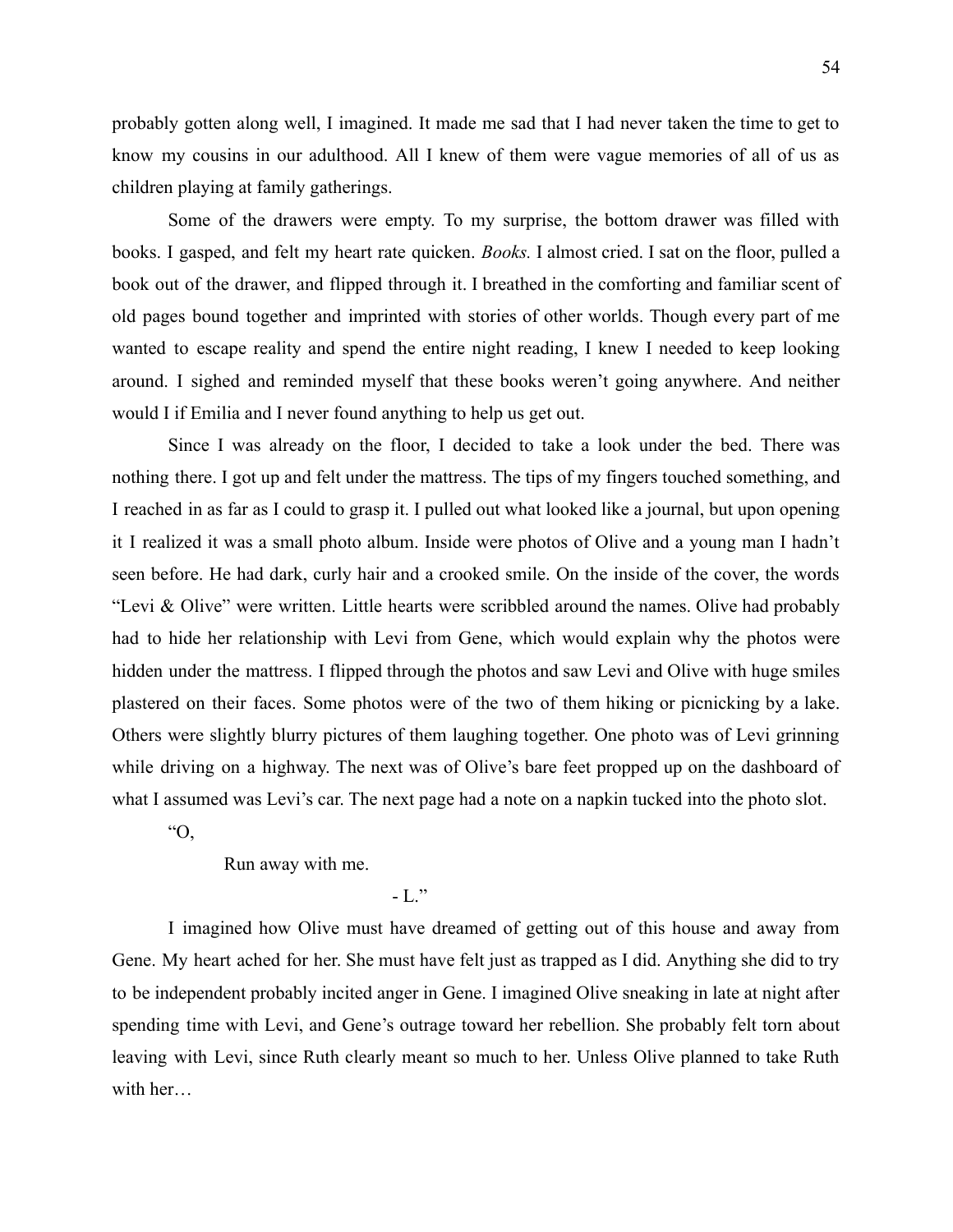*What if Olive and Ruth were running away together when the accident that killed them happened?* My eyes widened at the thought. I doubted a father as controlling as Gene clearly was would just let his daughters drive off together by themselves. Maybe they had stolen his car. Maybe the photos on the wall were taken by their mother before the divorce, and that's the only reason they appeared happy. Maybe after their mother left, they were trapped here with a broken-hearted, control-freak father who wouldn't let them out of his sight.

I wasn't completely sure I was right, but it felt like that scenario fit the gaps in what I knew of the story. Now I was itching even more to talk to Emilia about all of this.

The lock on the door clicked, and I jumped up from my spot on the floor. I quickly shoved the photo album back under the mattress and closed the drawer of books with my foot. *I thought Gene was supposed to let me rest for the night!*

The door slowly creaked open. Emilia tiptoed in, her finger pressed to her lips. My jaw dropped, and I quietly crossed the room to her. She closed the door behind her as noiselessly as she could. She ran across the room and flopped onto the bed. She grabbed a pillow and muffled a quiet scream into it. Flopping the pillow down on her lap, she whispered, "I can't believe I did this." Her eyes were wide and her face was pink. She was high on adrenaline.

"Emilia, how did you do this?" I whisper-yelled at her.

"He always locks up the keys to outside in a safe with buttons that beep too loud to get into. But he uses the keys to our bedrooms more often, so he keeps them on a hook beside his bedroom door. Tonight, he didn't lock my room, because I told him I'd really like to take a long bath. I waited until he was asleep, reached in his bedroom door, and grabbed the bedroom keys. And now I'm here. And I'm freaking out."

I jumped up and down as quietly as I could, excitement pulsing through my veins. I threw myself on the bed and hugged Emilia. "I'm so proud of you. You were so brave!" I squeezed her tight, and she giggled like a giddy little girl.

"I tried to imagine what you would do. I thought maybe if I thought of you and Lonna the whole time, I could be as strong as you two," she said. My heart melted at her sweet words.

I sat up quickly. "You're not going to believe what I just found," I said. I rolled off the bed and reached under the mattress, pulling out the photo album. I tossed it to Emilia and watched her eyes get even bigger as she flipped through the photos.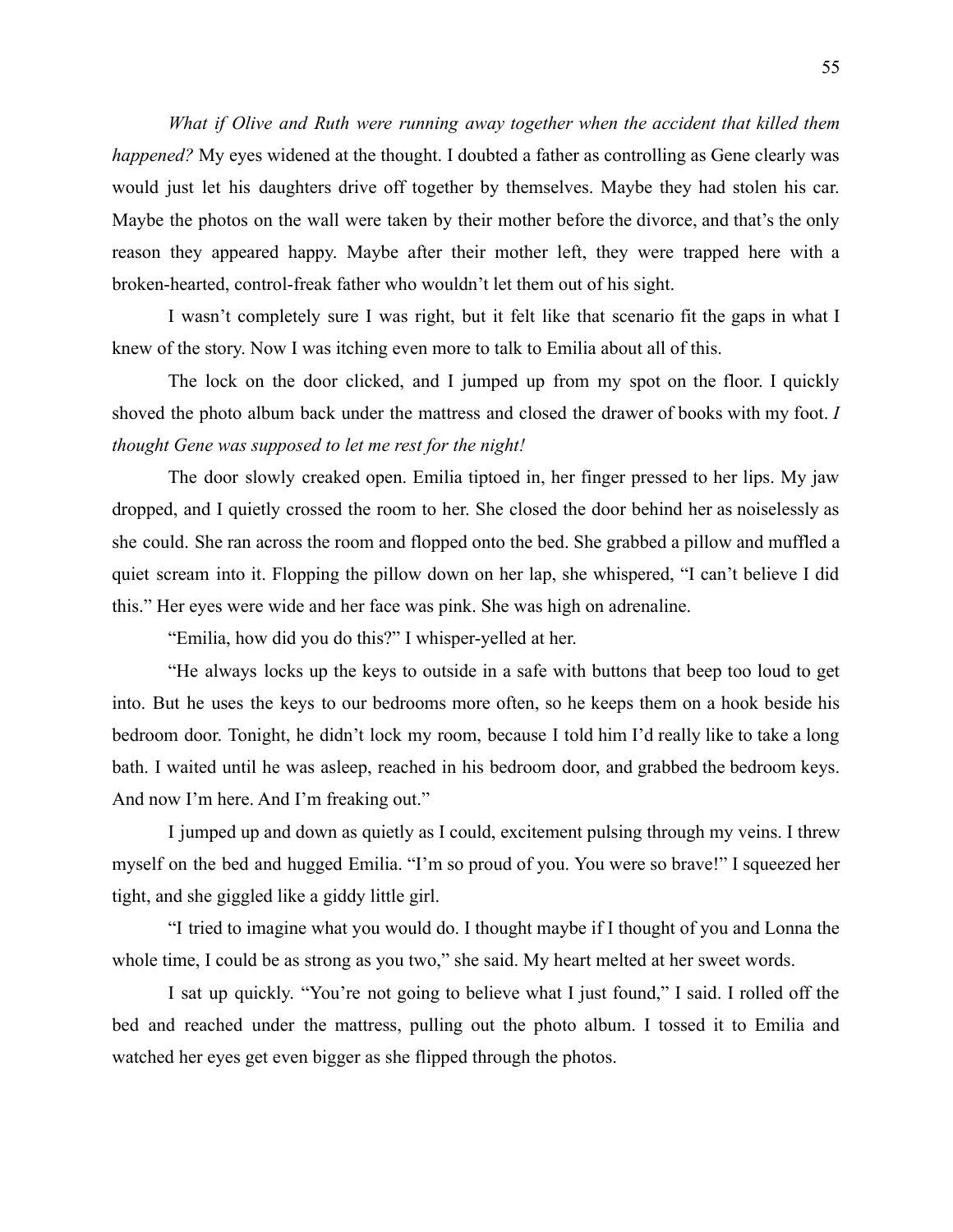"Olive had a boyfriend!" she said. She looked up at me. "What if he's been looking for her? Maybe he'll find us!"

I hadn't thought of that. I sat next to her and smiled as I watched hope flood her heart. She looked completely different from the hollow, pale, broken girl I saw when Gene first brought me here.

"I'm thinking maybe there's more to Ruth and Olive's story than we realized," I said. I showed her the note I found in the album. I explained to her my thoughts about Olive and Ruth running away to meet Levi, and my suspicion that they stole Gene's car and wrecked it as they were escaping.

"Wow," Emilia said, processing the new information. "That's so tragic. I wonder if Levi knows Olive is dead, or if he thinks she stood him up. Since Gene probably never knew about Levi, he couldn't have told him about the accident."

"Levi probably thinks that Olive decided to stay here," I said. "Or maybe he thinks Gene caught her while she was trying to run away. But it's also possible that he heard about the accident from someone else, like one of Olive's friends."

We sat in silence for a few moments, thinking of all the possibilities.

"Emilia, have you seen what's in that locked room downstairs? The one by the room where Gene had you stitch my shoulder?" I asked.

She winced at the memory. "Sorry I did such a horrible job on that, by the way. Medicine may have been an interest for Ruth, but blood makes me queasy. But, no, I haven't seen what's in there. I have noticed that Gene goes down there at least once a day, and he always takes a little bag with him. I think maybe he goes in there to tidy up or to practice surgery on dummies or something."

"Why do you think he keeps it locked up?"

She shrugged. "We already know Gene is a weird guy. Maybe he has something creepy or dangerous in there. Maybe he's doing an experiment."

"What if we go down there?" I suggested. "Maybe there's something in there we could use to escape."

Emilia shook her head. "No. Definitely not."

"Come on, you're telling me the girl who stole Gene's keys to the bedrooms is scared of the basement?"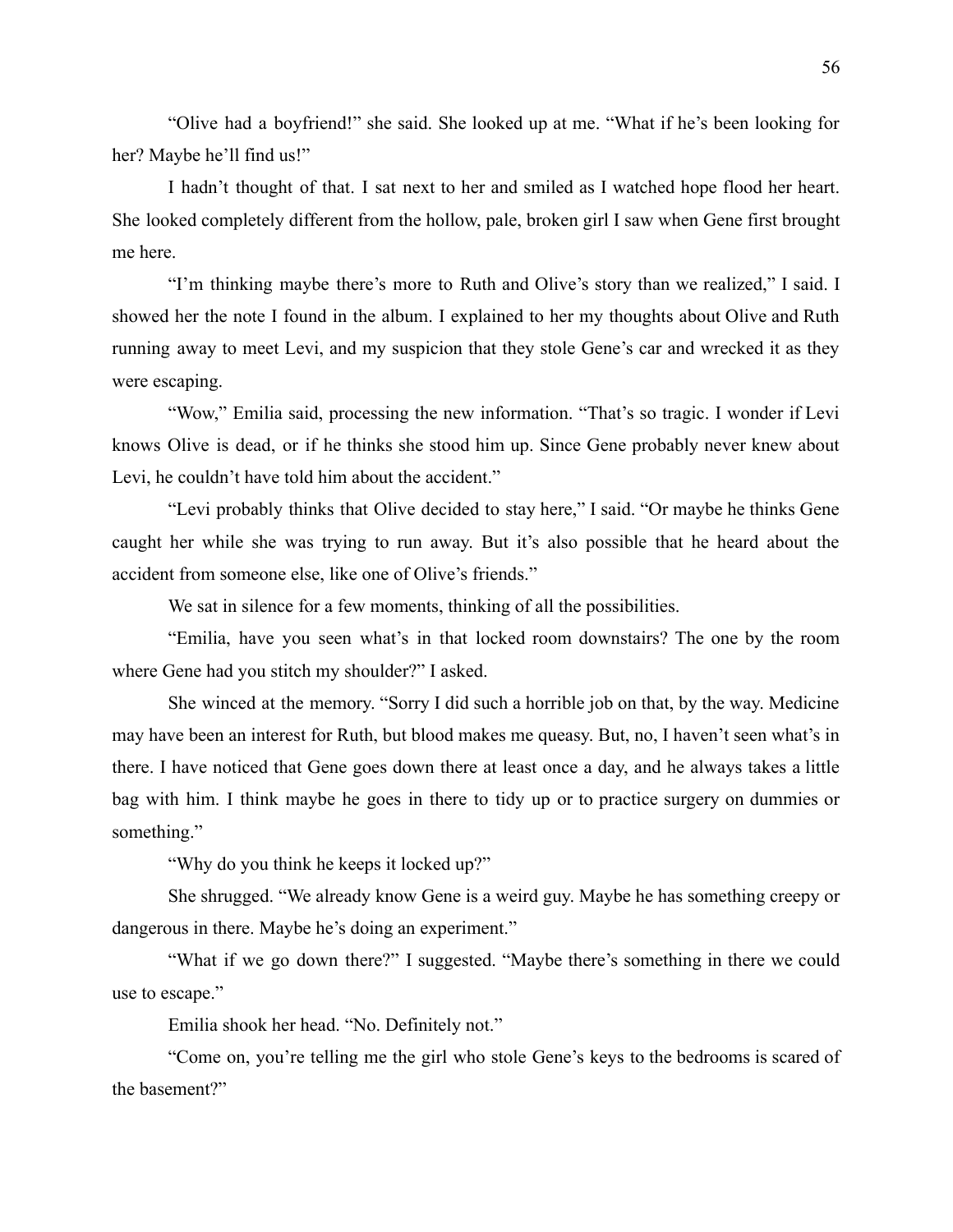"Yep. That's exactly what I'm telling you. Not happening, Mia."

"Okay. Not tonight, then. How about another night?"

She shook her head again, but seemed to consider it. "We'll have to have a really solid plan together if I'm going to do that. And I already used the long bath excuse to get out of being locked up, so I'm out of ideas there."

"And he doesn't trust me enough yet to leave my room unlocked," I said. "Emilia, I really want to do this tonight."

Emilia pressed her lips together and thought for several seconds. "What if I stay at the top of the stairs and make sure Gene doesn't wake up?"

I smiled. "There she is. There's brave Emilia."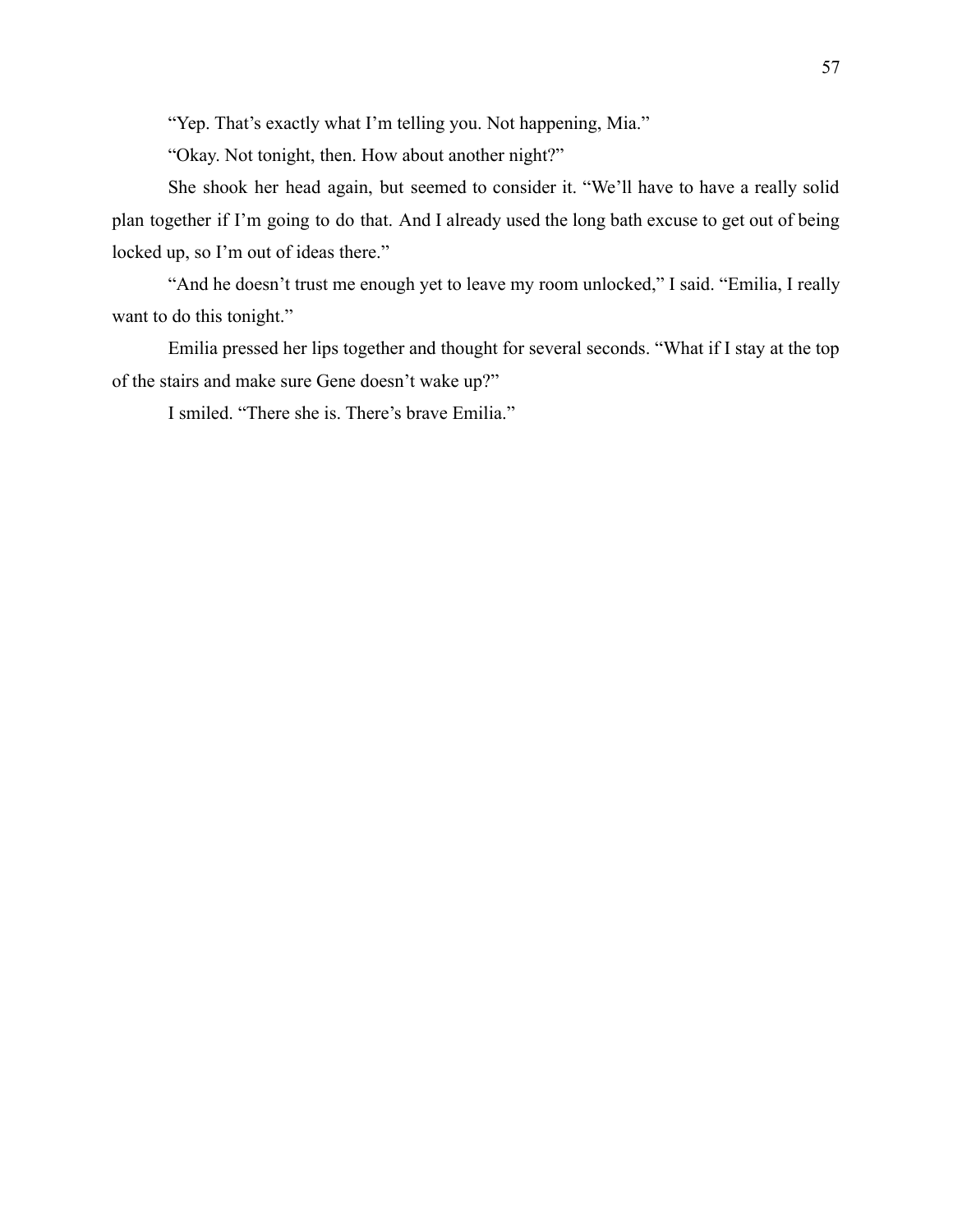### CHAPTER 11

Jay

*This is progress,* I thought, pacing around my apartment. I was becoming more and more confident that Lukas was the guy, but I still wanted to track down Danny to rule him out as a suspect. He was more difficult to find, but after a lot of social media stalking and Google searching, I learned he worked at a pizza restaurant a couple of hours away from the city. That job didn't seem to fit what I knew of his personality, and I wondered what had gone wrong to land him there.

Grabbing my keys and my coat, I hurried out the door with the directions to the restaurant already pulled up on my phone. On the drive there, I thought about Lukas and what he might have done to Mia. I imagined him showing up at her apartment, begging her to take him back. She must have refused, making him angry. He probably forced his way into her apartment and dragged her out the window to the fire escape. From there, he probably couldn't have taken her straight back to his apartment unless it was already after dark. His apartment was in a relatively busy area during daytime hours. At night, however, he probably could have gotten her inside just as easily as he would have with the girl from the bar if I hadn't been there to stop it. He probably drugged her to get her inside without making too much noise. I hated the thought of Mia helplessly wrestling against ropes that tied her to a chair in his apartment. The image in my mind fueled my anger toward Lukas.

A siren blared behind me, and I looked in my mirror to see blue lights flashing. I hit the steering wheel. I was barely out of the city, and now I was being delayed. I pulled over and waited impatiently as the police officer approached my window.

"Sir, are you aware of how fast you were going?" he asked.

"No, sir. I've had a rough couple of weeks," I replied. "The woman I love got abducted, and there doesn't seem to be any progress being made in the investigation of her disappearance."

"And that justifies going twenty miles per hour over the speed limit?"

I had no idea I was going that fast. "No, sir. I'll pay closer attention."

"What's your lady's name?" he asked.

"Mia Bailey," I replied.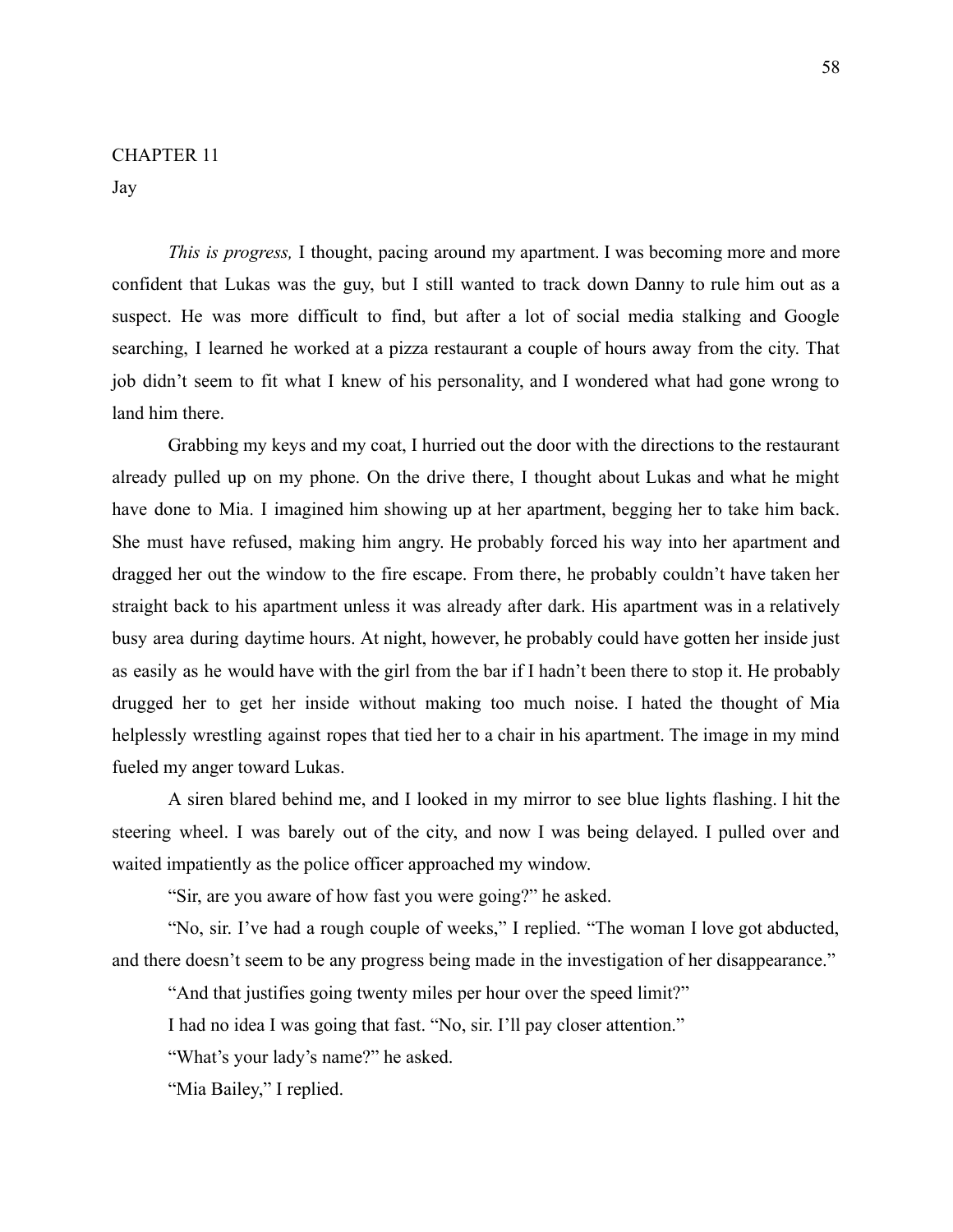He scribbled something on his notepad. "Let me have your license. I'll be right back."

I handed it over, and he went back to his car. I leaned my head back on the headrest and sighed. This cop was wasting my time. I was *tired* of cops wasting my time. The detective wasted my time by asking me questions that aren't helping anything. She wasted my time again when she called me about Mia's mom and nagged me for making a post to try to help Mia. Now this officer was wasting my time by delaying me from ruling out another suspect. This was more proof toward my suspicion that the authorities couldn't find Mia because they didn't care about her. I was working day and night to find her because I loved her. The police had no attachment to her. They probably didn't care if they found her alive or dead.

The officer approached my window again. "I'm writing you a ticket. But I want you to know I talked to the detective on Miss Bailey's case. She's working hard to find her."

I scoffed.

"What, you don't think she is?" he asked.

"I find it hard to believe. She hasn't given me any updates about the investigation, and she keeps acting like it's not a priority."

The officer scratched his chin. "Well, I assure you, she's working hard to find Miss Bailey."

"You already said that. But I haven't seen any proof of it."

He kept scribbling, then handed me the slip of paper and had me sign something. "You should try to get some rest, Mr. Foster. Losing your mind and speeding down highways isn't going to help Miss Bailey come home."

"Yes sir," I responded, hoping he'd let me go quickly.

He nodded. "Be careful out there. Snowstorm is coming in tonight."

I gave him a nod, then rolled my eyes as he walked away. I grew up in Illinois. My first time learning to drive was right after a blizzard when I was fifteen. I knew how to drive in the snow.

An hour and a half later, I pulled into the parking lot of the pizza restaurant. Sure enough, Danny was inside working the register.

"Welcome in, man," he said dryly as I entered. The place was empty, so I was the only customer. I saw that as a good thing, since I would probably be asking Danny some pretty uncomfortable questions. "What can I get ya?"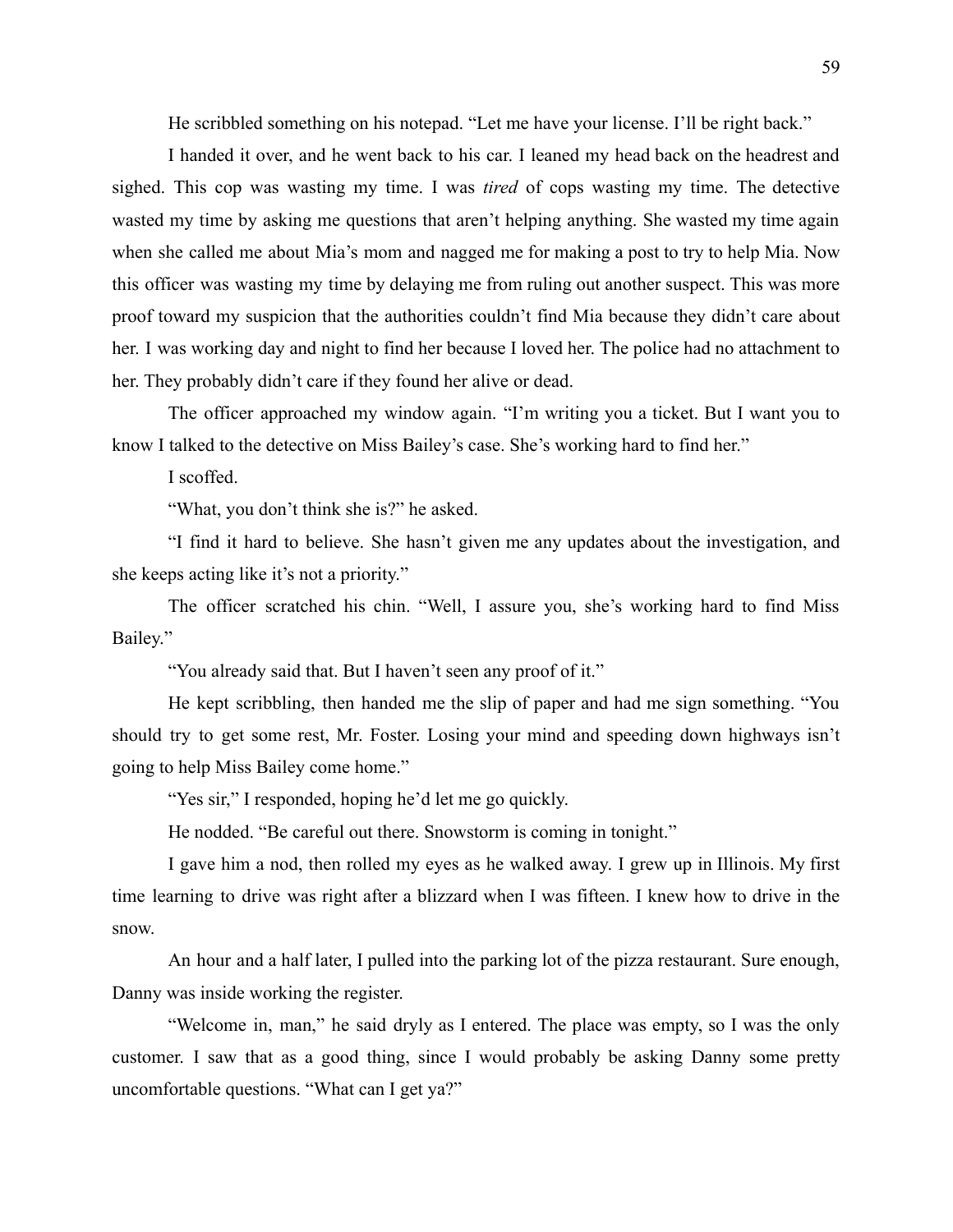"I'll just have a bottled water. I'm actually here to ask you something. You're Danny, right?"

"You wanted to ask me if I'm Danny?" he asked. He pointed at his nametag. A green smiley face sticker was next to his name.

"I know your ex-girlfriend Mia. I wanted to know if you'd heard from her recently," I said.

He shrugged. "Man, I haven't seen Mia in years. Why you askin' me?"

"I'm worried that she's in trouble," I said. "She's been missing for a few weeks now."

"Man, I wish I could help. Hope she's alright."

I didn't think I had anything to worry about with this guy. He didn't look like he cared to put effort into brushing his hair, much less into abducting a woman.

I paid for my water and left the restaurant feeling more confident about Lukas as the guy. I needed a good plan. I could try to catch him in something shady again, and then I could threaten him with telling the cops if he didn't let Mia go. Or I could wait until he was gone to work and go up to his apartment door to see if I heard Mia inside. If I heard her, surely that'd be a good enough reason to kick his door down without getting arrested for it. Saving Mia would have to cancel out breaking and entering charges.

I sat on the edge of the driver's seat of my car, leaning close to the steering wheel. Driving too fast was a habit of mine when I was stressed out. Even though I had already been pulled over once today, I couldn't help myself. I sped down the interstate back toward Chicago, where I would hopefully find and rescue Mia.

Despite my speeding, the drive felt like it took ages. The entire time I thought about how Mia might react when I saved her from Lukas. All I wanted was to bring her back to safety and tell her how much I still loved her. The thought of winning her back was the only thing that kept me going in this wild search for her. This whole investigation wouldn't even be happening if I didn't want her back so badly. I wondered if the police would even know she was missing if I hadn't gone to her apartment with a coffee to tell her I still loved her. It wasn't likely that anyone else would have cared that she was missing. Her mom may have worried, but she probably would have assumed Mia was just busy. It would have been quite a while before Mrs. Bailey decided something was wrong and that she needed to be worried.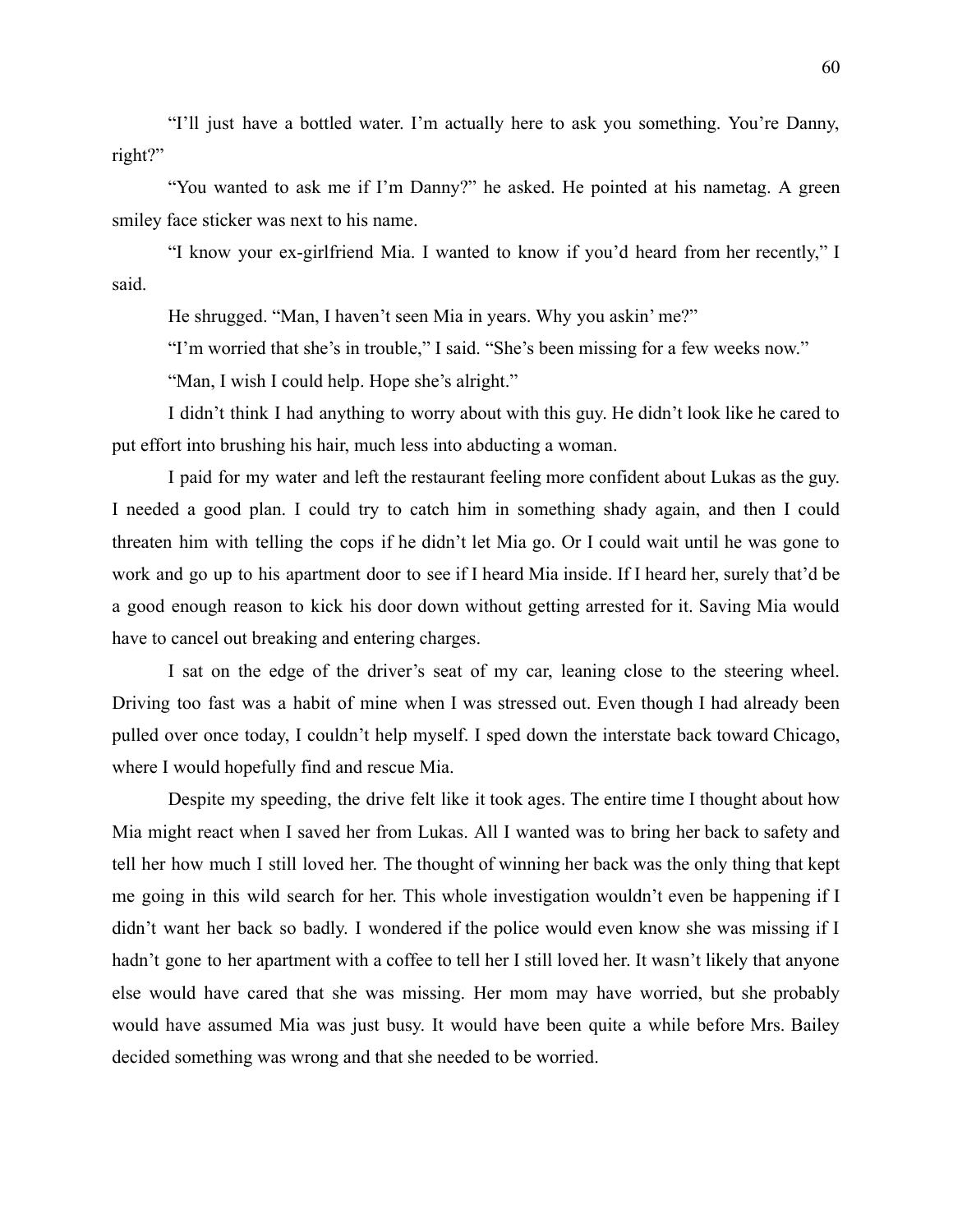I thought again of what Detective Lawrence said about my posts upsetting Mrs. Bailey. Every time I thought of it, I fumed. Why would Mrs. Bailey have any reason to be upset that someone was actually working to bring her daughter back to safety? I decided that if I turned out to be wrong about Lukas, I'd look more into Mrs. Bailey. Perhaps she had something to do with this. Why else would she be mad that I was trying to find Mia?

My eyes widened at the thought. Mia could have been kidnapped by someone in her own family. Maybe her mom was involved, and that seemed most likely from where I stood, but I hadn't even thought to look into her extended family members. She never mentioned them. I knew her dad died, but she didn't talk about him much either.

I wondered if her mom was strong enough to physically overpower Mia. And what reason might Mrs. Bailey have for kidnapping Mia? Maybe she was afraid of losing Mia. Or angry that Mia had moved to the city, too far away for her mom to make frequent visits. Maybe she had a psychotic break or something and took it out on Mia. She was really playing it up with the police, though. From what I could tell, she had them wrapped around her finger. They would never suspect her. It was quite genius, honestly. I was almost impressed.

At this point, I was still almost positive Lukas did it, but now I had a solid back up plan if he didn't.

Approaching Lukas's building, I put my hood up and took a deep breath. *I'm coming for you, Mia.* I hurried into the building as someone else was leaving, looking around for any sign of Lukas. I suddenly realized I didn't know which apartment was his. I was getting ahead of myself. *Okay, no big deal. I'll just walk through the whole building and see if anything looks suspicious. If not, I'll wait for Lukas to get home from work. That should be pretty soon anyway.*

The stairs of the apartment building creaked loudly. There was no way I could avoid being heard in here if I had to follow Lukas up the stairs. Maybe if I kept my head down and played it cool, he wouldn't realize it was me. I walked casually through the hallway of the second floor of the building, listening closely for anything unusual.

The sound of laughter came from one apartment. One door I walked past was quaking with the rhythmic vibrations of a loud electronic dance song. The distant sound of a dramatic lovers' quarrel blared from a television in another room. My nose wrinkled at the smell of someone's dinner burning. Continuing to the next floor, I thought I heard a woman shout. I froze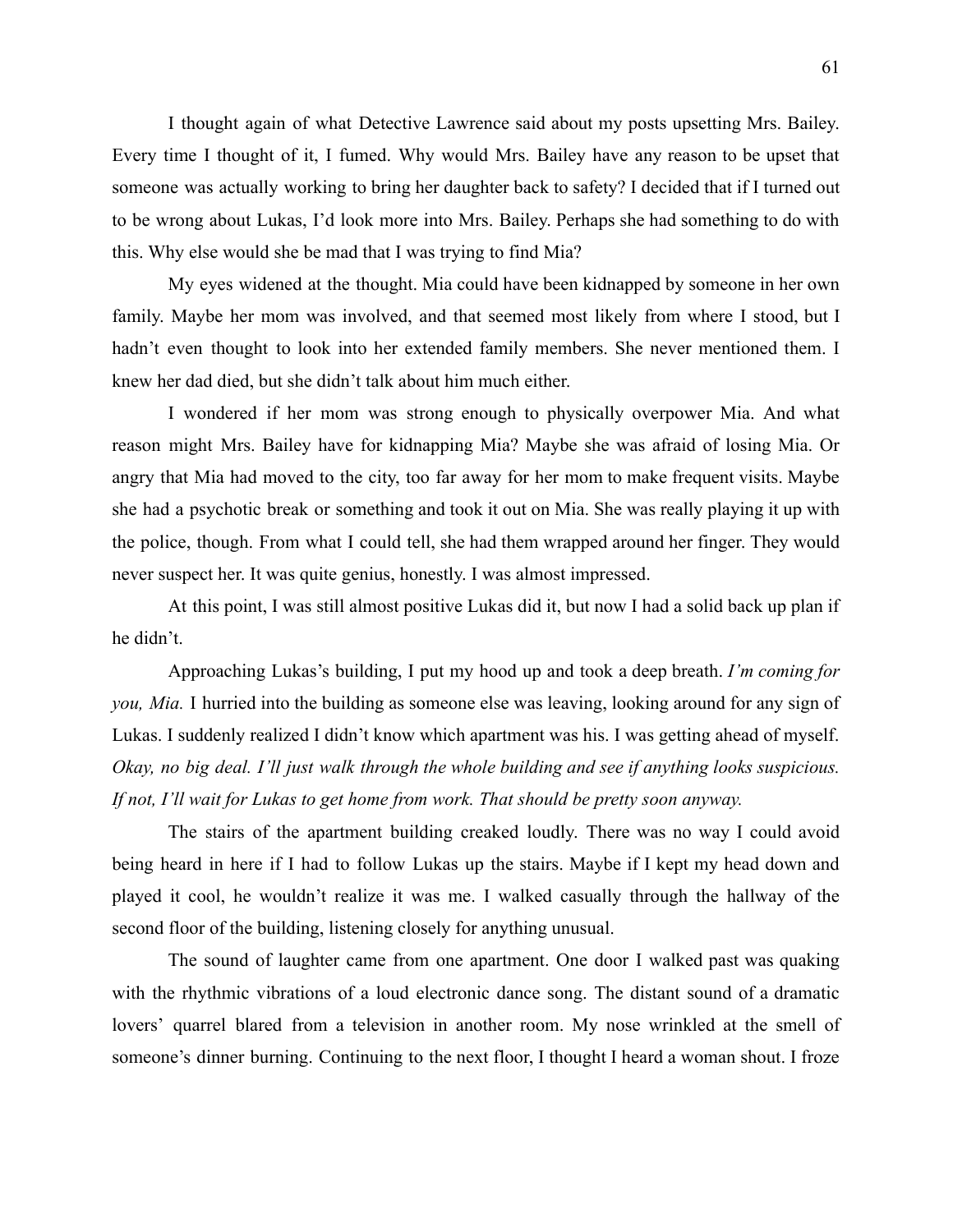and held my breath, listening for the voice to speak again. I crept down the hall as silently as I could.

"Leave me alone!" the woman shouted again. My heart skipped. It sounded like Mia.

I guessed which door the woman was behind, and I knocked.

The door swung open quickly and a red-haired woman with wild eyes met me there. She looked disappointed. "You're not the sitter," she said.

"Uh, no, sorry. I think I have the wrong apartment," I replied.

She started to close the door.

"Oh, wait, excuse me," I interrupted, "Have you seen this woman around here?" I showed her the photo of Mia that I posted on Facebook.

She squinted, popping a bubble in her chewing gum with her back teeth. "Can't say. She looks like every other girl around here."

I tried not to be offended on Mia's behalf. "Okay, well, thanks anyway."

As the woman closed the door, I heard someone approaching me in the hall.

"What are you doing back here?" It was Lukas.

I sighed. My cover was blown.

"I told you not to come back here again. Am I gonna have to get a restraining order?"

"Look, man, I just want to know if Mia is here."

"I already told you she's not. So leave. Now." He moved closer to me and stuck out his

chin.

"Prove to me that Mia isn't in your place, and you'll never see me again."

He stiffened. "Prove it to you? I don't owe you anything. Just get out of here."

"You're making yourself sound more guilty, you know."

"Maybe Mia doesn't want you to find her. Did you ever think about that?"

I blinked, startled.

"Maybe she ran off because she wasn't into you anymore. She stopped going to all her usual places because she knew you'd look for her there. She's covering her tracks to keep you from bothering to hunt her down. She's disappeared pretty well, right?" His face was turning red.

"Her apartment was broken into. Things were broken. There was blood."

"Probably a setup," Lukas said, matter-of-fact. "I wouldn't put it past her."

"What do you mean?"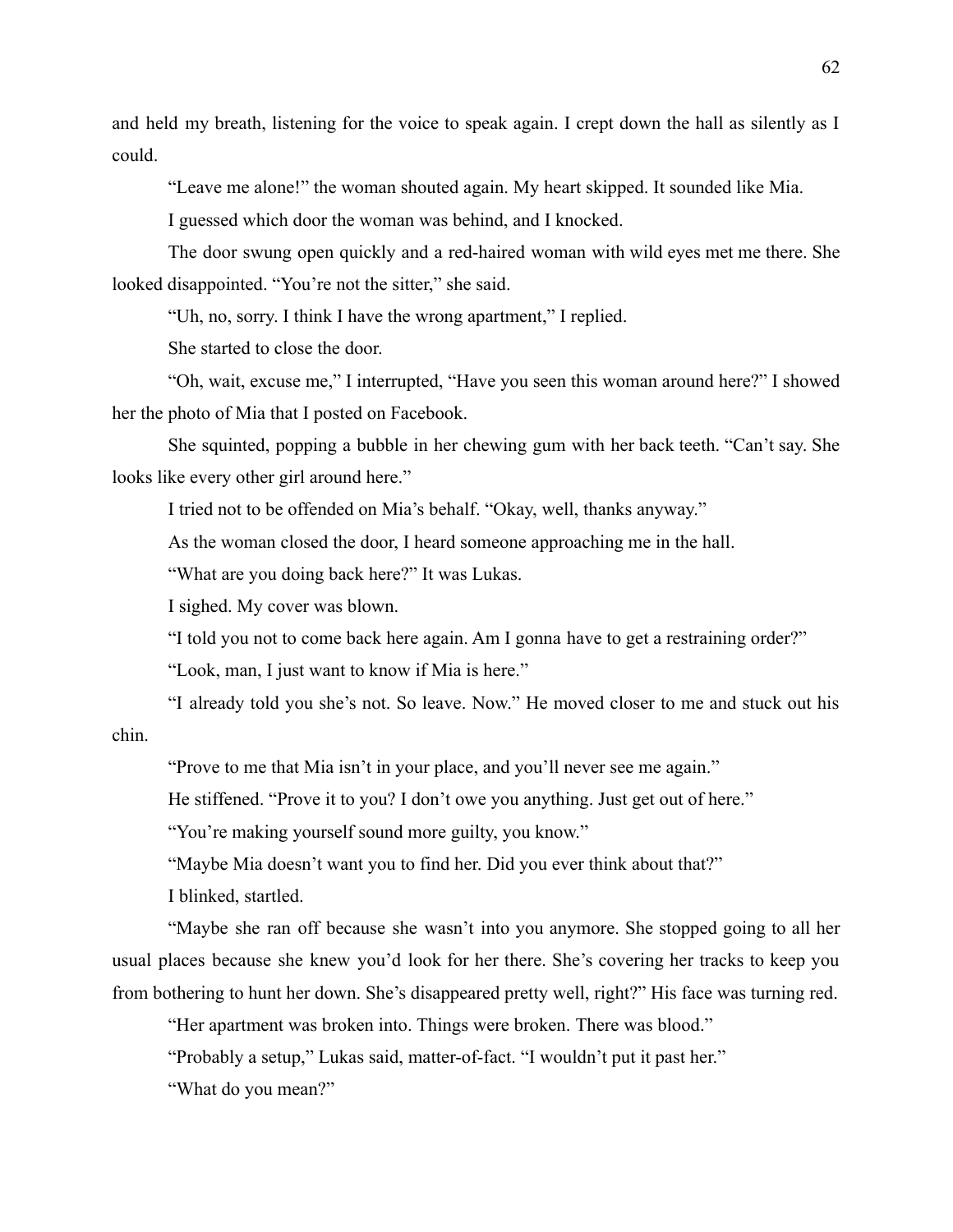"I'm just saying, she's done it before."

"Disappeared? Left a crime scene behind?"

"Not the crime scene part, but she's disappeared before, yeah."

"Would you explain, please?" I asked, trying to sound sympathetic. He seemed like he was actually telling the truth.

He sighed and ran a hand through his hair. "Back in college, right after she dumped me, I was trying to talk to her about it. I wanted closure, or at least a reason why she ended things, even if it was a stupid reason. She ignored all my calls, stopped going to her favorite study spot, and moved somewhere off campus. I couldn't find her anywhere, and it was because she didn't want me to find her. That's what's going on with you, right? You wanted to talk to her, win her back, something like that. And she's disappeared. I'm telling you, you're wasting your time searching."

"But she hasn't even contacted her mom. She's stopped going to her job, a job she really loves. Why would she want to disappear from everyone and everything that matters to her?" I asked.

"She always used to talk about running away and starting over. She would dream about moving somewhere and building a whole new life from scratch. When we were still dating, she used to say maybe we would run away like that together. Change our names, get new haircuts, move to another country. I really wouldn't be surprised if she decided to do it alone. That's just the kind of girl Mia has always been."

I shook my head. "I don't think that's it. I don't think she'd stage a whole fake crime scene and disappear out of nowhere. I especially don't believe that she'd want to cut contact with her mom."

"Seriously? You think she and her mom were close? How many times did Mia tell you a happy story involving her mom."

I shrugged. "She didn't really tell me any stories about her mom."

"She used to complain about her mom to me all the time. If there's anyone I think she'd want to get away from, it's that overbearing mom of hers." He shrugged. "I know we got off on the wrong foot, man. But I feel for you. I know what it's like to be left in the wake of Mia's disappearance." He patted my shoulder. "If you need to talk about it…" he paused, and for a moment I thought he was about to offer friendship, "get a therapist." He pressed his lips together,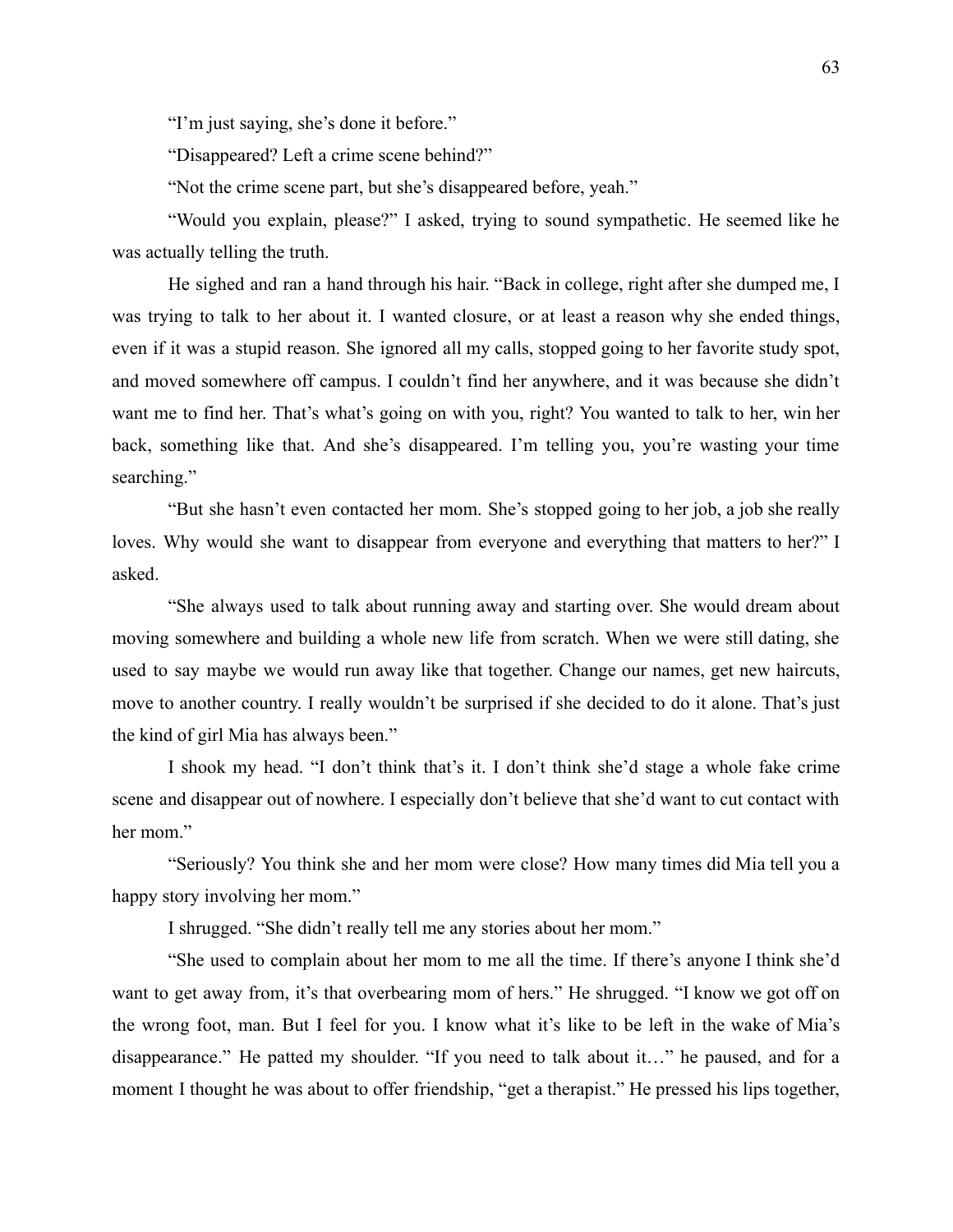nodded once, then walked away, leaving me standing dumbstruck in the hallway of the smelly apartment building.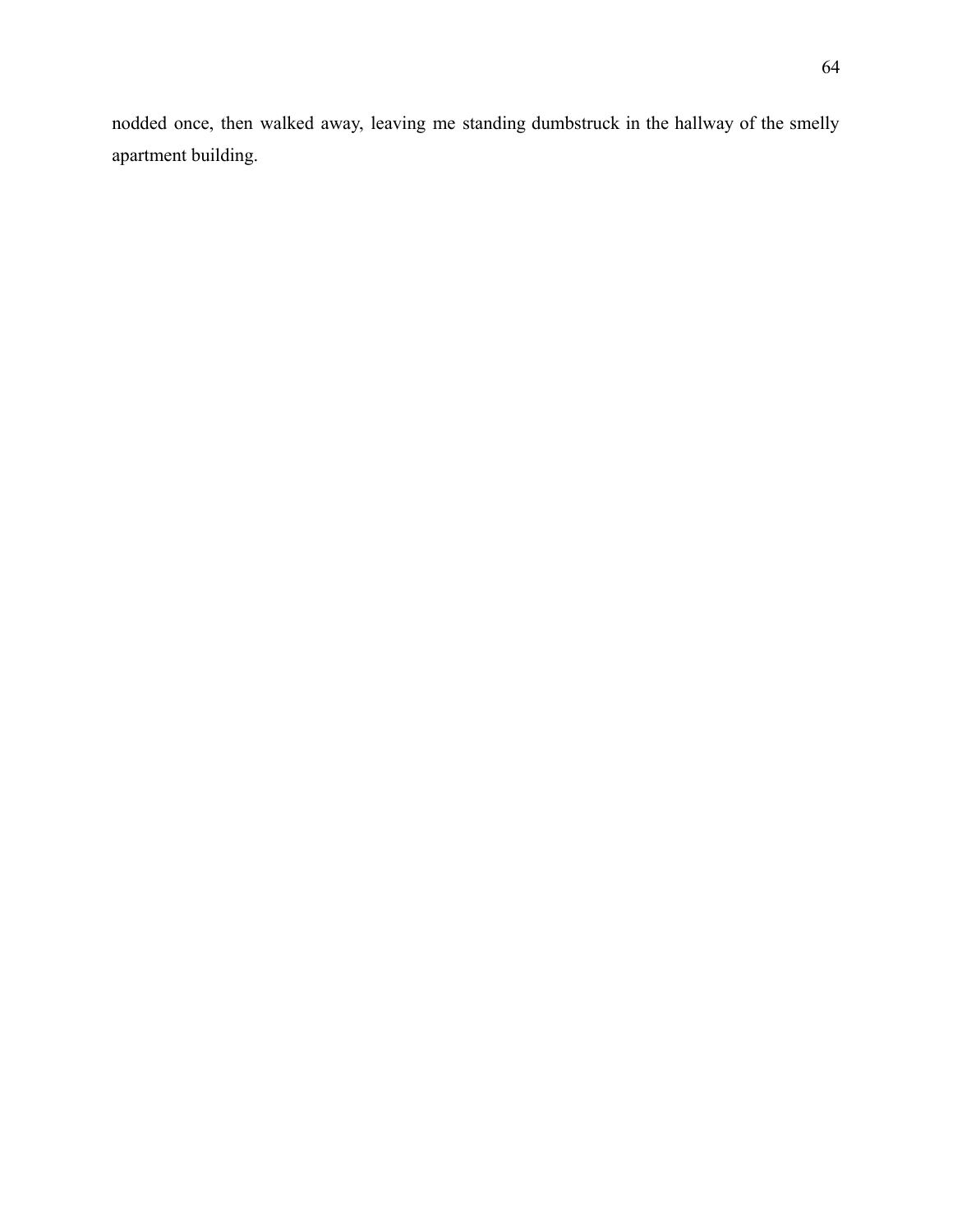## CHAPTER 12

Mia

Emilia and I crept down the hall as quietly as we could. I held my breath as we passed Gene's door and hurried to the top of the stairs. Emilia squeezed my hand, and I gave her a reassuring nod. I tiptoed down the stairs, keeping my hands on the walls. It was so dark, I wasn't sure I'd be able to find the door. I reached the bottom of the stairs and ran my hand along the wall, feeling my way through the hallway. My hand hit the doorframe, and I stopped. I moved both hands across the door, and could feel the locks.

I pressed my ear to the door, and tried to steady my breath. I heard a small clinking sound on the other side of the door. Reaching up toward one of the locks, I slid it over. I knew I wouldn't be able to open all the locks without a key, but I thought maybe I could memorize where they were in case we ever got a hold of the keys and snuck back down here in the dark. There was a chain lock just below the sliding lock, and I undid it as well.

"Can't break me."

I jumped back from the door and pressed myself against the opposite wall. The words had been faint and muffled, and I wasn't even completely sure I heard them. My sleep-deprived, adrenaline-influenced mind was probably playing tricks on me. I shook my head and moved back toward the door, feeling again for any more locks I could try.

"You can't break me."

The words were raspy and louder now. It was a woman.

"Hello?" I whispered.

"RUTH!" the woman screamed.

I bolted up the stairs. I grabbed Emilia, and we ran as quietly as possible back to our bedrooms. The woman's raspy wails continued to echo through the hallway. Emilia dropped the bedroom keys outside of Gene's room before she turned down the hall into her own room. I shut the door of Olive's room and hoped it appeared to be locked. I dove under the covers and tried to pretend to be asleep. I could hear my heartbeat pounding in my ears, and my hands were trembling. I clutched my mouth with one hand and tried not to breathe too loudly.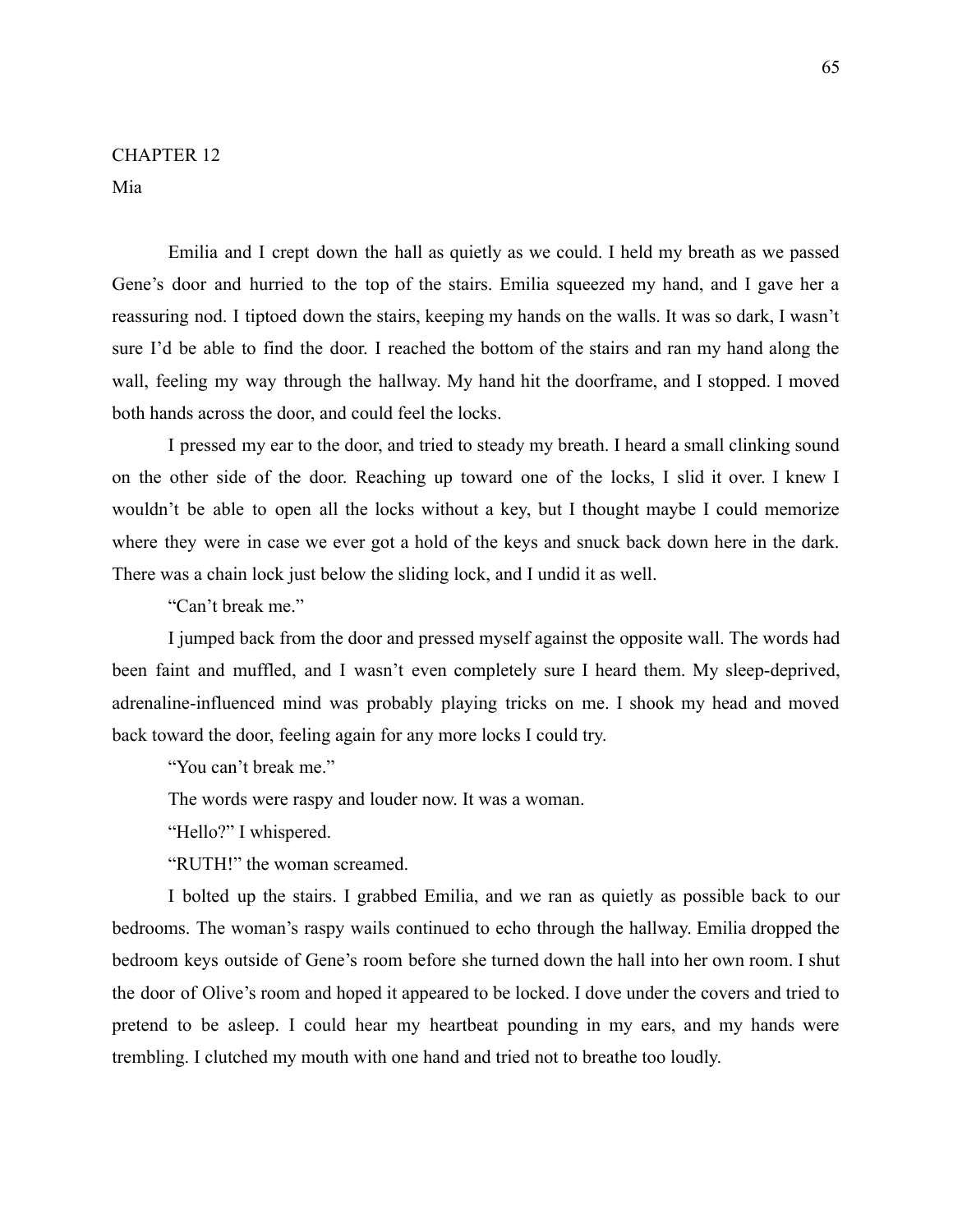Even though this room was pretty far from the top of the stairs, I could still hear faint cries of the woman in the basement. I had no doubt Gene heard her too. His room was closer to the stairs.

*Who is he keeping down there?!* I thought. My mind swirled with panic and confusion.

Several minutes passed, and I heard footsteps approaching my door. I slowed my breathing and pretended to be asleep. The lock clicked, and I heard the door creak open. I stayed completely still. A minute or so later, the door closed again, and I heard the lock click and thud. I stayed frozen in place, afraid to move. I hoped Emilia was okay.

After a few minutes, I got up and walked toward the door, trying to hear Gene or Emilia or the woman from the basement. I heard nothing. I hoped Gene had gone back to bed and that Emilia was safe in her room. I paced back and forth across the room, trying to calm myself down. I didn't want to think about all the possibilities of what Gene would do to us when he found out what we did. I didn't want to think about the woman in the locked room. I didn't want to think about poor Emilia and how terrified she must be. She would probably never again want to take a risk toward planning an escape.

I kept pacing and taking deep breaths, trying to clear my mind while also staying alert to any sounds that might come from Emilia's room. I was still worried Gene would try to punish her if he found out she took his keys. Since she dropped them outside his room, maybe he would think he dropped them himself or knocked them off their hook. *What will he think about the screams of the woman downstairs? Will he think they were random, or will he know she screamed because I was down there? Who is the woman? Why did she scream Ruth's name?*

I sat on the floor and put my head in my hands. *She screamed "Ruth." Maybe she thought I was Ruth? That would mean she knows Ruth. Olive and Ruth's mother left the family a few years ago… What if Gene kidnapped her and is keeping her down there? He definitely has reason to be angry with her for leaving. Maybe he even blames their daughters' deaths on her. What if he's keeping her down there to torture her? Punishing her for leaving the family? Keeping her from ever leaving him again? Maybe she thought I sounded like Ruth, and that's why she screamed her name.*

My mind was reeling. Every time I started to slow down my thoughts, another idea or fear would invade and speed my spiraling mind back up again. I laid down flat on the floor. I remembered my dad taught me special breathing exercises when I was little. I used to get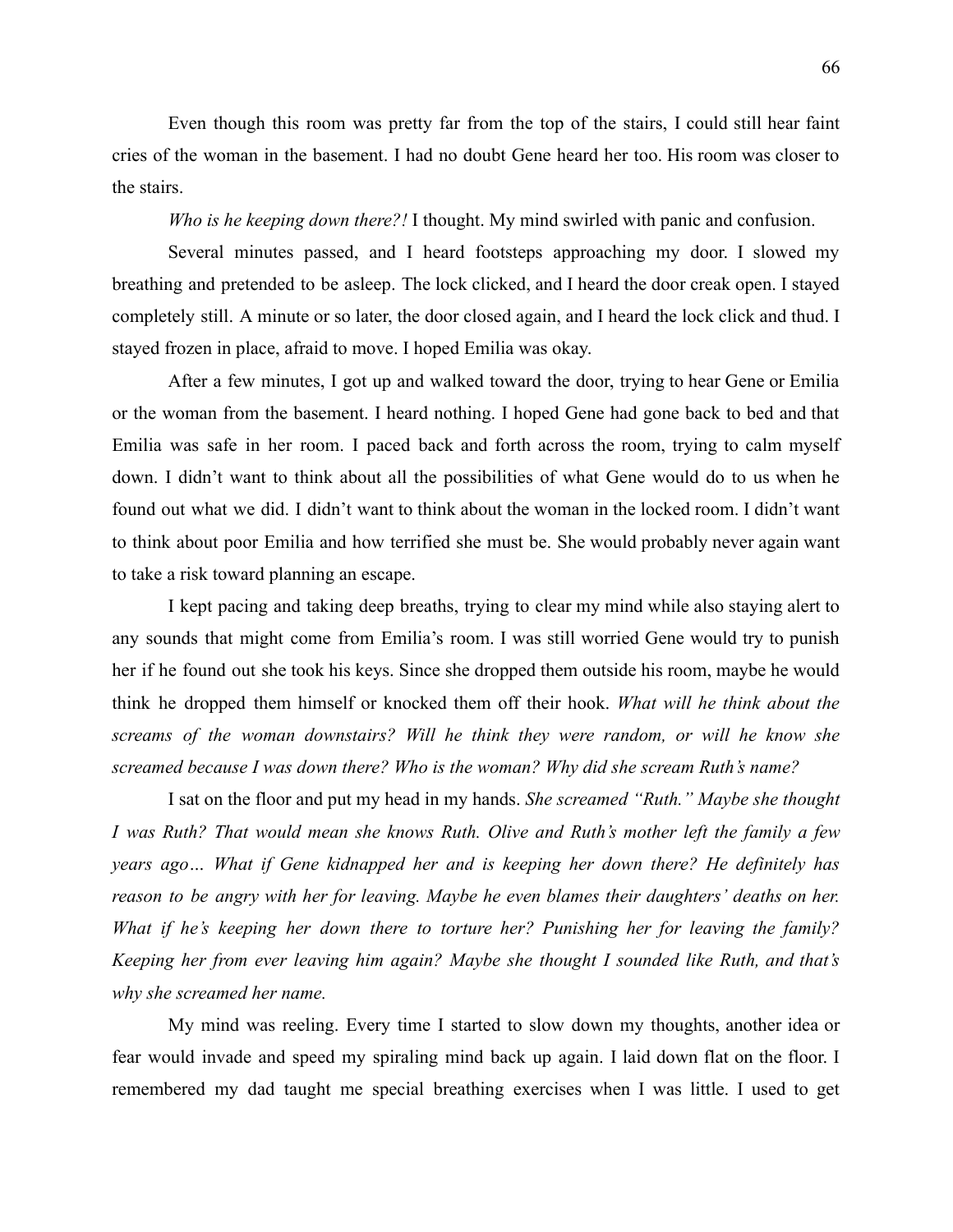stressed a lot. School work or friends would overwhelm me easily, but he would always calm me down. We would lie on the floor together with our shoulders touching, and he would say, "Focus on your breathing. Deep breaths in and out. Feel your toes relax. Then your legs."

I could almost hear his voice now.

"Let your tummy and your back relax."

Tears streamed down the sides of my face and into my ears.

"Feel your fingers and arms relax."

*I miss you, Dad.*

 $\mathcal{L}_\mathcal{L}$ 

"Your shoulders hold a lot of stress. Let that tension go. Relax your shoulders. Keep breathing."

My breathing was tight with emotion, but gradually slowing as I imagined my dad's comforting words.

"Let your neck and face relax. Loosen your jaw. Feel the stress being pulled out of the top of your head, leaving you feeling light. You can float away on a cloud, you're so relaxed and weightless."

I used to giggle as he rolled over and grabbed me, throwing me up in the air.

"See, Mia? You're floating! Nothing can hold you down!"

The familiar smell of toast, eggs, and coffee filled the kitchen. I had lost count of exactly how many breakfasts Emilia and I had made for Gene, but it had definitely been more than a week since we discovered the woman downstairs. Gene never said anything about it. He'd gotten up the next morning and acted like nothing out of the ordinary had happened. I was relieved that he didn't seem to suspect anything, but I was also desperate to find out more about her.

Emilia and I hadn't gotten any time alone since that night, which frustrated me. Emilia avoided eye contact with me, and continued being the dutiful daughter Gene wanted. The events of that night had scared her into silence. Gene kept us both busy with work around the house. I didn't mind that too much. I saw it as an opportunity to better learn my way around the mansion,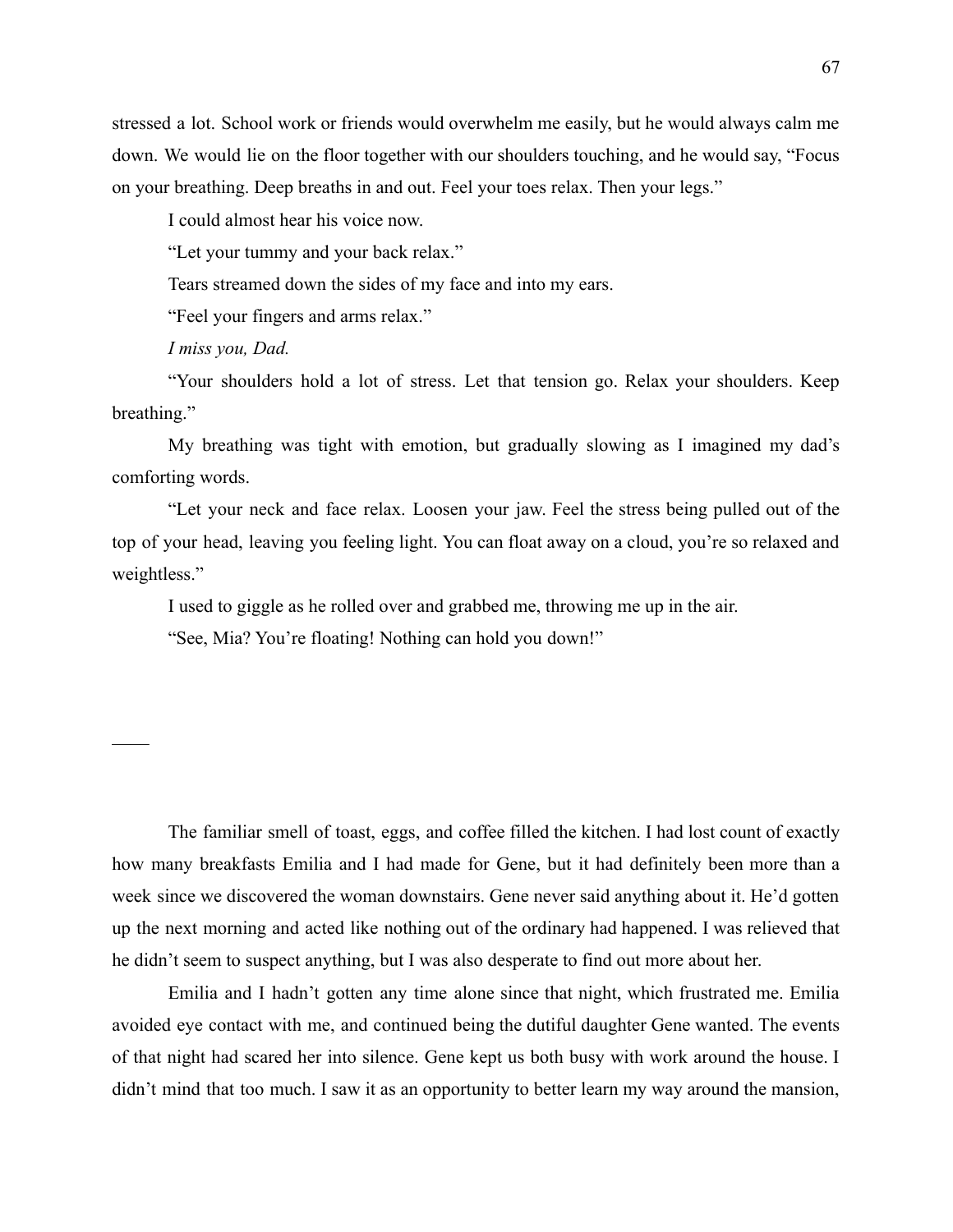memorizing every hallway and every room, taking note of which doors stayed locked and which were always open. I mostly worked on cleaning the upper two floors of the house, while Emilia cleaned the main floor. I wondered if Gene had Emilia clean the basement as well. Part of me hoped so, because maybe she could learn more about the woman. The other part of me knew she would be terrified out of her mind to go back down there after what happened. She probably wouldn't be able to hide that fear from Gene, and he would quickly piece together that she was not only aware of his secret, but was also involved in the wild screams of the woman that night.

I'd been looking for any excuse to ask Gene for time alone with Emilia. He always assigned us jobs for the day before I got the chance to ask. This particular morning, Gene was running late to breakfast. Emilia and I couldn't talk now, because Gene could walk in at any moment, but I knew I'd have the chance to talk to him when he came in.

Sure enough, he walked into the kitchen and grabbed his coffee. "Sorry I'm later than usual this morning, girls. I had something to take care of."

"Could Emilia and I spend some time together today?" I asked quickly, before he could spout off the day's to-do list.

He pursed his lips in thought for a few moments. "I do have some work to do outside today. We got snow last night, and I was going to shovel the driveway."

I couldn't imagine him doing all that by himself. From what I remembered of him bringing me here, the driveway was really long. I wondered if he would hire someone to assist him. Someone we could signal to for help.

"I suppose the two of you could stay in the house together, but if you see anything that needs cleaning, I expect you'll do it while you're not busy."

I nodded. Emilia stayed quiet and still, stirring her coffee.

We finished breakfast, and Gene got bundled up to go work outside. He didn't lock us in any particular room, leaving us free to wander around the house and look for things that needed to be done. As soon as he was outside with the door locked behind him, I turned to Emilia.

"We need to talk," I whispered.

"I don't know if I can, Mia. I've hardly slept since that night."

"I know it was scary, but we have to do something. He's keeping a woman downstairs. I think it could be his ex-wife."

Emilia shook her head. "It isn't. He hates her and wants nothing to do with her."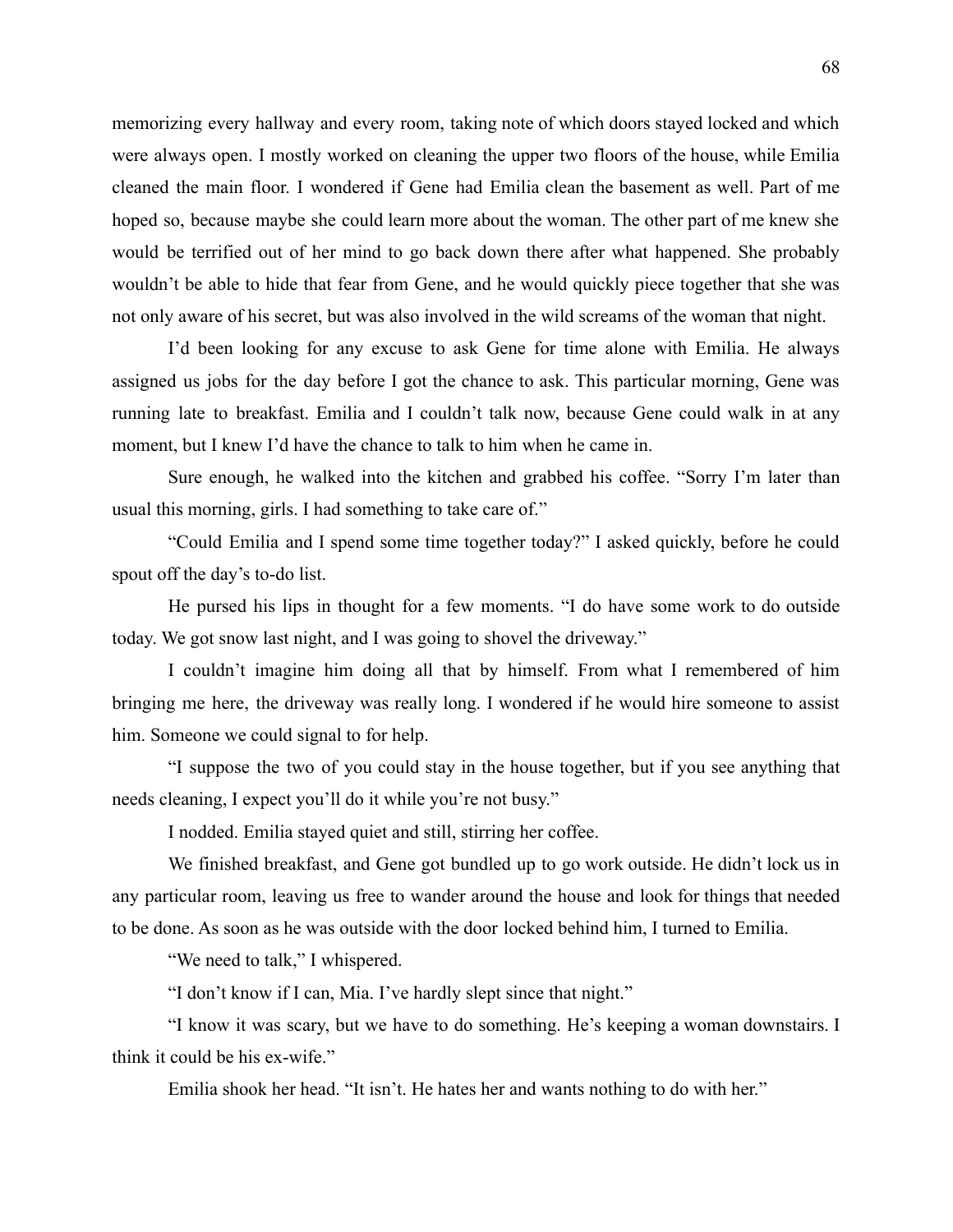"What if he has her down there so he can torture her?"

She shook her head again. "I doubt it, Mia. I don't know who it is down there, but I don't think it's her."

"We should go back down there while he's outside," I suggested. "There's no way he could hear her from out there. We could try to keep her calm and ask her to tell us who she is."

"Mia, are you crazy? After what happened last time, you still want to go back down there?"

"What if we can help her? What if we can get her out and escape out the back while Gene is busy outside?"

"He would notice, Mia. And the back doors are locked just as tightly as the front ones. He took his house keys outside with him. Even if we could get the woman out of the room downstairs, we have no way out."

"Maybe his keys for the room downstairs are somewhere in his room. Maybe he doesn't keep them on the same ring with the outside keys. Or maybe he has spares for the house doors on the key ring he has the basement key on! We can't know unless we look. If we get her out, she might know a better way for us to escape. She's probably been here longer than either of us, Emilia." I knew it was all a stretch, but I was desperate for any way to get out of there.

"I don't feel good about this. I feel sick when I even think about it." She started to walk away toward the kitchen.

"Where are you going?"

"To do the dishes from breakfast."

"Emilia, we don't know when another opportunity like this could present itself. Gene is outside, and we're not locked in the parlor."

She kept walking. I followed.

"Come on, Emilia. I know you want to get out of here just as much, if not more than I do."

"Mia, you have no idea," she snapped. She spun around, and I saw pain in her eyes. "You have no idea what this place has done to me. You don't know what I've been through over these last several months. You hear that? *Months,* Mia. I haven't spoken to anyone outside this house unless it was a scripted phone call with Gene standing inches from my face. You don't know how badly I want to get out of here, but *we can't.* It's impossible. The harder we try, the more danger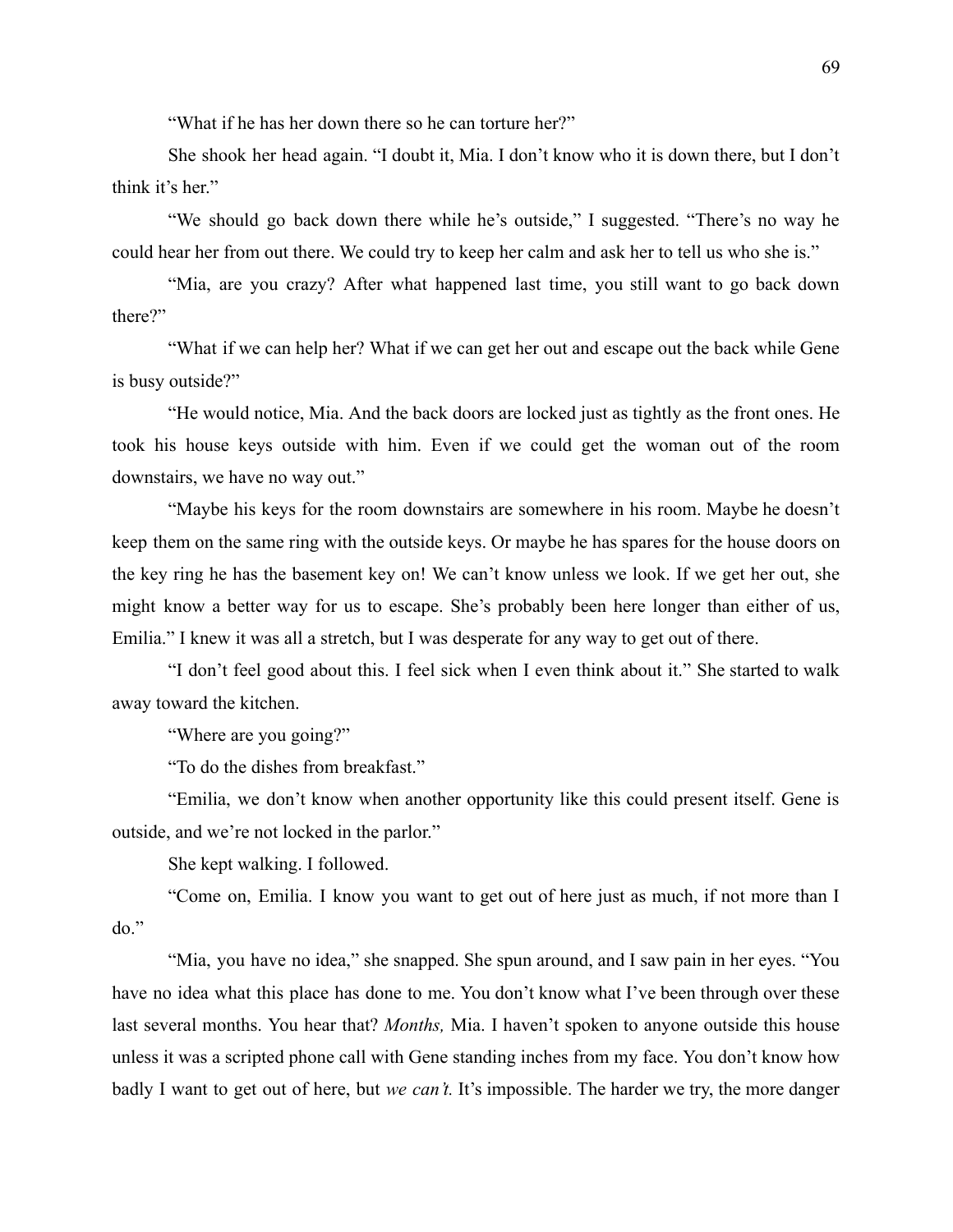we're putting ourselves in."

"But if we don't try, then we're stuck here forever! I know that's not what you want."

"Of course it isn't! But at least for now, I would rather be stuck here alive than dead." As soon as she said the words, she started to crumble. "Lonna tried to get out of here, and she's dead!" She began to sob.

"Emilia," I reached for her.

"No," she said, pushing me away and sniffing back her sobs. "I want to be alone. Please let me do the dishes by myself."

My heart ached. I wanted so badly to help her. "Okay. Let me know if you need anything, okay?"

She nodded, and continued walking to the kitchen. I sighed as she walked away wiping her tears and stifling more sobs. I bit my lip. I knew she would hate me for this, but I needed to find out who the woman downstairs was.

I made my way to Gene's room. The door was open, and I looked around. The keys to the bedrooms were hung on the hook where Emilia said they would be. I searched the drawers, careful to put everything back exactly where I found it, but I didn't find any keys. I found his safe in his closet. Like Emilia said, there was a keypad on the front. I wondered what the code could be. I didn't want to risk making random guesses. I didn't know if the safe was set up to notify Gene when too many incorrect guesses were made. I pressed my lips together. I needed to go downstairs. I wouldn't be able to let the woman out, but maybe I could get her to talk to me.

I turned on the light and slowly made my way down the stairs. I shivered as I remembered the last few times I'd been down here. The healing wound in my shoulder itched, reminding me again of the horrors of Gene's operation room. The smell of the basement had become familiar, but it didn't make it any less eerie.

I gently tapped on the door with all the locks. "Hello," I said quietly.

Silence.

"Hello, are you there?" I asked, a little louder this time.

A quiet groan.

"Can you hear me?"

"Ruth?" The voice was quiet and weak.

My breath hitched. "No, I'm not Ruth. I'm Mia. Who are you?"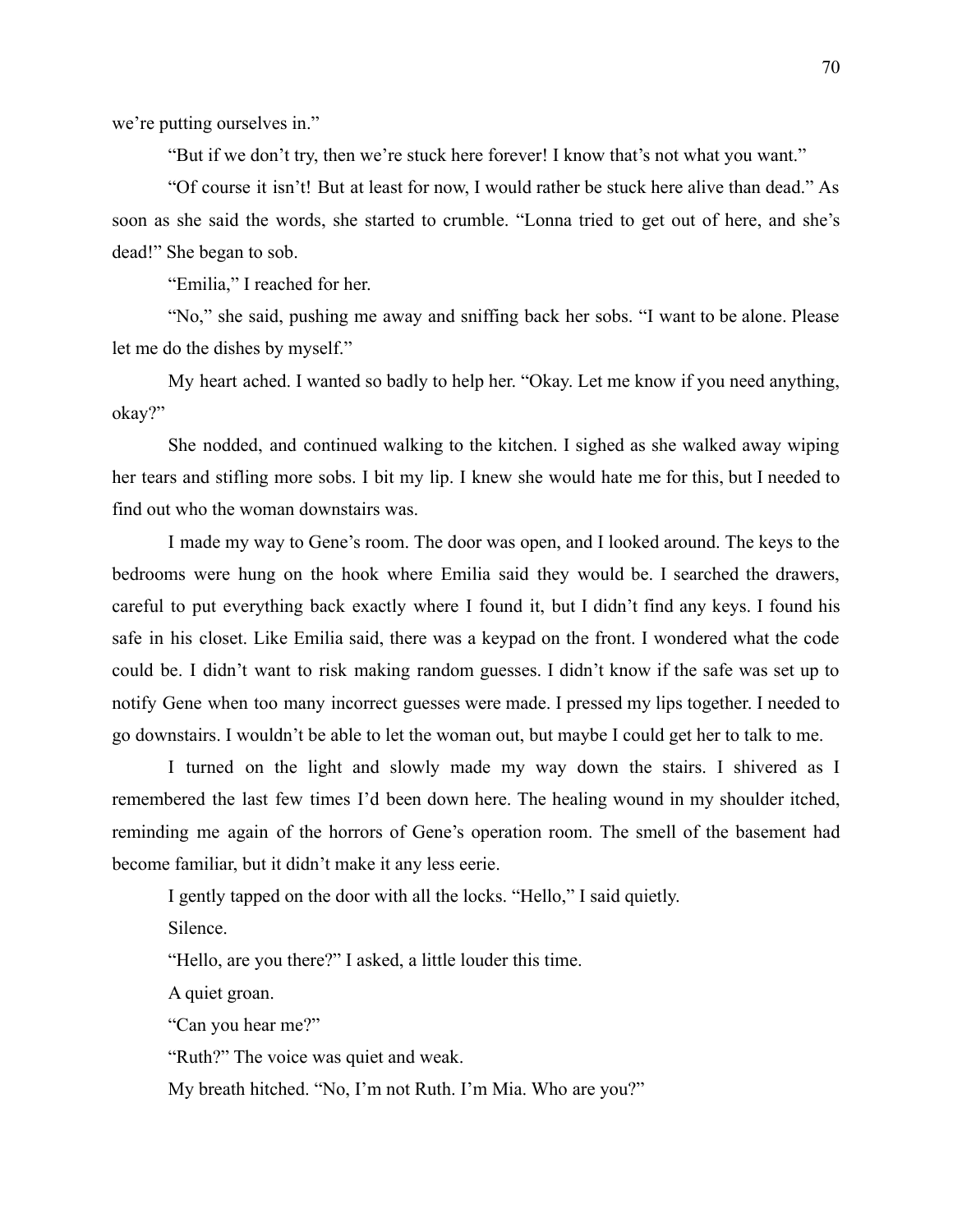"Olive…" She coughed a few times. She seemed groggy, and I wondered if I'd woken her up.

I paused. "No, I'm not Olive either. Like I said, I'm Mia."

Silence.

"How long have you been here?"

"Forever."

"I want to help you get out."

More silence.

"Are you Ruth and Olive's mom?" I asked.

Shuffling noises came from the other side of the door, and I thought I heard the sound of chains dragging the ground.

"Ruth. I want Ruth."

"Ruth… Ruth died."

"I know. I miss Ruth."

"What about Olive?" I asked.

She coughed again. She sounded like she hadn't had anything to drink in a long time.

Finally, she answered. "I *am* Olive."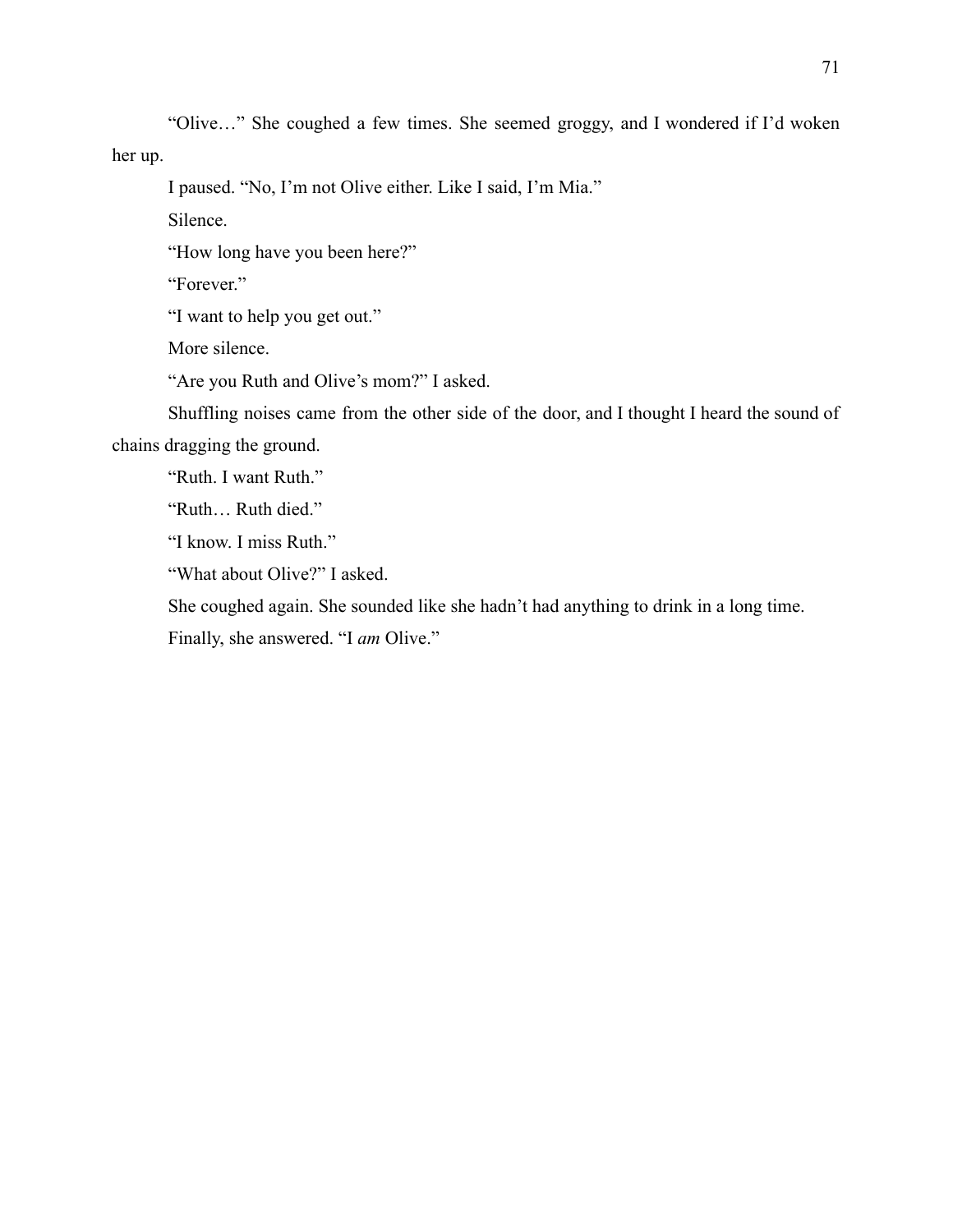Jay

With Lukas's surprising news about Mia's previous disappearance, I thought it best to lay low and process this information for a while. I had removed Lukas and Danny from my vision board. Tossing their photos in the trash was satisfying. Lukas was clearly not a great guy, and Danny was just strange. A photo of Mia's mom was now in their place on the wall. Surely if Mia had run away on purpose, there would have been some kind of paper trail left behind. Plane tickets, credit card charges… something. I still wasn't completely convinced that Mia had run away, so I circled back to my family theory. Mrs. Bailey, formerly Angela Richards, was my new prime suspect.

Mrs. Bailey definitely had a motive. She lost her husband, then her daughter moved to the big city, too far away to visit regularly. Grief and loneliness were enough to drive anyone to do something crazy, even if it meant a mother had to physically force her own daughter to live with her. The way I saw it, Mrs. Bailey had the clearest motive of any of the other suspects I had thought of. I could understand better than anyone why Lukas or Danny would want Mia back, but I could never see one of them actually succeeding in forcing her to comply with his wishes after hurting her.

After spending some time looking through Mrs. Bailey's social media, I decided to look into some of her family members. I vaguely remembered Mia mentioning something about being estranged from her mom's side of the family, and I wanted to rule out anyone who might have some reason to want to hurt Mia based on hard feelings from their family's complicated past.

From what I was able to find online, it looked like Mrs. Bailey had two siblings, a brother and a sister. Her sister, Sue Ellen Hill, seemed like a sweet woman. She had a picture perfect family. Her husband was tall and handsome, and her two daughters, Emilia and Lonna, were never pictured without a genuine smile. Sue Ellen's most recent posts featured pictures of her daughters as little girls, captioned with sweet sentiments about how proud her daughters have made her over the years. As I dug a little further, I learned that Emilia and Lonna were living with and working for Dr. Gene Richards, Sue Ellen's and Mrs. Bailey's brother.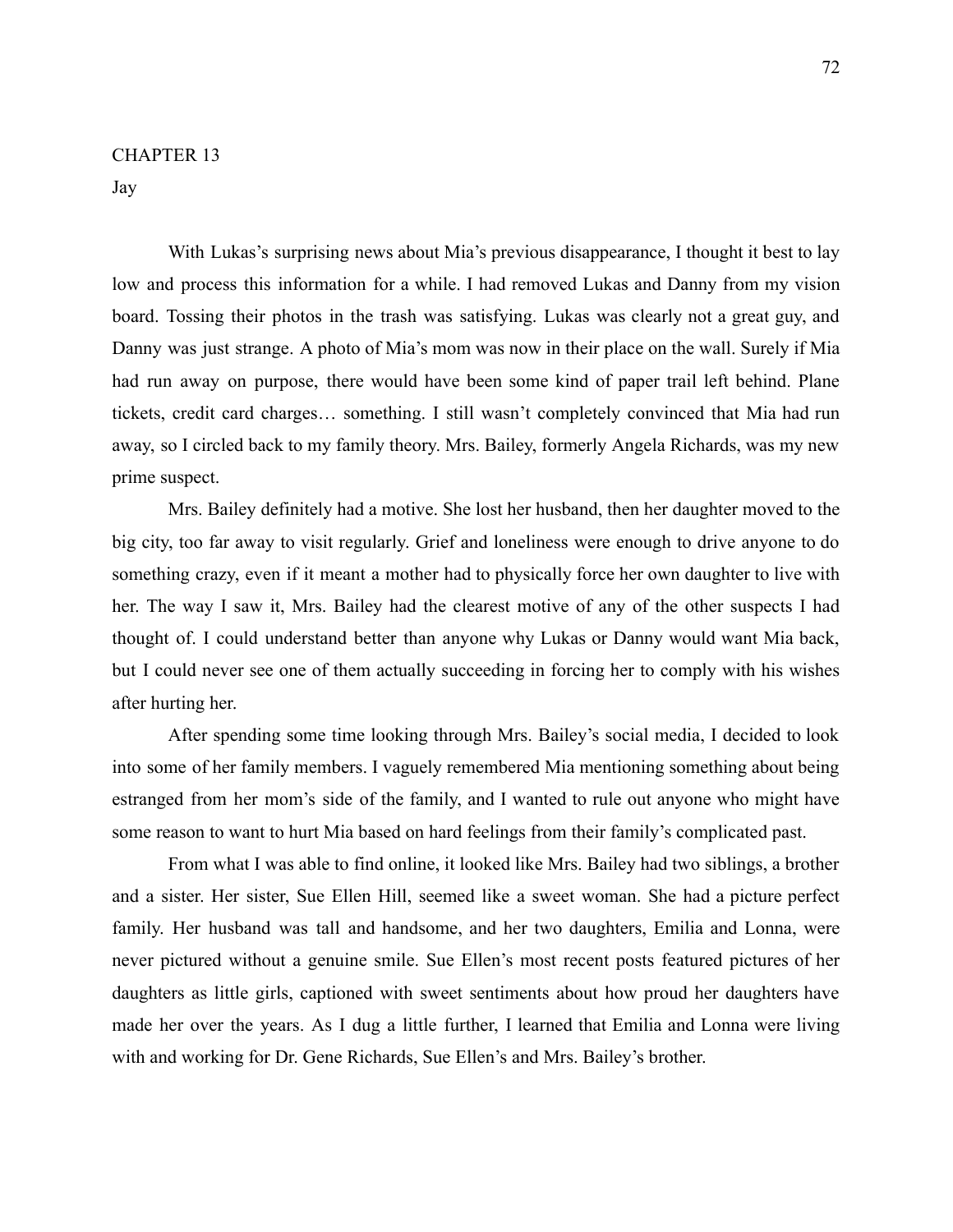Gene didn't have any social media profiles, but I was able to tell from Sue Ellen's excessively detailed posts that Gene was a retired surgeon who lost his daughters in an accident involving a drunk driver. Sue Ellen had shared several posts about speaking out against drunk driving. It was obvious that she and Gene were close, and she supported him through the tragedy.

I found it odd that Emilia's and Lonna's previously active social media profiles had not been in use since around the time they went to work for Gene. Maybe they just didn't have great internet there. Sue Ellen mentioned in her post that Gene lived in rural Illinois, so that would explain it. Still, a part of me wondered if Gene forbade them from accessing social media while they were working for him.

Putting that thought aside, I refocused on Mrs. Bailey. *Should I call her?* I wondered. That might catch her off guard. It could allow me to hear Mia in the background or something. I paused, considering my options. There were no more notifications on the post I had created about Mia, so I decided calling Mrs. Bailey was probably my only next option. She was a realtor, so I got her number from her business card, which was displayed on her social media profiles.

"Hello?" she answered quickly after the first ring.

"Hi, Mrs. Bailey, this is Jay Foster."

"Jay," she said. "Is Mia there?"

I blinked. "No. But I have been trying to find her. I was hoping you knew something more."

"I don't. And I wish you would leave all of this to the police. Your meddling could get in their way."

"Mrs. Bailey, I only want to help. I love Mia. I want to see her safe as much as you do. The police don't care about Mia the way we do. If we look on our own, we're more likely to find her. We can dedicate more time to saving her. Is there any information you can give me that could help me in looking for her?"

Mrs. Bailey paused. I could hear her nervous breathing through the phone. "No, Jay. I appreciate your care for my daughter, but again, I need to ask you to stop looking. It's only going to harm the detective's investigation."

She must have been hiding something. She didn't want me involved because she was worried that I was on to her.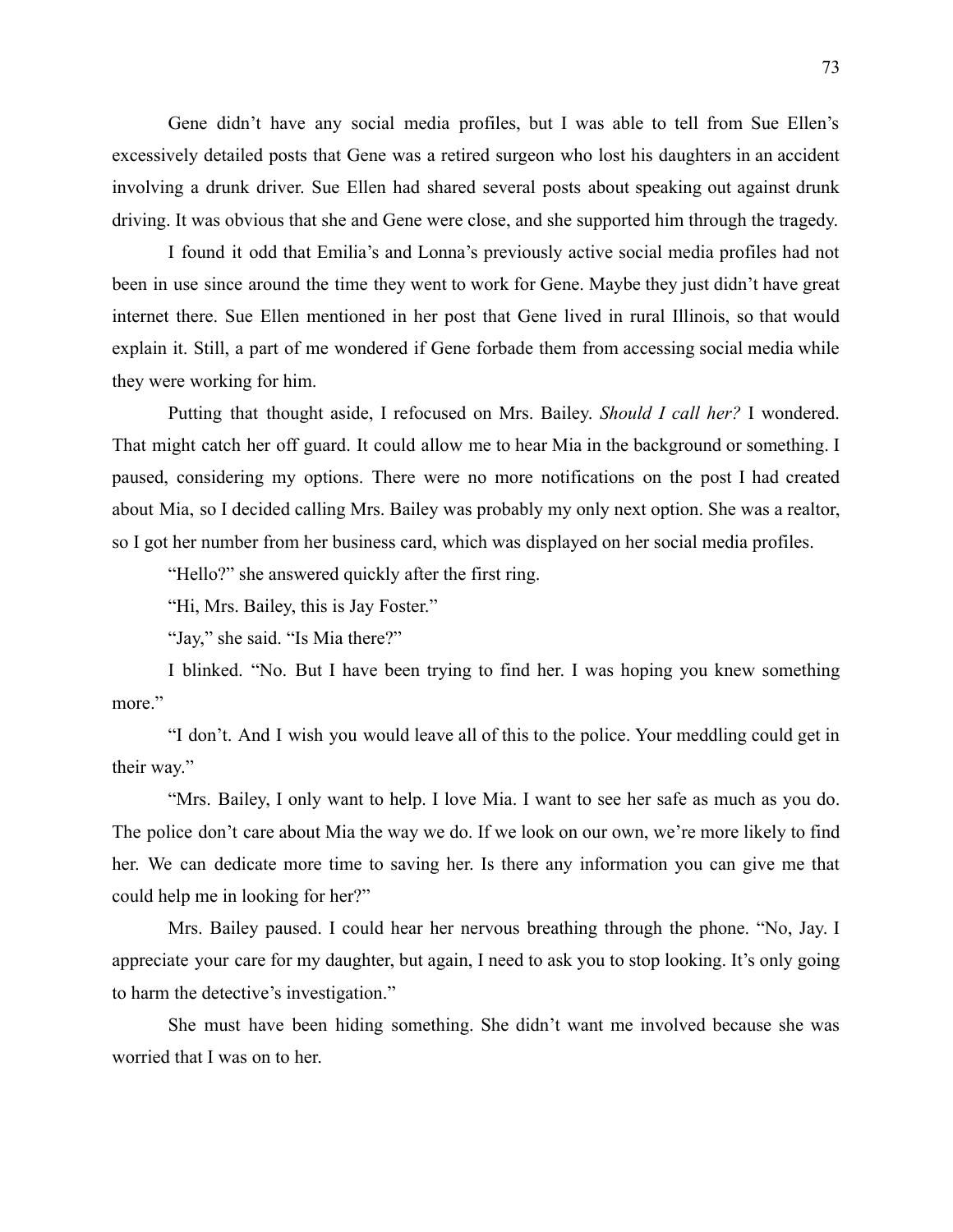"Listen, Mrs. Bailey, I hear your concerns, but I just can't give up on Mia. I promised myself the day I found her apartment in a mess that I would be the one to save her."

"Did you ever think that maybe that's not your job?" Mrs. Bailey asked.

*How could she say something like that?* She had no idea all the work I'd put in. She didn't know how much I loved Mia. I knew Mia better than anyone else in the world. I fumed with anger.

"I love Mia. No one else could dedicate this much time to looking for her. No one else could have made as much progress as I have in trying to find her." I took a breath, and anger filled my lungs. "How could you try to stop someone from finding your daughter? Don't you want her to be found? Or are you involved somehow in her disappearance?"

A tense silence rang out for several moments. "Jay Foster, I don't know who you are, or if my daughter even knows you. I want you to stay away from my daughter. Stop looking for her. Never contact Mia or me ever again." She hung up.

Her words only confirmed my suspicions. She had to be involved in Mia's disappearance. I bet Mia is there right now, tied up near Mrs. Bailey, crying and wishing I would save her. The *last thing Mia would want right now is for me to listen to her mom.*

I grabbed my keys and checked that business card again for an address. Nothing was going to stop me from finding Mia.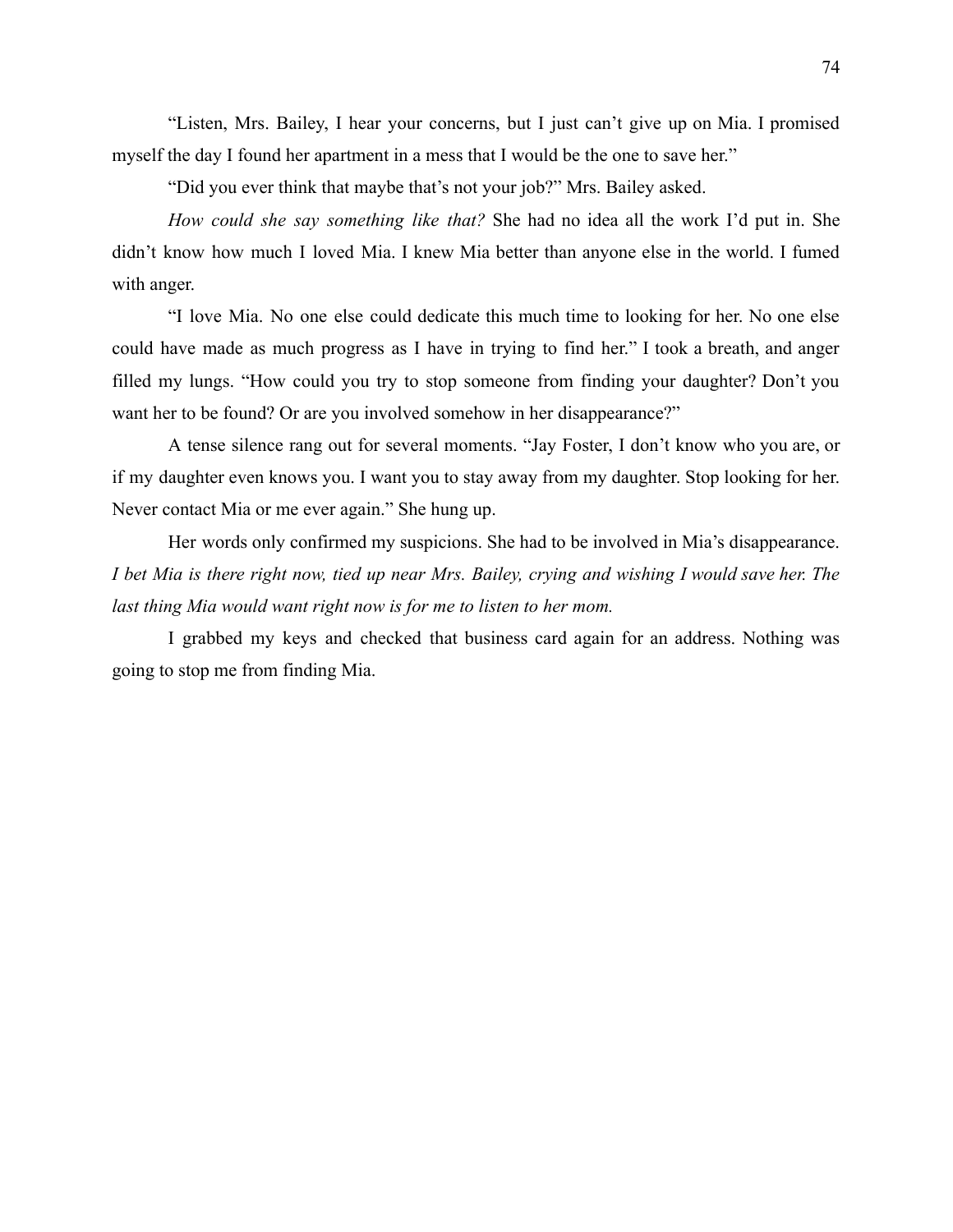Mia

Olive. *The woman in the basement is Olive?*

"Olive, I thought you were dead."

"No. Ruth died in an accident." Her voice was weak and shaky.

"Were you in the accident too?" I asked

"Yes." She sounded so young as she said the word. Like a little girl who was afraid that telling the truth would lead to something awful.

"Are you hurt, Olive? Has your dad been hurting you?"

"Sometimes."

My heart ached, and I pressed both my hands against the door, wishing I could embrace Olive and make her feel safe.

"How long have you been here?"

"Since after the accident."

"How did Gene make everyone think you were dead?"

"He told me he bribed the coroner. Closed caskets at the ceremony. One was Ruth…" she hesitated.

"Was there someone else in the other casket?"

Silence.

"Olive?"

"My mom." She began to sob quietly and weakly. She sounded so fragile, like just one sob could shatter her chest. "He k- h-he killed her." Her cries grew louder.

My heart broke, but I had to quiet her. I didn't want Gene to come inside and hear her. "Shh, Olive. I'm so sorry. I want to get you out. Do you know the code to Gene's safe?"

She sniffled, and sounded like she was pulling herself together. She must have been stronger than I thought. "It might be Ruth's birthday." She told me the numbers, and I tried to burn them into my mind.

"I'll try that. Thank you, Olive."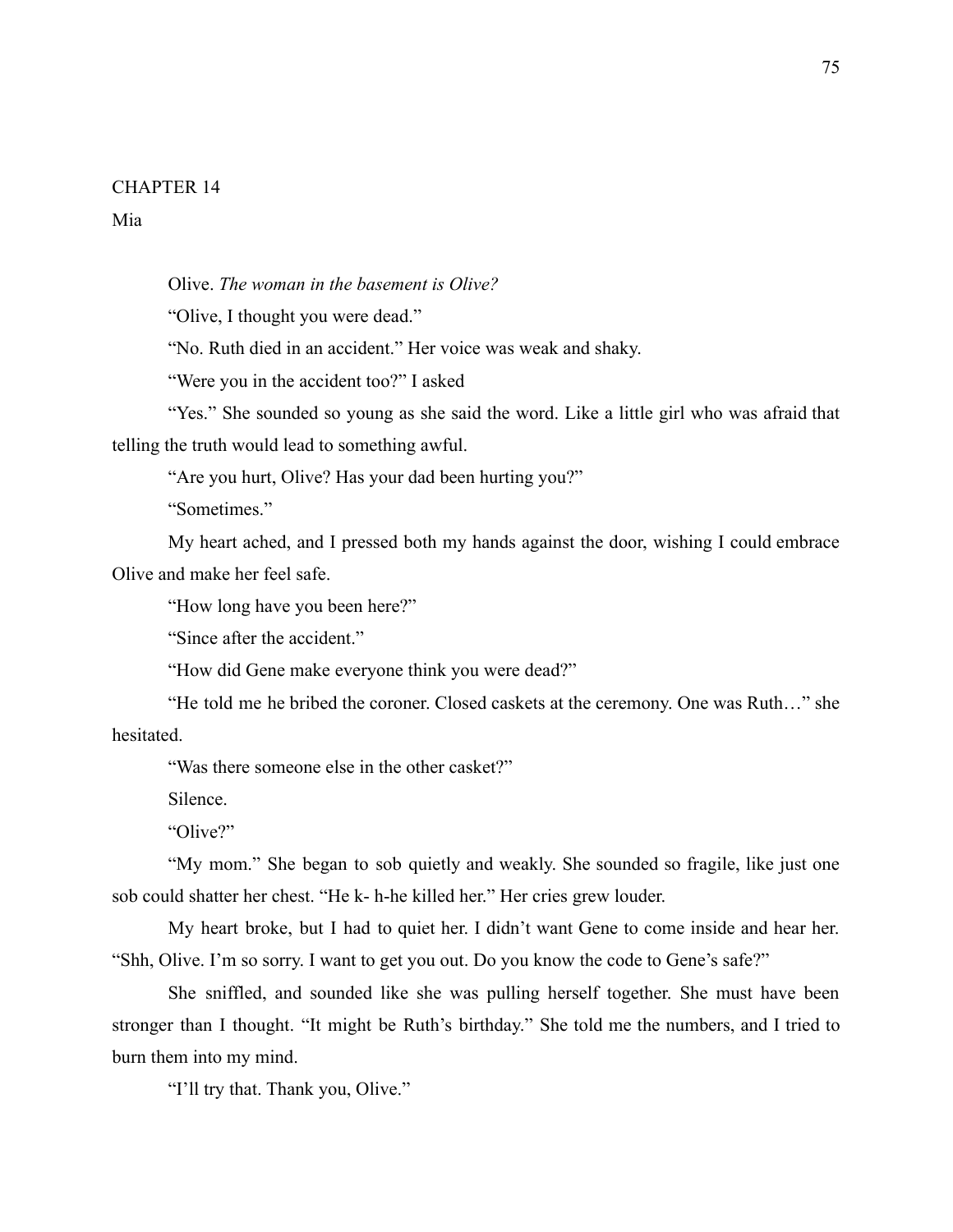"Please don't go yet."

I couldn't imagine how lonely Olive was down here. "I have to go try the code to get the key while Gene is still outside. If he catches me down here, I'll never be able to get you out."

"Okay," she said after a few moments. "Please be careful."

I smiled a little at her gentleness. "I will." I tried to sound reassuring.

I hurried up the stairs and peeked around the corner before silently running to Gene's room. I wanted to tell Emilia, but I knew she would just get more scared after hearing that Gene killed his ex-wife.

I went into Gene's room and quickly tried the code Olive told me.

My breath hitched as the door clicked open.

"It worked." I whispered. *How did that work?! This is actually happening.*

I grabbed the keys from the safe. Four keys hung from the thick silver ring. At least one of these had to work downstairs, and surely one of the others could get us outside. I hurried to the kitchen, knowing that since I had the keys, I had no choice but to bring Emilia in on the plan. She had to know so we could all escape together.

I pushed open the kitchen door and saw Emilia drying dishes. "Emilia!"

She turned around. Her face was red, puffy, and streaked with tears.

I held up the keys. "Stop crying. It's time to leave."

Her mouth dropped open, and she almost dropped the pan she was drying. She set it carefully on the counter before running to me. "*How?*" she asked.

"I'll explain later, we need to hurry."

I grabbed her hand and ran back toward the stairs. Just as we reached the top of the stairs, I heard the front door close. Emilia and I both froze. I shoved the keys in my pocket and pulled Emilia back toward the kitchen. I pretended to be laughing at a joke she told as we picked up where she left off on drying the dishes.

"Sounds like you two are enjoying yourselves," Gene said. "I just came in for a quick glass of water."

"Here, let me get that for you!" I said. "We have been having a nice time. It's so nice to spend time with my sister." I smiled at Emilia, who was flushed and pretending to be focused on drying a coffee mug. I filled a glass with water and handed it to Gene, trying to keep my demeanor calm and bright.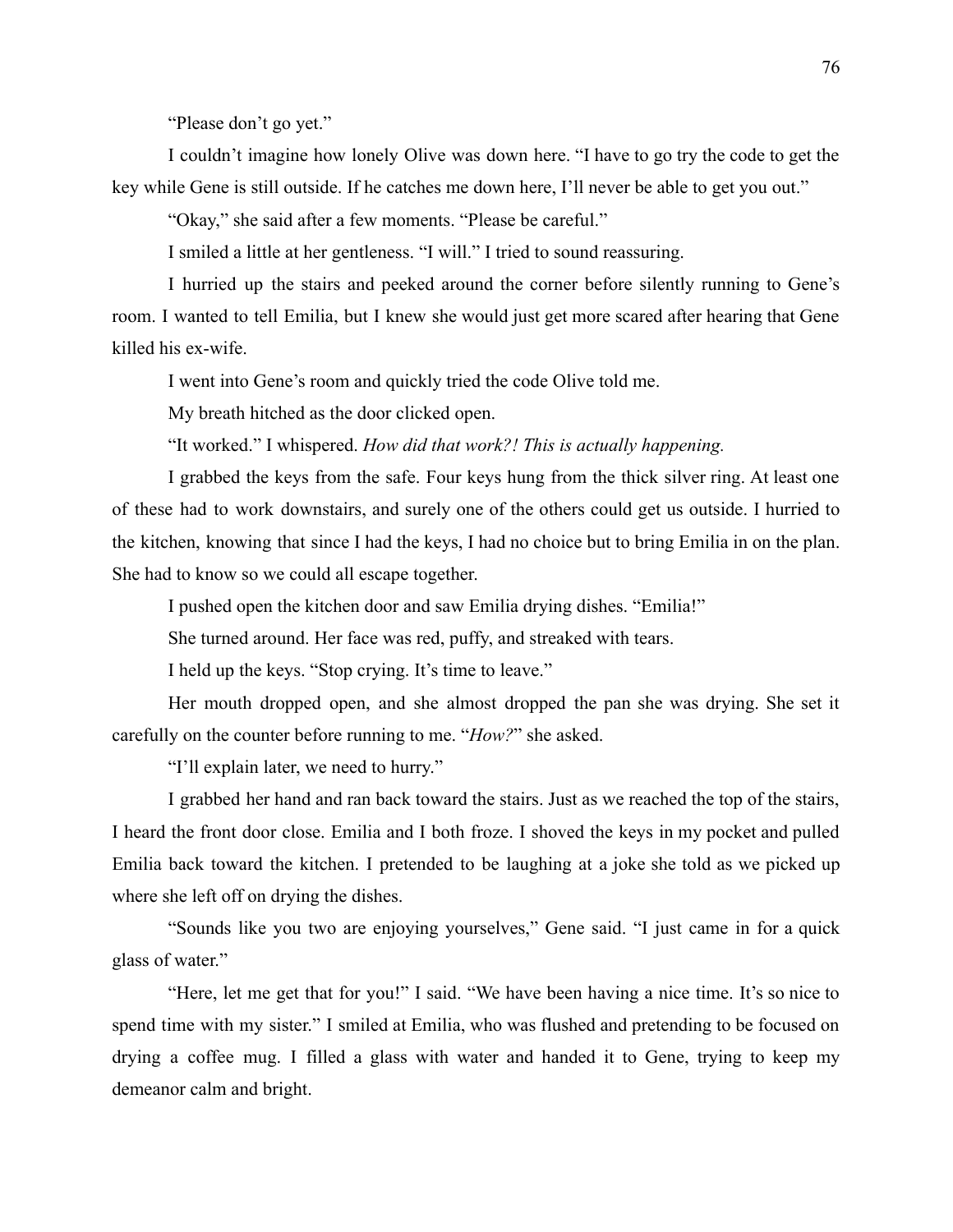"Thank you, Olive." He took a sip. "I'm glad you two are having such a nice time. I'll go back outside in a minute. I wouldn't want to barge in on your girl talk." He gave me a wink, sending chills of disease down my spine.

How could a man that had murdered at least two women, bribed a coroner, and was holding his own daughter captive in his basement manage to appear so kind and fatherly? His smile and the little gleam in his eye were so genuine. The way his brow furrowed with concern when either Emilia or I showed any sign of discomfort or pain reminded me of a sweet grandfather's fondness for his child's little ones. Despite what I had been through during my time under his control, something in me still hoped he could get help. When he got caught, as I was certain he would, I hoped he could get therapy and begin to heal from the trauma and heartache he had experienced. Since I lost my dad, I understood what it felt like to lose someone. The trauma and grief could be overwhelming. It was the trauma of losing Ruth, I was certain, that broke him. I wondered if he could ever be restored to the man he was before Ruth's death.

Emilia and I continued drying dishes in silence while Gene sipped his water. Emilia's hands were shaking, and I hoped Gene wouldn't notice. I also prayed he wouldn't notice the bulge of the keys in my pocket.

To my great relief, Gene finished his water and went back outside without noticing anything that could have ruined the plan. As soon as we heard the distant sound of the front door locking, Emilia and I set down the dishes we were drying and gave each other a knowing look.

"We have to do this now," I said.

"I'm scared. What if he catches us?"

"I'm not going to lie to you. He might. But we have to try. This might be the only opportunity we get for a really long time. And we're so close. Let's just try."

Emilia nodded.

In the basement, I pulled the keys out of my pocket and tried one at a time.

"Mia?" Olive called out from the other side of the door.

"Yes, it's me, Olive. I'm trying to get you out."

Emilia gasped when I said Olive's name.

I heard Olive move closer to the door. "I'm chained to the wall."

"Hopefully we have the key for that." I continued trying all the keys on the different locks. It was working.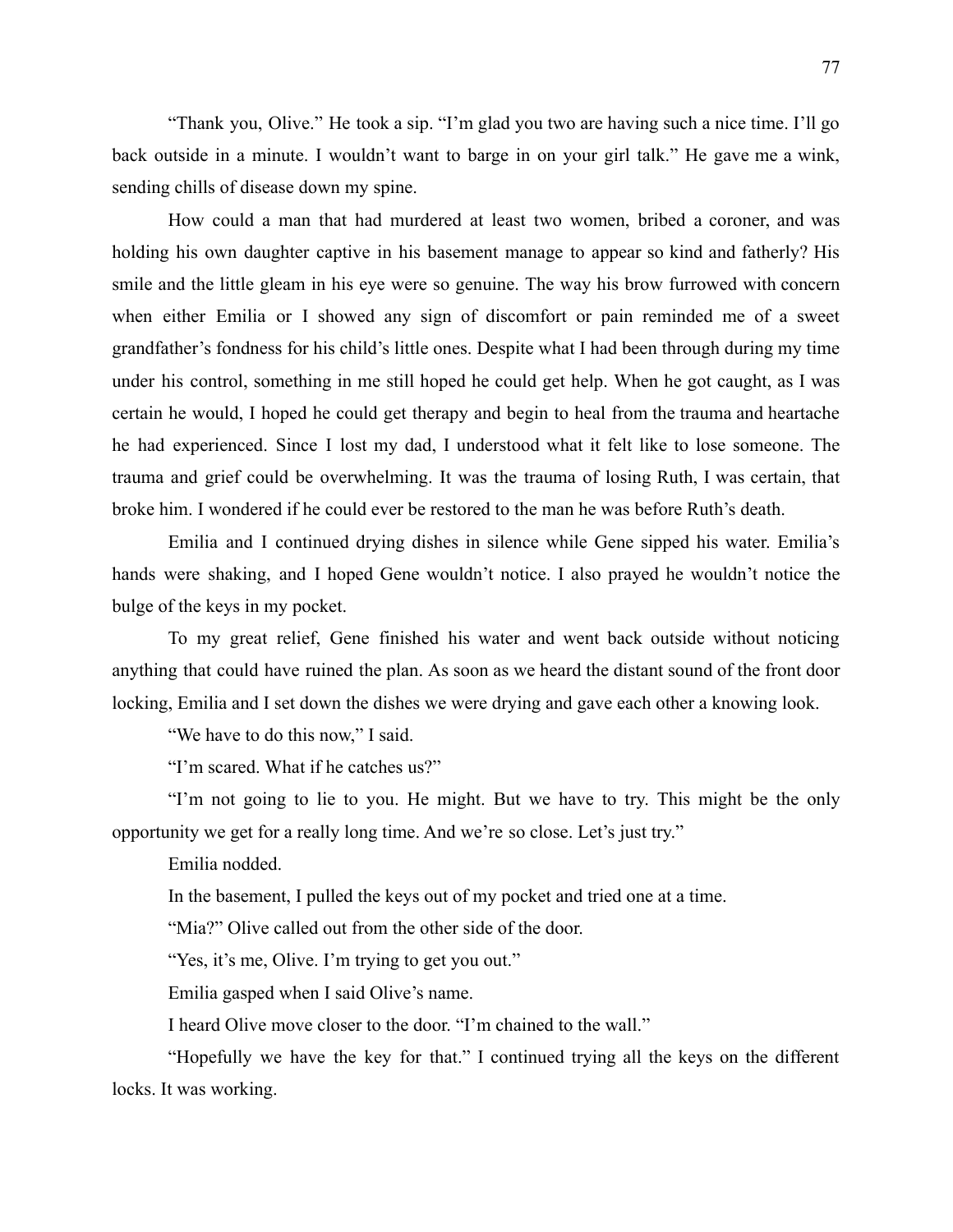"There isn't a key for it. Dad got rid of it a long time ago."

My heart sank.

"Hang on," Emilia said. "Keep unlocking the door. I'll be right back."

Emilia hurried down the hall into the room where Gene kept his medical supplies. I finally got all the locks undone and flung the door open. The moment I did, the smell of stale bread and rusted metal rushed out of the room. Trying not to gag, I took a step in.

Olive was chained to the wall by a cuff on her ankle, like she said. Her clothes were worn and dirty. Her hair was matted against her head, and oily strands stuck to her neck and shoulders. She was even more pale than Emilia was the day Gene first brought me here. She looked like a ghost. Her eyes were dark, and her lips were cracked.

"You won't be able to get me unchained," she said. Her eyes were wide with anticipation. This was the first time she had seen anyone other than Gene in months. She wrung her tiny hands together nervously. She was bouncing up and down, almost jumping, making the chains at her feet clink against the concrete floor. I almost smiled at the sight of this physically broken woman full of so much hope and excitement.

Emilia came into the room with a few sharp tools from Gene's collection.

"How did you get those?" I asked. "Doesn't he keep them locked up?"

"I broke the door of the cabinet," she said.

My eyes widened. "I'm impressed."

She handed me a scalpel, and we found the weakest point of the chain. We started grinding the scalpel, along with some other sharp medical tools I couldn't identify, against the chain, trying to cut it apart. The sound was excruciating, but we could tell it was working, but not as well as intended. The chain was old and thin enough that the strong, shiny tools chipped away at it slowly. The chain was disgusting, and not only because the room was full of filth. It looked like Gene hadn't tried very hard to find a strong chain, but perhaps just found an old one in his garage.

"This is taking too long," Emilia said. "We need to try something else."

"What do you suggest?" I asked.

"We need something to pound it with. Like a hammer. That would break it." I turned to Olive. "We'll be right back. We have to find something better." She nodded and clasped her hands together again.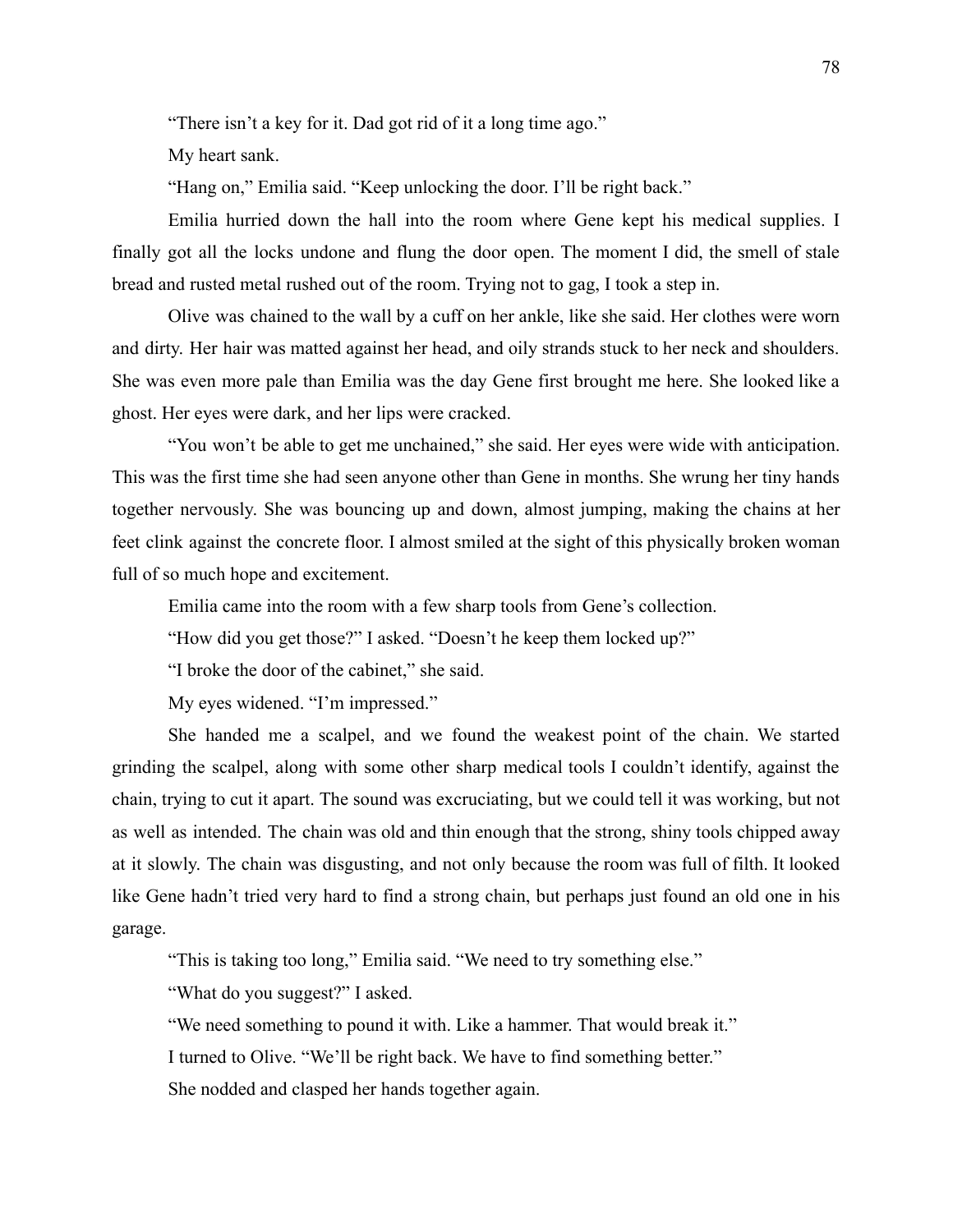Emilia and I hurried back to Gene's makeshift operating room and started searching.

"Mia," Emilia said in a serious tone.

I turned to see her looking into a glass cabinet that was hidden behind the cabinet door she'd broken. Inside the glass cabinet was an old bone saw.

"Well, that's terrifying. I don't even want to think about if he's used that before," I said, shivering.

"It'll work though. We need to get it out. Help me break the door," Emilia said. We grabbed the heaviest thing we could find, a step stool, and held it together. We counted to three, then swung the bottom of it as hard as we could against the glass. It cracked, and we tried again. It shattered, and we hurried to get the bone saw out.

Moments later, we were wincing at the sound of the saw grinding against the chain. We had to cut through both sides of the weakest chain link to free Olive. Olive was clinging against the wall, her head hunched down to her chest and her eyes squeezed shut. Finally, we heard the snap and clink that signaled the end of the excruciating shrieks of metal on metal. The chain had broken. Olive slowly raised her head, eyes wide, seeming afraid to look. She was finally free.

"We have to hurry." I thought it best to bring the saw in case we needed a weapon of defense. I held it carefully against my chest with one hand, and took Olive's hand with the other. My whole body pulsing with adrenaline, I swiftly led Olive and Emilia up the stairs.

"Where do we go now?" Emilia asked when we reached the top, her voice panicked.

"Kitchen. Back door." I kept my voice low, praying to God that Gene hadn't come back inside while we were downstairs.

Clinging to one another, we rushed down the hall to the kitchen and slid to a halt in front of the door. I handed Emilia the bone saw and dug into my pocket for the keys. I fumbled to try each one, my hands shaking so violently I almost dropped them. After a few tries, one of the keys worked. The door swung open. Without hesitation, the three of us bolted. We ran so fast, we couldn't hold onto each other anymore. We gulped in the freezing air, feet of snow only slowing us down a little as it numbed our bare feet. I could hear the rattle of the remainder of Olive's chain as she ran along behind me. I glanced back, surprised at how quick she was despite her obvious weakness. I caught a glimpse of a wildness in her eyes as her tiny frame jolted with every step toward freedom.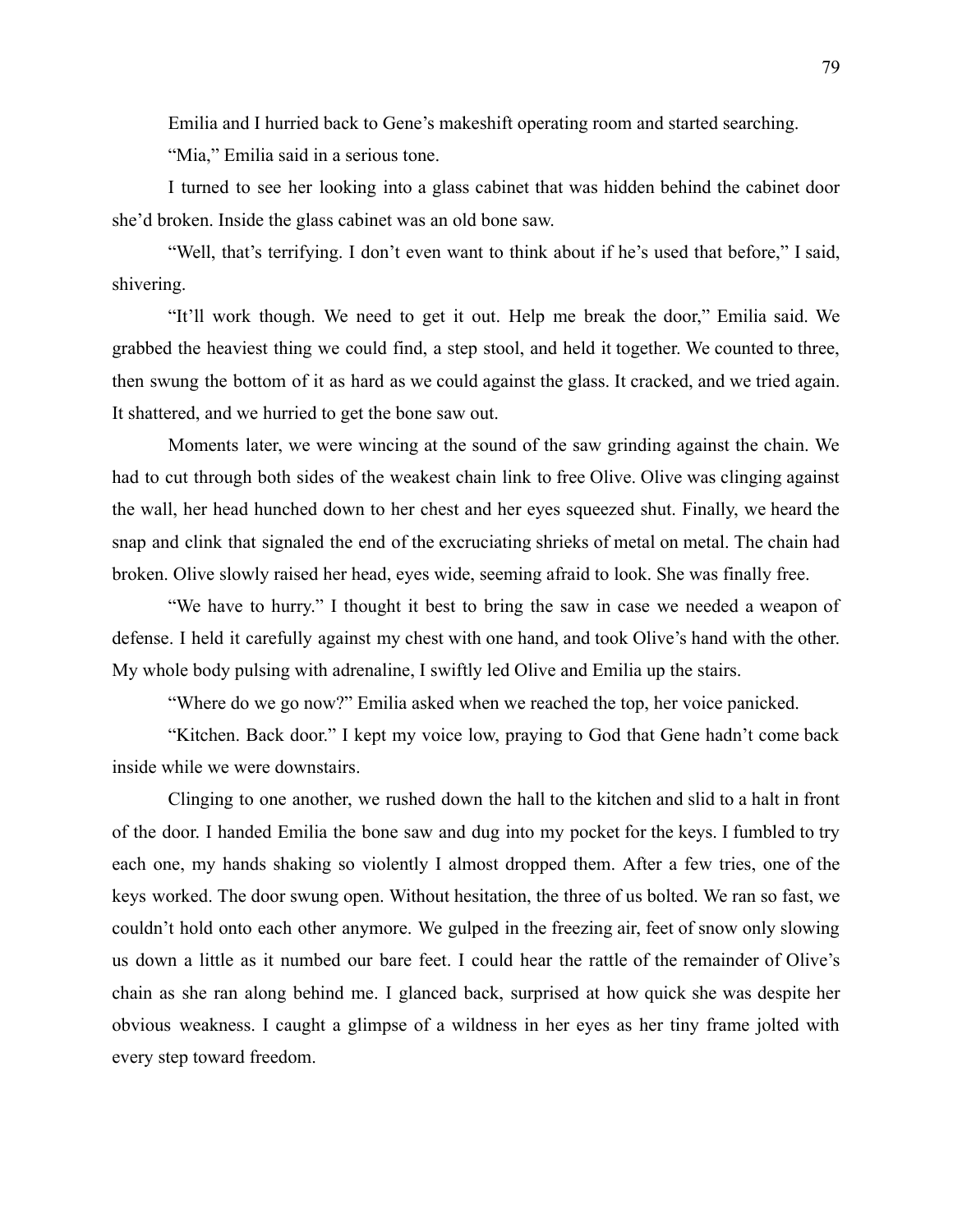My heart suddenly dropped. *The fence.* I'd forgotten all about the iron fence lined with messy barbed wire. The snow was piled high, so we only saw the top half of it. We stopped when we reached the fence, and I hurried into action.

"Olive, come here," I instructed. "Emilia and I are going to boost you over. Be careful around the barbed wire." Emilia set the bone saw on the snow and followed my lead. We cupped our hands and lifted Ruth's freezing cold feet. She was light, and we practically threw her in the air. She managed to fall into the powdery snow on the other side of the fence with little more than a tear in her clothes.

"Your turn," I said, holding my hands out toward Emilia.

She hesitated. "I don't know about this, Mia. You said we wouldn't try to escape without a solid plan." Tears were streaming down her face, and she was clutching her chest with panic.

"Emilia, you can do this. We're almost out. We're almost free. Trust me!" I pleaded with her.

She wiped her face quickly and shook her head. "I can't. I can't."

"Emilia, think about what Lonna would do right now. If she was this close to escaping, would she give up? Or would she leap over the fence and run to freedom?"

She locked eyes with me, and I saw her anxiety begin to melt. Her face became determined, and she nodded once. I mustered all my strength and boosted her up. She climbed over the fence and yelped when the barbed wire cut her thigh. When she landed on the other side, she looked at it more closely. "It's not too deep. I'm fine," she assured me. I handed her the bone saw through the fence. She gripped it tightly, as if ready to defend us.

Now it was time for the difficult part. I gripped the iron bars of the fence. They were icy, and the cold stung my fingers. I reached up as high as I could and pulled myself up. I used my bare feet to grip the bars as tightly as I could between my toes as I climbed.

"You can do it, Mia!" Olive said, jumping up and down on the other side of the fence.

Every muscle in my body clenched as I grabbed for the top of the fence. I avoided the barbed wire as much as possible as I pulled myself up. I swung one leg on top of the fence and winced as the wire scratched my ankle. Repositioning my leg, I got enough balance to pull the rest of my body up. Carefully, I maneuvered myself over the fence and flopped down into the snow.

"We did it!" Olive exclaimed.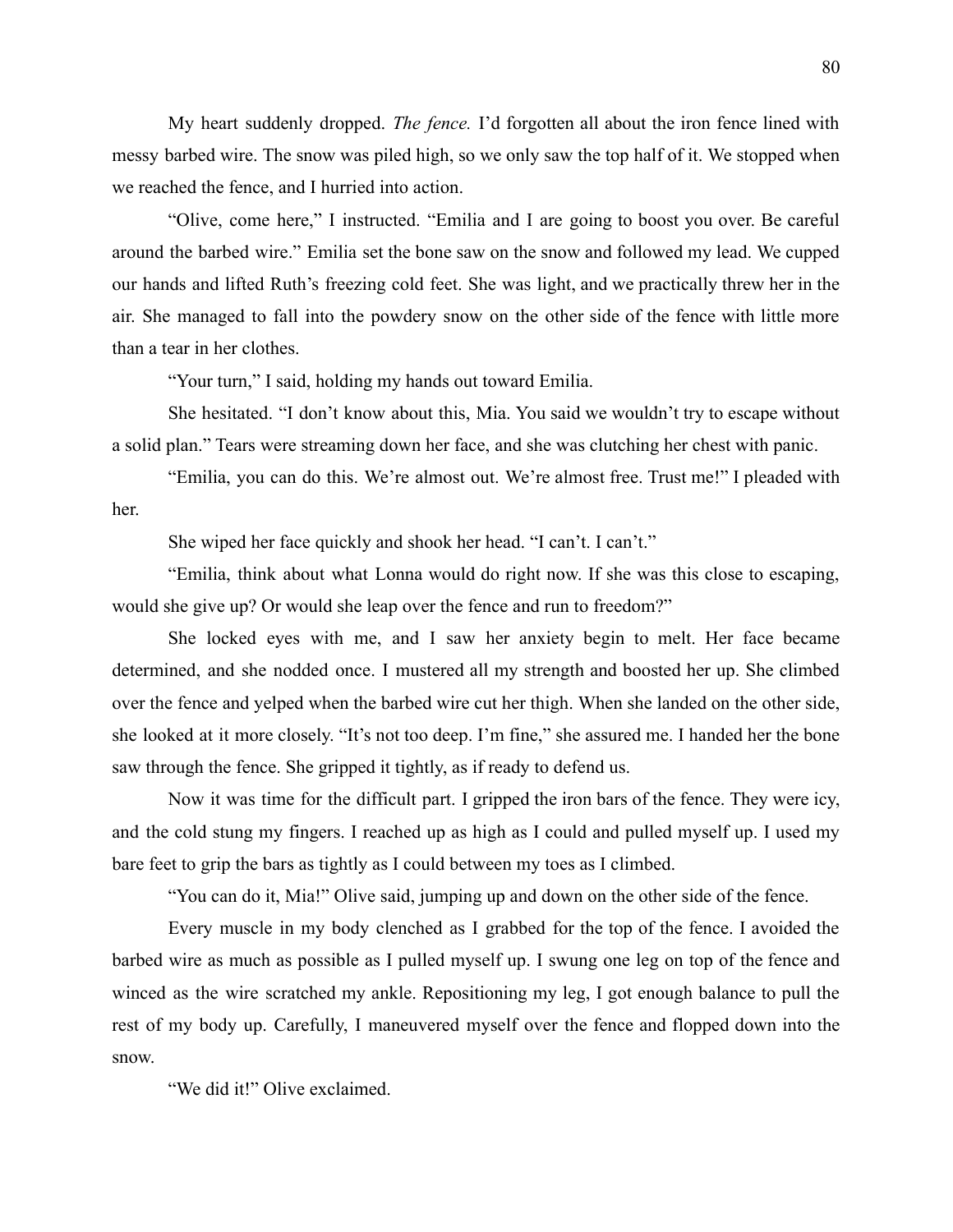We continued to run. We didn't make it far, however, before we reached the hedge that lined the outermost perimeter of Gene's yard.

"Follow me," Olive said, "There's a little gap in the hedge over here."

We followed Olive to a very small gap in the hedge. Emilia used the bone saw to cut away branches and widen the gap as much as she could. One at a time, we squeezed through the small gap. Frozen branches scraped against my skin, but I ignored it.

"Let's go, we can't waste time," I said.

So we kept running.

We reached the treeline and ran even harder, dodging branches and bushes. We couldn't stop. We didn't know where we were going, or if we would even find help in the direction we ran, but we had to keep moving further away from Gene.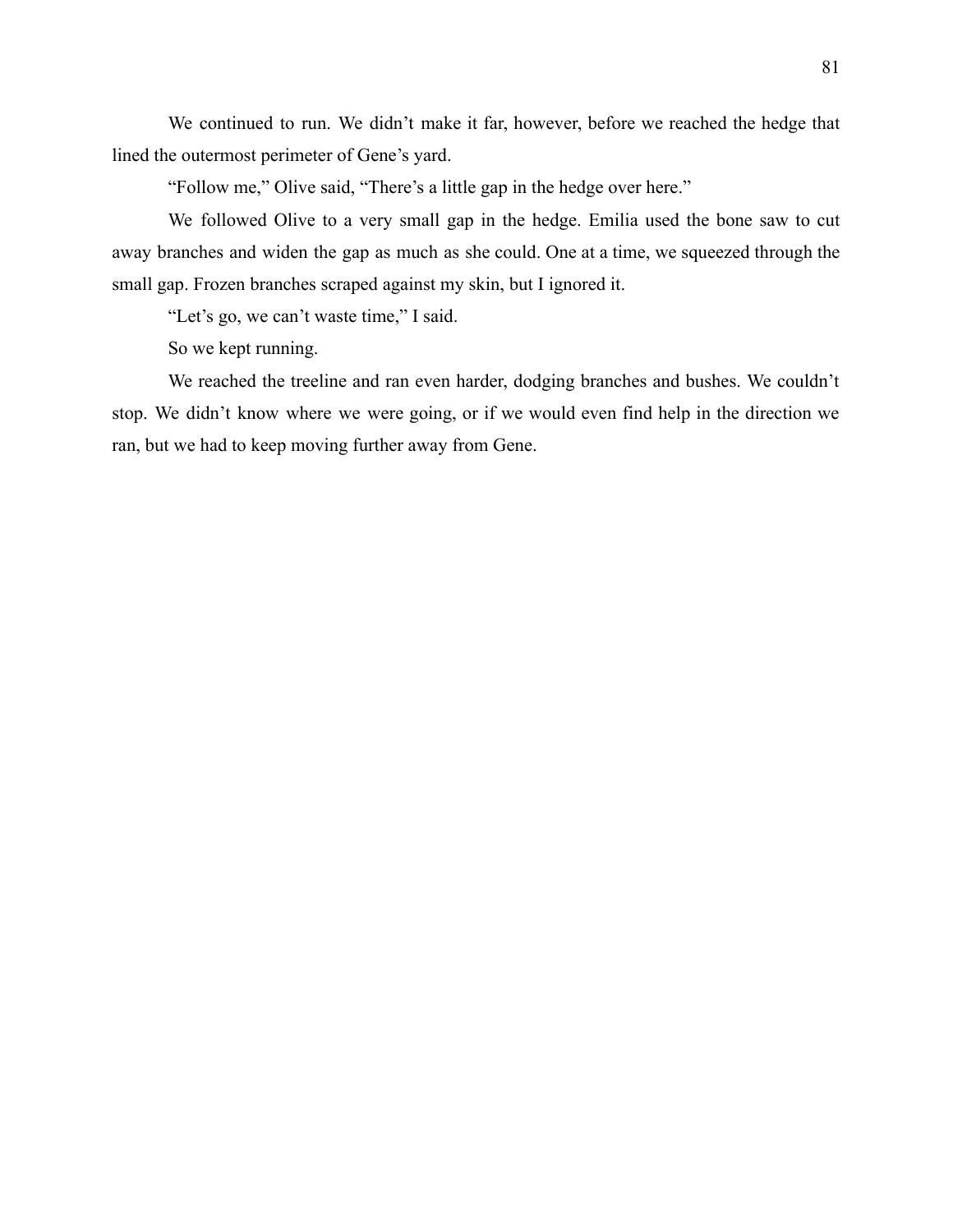Mia

We couldn't keep running forever. Already, we were slowing down. My lungs burned, and the only thing I could hear was my own racing heartbeat. We approached a ditch and slid down the snow without hesitating. It might have been fun under different circumstances.

"Wait," Emilia gasped. "I need… to breathe…"

I slid to a stop at the bottom of the ditch. Emilia hunched over to catch her breath, still clutching the bone saw in her frozen fingers. Olive was still wild-eyed and bouncy. She was shivering and her teeth were chattering, but she still rocked back and forth, ready to keep moving forward.

"Where are we even going?" I asked. "Olive, do you know the area?"

Olive nodded her head. "Yeah, I think I remember. I used to come out here to explore as a kid. If we keep going this way, we'll eventually reach a cluster of houses, I think."

"I just hope we don't freeze first." I mentally kicked myself for not thinking to bundle up before making this big escape.

"Gene will notice we're gone," Emilia said. "He knows this area really well. And he'll see our footprints in the snow."

"We have to keep moving then," I said. I climbed out of the other side of the ditch, and Olive and Emilia followed. I could tell Emilia was still struggling, but I was thankful she was pushing through it.

Several minutes later, my lungs screamed at me for rest. I could barely pull my frostbitten foot out of the snow to plunge it back in for another step. Emilia was practically crawling in the snow. Olive still bounced along, but was shaking violently from the cold. All of us were turning blue, and I started to worry that this was a bad idea. Maybe we should have waited until it was warmer before escaping.

"We're almost to the road, I can tell," Olive said, breathless.

"Emilia, are you okay?" I asked.

"Never better," she said through chattering teeth. "Let's just get somewhere warm."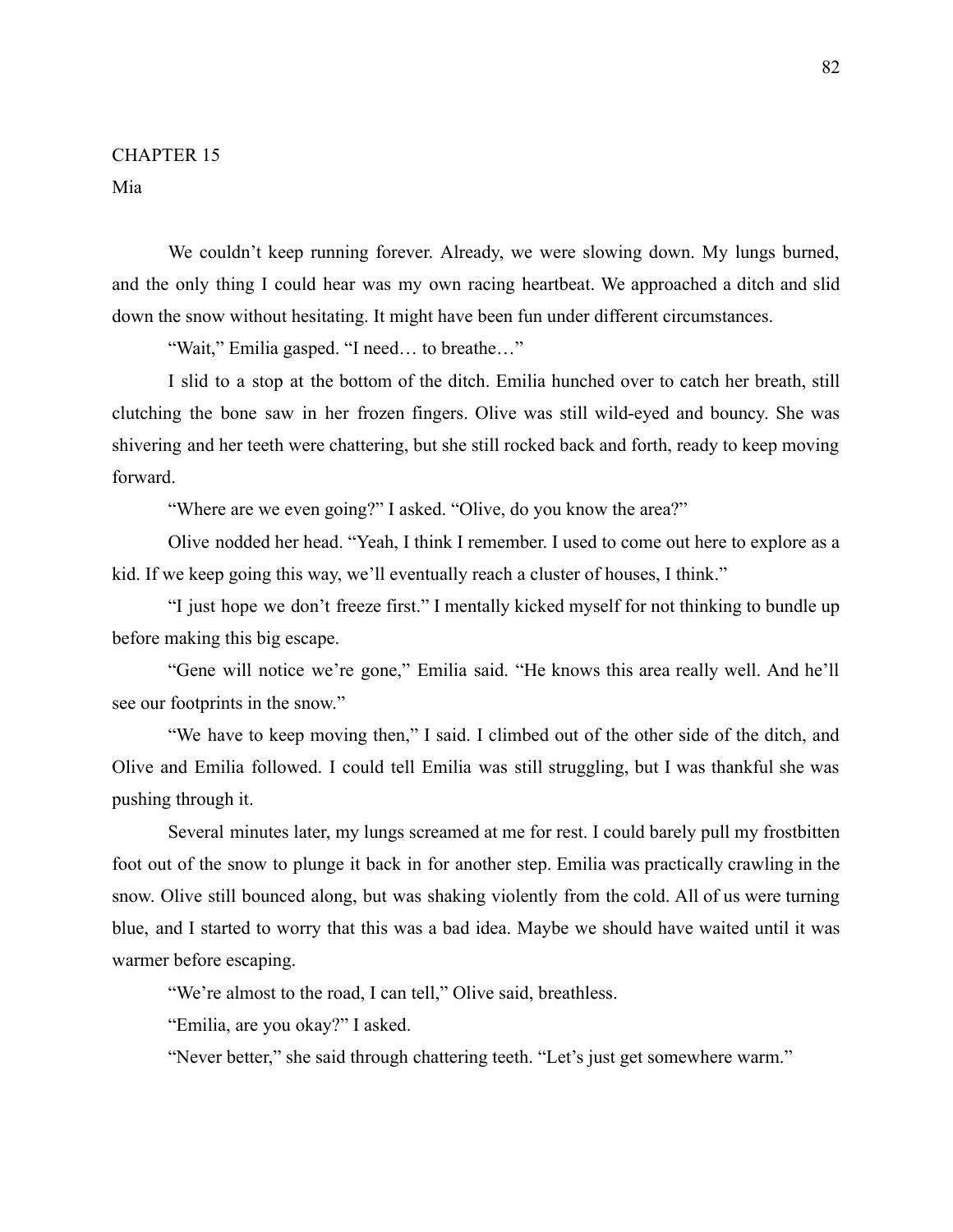Every step became more difficult, but we linked arms and helped each other along. When one of us fell, we all fell. When one of us got a burst of energy, the others were pulled forward by their determination. When one of us was ready to break, the other two practically carried her.

Somehow we caught sight of a gas station through the trees. It felt like a miracle; like we were approaching an oasis in the desert. We emerged from the woods and weakly slid across the icy parking lot of the tiny gas station situated on a small town road. We pushed the door open, and a chime sounded.

"What can I do for ya?" The woman's voice came from the back corner of the little room, where the checkout counter was. We gingerly walked around a row of snack foods, and then she saw us. "Oh, you three little things look just awful! What were you doing out there in the cold wearing practically nothing?" She came around the counter and pulled some hoodies from a rack. "I Heart Illinois." "Chicago Bulls." "University of Illinois." She handed the hoodies to us, and we slid them over our heads gratefully. We huddled close together, trying to warm up.

"Can we use your phone?" I asked.

"Of course, sweetheart. You look like you've just escaped a kidnapper or something." She laughed. She glanced at the bone saw in Emilia's hand, then froze. "You just escaped a kidnapper, didn't ya?"

"Something like that," Emilia said. "Just please hurry, I want to go home."

Something in the woman's face changed, and she went from caretaker to protector in an instant. "Let me call the police for you. You three just sit tight. You can sit by the space heater behind the desk. I'll take care of this." She asked us our names and where we were from before grabbing her cell phone from the counter and walking to the door. I watched closely as she locked it from the inside while she dialed 9-1-1. Relief flooded me as the three of us slumped as close to the little heater as we could get. I squeezed my eyes shut. We were one step closer to being safe again. Emilia would get to start over. Olive would get to live a new life, free from her father. She might even get to reunite with Levi.

"Olive, have you thought about what you might say when you see Levi again?" I asked, trying to start a positive conversation that would get our minds off the pain in our frostbitten extremities.

She snapped her head around toward me. "How do you know Levi?"

"We saw your pictures with him."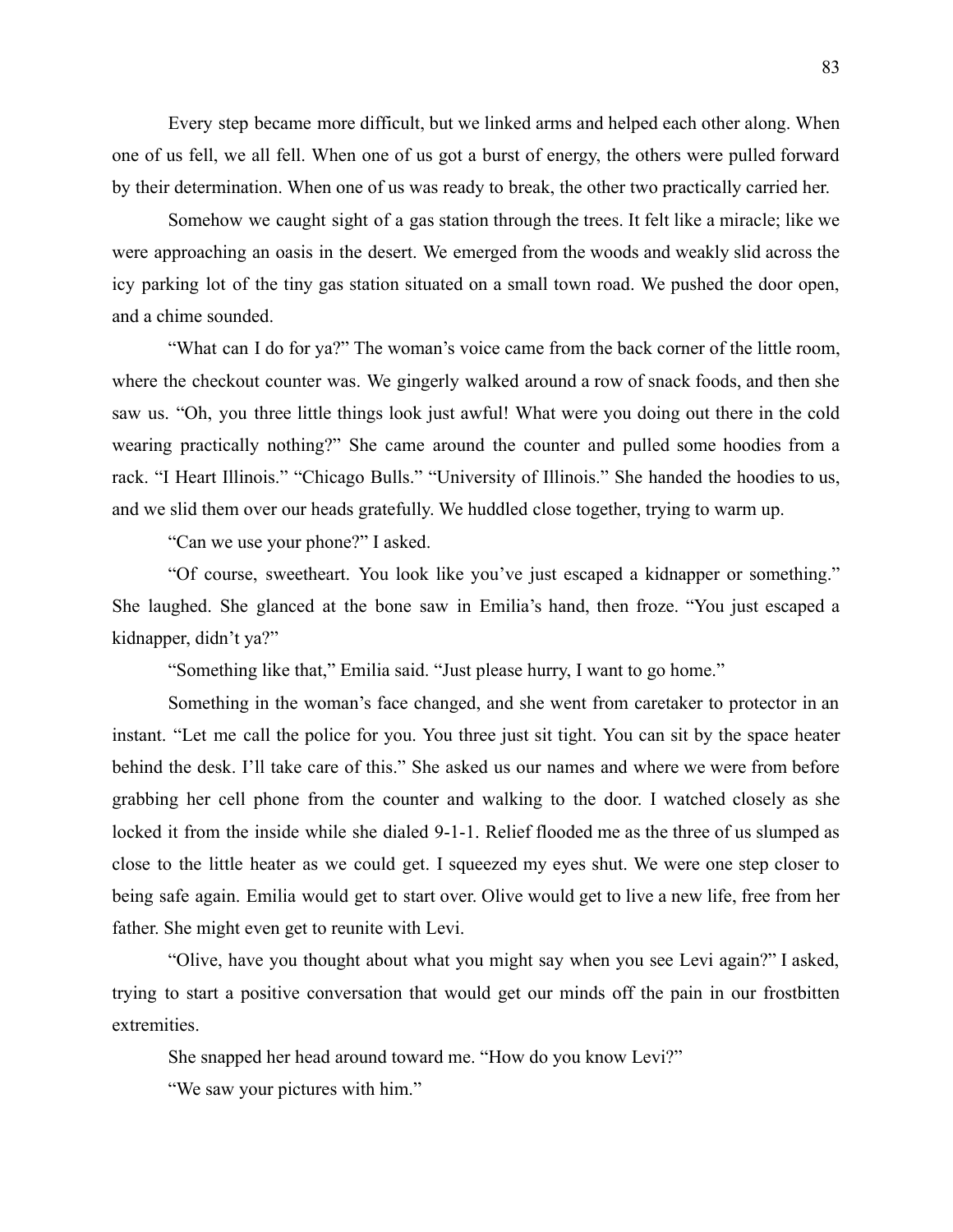"So you never actually saw him? He wasn't at the house or anything, right?"

"No, I never saw him in person."

She relaxed a little. "I've been hoping he just ran away to be happy without me. We were supposed to run away together. With Ruthie. We were all going to leave our crazy dad behind and start a new life in Colorado or somewhere. I never thought I might actually have a chance to see him again." Her face was finally regaining some color, partially from the warmth of the heater, but mostly from the thought of Levi. This was the first time all day I'd seen Olive look like a living person instead of just a walking corpse. I smiled.

"Good for you, Olive, but personally, I won't be dating anyone for a long time," Emilia said. "Trauma and relationships do not mix well."

I spread out my arms and drew my cousins in close to me, feeling like we were bonded forever. "We could always run away to Colorado together," I said. "I'd like a fresh start."

The gas station clerk approached us again. "The police are on their way. There's a detective on the line who wants to talk to Mia."

I stood up and took the phone. "Hello?"

"Mia Bailey, we've been looking for you. I'm Detective Lawrence, Chicago P.D. I'll be meeting you very soon. Just hang tight. You're safe now, okay?"

"Thank you," I said, though I wasn't sure what I was thanking her for. She had looked for me, but she hadn't found me.

"Your mom will be so glad to hear that you're alright. I'll bring her with me if you want."

"Yes please," I said, bursting into tears. I needed a hug from my mom more than anything else.

"Alright. Well, let me give her a call. We'll see you soon."

I hung up with Detective Lawrence and turned back to my cousins. "Turns out someone was looking for me all along," I said.

"Some good they did," Emilia scoffed. A playful smirk spread across her face.

"I guess we Bailey-Richards-and-Hill women gotta take care of ourselves," I said.

"We do pretty well together," Emilia remarked.

"Maybe we should stick together," Olive said. "I know we kind of only met as kids before today, but I feel like we know each other well."

Emilia and I gave each other a knowing look. "Shared trauma," we said in unison.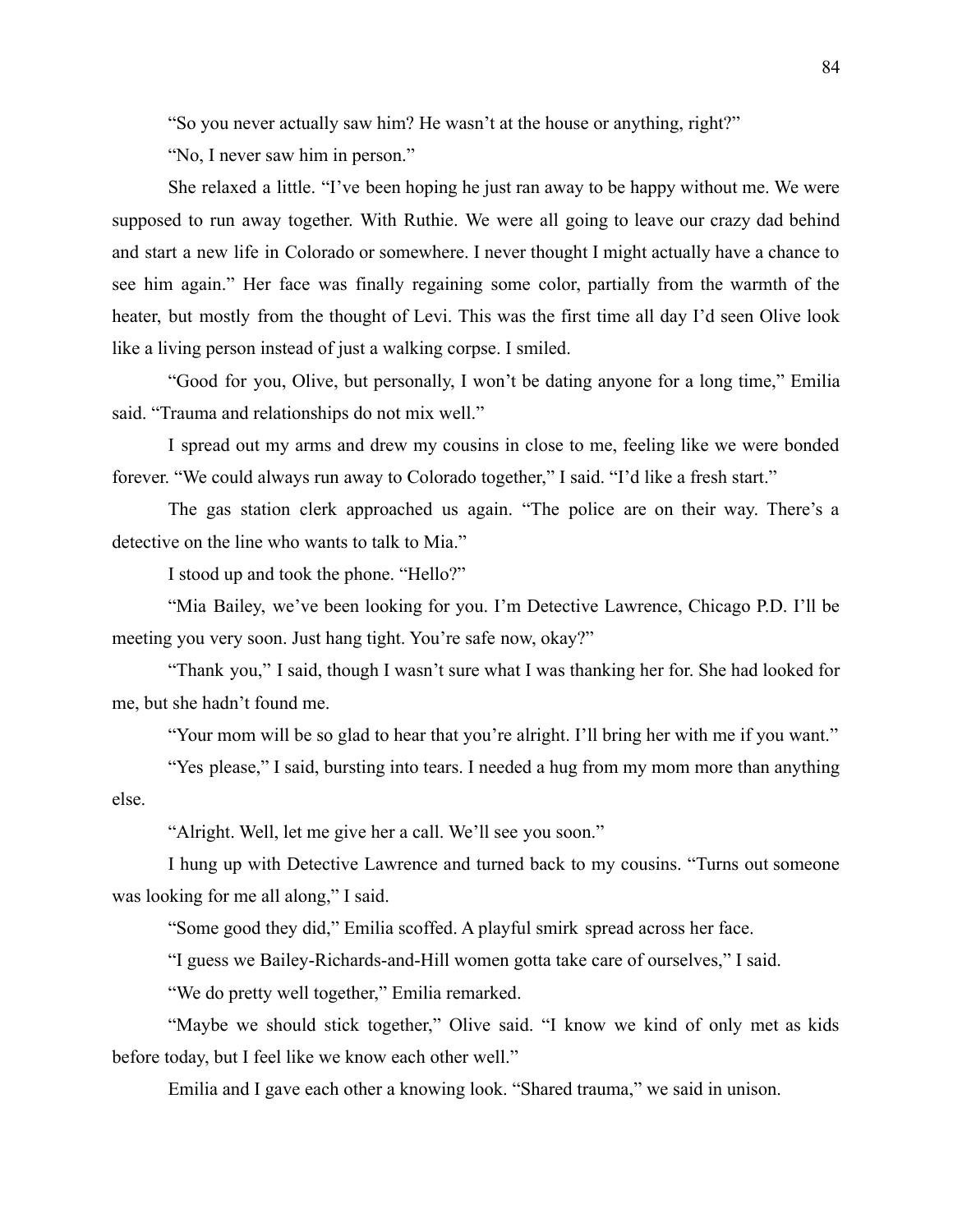Jay

Too much time had passed since I'd made any progress on my investigation into Angela Bailey. I'd driven past her house several times, but never had the guts to approach the house. I assumed she must work from home, because for days, every time I drove by, she was there. This time, however, I was determined to catch the house vacant. I'd drive by several times in one day if I had to. I needed the opportunity to get close enough to the house to call out to Mia if she was inside. And I was almost certain she was.

I drove past the house four times, and the fourth time, Angela Bailey's car was gone. Finally. I parked a few houses away on the street and casually walked to the house. I glanced around to make sure none of the neighbors were watching. I walked around the side of the house and peeked in the windows. I couldn't see anything.

"Mia?" I said it in a normal voice, not wanting to get loud enough to draw the attention of the neighbors, but also trying to be loud enough for Mia to hear me inside.

I listened.

Nothing.

 $\mathcal{L}_\mathcal{L}$ 

"Mia, are you in there?" I asked again.

I walked around the back of the house and onto the back porch. The blinds on the door and windows were drawn shut, so I couldn't see into the house. I called out again, a little louder this time. Still no response. Frustrated, I raked my hands through my hair. I didn't know what to do. I wasn't going to break into the house. I didn't have enough evidence to warrant something that extreme. If I shouted any louder, I'd definitely draw attention from the neighbors.

Feeling defeated, I walked around the other side of the house, called to Mia a few more times, and waited. Still nothing.

Head down, I trudged back to my car. I slammed the door behind me and hit the steering wheel a few times. Mia needed me, and I was useless. I had done so much to find her, but it wasn't working. I was just as useless as the police.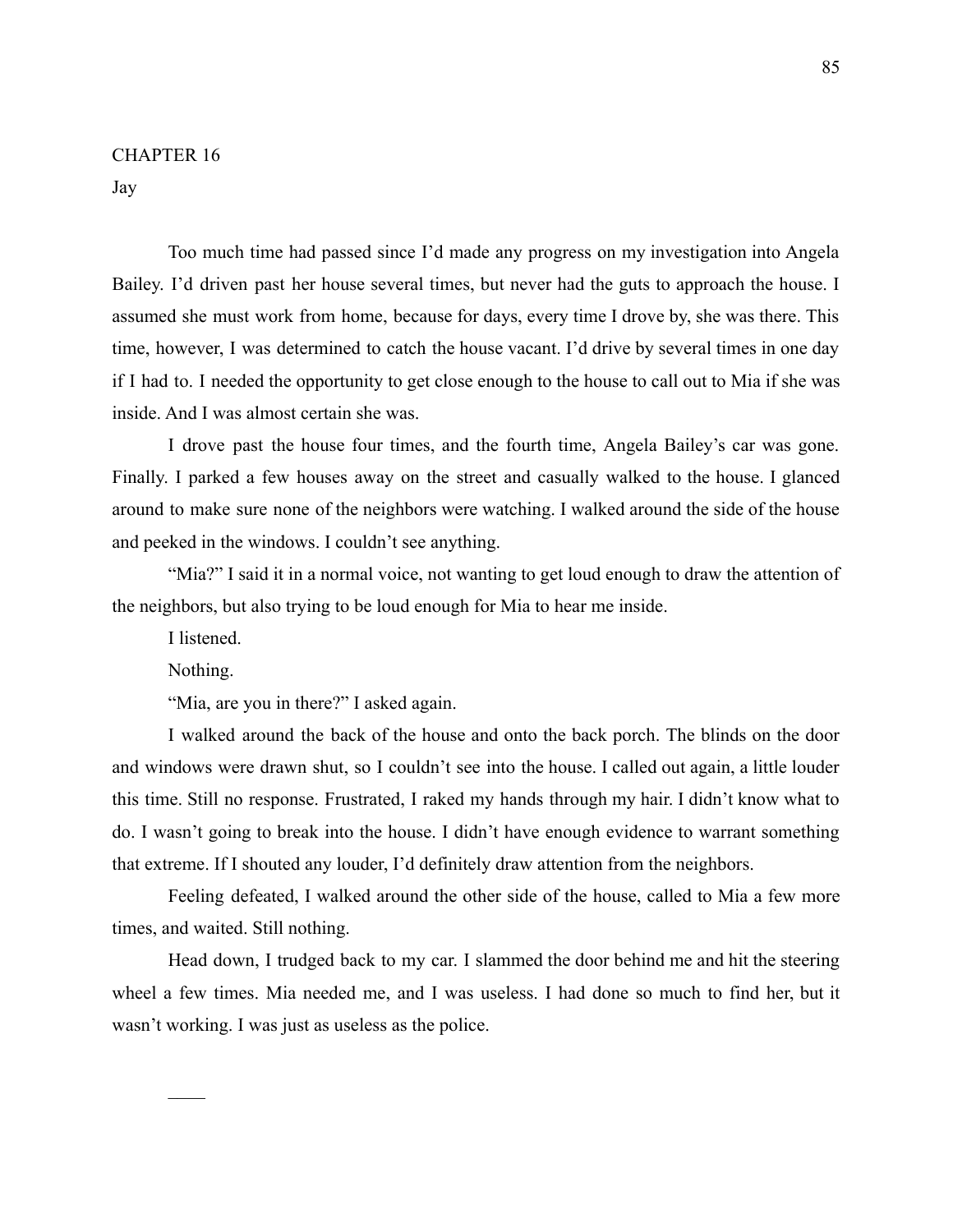The coffee shop was buzzing with the afternoon rush, creating the perfect background noise to my depressed mood. The smell of cinnamon wafted in my face, almost taunting me. I'd grown to love Mia's favorite coffee as much as I'd grown to love her favorite coffee shop. Slumped over in my chair, I absentmindedly swirled my pinky finger around in the frothy foam that topped my latte.

"Jay?"

I froze. The familiar voice sounded like a ghost to me. *It couldn't be…*

I slowly lifted my gaze, and met her eyes. *Mia.* I was speechless. My mouth hung open as I took her in. She was thinner. Her hair was different. Shorter. Darker. She looked older. Prettier. I didn't even think that was possible.

"I thought that was you. How have you been?" She was perky today, looking like she hadn't been held captive for a several weeks, but maybe just on vacation.

"I- uh, Mia!" I was still incredulous. "You're here! How- I mean, you were missing, and-"

"Yeah, that. We escaped."

"*We?*"

Two young women walked up behind her. "Emilia and Olive, this is my old friend Jay," Mia introduced me. I tried not to take offense at her use of the term "friend." The two women smiled and nodded to me politely.

"Your cousins, right?" I asked.

Mia nodded. "How did you know that?"

"I looked for you, Mia." I stood up and stepped toward her. "I've barely slept even a moment since I found out you were missing. I was the one who discovered your apartment in a mess and called the police. I've investigated and interviewed your coworkers, ex-boyfriends, and family members. I started a social media page to spread awareness and get more information about your disappearance. I tried so hard to find you."

She blinked. "Why?"

"I still love you, Mia."

Mia's cousins glanced at each other with wide eyes, and slowly backed away.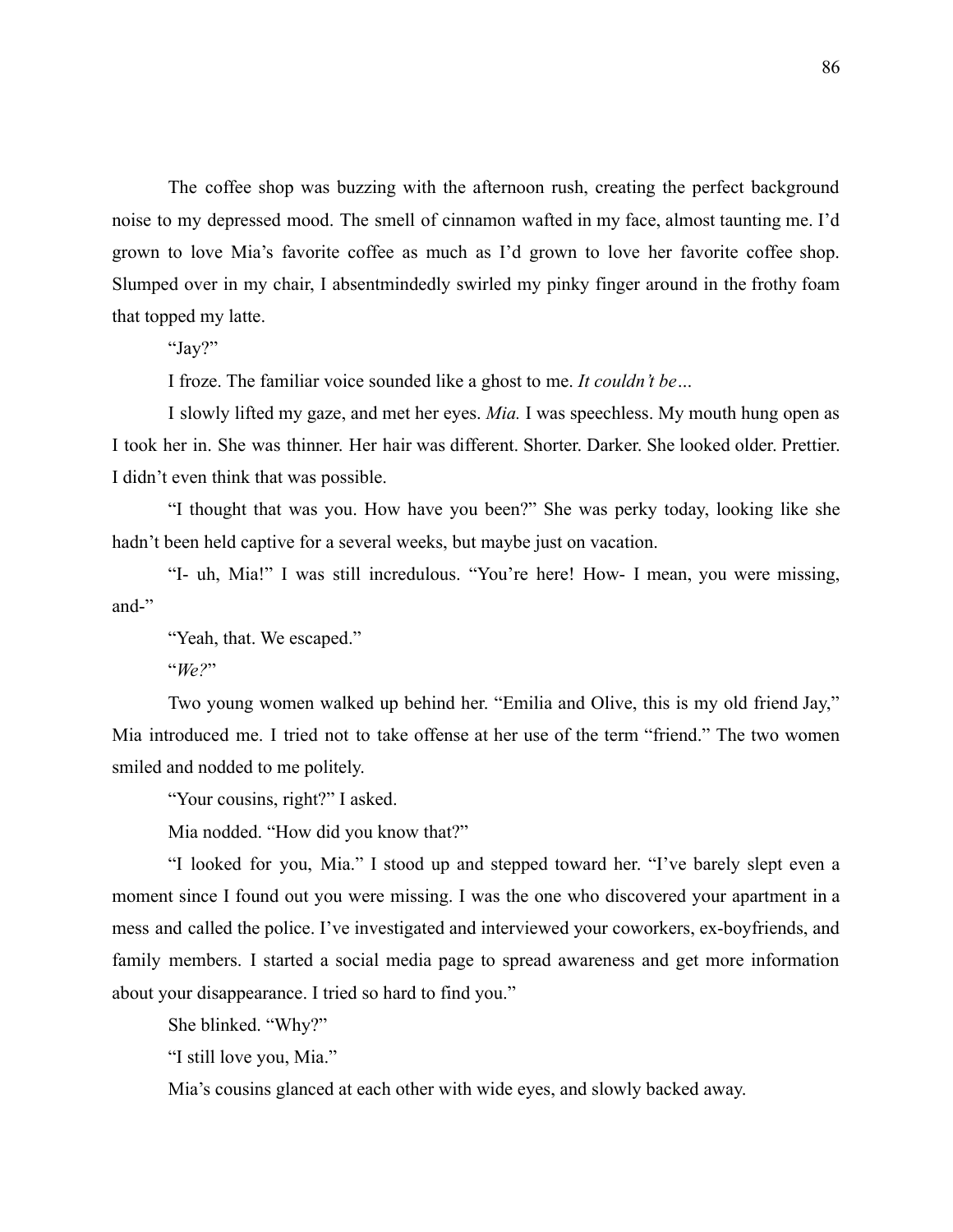"You… what?" Mia asked, shaking her head.

"I still love you. I thought if I could find you, you would see how much I still care about you, how good we are together."

"Jay, that wasn't your place."

"I- excuse me, what?"

"It wasn't your job to look for me. You could have been the one who got in the way of the police looking where they needed to look."

"I thought you'd be grateful," I started to sweat, and tugged at my collar.

"Grateful? You basically just stalked everyone I know for a while without ever actually helping anything. And, again, that wasn't your place. We didn't date for very long. And anyway, we escaped a couple of weeks ago. We're just trying to get back to normal. I'm not looking to start anything back up again, Jay." Her confidence overwhelmed me.

"I did so much for you. How do you not see that?"

"Were you really doing it for me? It seems to me like it was all for you, because you wanted to get back together with me. It was nice of you to try to help, Jay, but I wish you had stayed out of it."

She was ungrateful. She was selfish. She was hateful. She was not the Mia I remembered. Infuriated, I stepped closer to her. She took a step back.

"I sacrificed so much of myself for you. And it turns out that you weren't even worth it." She smiled a little. "Goodbye, Jay."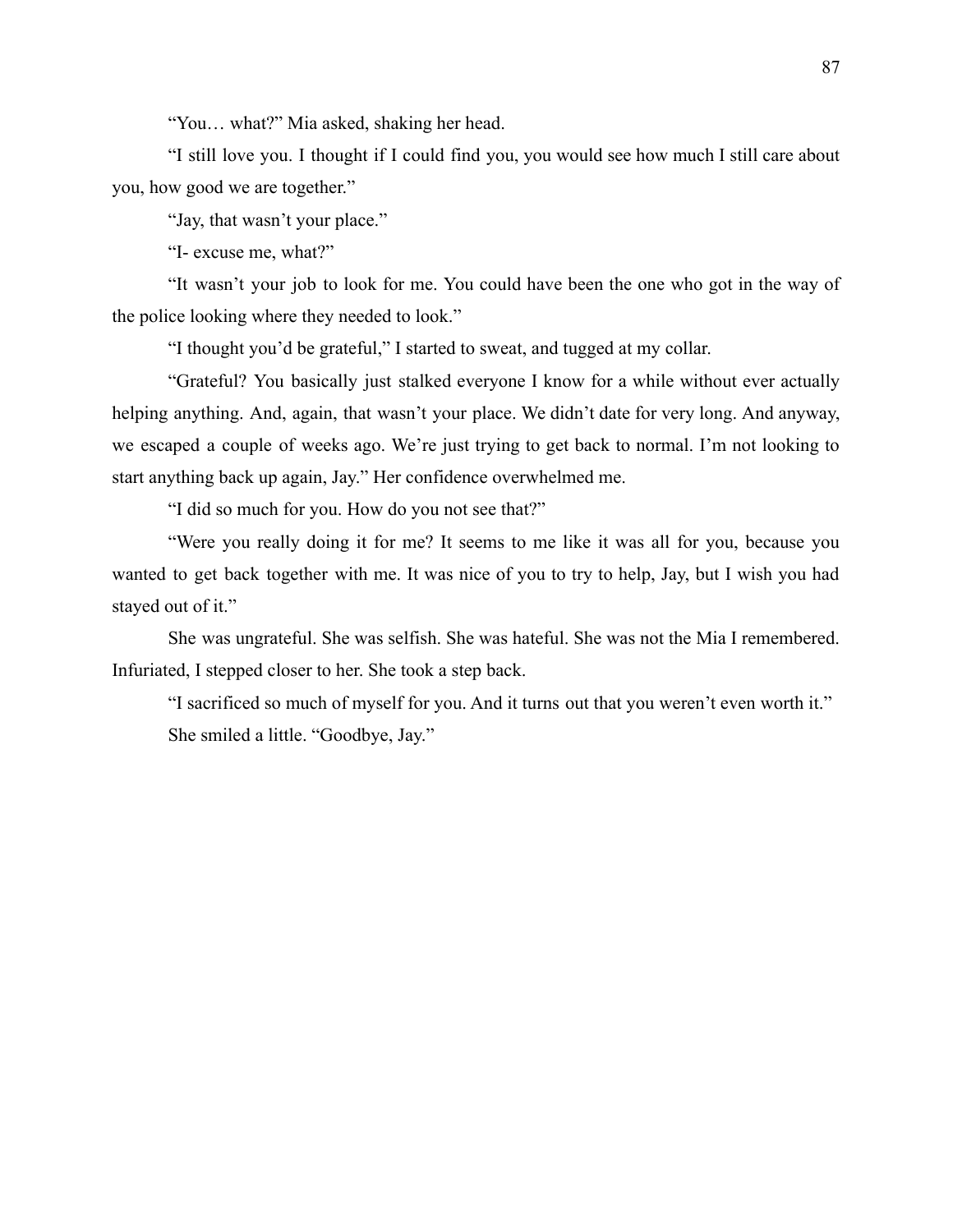Mia

Olive wrinkled her nose at me. "Cinnamon and coffee just doesn't seem right to me."

"Why not?" I asked.

"Cinnamon is for cookies."

I shook my head. "It can be for more than just one thing."

She shrugged.

"I think you're both weird. Cinnamon is gross." Emilia kicked her legs in the air as she sat sideways in my new oversized armchair. We'd gotten new furniture for my apartment to replace the things that were damaged when Gene abducted me. Emilia and Olive had moved in with me. It was a bit of a tight fit, but we didn't mind. We were becoming better friends by the minute. We were especially bonding over the ins and outs of the court case against Gene. We didn't particularly enjoy rehashing our experiences, but watching Gene's reactions was even worse. He was so traumatized by Ruth's death that he was barely able to function. He was also starting to realize what he'd done to Olive, and the guilt overwhelmed him. He hadn't even begun to process his murder of Lonna and his ex-wife, nor the way he'd treated Emilia and me. The poor man was broken. I did feel bad for him, but I felt less bad when I was cleaning up Emilia's vomit because she was finally able to mourn Lonna in a real-world setting and kept reliving her sister's violent murder. I also felt less bad in the middle of the night when I was calming Olive down after her night terrors.

Olive had opened up about her time as a captive in the basement. Her mantra was, "You can't break me," the same words she was repeating the first night we discovered her in the basement. Every time Gene came in the room, she repeated the mantra over and over. Gene's goal was to break Olive of her individuality, her rebelliousness. He wanted a submissive daughter, and Olive wanted independence. He tortured her for months in that basement, thinking that eventually she would learn to behave. Olive was strong. Incredibly strong. She never once gave in to Gene, even under his most brutal forms of torture.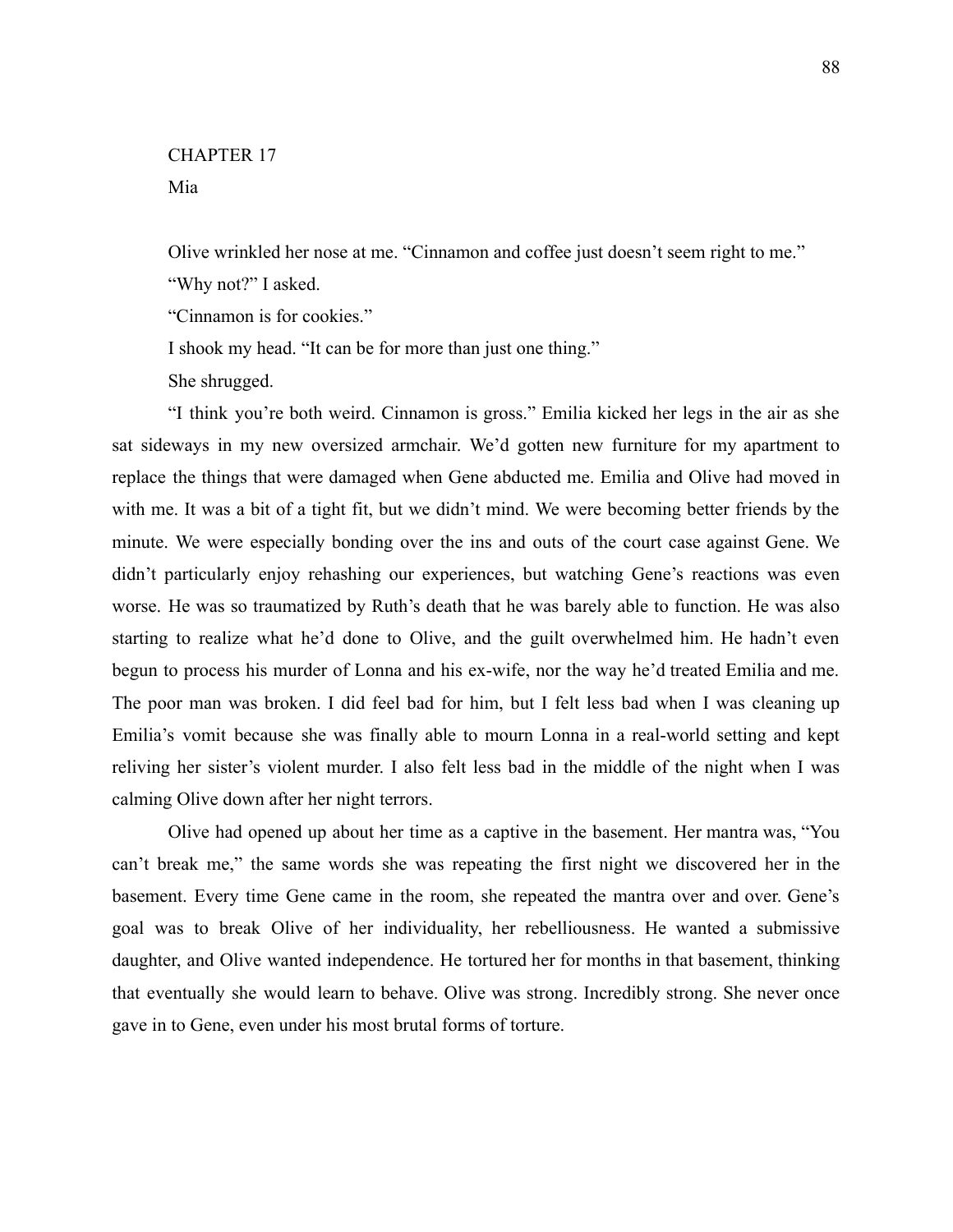Since Olive shared that with Emilia and me, the three of us had grown close. We trusted each other with everything, even with reliving the most painful parts of our traumatic experiences.

We cried together, laughed together, mourned together, processed together...

I started to think we might always be together. I didn't want to separate from these two. They'd become like sisters to me. The closest friends I'd ever had.

Olive's phone chimed. My mom had bought her one a few days after we'd escaped. Olive was afraid of going anywhere alone, and my mom thought having a phone might help. So far, it hadn't. Olive picked it up and grinned.

"Is that Levi again?" Emilia asked in a singsong voice.

"Yeah. He said he's going to fly in from Colorado next week to see me." Her cheeks were tinted pink as she typed back.

"Where does he plan to stay?" I asked.

"He's got a friend with an apartment on the other side of the city. He'll stay there," Olive replied.

"Are you nervous about seeing him again?" Emilia asked.

"A little. I mean, he thought I was dead all this time. He probably got over me. Now that he knows I'm alive, he might not feel the same. Or he might just confuse himself because he's glad I'm alive, but he might not really feel the same way he used to."

I nodded. "This is a complicated situation. I think you'll handle it well though. You've got Emilia and me to help you out if things get weird."

Her smile broadened. "You're right. I want you two to be with me when I meet up with him." She paused for a moment. "Emilia, how's therapy going for you?"

Emilia shrugged. "It's fine. Not sure this therapist is right for me. I have trouble trusting her."

"Is that the therapist's fault?" I asked.

Emilia groaned. "Probably not."

"Just stick it out. I think she's cool. She's been helpful to me," Olive said.

"Me too. When's our next group session?" I asked.

"Thursday," Emilia answered.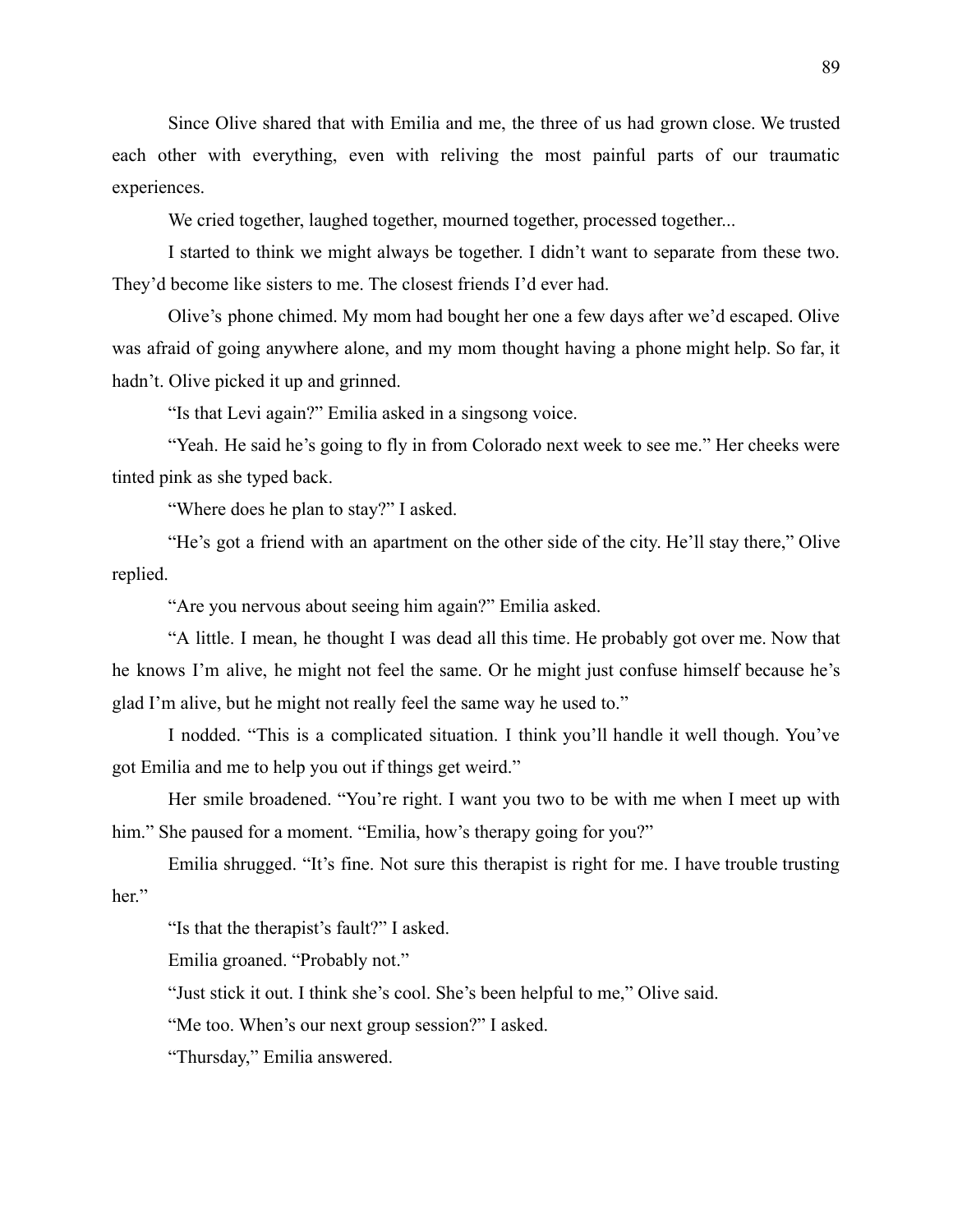Therapy was the only thing keeping all three of us from falling apart mentally. We'd been through a lot, especially Olive, and therapy was helping us heal. At first, Emilia didn't want to go. It took some convincing, but we got her on board by promising we'd do sessions all together regularly.

Olive stretched out on the floor and dug her fingers into the shag rug. "I might take a cat nap right here on the floor. This rug is like magic."

"I still can't believe it was on sale," I said.

"When do you start back to work, Mia?" Emilia asked.

"Two weeks," I replied, butterflies swirling around in my stomach.

"How do you feel?"

"Nervous. Things will be different. I've missed a lot. And my coworkers are probably going to pry. I'll be the center of attention." I buried my face in the new throw pillow I was hugging against my chest.

"You can handle it. You're the strongest of the three of us," Olive said.

"Gee, thanks, Olive," Emilia joked.

"You know it's true," Olive replied. She rolled over to face me. "You're good at your job.

You love your job. Your boss and coworkers all know you're good at your job. If anyone starts to make you uncomfortable, you know you can ask them not to talk about it."

I nodded. "You're right. Thanks, Olive."

"We can bring you lunch on your break on your first day," Emilia suggested.

"And maybe every day after that too," Olive added.

I smiled. "I'd like that. It would give me a good excuse to skip out on lunch with my prying coworkers."

"Has Jay quit calling you?" Emilia asked.

"I blocked him," I said. "I couldn't keep explaining the same things to him over and over."

"You never mentioned him when we were at Gene's," Emilia said.

"Yeah, I didn't even think about him when we were at Gene's. We didn't date for very long. I wasn't interested in continuing the relationship. He'd mentioned wanting to get back together a few times, and even showed up at my favorite coffee shop to 'run into me.' I just avoided him and eventually forgot about him."